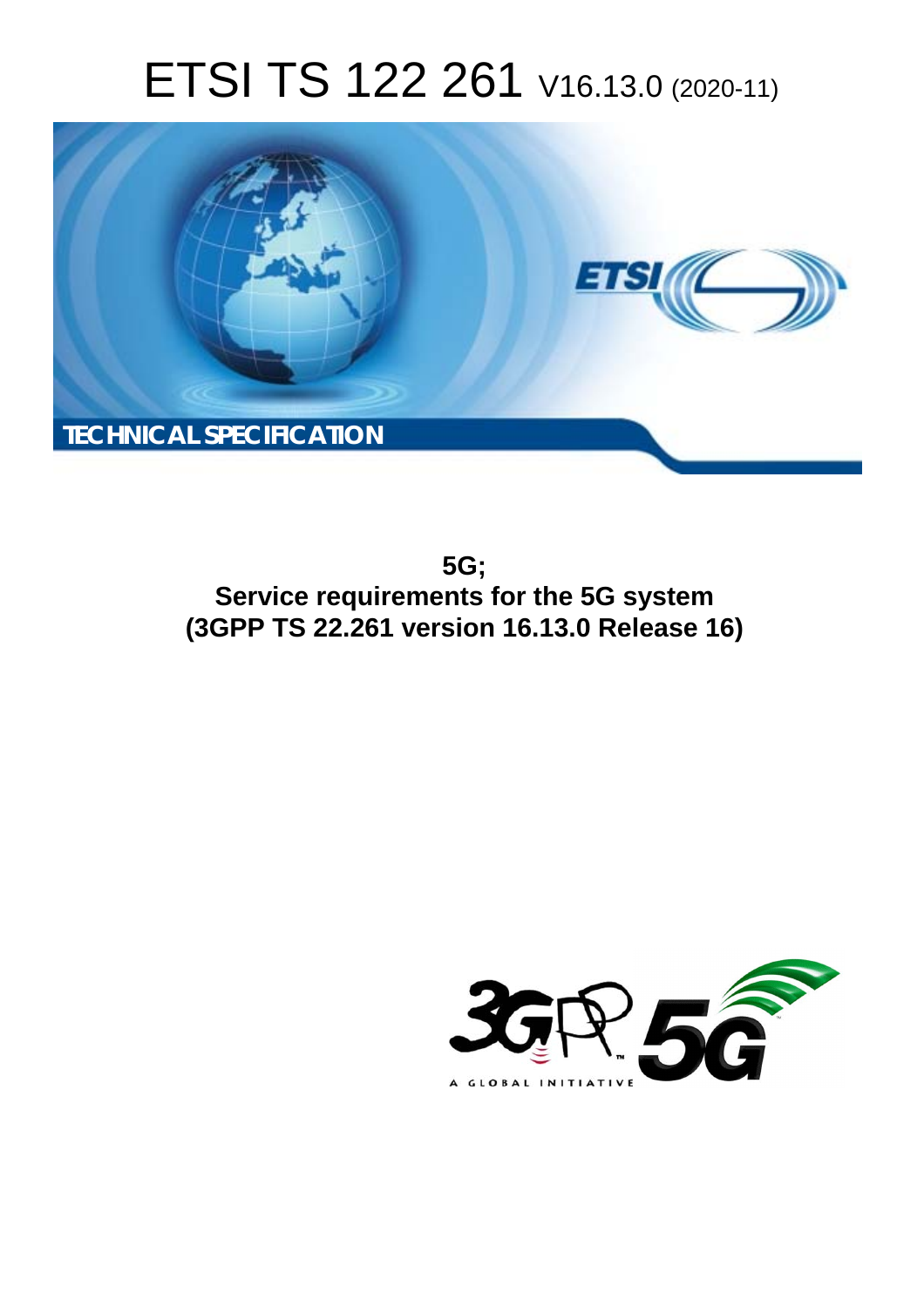Reference RTS/TSGS-0122261vgd0

Keywords

5G

#### *ETSI*

#### 650 Route des Lucioles F-06921 Sophia Antipolis Cedex - FRANCE

Tel.: +33 4 92 94 42 00 Fax: +33 4 93 65 47 16

Siret N° 348 623 562 00017 - NAF 742 C Association à but non lucratif enregistrée à la Sous-Préfecture de Grasse (06) N° 7803/88

#### *Important notice*

The present document can be downloaded from: <http://www.etsi.org/standards-search>

The present document may be made available in electronic versions and/or in print. The content of any electronic and/or print versions of the present document shall not be modified without the prior written authorization of ETSI. In case of any existing or perceived difference in contents between such versions and/or in print, the prevailing version of an ETSI deliverable is the one made publicly available in PDF format at [www.etsi.org/deliver](http://www.etsi.org/deliver).

Users of the present document should be aware that the document may be subject to revision or change of status. Information on the current status of this and other ETSI documents is available at <https://portal.etsi.org/TB/ETSIDeliverableStatus.aspx>

If you find errors in the present document, please send your comment to one of the following services: <https://portal.etsi.org/People/CommiteeSupportStaff.aspx>

#### *Copyright Notification*

No part may be reproduced or utilized in any form or by any means, electronic or mechanical, including photocopying and microfilm except as authorized by written permission of ETSI. The content of the PDF version shall not be modified without the written authorization of ETSI. The copyright and the foregoing restriction extend to reproduction in all media.

> © ETSI 2020. All rights reserved.

**DECT™**, **PLUGTESTS™**, **UMTS™** and the ETSI logo are trademarks of ETSI registered for the benefit of its Members. **3GPP™** and **LTE™** are trademarks of ETSI registered for the benefit of its Members and of the 3GPP Organizational Partners. **oneM2M™** logo is a trademark of ETSI registered for the benefit of its Members and of the oneM2M Partners. **GSM®** and the GSM logo are trademarks registered and owned by the GSM Association.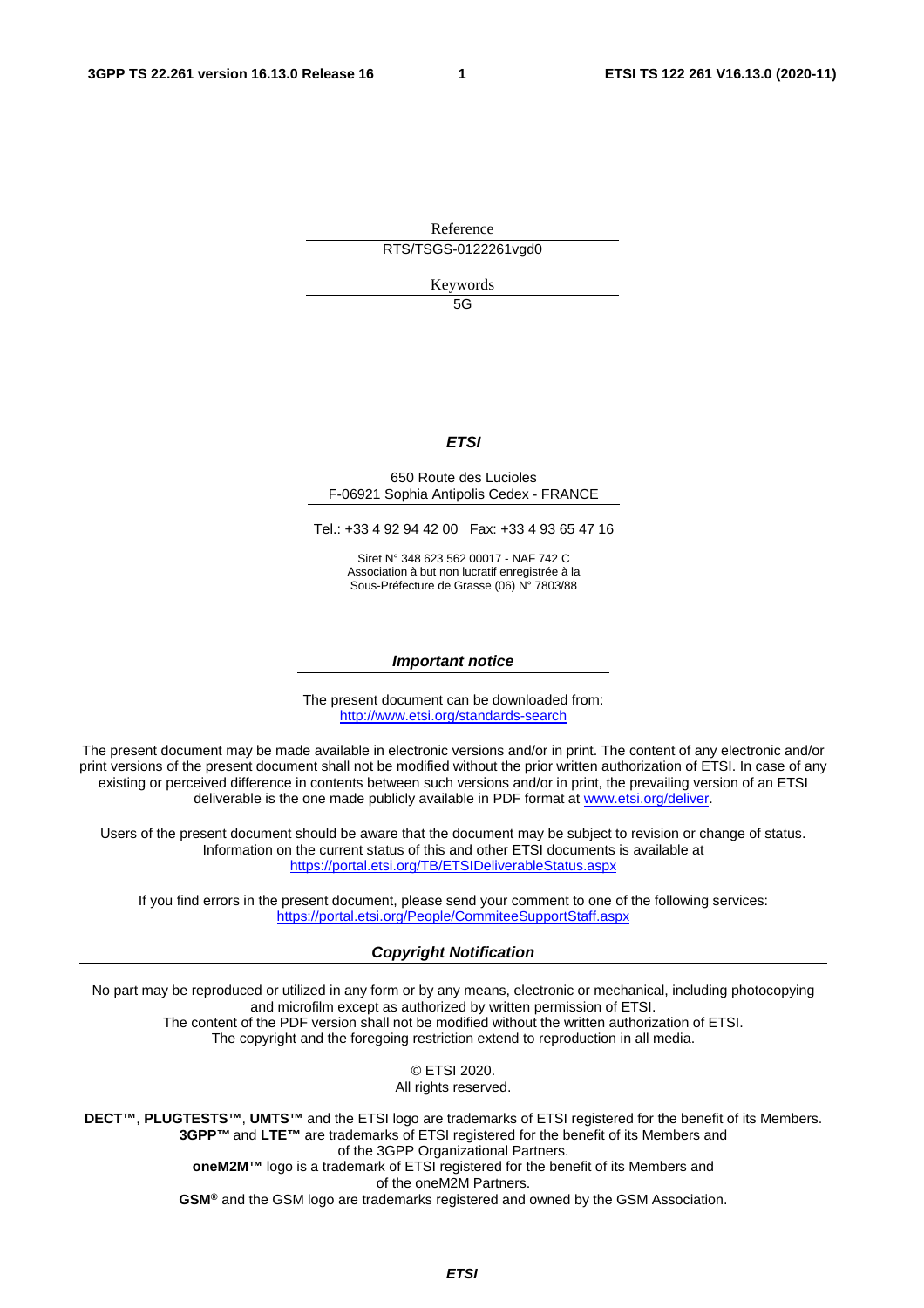# Intellectual Property Rights

#### Essential patents

IPRs essential or potentially essential to normative deliverables may have been declared to ETSI. The information pertaining to these essential IPRs, if any, is publicly available for **ETSI members and non-members**, and can be found in ETSI SR 000 314: *"Intellectual Property Rights (IPRs); Essential, or potentially Essential, IPRs notified to ETSI in respect of ETSI standards"*, which is available from the ETSI Secretariat. Latest updates are available on the ETSI Web server [\(https://ipr.etsi.org/](https://ipr.etsi.org/)).

Pursuant to the ETSI IPR Policy, no investigation, including IPR searches, has been carried out by ETSI. No guarantee can be given as to the existence of other IPRs not referenced in ETSI SR 000 314 (or the updates on the ETSI Web server) which are, or may be, or may become, essential to the present document.

#### **Trademarks**

The present document may include trademarks and/or tradenames which are asserted and/or registered by their owners. ETSI claims no ownership of these except for any which are indicated as being the property of ETSI, and conveys no right to use or reproduce any trademark and/or tradename. Mention of those trademarks in the present document does not constitute an endorsement by ETSI of products, services or organizations associated with those trademarks.

# Legal Notice

This Technical Specification (TS) has been produced by ETSI 3rd Generation Partnership Project (3GPP).

The present document may refer to technical specifications or reports using their 3GPP identities. These shall be interpreted as being references to the corresponding ETSI deliverables.

The cross reference between 3GPP and ETSI identities can be found under<http://webapp.etsi.org/key/queryform.asp>.

# Modal verbs terminology

In the present document "**shall**", "**shall not**", "**should**", "**should not**", "**may**", "**need not**", "**will**", "**will not**", "**can**" and "**cannot**" are to be interpreted as described in clause 3.2 of the [ETSI Drafting Rules](https://portal.etsi.org/Services/editHelp!/Howtostart/ETSIDraftingRules.aspx) (Verbal forms for the expression of provisions).

"**must**" and "**must not**" are **NOT** allowed in ETSI deliverables except when used in direct citation.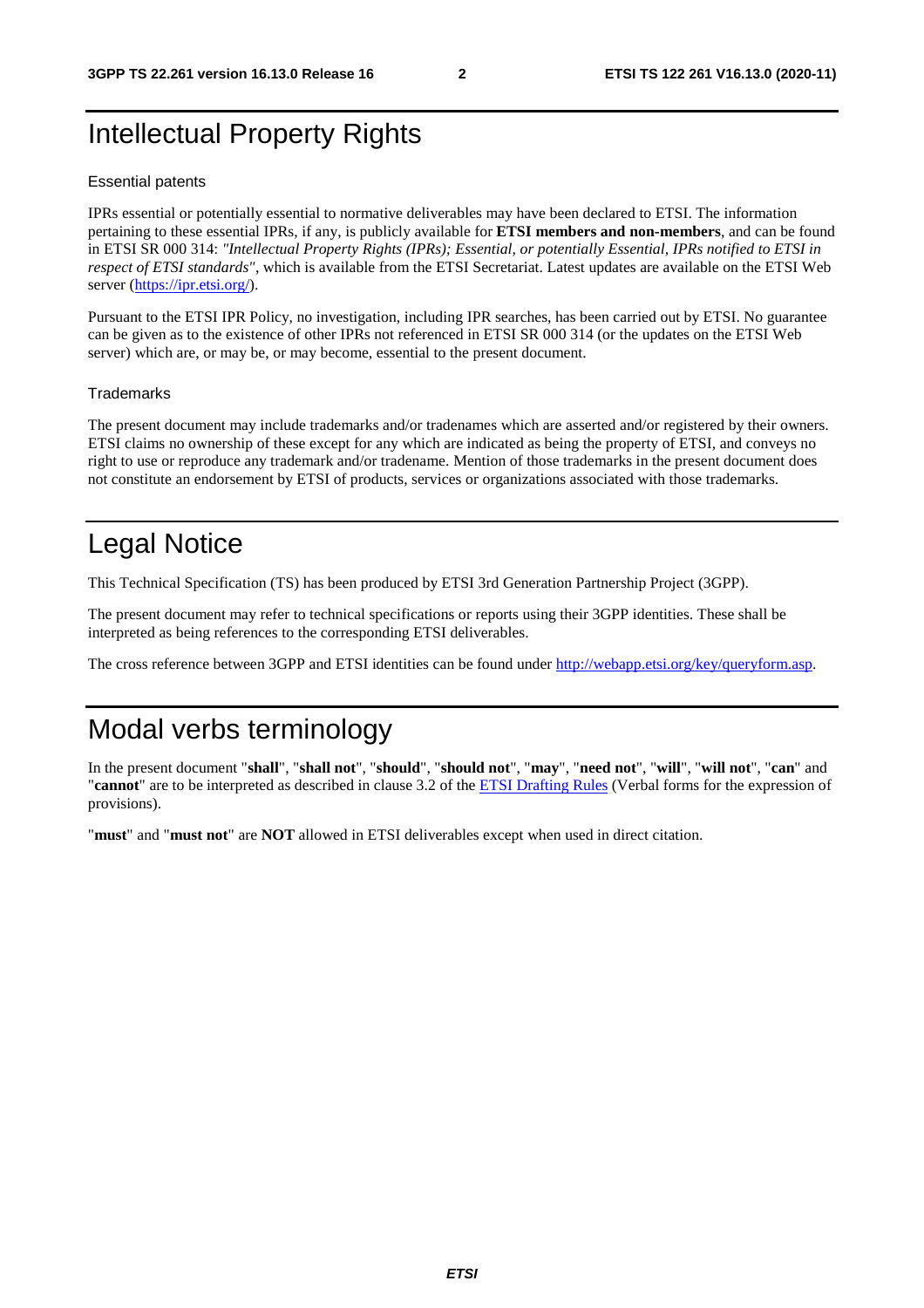$\mathbf{3}$ 

# Contents

| 1          |  |  |  |
|------------|--|--|--|
| 2          |  |  |  |
| 3          |  |  |  |
| 3.1<br>3.2 |  |  |  |
| 4          |  |  |  |
| 5          |  |  |  |
| 5.1        |  |  |  |
| 5.1.1      |  |  |  |
| 5.1.2      |  |  |  |
| 5.1.2.1    |  |  |  |
| 5.1.2.2    |  |  |  |
| 5.1.2.3    |  |  |  |
| 6          |  |  |  |
| 6.1        |  |  |  |
| 6.1.1      |  |  |  |
| 6.1.2      |  |  |  |
| 6.1.2.1    |  |  |  |
| 6.1.2.2    |  |  |  |
| 6.1.2.3    |  |  |  |
| 6.1.2.4    |  |  |  |
| 6.2        |  |  |  |
| 6.2.1      |  |  |  |
| 6.2.2      |  |  |  |
| 6.2.3      |  |  |  |
| 6.2.4      |  |  |  |
| 6.3        |  |  |  |
| 6.3.1      |  |  |  |
| 6.3.2      |  |  |  |
| 6.3.2.1    |  |  |  |
| 6.3.2.2    |  |  |  |
| 6.3.2.3    |  |  |  |
| 6.3.2.4    |  |  |  |
| 6.4        |  |  |  |
| 6.4.1      |  |  |  |
| 6.4.2      |  |  |  |
| 6.4.2.1    |  |  |  |
| 6.4.2.2    |  |  |  |
| 6.4.2.3    |  |  |  |
| 6.4.2.4    |  |  |  |
| 6.5        |  |  |  |
| 6.5.1      |  |  |  |
| 6.5.2      |  |  |  |
| 6.6        |  |  |  |
| 6.6.1      |  |  |  |
| 6.6.2      |  |  |  |
| 6.7        |  |  |  |
|            |  |  |  |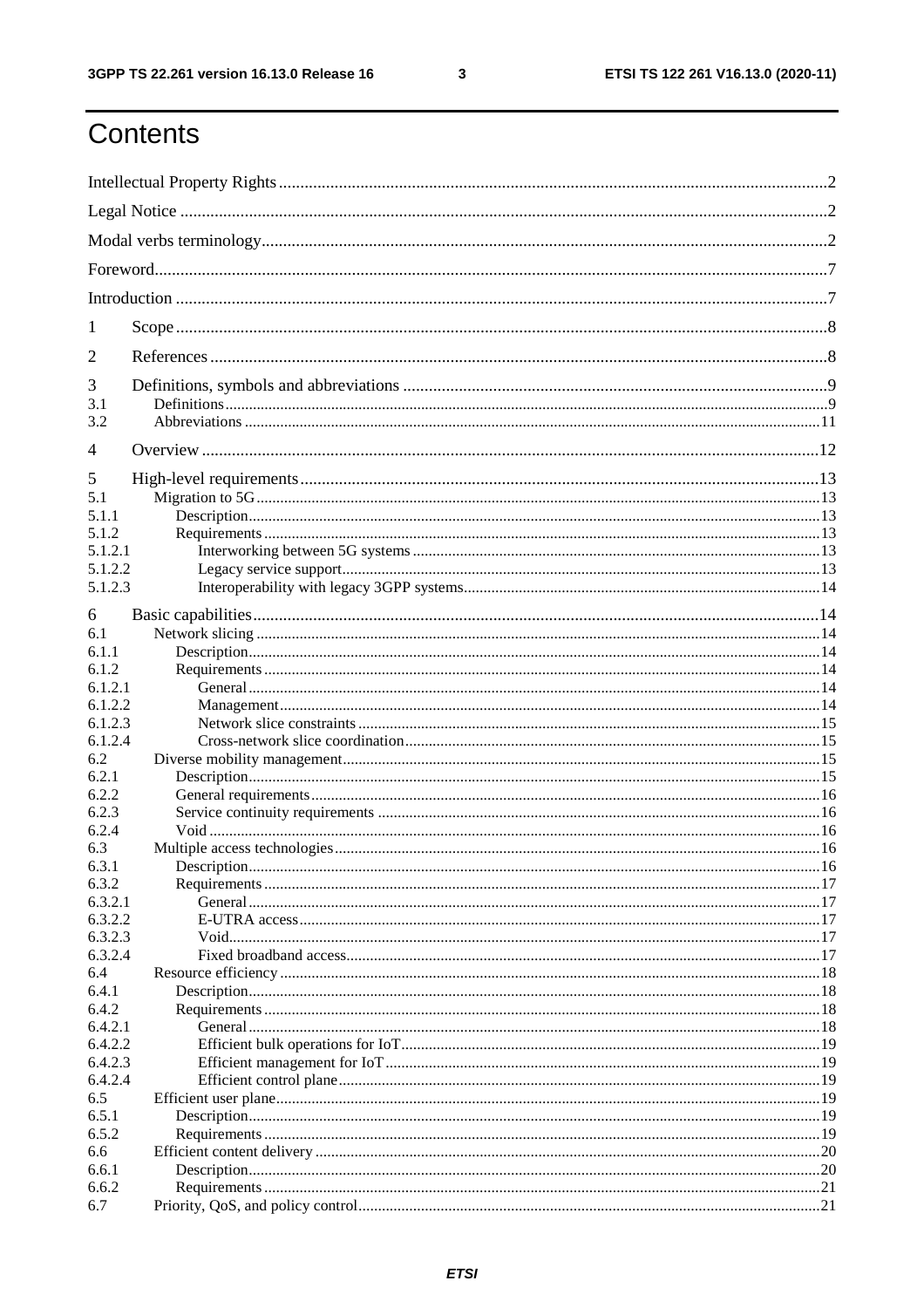#### $\overline{\mathbf{4}}$

| 6.7.1    |  |
|----------|--|
| 6.7.2    |  |
| 6.8      |  |
| 6.9      |  |
| 6.9.1    |  |
| 6.9.2    |  |
| 6.10     |  |
| 6.10.1   |  |
| 6.10.2   |  |
| 6.11     |  |
| 6.11.1   |  |
| 6.11.2   |  |
| 6.12     |  |
| 6.12.1   |  |
| 6.12.2   |  |
| 6.13     |  |
| 6.13.1   |  |
| 6.13.2   |  |
| 6.14     |  |
| 6.14.1   |  |
| 6.14.2   |  |
| 6.15     |  |
| 6.15.1   |  |
| 6.15.2   |  |
| 6.16     |  |
| 6.16.1   |  |
| 6.16.2   |  |
|          |  |
| 6.17     |  |
| 6.17.1   |  |
| 6.17.2   |  |
| 6.18     |  |
| 6.18.1   |  |
| 6.18.2   |  |
| 6.19     |  |
| 6.19.1   |  |
| 6.19.2   |  |
| 6.20     |  |
| 6.20.1   |  |
| 6.20.2   |  |
| 6.21     |  |
| 6.21.1   |  |
| 6.21.2   |  |
| 6.22     |  |
| 6.22.1   |  |
| 6.22.2   |  |
| 6.22.2.1 |  |
| 6.22.2.2 |  |
| 6.22.2.3 |  |
| 6.23     |  |
| 6.23.1   |  |
| 6.23.2   |  |
| 6.24     |  |
| 6.24.1   |  |
| 6.24.2   |  |
| 6.25     |  |
| 6.25.1   |  |
| 6.25.2   |  |
| 6.26     |  |
| 6.26.1   |  |
| 6.26.2   |  |
| 6.26.2.1 |  |
| 6.26.2.2 |  |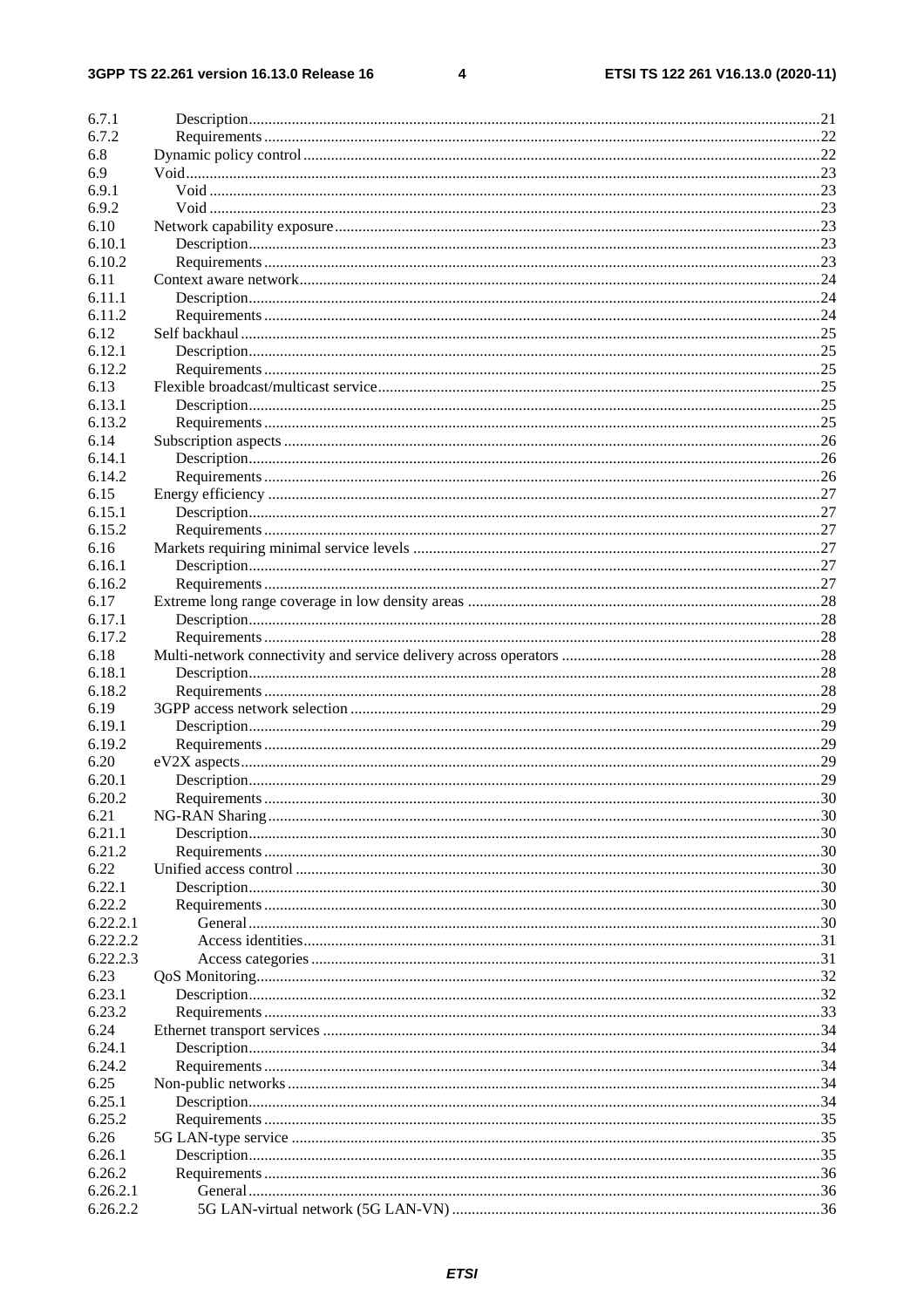$\overline{\phantom{a}}$  5

| 6.26.2.3       |                               |                                                                       |  |
|----------------|-------------------------------|-----------------------------------------------------------------------|--|
| 6.26.2.4       |                               |                                                                       |  |
| 6.26.2.5       |                               |                                                                       |  |
| 6.26.2.6       |                               |                                                                       |  |
| 6.26.2.7       |                               |                                                                       |  |
| 6.26.2.8       |                               |                                                                       |  |
| 6.26.2.9       |                               |                                                                       |  |
| 6.27           |                               |                                                                       |  |
| 6.27.1         |                               |                                                                       |  |
| 6.27.2         |                               |                                                                       |  |
| 6.29<br>6.29.1 |                               |                                                                       |  |
| 6.29.2         |                               |                                                                       |  |
| 7              |                               |                                                                       |  |
| 7.1            |                               |                                                                       |  |
| 7.2            |                               |                                                                       |  |
| 7.2.1          |                               |                                                                       |  |
| 7.2.2          |                               |                                                                       |  |
| 7.2.3          |                               |                                                                       |  |
| 7.2.3.1        |                               |                                                                       |  |
|                |                               |                                                                       |  |
| 7.3            |                               |                                                                       |  |
| 7.3.1          |                               |                                                                       |  |
| 7.3.2          |                               |                                                                       |  |
| 7.3.2.1        |                               |                                                                       |  |
| 7.3.2.2        |                               |                                                                       |  |
| 7.3.2.3        |                               |                                                                       |  |
| 7.4            |                               |                                                                       |  |
| 7.4.1          |                               |                                                                       |  |
| 7.4.2          |                               |                                                                       |  |
| 8              |                               |                                                                       |  |
| 8.1            |                               |                                                                       |  |
| 8.2            |                               |                                                                       |  |
| 8.3            |                               |                                                                       |  |
| 8.4            |                               |                                                                       |  |
| 8.5            |                               |                                                                       |  |
| 8.6            |                               |                                                                       |  |
| 8.7            |                               |                                                                       |  |
| 8.8            |                               |                                                                       |  |
| 8.9            |                               |                                                                       |  |
| 9              |                               |                                                                       |  |
| 9.1            |                               |                                                                       |  |
| 9.2            |                               |                                                                       |  |
|                |                               |                                                                       |  |
|                | <b>Annex A (informative):</b> | Latency needs to support example use cases from vertical industries51 |  |
|                | <b>Annex B</b> (informative): | Positioning accuracy needs to support example use cases from          |  |
|                |                               |                                                                       |  |
|                |                               |                                                                       |  |
|                | <b>Annex C</b> (informative): | Relation of communication service availability and reliability 53     |  |
|                | <b>Annex D</b> (informative): |                                                                       |  |
| D.1            |                               |                                                                       |  |
| D.1.1          |                               |                                                                       |  |
| D.1.2          |                               |                                                                       |  |
| D.2            |                               |                                                                       |  |
| D.2.1          |                               |                                                                       |  |
| D.2.2          |                               |                                                                       |  |
|                |                               |                                                                       |  |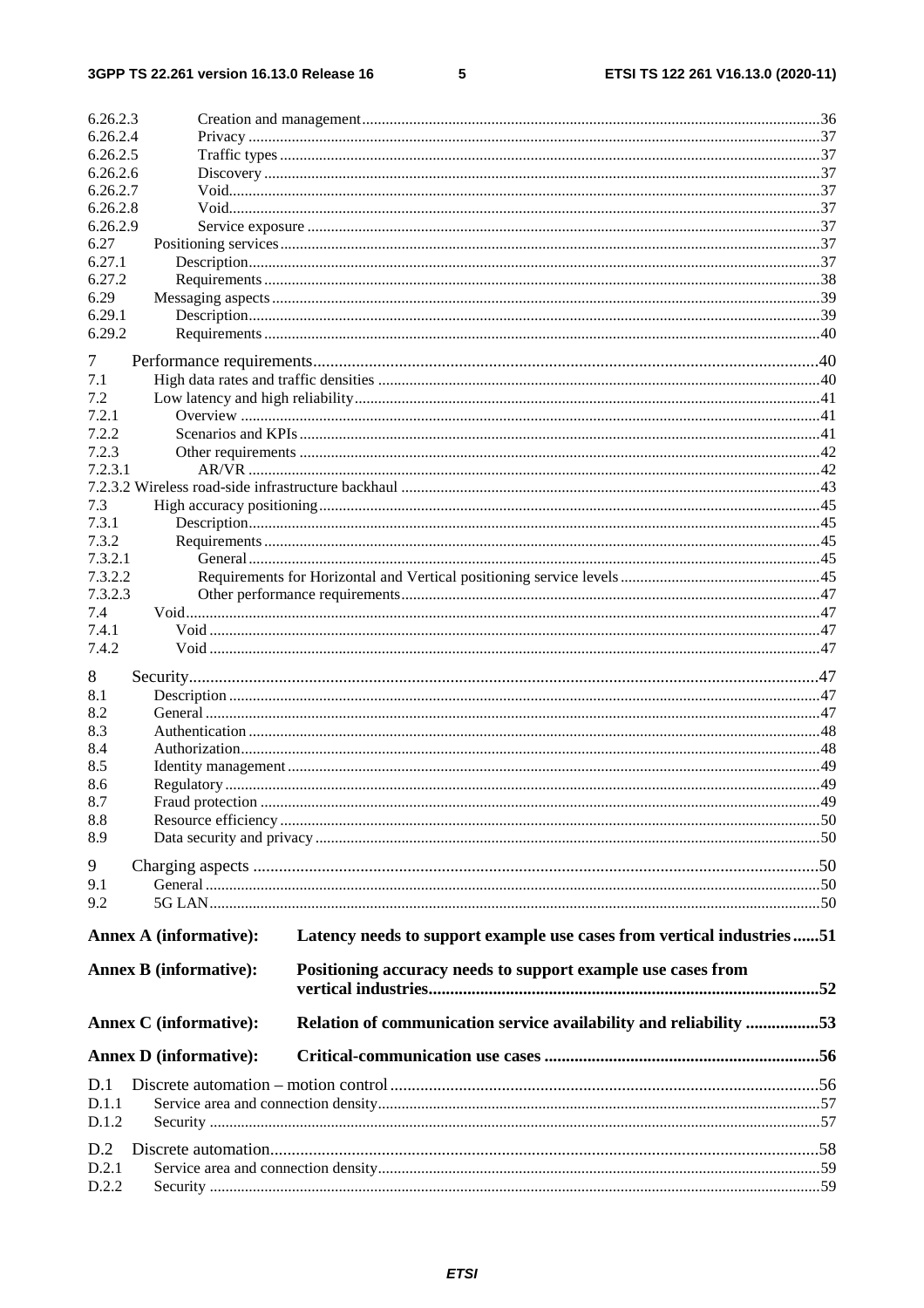$\bf 6$ 

| D.3                           |  |
|-------------------------------|--|
| D.3.1                         |  |
| D.3.2                         |  |
| D.3.3                         |  |
| D.4                           |  |
| D.4.1                         |  |
| D.4.1.1                       |  |
| D.4.1.2                       |  |
| D.4.2                         |  |
| D.4.2.1                       |  |
| D.4.2.2                       |  |
| D.5                           |  |
| D.5.1                         |  |
| <b>Annex E</b> (informative): |  |
| <b>Annex F</b> (informative): |  |
| F <sub>1</sub>                |  |
| F <sub>.2</sub>               |  |
| <b>Annex G (informative):</b> |  |
|                               |  |
|                               |  |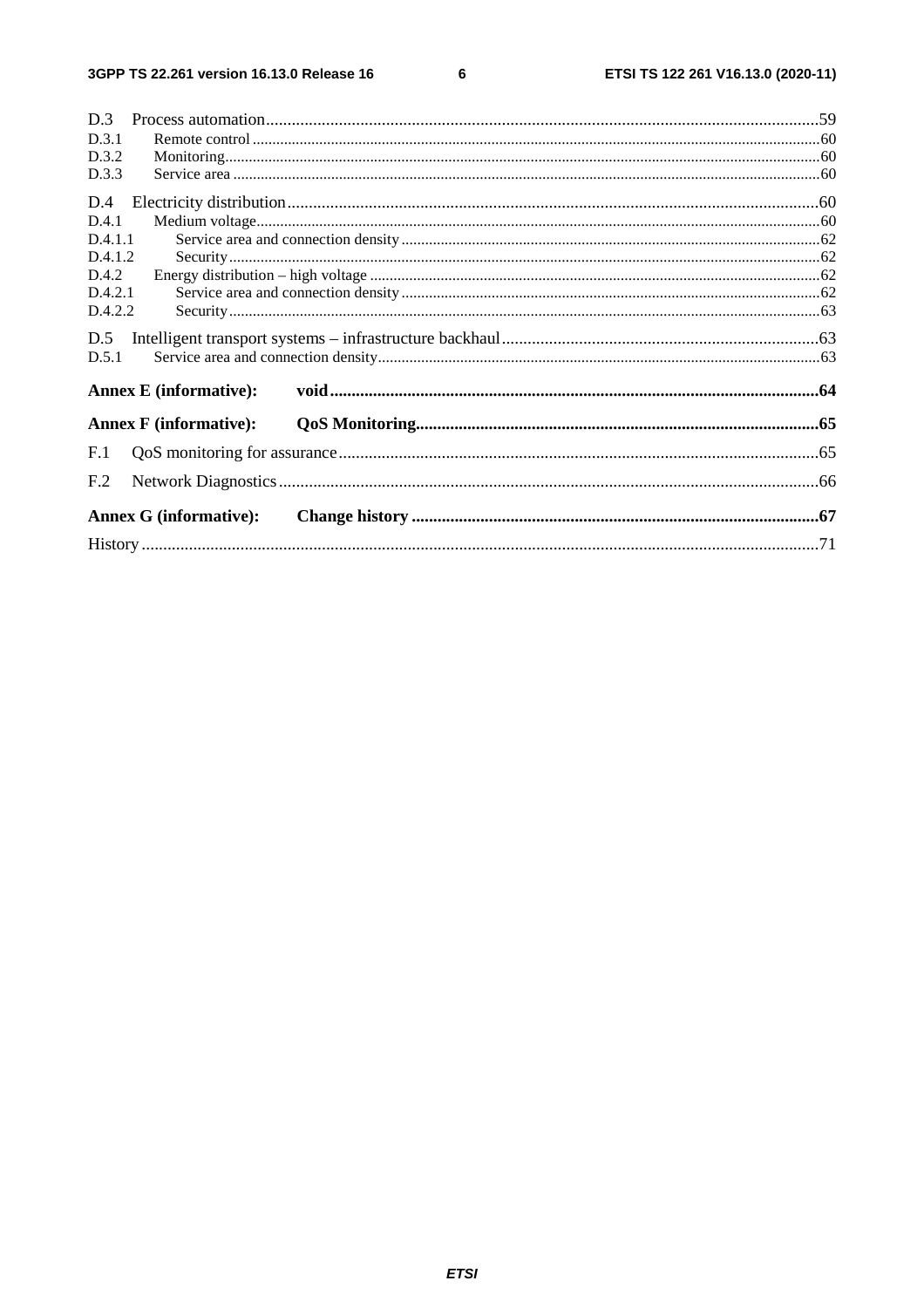# Foreword

This Technical Specification has been produced by the third Generation Partnership Project (3GPP).

The contents of the present document are subject to continuing work within the TSG and may change following formal TSG approval. Should the TSG modify the contents of the present document, it will be re-released by the TSG with an identifying change of release date and an increase in version number as follows:

Version x.y.z

where:

- x the first digit:
	- 1 presented to TSG for information;
	- 2 presented to TSG for approval;
	- 3 or greater indicates TSG approved document under change control.
- y the second digit is incremented for all changes of substance, i.e. technical enhancements, corrections, updates, etc.
- z the third digit is incremented when editorial only changes have been incorporated in the document.

# Introduction

The need to support different kinds of UEs (e.g. for the Internet of Things (IoT)), services, and technologies is driving the technology revolution to a high-performance and highly efficient 3GPP system. The drivers include IoT, Virtual Reality (VR), industrial control, ubiquitous on-demand coverage, as well as the opportunity to meet customized market needs. These drivers require enhancements to the devices, services, and technologies well established by 3GPP. The key objective with the 5G system is to be able to support new deployment scenarios to address diverse market segments.

This document compiles requirements that define a 5G system.

The 5G system is characterised, for example, by:

- Support for multiple access technologies
- Scalable and customizable network
- Advanced Key Performance Indicators (KPIs) (e.g. availability, latency, reliability, user experienced data rates, area traffic capacity)
- Flexibility and programmability (e.g. network slicing, diverse mobility management, Network Function Virtualization)
- Resource efficiency (both user plane and control plane)
- Seamless mobility in densely populated and heterogeneous environment
- Support for real time and non-real time multimedia services and applications with advanced Quality of Experience (QoE)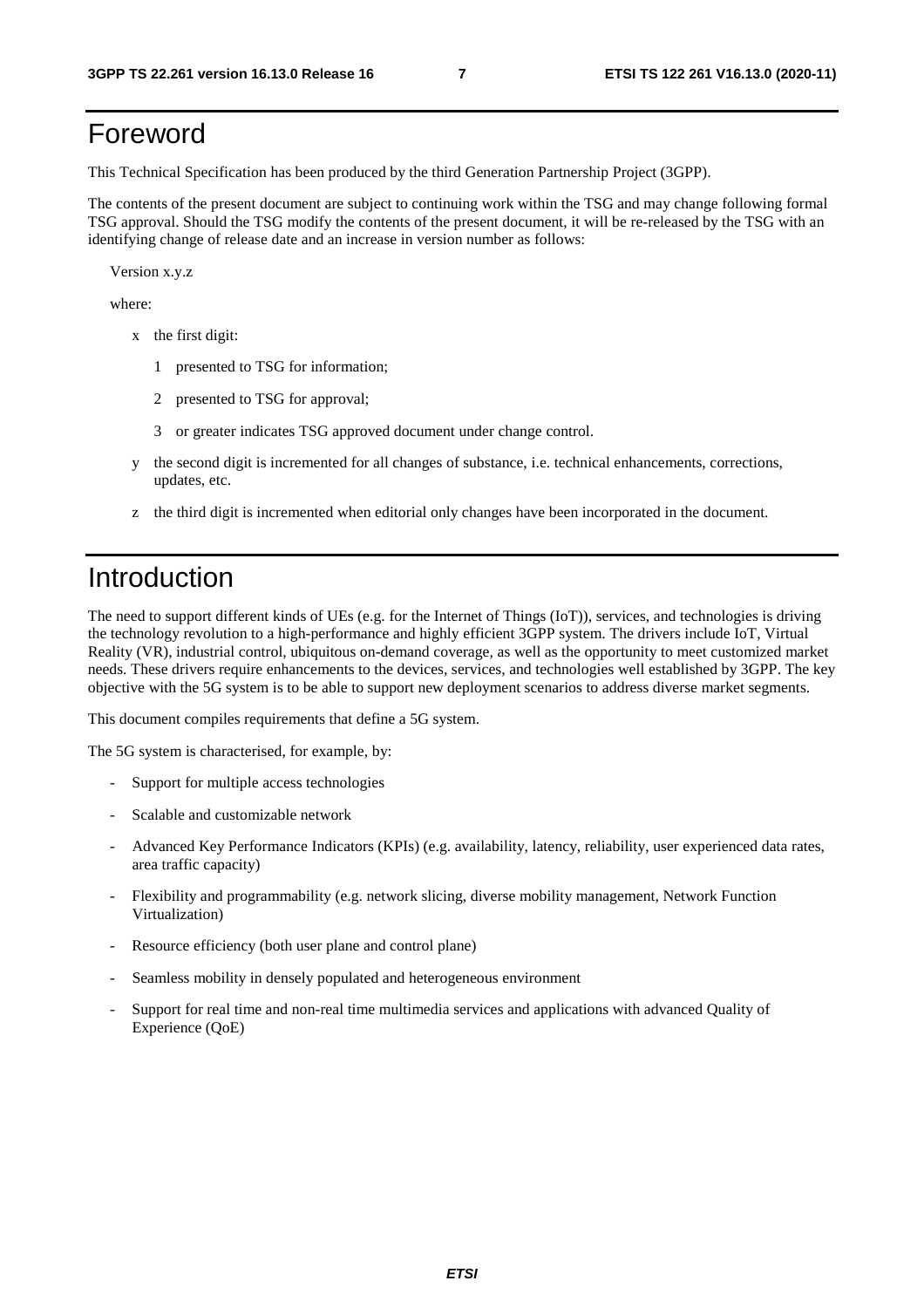# 1 Scope

The present document describes the service and operational requirements for a 5G system, including a UE, NG-RAN, and 5G Core network. Requirements for a 5G E-UTRA-NR Dual Connectivity in E-UTRAN connected to EPC are found in TS 22.278 [5].

# 2 References

The following documents contain provisions which, through reference in this text, constitute provisions of the present document.

- References are either specific (identified by date of publication, edition number, version number, etc.) or non-specific.
- For a specific reference, subsequent revisions do not apply.
- For a non-specific reference, the latest version applies. In the case of a reference to a 3GPP document (including a GSM document), a non-specific reference implicitly refers to the latest version of that document *in the same Release as the present document*.
- [1] 3GPP TR 21.905: "Vocabulary for 3GPP Specifications".
- [2] NGMN 5G White Paper v1.0, February 2015.
- [3] 3GPP TS 22.011: "Service accessibility".
- [4] NGMN, "Perspectives on Vertical Industries and Implications for 5G, v2.0", September 2016.
- [5] 3GPP TR 22.278: "Service requirements for the Evolved Packet System (EPS)".
- [6] 3GPP TR 22.101: "Service aspects; Service principles".
- [7] 3GPP TS 22.146: "Multimedia Broadcast/Multicast Service (MBMS)".
- [8] 3GPP TS 22.246: "Multimedia Broadcast/Multicast Service (MBMS) user services".
- [9] 3GPP TS 22.186: "Enhancement of 3GPP support for V2X scenarios".
- [10] NGMN, "Recommendations for NGMN KPIs and Requirements for 5G", June 2016
- [11] 3GPP TS 22.115: "Service aspects; Charging and billing".
- [12] Communication network dependability engineering. IEC 61907:2009.
- [13] Soriano, R., Alberto, M., Collazo, J., Gonzales, I., Kupzo, F., Moreno, L., & Lorenzo, J. OpenNode. Open Architecture for Secondary Nodes of the Electricity Smartgrid. In Proceedings CIRED 2011 21st International Conference on Electricity Distribution, CD1. June 2011.
- [14] North American Electric Reliability Council. Frequently Asked Questions (FAQs) Cyber Security Standards CIP–002–1 through CIP–009–1. Available: http://www.nerc.com/docs/standards/sar/Revised\_CIP-002-009\_FAOs\_06Mar06.pdf. 2006.
- [15] McTaggart, Craig, et al. "Improvements in power system integrity protection schemes." Developments in Power System Protection (DPSP 2010). Managing the Change, 10th IET International Conference on. IET, 2010.
- [16] IEEE Power Engineering Society Power System Relaying Committee System Protection Subcommittee Working Group C-6. Wide Area Protection and Emergency Control.
- [17] Begovic, Miroslav, et al. "Wide-area protection and emergency control." Proceedings of the IEEE 93.5, pp. 876-891, 2005.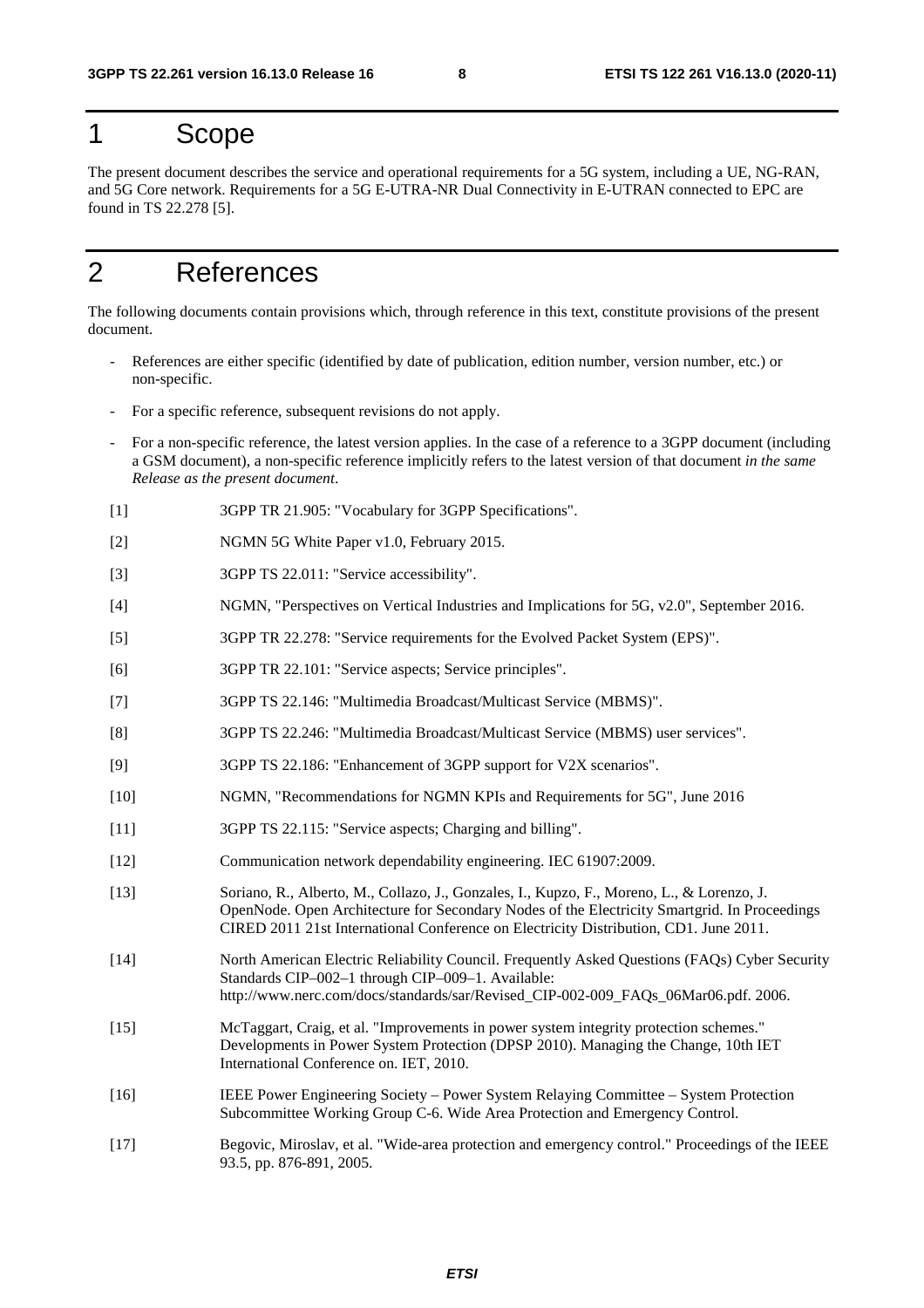- [18] ITU-T Recommendation G.1000 "Communications quality of service: A framework and definitions".
- [19] IEC 61907, "Communication network dependability engineering".
- [20] NIST, "Framework for Cyber-Physical Systems", 2016.
- [21] 3GPP TS 22.104: "Service requirements for cyber-physical control applications in vertical domains".
- [22] 3GPP TS 22.262: "Message Service within the 5G System".
- [23] 3GPP TS 22.289: "Mobile Communication System for Railways".
- [24] 3GPP TS 22.071: "Location Services".

# 3 Definitions, symbols and abbreviations

# 3.1 Definitions

For the purposes of the present document, the terms and definitions given in 3GPP TR 21.905 [1] and the following apply. A term defined in the present document takes precedence over the definition of the same term, if any, in 3GPP TR 21.905 [1].

**5G LAN-type service**: a service over the 5G system offering private communication using IP and/or non-, i.e. UEs that are members of the same 5G LAN-VN IP type communications.

**5G LAN-virtual network**: a virtual network capable of supporting 5G LAN-type service.

**active communication:** a UE is in active communication when it has one or more connections established. A UE may have any combination of PS connections (e.g. PDP contexts, active PDN connections).

**activity factor:** percentage value of the amount of simultaneous active UEs to the total number of UEs where active means the UEs are exchanging data with the network.

**area traffic capacity:** total traffic throughput served per geographic area.

**communication service availability**: percentage value of the amount of time the end-to-end communication service is delivered according to an agreed QoS, divided by the amount of time the system is expected to deliver the end-to-end service according to the specification in a specific area.

NOTE 1: The end point in "end-to-end" is assumed to be the communication service interface.

NOTE 2: The communication service is considered unavailable if it does not meet the pertinent QoS requirements. If availability is one of these requirements, the following rule applies: the system is considered unavailable if an expected message is not received within a specified time, which, at minimum, is the sum of maximum allowed end-to-end latency and survival time.

**direct network connection:** one mode of network connection, where there is no relay UE between a UE and the 5G network.

**end-to-end latency:** the time that takes to transfer a given piece of information from a source to a destination, measured at the communication interface, from the moment it is transmitted by the source to the moment it is successfully received at the destination.

**Hosted Service:** a service containing the operator's own application(s) and/or trusted third party application(s) in the Service Hosting Environment, which can be accessed by the user.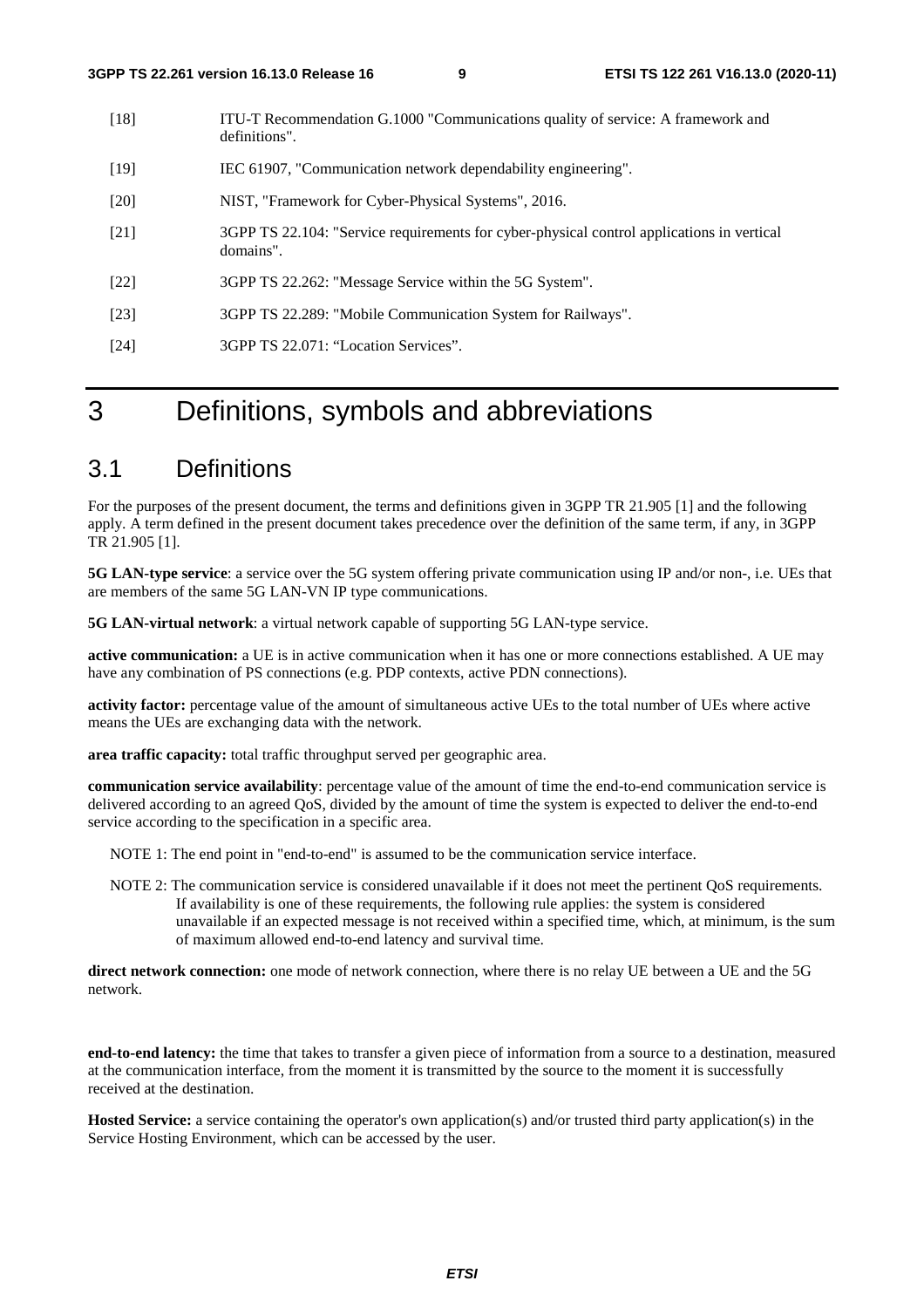**IoT device:** a type of UE which is dedicated for a set of specific use cases or services and which is allowed to make use of certain features restricted to this type of UEs.

NOTE 3: An IoT device may be optimized for the specific needs of services and application being executed (e.g. smart home/city, smart utilities, e-Health and smart wearables). Some IoT devices are not intended for human type communications.

**network slice:** a set of network functions and corresponding resources necessary to provide the required telecommunication services and network capabilities.

**NG-RAN:** a radio access network connecting to the 5G core network which uses NR, E-UTRA, or both.

**non-public network:** a network that is intended for non-public use.

**NR:** the new 5G radio access technology.

**Positioning service availability:** percentage value of the amount of time the positioning service is delivering the required position-related data within the performance requirements, divided by the amount of time the system is expected to deliver the positioning service according to the specification in the targeted service area.

**Positioning service latency:** time elapsed between the event that triggers the determination of the position-related data and the availability of the position-related data at the system interface.

**priority service:** a service that requires priority treatment based on regional/national or operator policies.

**private communication**: a communication between two or more UEs belonging to a restricted set of UEs**.** 

**private network:** an isolated network deployment that does not interact with a public network.

**private slice:** a dedicated network slice deployment for the sole use by a specific third party.

**relative positioning:** relative positioning is to estimate position relatively to other network elements or relatively to other UEs.

**reliability**: in the context of network layer packet transmissions, percentage value of the amount of sent network layer packets successfully delivered to a given system entity within the time constraint required by the targeted service, divided by the total number of sent network layer packets.

**service area:** geographic region where a 3GPP communication service is accessible.

NOTE 4: The service area can be indoors.

NOTE 5: For some deployments, e.g. in process industry, the vertical dimension of the service area can be considerable.

**service continuity:** the uninterrupted user experience of a service that is using an active communication when a UE undergoes an access change without, as far as possible, the user noticing the change.

- NOTE 6: In particular service continuity encompasses the possibility that after a change the user experience is maintained by a different telecommunication service (e.g. tele- or bearer service) than before the change.
- NOTE 7: Examples of access changes include the following. For EPS: CS/PS domain change. For EPS and 5G: radio access change.

**Service Hosting Environment:** the environment, located inside of 5G network and fully controlled by the operator, where Hosted Services are offered from.

**survival time:** the time that an application consuming a communication service may continue without an anticipated message.

**Time to First Fix (TTFF):** time elapsed between the event triggering for the first time the determination of the position-related data and the availability of the position-related data at the positioning system interface.

**User Equipment:** An equipment that allows a user access to network services via 3GPP and/or non-3GPP accesses.

**user experienced data rate:** the minimum data rate required to achieve a sufficient quality experience, with the exception of scenario for broadcast like services where the given value is the maximum that is needed.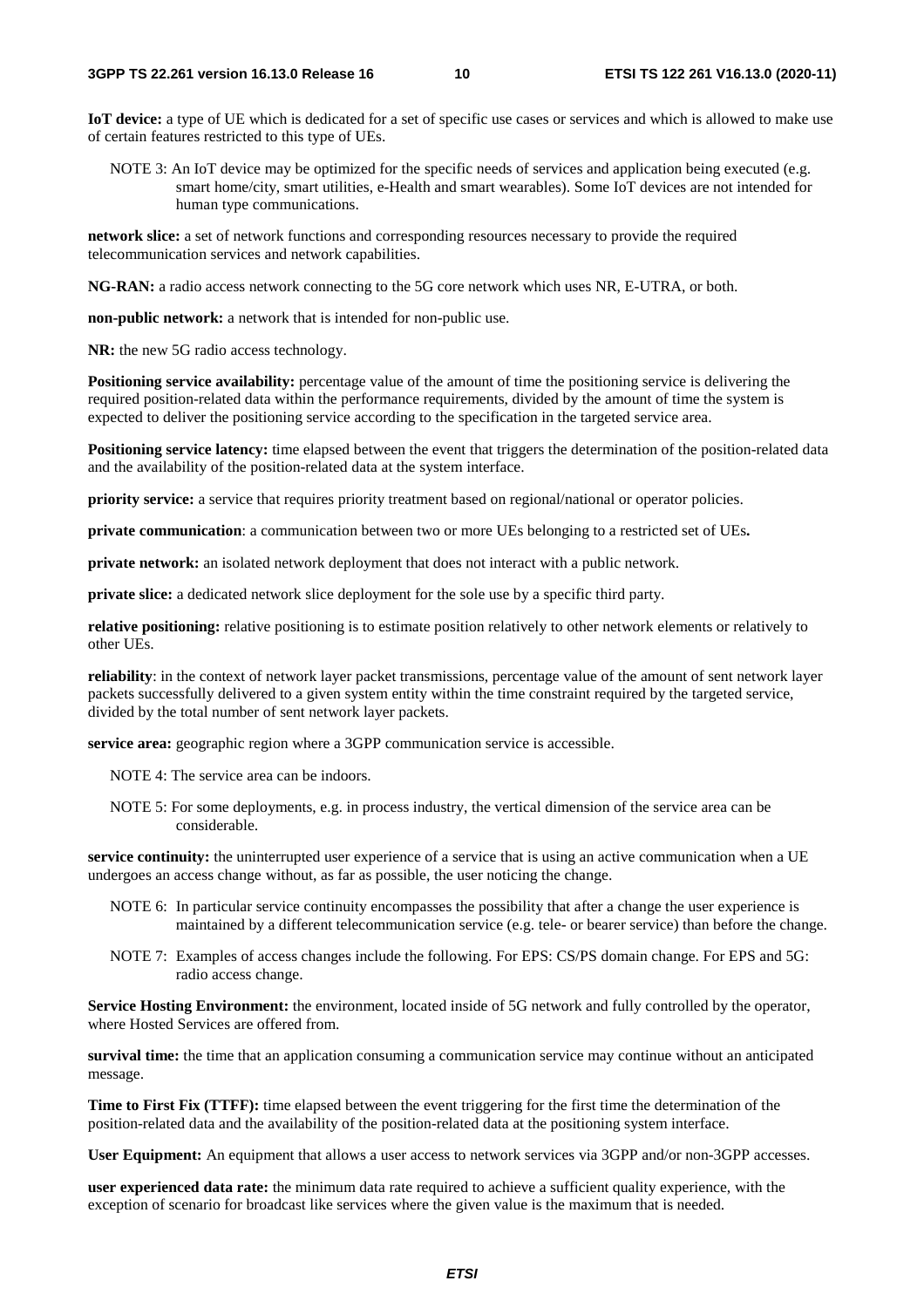**wireless backhaul:** a link which provides an interconnection between 5G network nodes and/or transport network using 5G radio access technology**.** 

**5G positioning service area:** a service area where positioning services would solely rely on infrastructures and positioning technologies that can be assumed to be present anywhere where 5G is present (e.g. a country-wide operatorsupplied 5G network, GNSS, position/motion sensors).

NOTE 8: This includes both indoor and any outdoor environments.

**5G Enhanced positioning area:** a subset of the 5G positioning service area that is assumed to be provided with additional infrastructure or deploy a particular set of positioning technologies to enhance positioning services.

NOTE 9: The enhanced positioning service area represents for example a factory plant, a dense urban area, an area along a road or railway track, a tunnel and covers both indoor and outdoor environments.

### 3.2 Abbreviations

For the purposes of the present document, the abbreviations given in 3GPP TR 21.905 [1] and the following apply. An abbreviation defined in the present document takes precedence over the definition of the same abbreviation, if any, in 3GPP TR 21.905 [1].

| 3D           | Three Dimensional                                               |
|--------------|-----------------------------------------------------------------|
| 5G           | <b>Fifth Generation</b>                                         |
| 5G LAN-VN    | 5G LAN-Virtual Network                                          |
| AR           | <b>Augmented Reality</b>                                        |
| A/S          | Actuator/Sensor                                                 |
| E2E          | End to End                                                      |
| eFMSS        | Enhancement to Flexible Mobile Service Steering                 |
| eV2X         | <b>Enhanced V2X</b>                                             |
| <b>FMSS</b>  | Flexible Mobile Service Steering                                |
| IAB-MT       | Integrated Access Backhaul -Mobile Termination                  |
| <b>ICP</b>   | <b>Internet Content Provider</b>                                |
| ID           | <b>Identification</b>                                           |
| <b>IMU</b>   | Inertial Measurement Unit                                       |
| <b>IOPS</b>  | Isolated E-UTRAN Operation for Public Safety                    |
| IoT          | Internet of Things                                              |
| <b>KPI</b>   | Key Performance Indicator                                       |
| <b>LCS</b>   | <b>Location Services</b>                                        |
| <b>MBB</b>   | Mobile BroadBand                                                |
| <b>MCS</b>   | <b>Mission Critical Services</b>                                |
| <b>MCX</b>   | Mission Critical X, with $X = PTT$ or $X = Video$ or $X = Data$ |
| MIoT         | Massive Internet of Things                                      |
| <b>MMTEL</b> | Multimedia Telephony                                            |
| <b>MNO</b>   | Mobile Network Operator                                         |
| <b>MPS</b>   | Multimedia Priority Service                                     |
| MSGin5G      | Message Service Within the 5G System                            |
| <b>MVNO</b>  | Mobile Virtual Network Operator                                 |
| <b>NGMN</b>  | <b>Next Generation Mobile Networks</b>                          |
| QoE          | Quality of Experience                                           |
| <b>RSTP</b>  | Rapid Spanning Tree Protocol                                    |
| <b>SEES</b>  | Service Exposure and Enablement S                               |
| URLLC        | Ultra Reliable Low Latency Communication Support                |
| <b>SST</b>   | Slice/Service Type                                              |
| <b>TTFF</b>  | Time To First Fix                                               |
| <b>UAV</b>   | <b>Unmanned Aerial Vehicle</b>                                  |
| <b>UHD</b>   | Ultra High Definition                                           |
| VR           | Virtual Reality                                                 |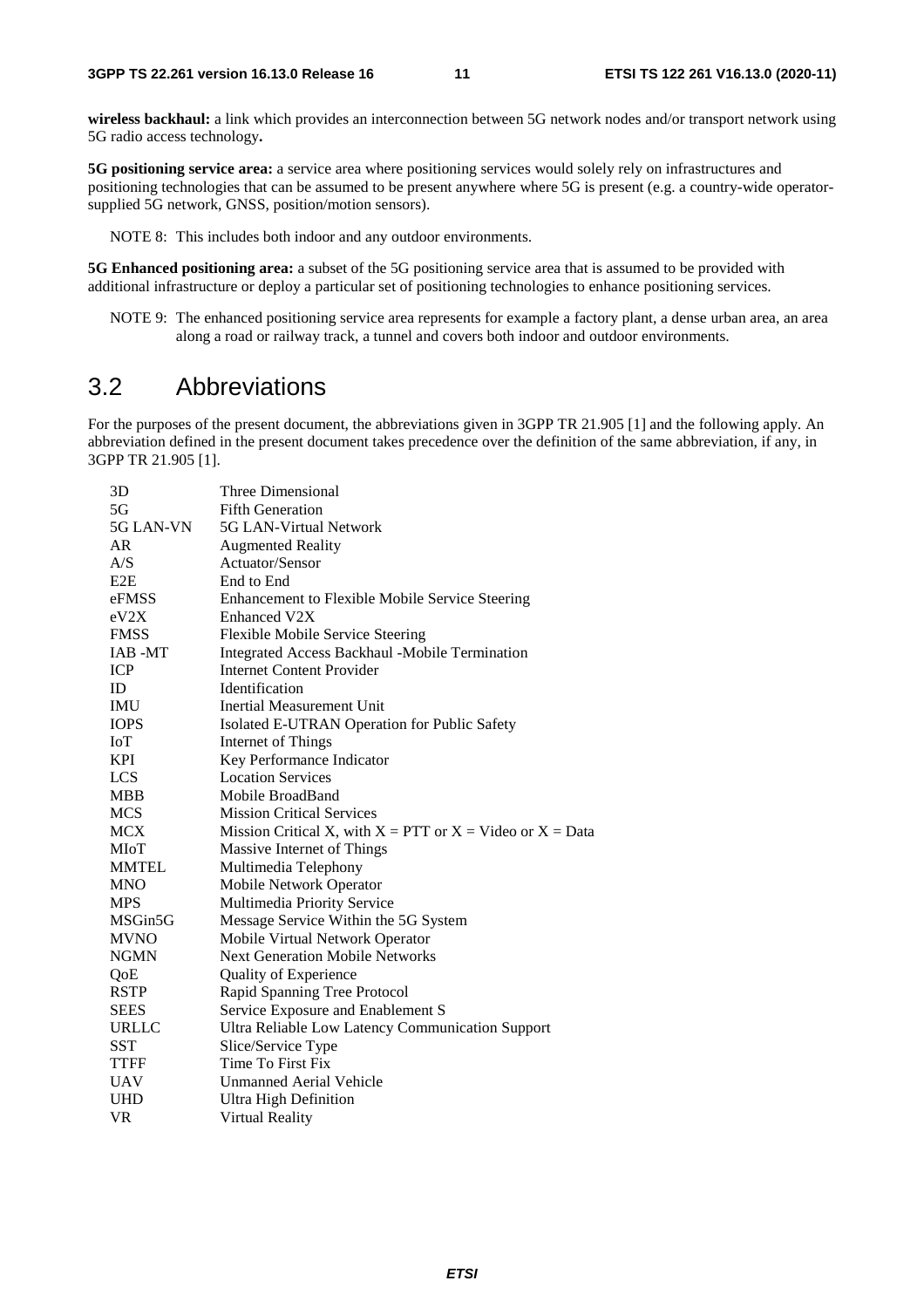# 4 Overview

Unlike previous 3GPP systems that attempted to provide a 'one size fits all' system, the 5G system is expected to be able to provide optimized support for a variety of different services, different traffic loads, and different end user communities. Various industry white papers, most notably, the NGMN 5G White Paper [2], describe a multi-faceted 5G system capable of simultaneously supporting multiple combinations of reliability, latency, throughput, positioning, and availability. This technology revolution is achievable with the introduction of new technologies, both in access and the core, such as flexible, scalable assignment of network resources. In addition to increased flexibility and optimization, a 5G system needs to support stringent KPIs for latency, reliability, throughput, etc. Enhancements in the air interface contribute to meeting these KPIs as do enhancements in the core network, such as network slicing, in-network caching and hosting services closer to the end points.

A 5G system also supports new business models such as those for IoT and enterprise managed networks. Drivers for the 5G KPIs include services such as Unmanned Aerial Vehicle (UAV) control, Augmented Reality (AR), and factory automation. Network flexibility enhancements support self-contained enterprise networks, installed and maintained by network operators while being managed by the enterprise. Enhanced connection modes and evolved security facilitate support of massive IoT, expected to include tens of millions of UEs sending and receiving data over the 5G network.

Flexible network operations are the mainstay of the 5G system. The capabilities to provide this flexibility include network slicing, network capability exposure, scalability, and diverse mobility. Other network operations requirements address the necessary control and data plane resource efficiencies, as well as network configurations that optimize service delivery by minimizing routing between end users and application servers. Enhanced charging and security mechanisms handle new types of UEs connecting to the network in different ways.

Mobile Broadband (MBB) enhancements aim to meet a number of new KPIs. These pertain to high data rates, high user density, high user mobility, highly variable data rates, deployment, and coverage. High data rates are driven by the increasing use of data for services such as streaming (e.g. video, music, and user generated content), interactive services (e.g. AR), and IoT. These services come with stringent requirements for user experienced data rates as well as associated requirements for latency to meet service requirements. Additionally, increased coverage in densely populated areas such as sports arenas, urban areas, and transportation hubs has become essential for pedestrians and users in urban vehicles. New KPIs on traffic and connection density enable both the transport of high volumes of data traffic per area (traffic density) and transport of data for a high number of connections (e.g. UE density or connection density). Many UEs are expected to support a variety of services which exchange either a very large (e.g. streaming video) or very small (e.g. data burst) amount of data. The 5G system will handle this variability in a resource efficient manner. All of these cases introduce new deployment requirements for indoor and outdoor, local area connectivity, high user density, wide area connectivity, and UEs travelling at high speeds.

Another aspect of 5G KPIs includes requirements for various combinations of latency and reliability, as well as higher accuracy for positioning. These KPIs are driven by support for both commercial and public safety services. On the commercial side, industrial control, industrial automation, UAV control, and AR are examples of those services. Services such as UAV control will require more precise positioning information that includes altitude, speed, and direction, in addition to horizontal coordinates.

Support for Massive Internet of Things (MIoT) brings many new requirements in addition to those for the enhanced KPIs. The expansion of connected things introduces a need for significant improvements in resource efficiency in all system components (e.g. UEs, IoT devices, radio, access network, core network).

The 5G system also aims to enhance its capability to meet KPIs that emerging V2X applications require. For these advanced applications, the requirements, such as data rate, reliability, latency, communication range and speed, are made more stringent.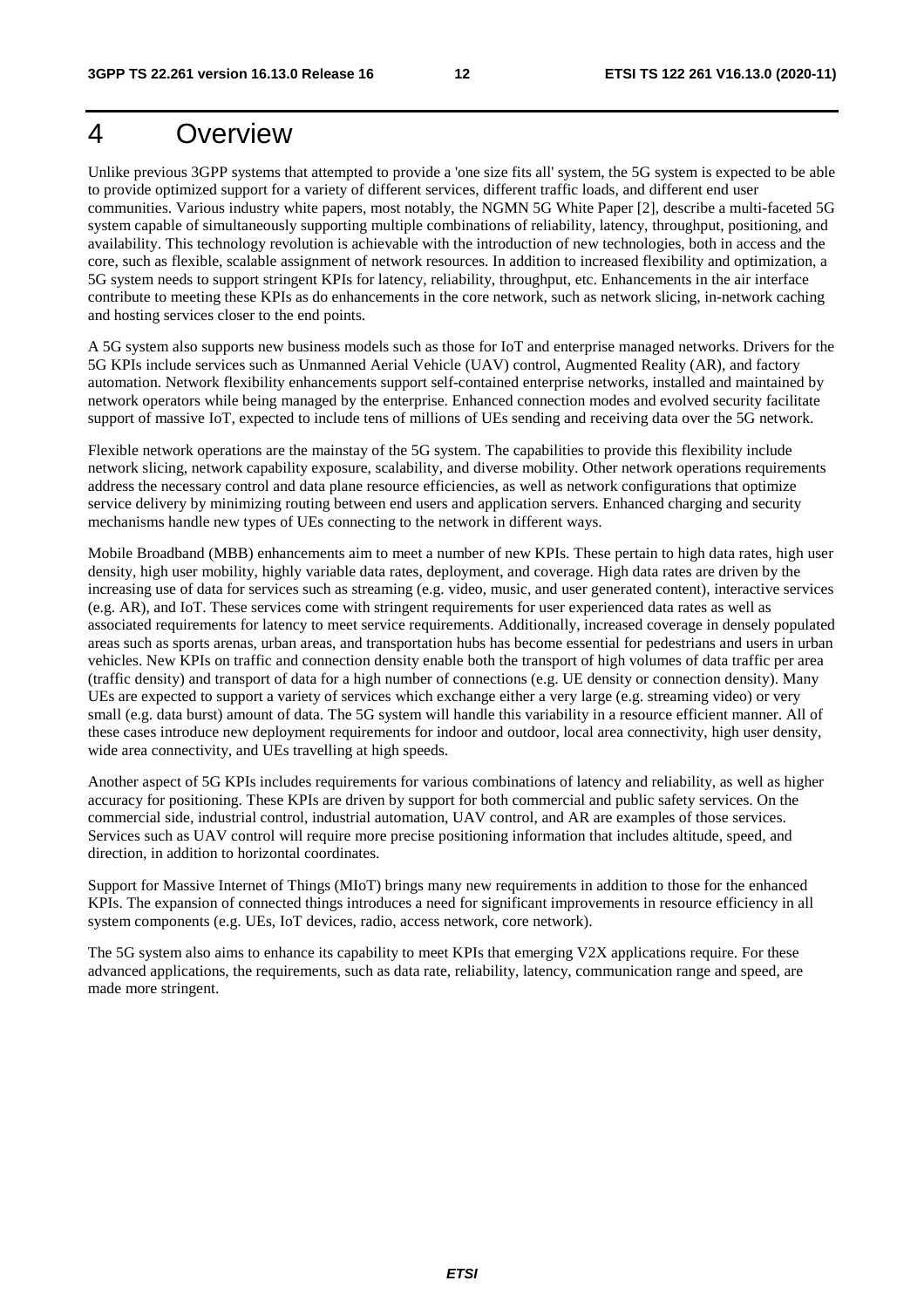# 5 High-level requirements

# 5.1 Migration to 5G

#### 5.1.1 Description

The 5G system supports most of the existing EPS services, in addition to many new services. The existing EPS services may be accessed using the new 5G access technologies even where the EPS specifications might indicate E-UTRA(N) only. Only new or changed service requirements for new or changed services are specified in this TS. The few EPS capabilities that are not supported by the 5G system are identified in clause 5.1.2.2 below.

#### 5.1.2 Requirements

#### 5.1.2.1 Interworking between 5G systems

The 5G system shall support a UE with a 5G subscription roaming into a 5G Visited Mobile Network which has a roaming agreement with the UE's 5G Home Mobile Network.

The 5G system shall enable a Visited Mobile Network to provide support for establishing home network provided data connectivity as well as visited network provided data connectivity.

The 5G system shall enable a Visited Mobile Network to provide support for services provided in the home network as well as provide services in the visited network. Whether a service is provided in the visited network or in the home network is determined on a service by service basis.

The 5G system shall provide a mechanism for a network operator to limit access to its services for a roaming UE, (e.g. based on roaming agreement).

The 5G system shall provide a mechanism for a network operator to direct a UE onto a partnership network for routing all or some of the UE user plane and associated control plane traffic over the partnership network, subject to an agreement between the operators.

#### 5.1.2.2 Legacy service support

In principle, the 5G system shall support all EPS capabilities (e.g. from TSs 22.011, 22.101, 22.278, 22.185, 22.071, 22.115, 22.153, 22.173), however:

- Voice service continuity from NG-RAN to GERAN shall not be supported,
- Voice service continuity from NG-RAN to UTRAN CS should be supported (see Note),
- Voice service continuity from GERAN to NG-RAN shall not be supported,
- Voice service continuity from UTRAN to NG-RAN shall not be supported,
- CS fallback from NG-RAN to GERAN shall not be supported,
- CS fallback from NG-RAN to UTRAN shall not be supported,
- Seamless handover between NG-RAN and GERAN shall not be supported,
- Seamless handover between NG-RAN and UTRAN shall not be supported,
- Access to a 5G core network via GERAN or UTRAN shall not be supported,
- Video service continuity between 5GS and UMTS shall not be supported,
- IP address preservation for PS service when UE moves between 5GS and GSM/UMTS shall not be supported,
- Service continuity between 5GS and CDMA2000 shall not be supported.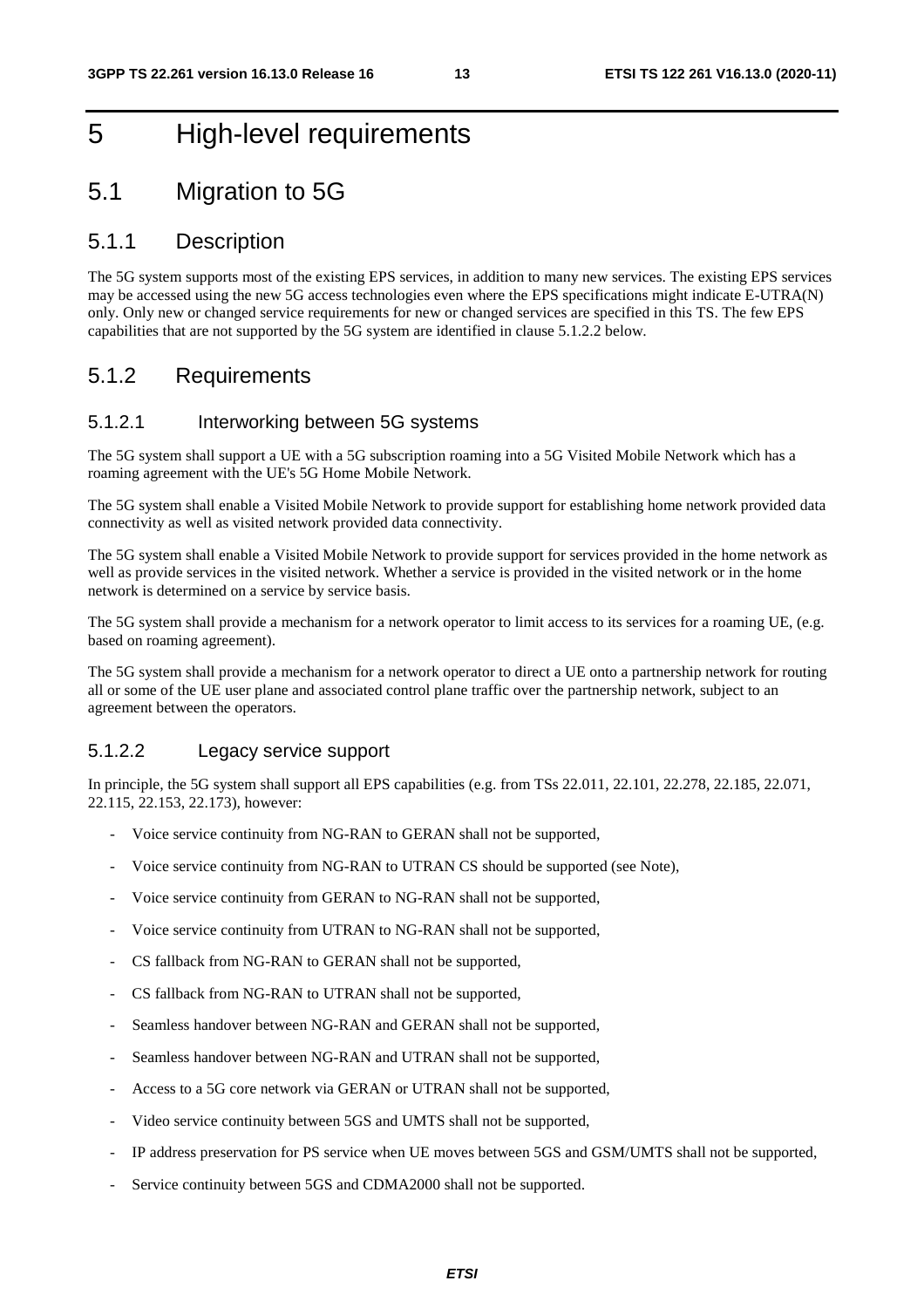NOTE: Architectural or protocol changes needed to support voice service continuity from NG-RAN to UTRAN CS are expected to have minimum impact on architecture, specifications, or the development of the 5G New Core and New Radio.

#### 5.1.2.3 Interoperability with legacy 3GPP systems

The 5G system shall support mobility procedures between a 5G core network and an EPC with minimum impact to the user experience(e.g. QoS, QoE).

# 6 Basic capabilities

### 6.1 Network slicing

#### 6.1.1 Description

Network slicing allows the operator to provide customised networks. For example, there can be different requirements on functionality (e.g. priority, charging, policy control, security, and mobility), differences in performance requirements (e.g. latency, mobility, availability, reliability and data rates), or they can serve only specific users (e.g. MPS users, Public Safety users, corporate customers, roamers, or hosting an MVNO).

A network slice can provide the functionality of a complete network, including radio access network functions, core network functions (e.g. potentially from different vendors) and IMS functions. One network can support one or several network slices.

#### 6.1.2 Requirements

#### 6.1.2.1 General

The serving 5G network shall support providing connectivity to home and roaming users in the same network slice.

In shared 5G network configuration, each operator shall be able to apply all the requirements from this clause to their allocated network resources.

The 5G system shall be able to support IMS as part of a network slice.

The 5G system shall be able to support IMS independent of network slices.

#### 6.1.2.2 Management

The 5G system shall allow the operator to create, modify, and delete a network slice.

The 5G system shall allow the operator to define and update the set of services and capabilities supported in a network slice.

The 5G system shall allow the operator to configure the information which associates a UE to a network slice.

The 5G system shall allow the operator to configure the information which associates a service to a network slice.

The 5G system shall allow the operator to assign a UE to a network slice, to move a UE from one network slice to another, and to remove a UE from a network slice based on subscription, UE capabilities, the access technology being used by the UE, operator's policies and services provided by the network slice.

The 5G system shall support a mechanism for the VPLMN, as authorized by the HPLMN, to assign a UE to a network slice with the needed services or to a default network slice.

The 5G system shall enable a UE to be simultaneously assigned to and access services from more than one network slice of one operator.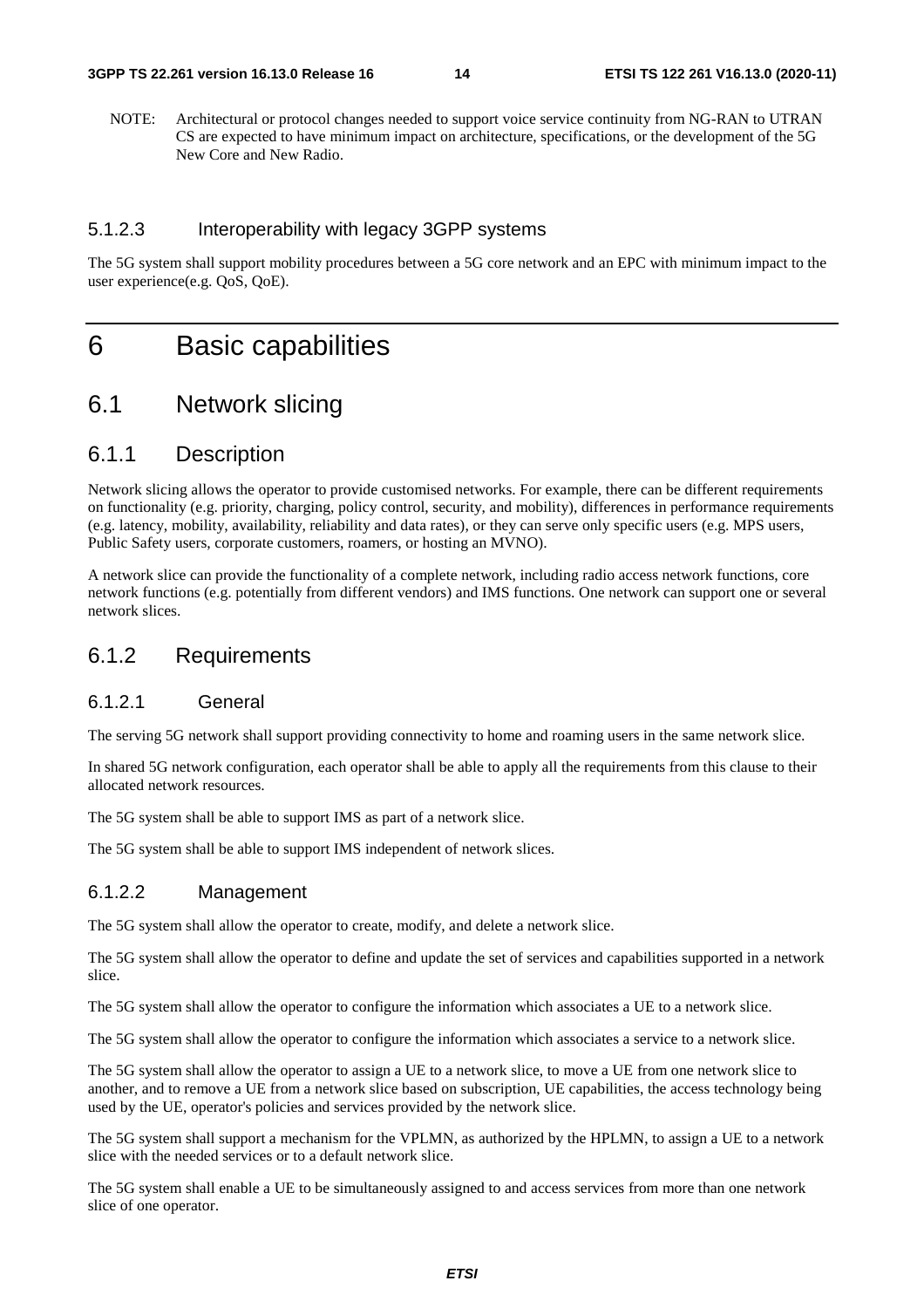Traffic and services in one network slice shall have no impact on traffic and services in other network slices in the same network.

Creation, modification, and deletion of a network slice shall have no or minimal impact on traffic and services in other network slices in the same network.

The 5G system shall support scaling of a network slice, i.e. adaptation of its capacity.

The 5G system shall enable the network operator to define a minimum available capacity for a network slice. Scaling of other network slices on the same network shall have no impact on the availability of the minimum capacity for that network slice.

The 5G system shall enable the network operator to define a maximum capacity for a network slice.

The 5G system shall enable the network operator to define a priority order between different network slices in case multiple network slices compete for resources on the same network.

The 5G system shall support means by which the operator can differentiate policy control, functionality and performance provided in different network slices.

#### 6.1.2.3 Network slice constraints

The 5G system shall support a mechanism to prevent an unauthorized UE from trying to access a radio resource dedicated to a specific private slice for any purpose other than that authorized by the associated third party.

NOTE 1: UEs that are not authorized to access a specific private slice will not be able to access it for emergency calls

The 5G system shall support a mechanism to configure a specific geographic area in which a network slice is accessible, i.e. a UE shall be within the geographical area in order to access the network slice.

The 5G system shall support a mechanism to limit a UE to only receiving service from an authorized slice.

#### 6.1.2.4 Cross-network slice coordination

The 5G system shall support a mechanism to provide time stamps with a common time base at the monitoring API, for services that cross multiple network slices and 5G networks.

The 5G system shall provide suitable APIs to coordinate network slices in multiple 5G networks so that the selected communication services of a non-public network can be extended through a PLMN (e.g. the service is supported by a slice in the non-public network and a slice in the PLMN).

The 5G system shall provide a mechanism to enable an MNO to operate a hosted non-public network and private slice(s) of its PLMN associated with the hosted non-public network in a combined manner.

### 6.2 Diverse mobility management

#### 6.2.1 Description

A key feature of 5G is support for UEs with different mobility management needs. 5G will support UEs with a range of mobility management needs, including UEs that are

- stationary during their entire usable life (e.g. sensors embedded in infrastructure),
- stationary during active periods, but nomadic between activations (e.g. fixed access),
- mobile within a constrained and well-defined space (e.g. in a factory), and
- fully mobile.

Moreover, some applications require the network to ensure seamless mobility of a UE so that mobility is hidden from the application layer to avoid interruptions in service delivery while other applications have application specific means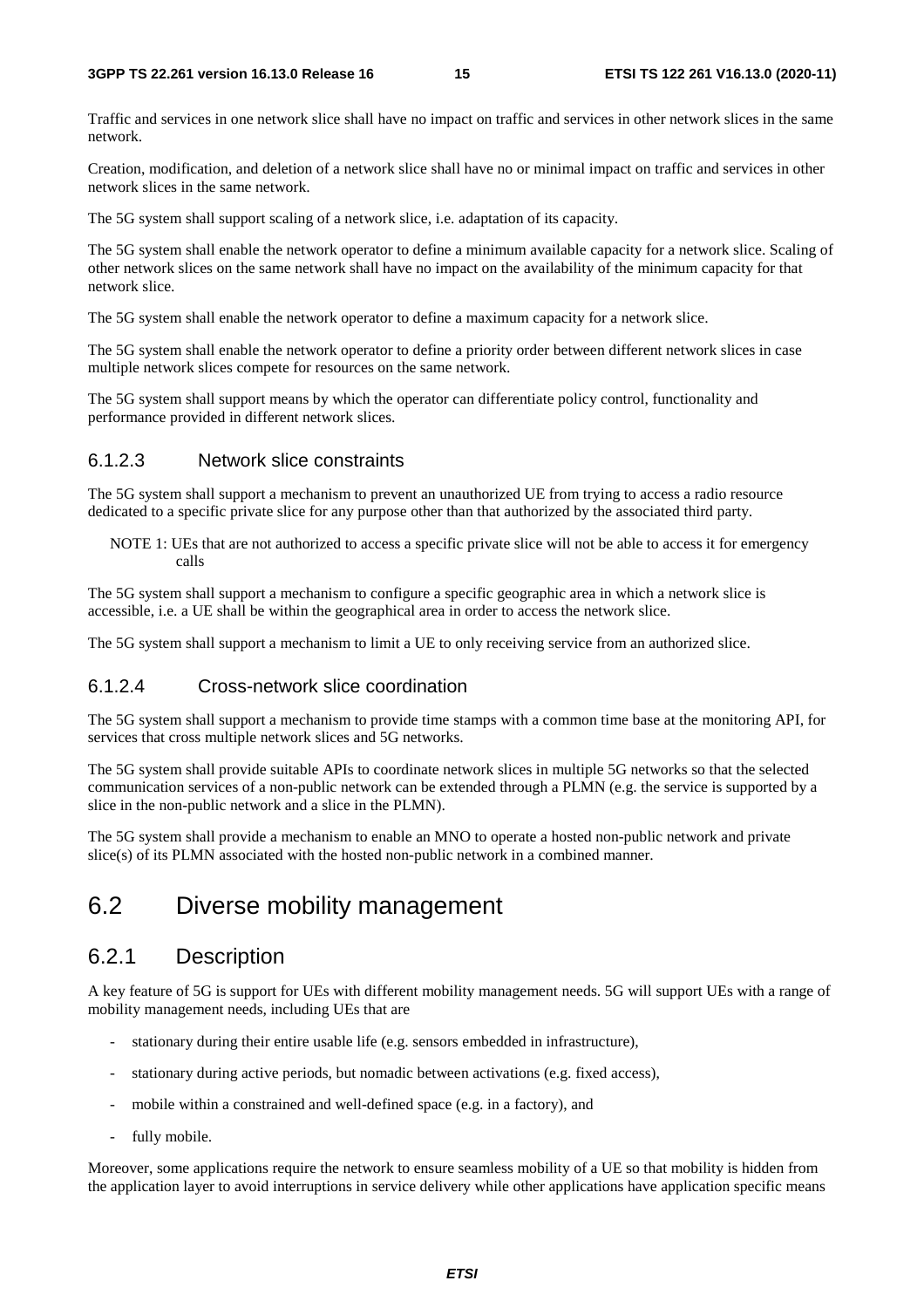to ensure service continuity. But these other applications may still require the network to minimize interruption time to ensure that their application-specific means to ensure service continuity work effectively.

With the ever-increasing multimedia broadband data volumes, it is also important to enable the offloading of IP traffic from the 5G network onto traditional IP routing networks via an IP anchor node close to the network edge. As the UE moves, changing the IP anchor node may be needed in order to reduce the traffic load in the system, reduce end-to-end latency and provide a better user experience.

The flexible nature of a 5G system will support different mobility management methods that minimize signalling overhead and optimize access for these different types of UEs.

#### 6.2.2 General requirements

The 5G network shall allow operators to optimize network behaviour (e.g. mobility management support) based on the mobility patterns (e.g. stationary, nomadic, spatially restricted mobility, full mobility) of a UE or group of UEs.

The 5G system shall enable operators to specify and modify the types of mobility support provided for a UE or group of UEs.

The 5G system shall optimize mobility management support for a UE or group of UEs that use only mobile originated communications.

The 5G system shall support inter- and/or intra- access technology mobility procedures within 5GS with minimum impact to the user experience (e.g. QoS, QoE).

#### 6.2.3 Service continuity requirements

The 5G system shall enable packet loss to be minimized during inter- and/or intra- access technology changes for some or all connections associated with a UE.

The 5G system shall minimize interruption time during inter- and/or intra- access technology mobility for some or all connections associated with a UE.

NOTE: The interruption time includes all delays which have impact on service continuity.

For applications that require the same IP address during the lifetime of the session, the 5G system shall enable maintaining the IP address assigned to a UE when moving across different cells and access technologies for connections associated with a UE.

The 5G system shall enable minimizing impact to the user experience (e.g. minimization of interruption time) when changing the IP address and IP anchoring point for some or all connections associated with a UE.

#### 6.2.4 Void

# 6.3 Multiple access technologies

#### 6.3.1 Description

The 5G system will support 3GPP access technologies, including one or more NR and E-UTRA as well as non-3GPP access technologies. Interoperability among the various access technologies will be imperative. For optimization and resource efficiency, the 5G system will select the most appropriate 3GPP or non-3GPP access technology for a service, potentially allowing multiple access technologies to be used simultaneously for one or more services active on a UE. New technology such as satellite and wide area base stations will increase coverage and availability. This clause provides requirements for interworking with the various combinations of access technologies.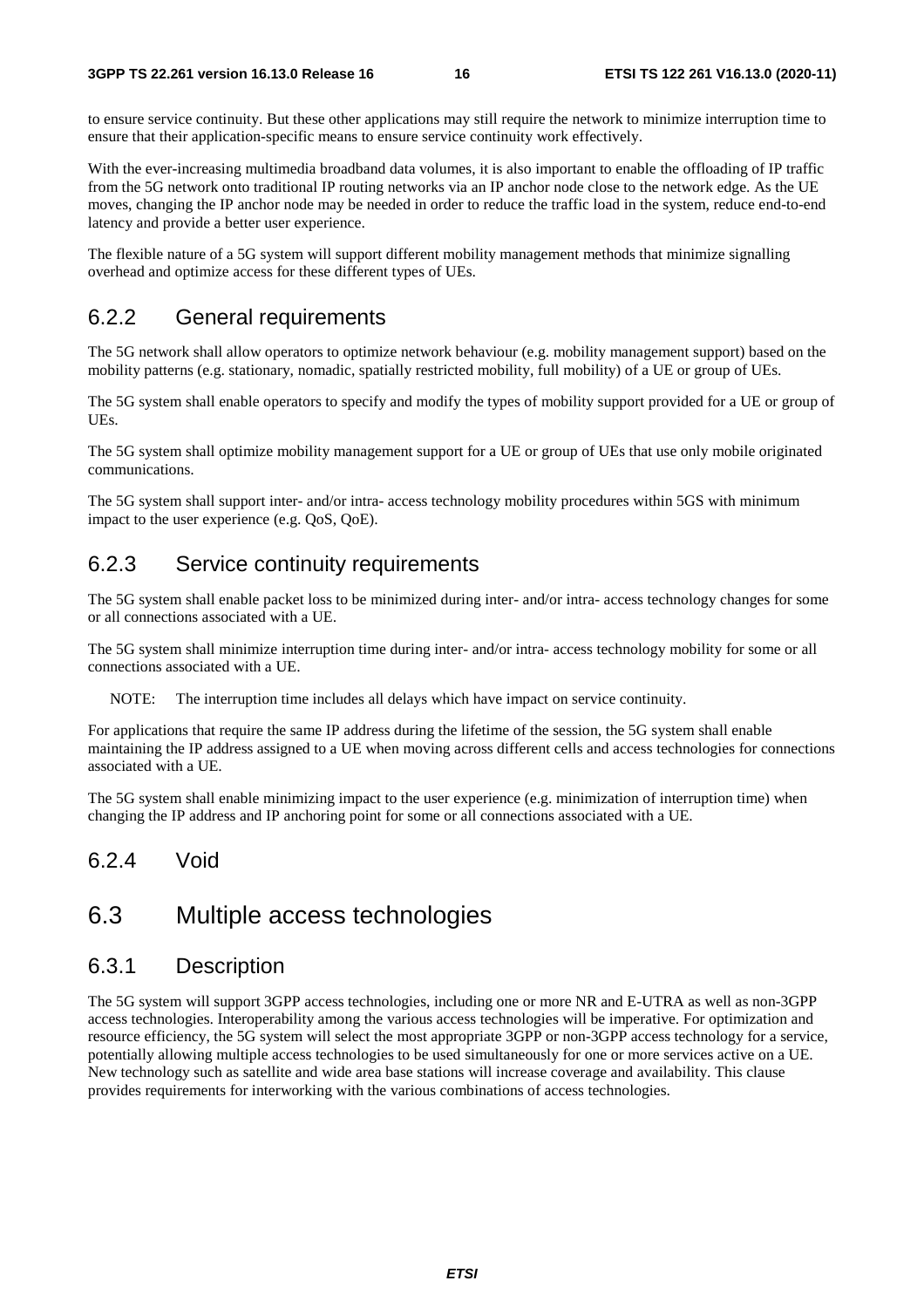#### 6.3.2 Requirements

#### 6.3.2.1 General

Based on operator policy, the 5G system shall enable the UE to select, manage, and efficiently provision services over the 3GPP or non-3GPP access.

Based on operator policy, the 5G system shall support steering a UE to select certain 3GPP access network(s).

Based on operator policy, the 5G system shall be able to dynamically offload part of the traffic (e.g. from 3GPP RAT to non-3GPP access technology), taking into account traffic load and traffic type.

Based on operator policy, the 5G system shall be able to provide simultaneous data transmission via different access technologies, (e.g. NR, E-UTRA, non-3GPP), to access one or more 3GPP services.

When a UE is using two or more access technologies simultaneously, the 5G system shall be able to optimally distribute user traffic over select between access technologies in use, taking into account e.g. service, traffic characteristics, radio characteristics, and UE's moving speed.

The 5G system shall be able to support data transmissions optimized for different access technologies (e.g. 3GPP, non-3GPP) for UEs that are simultaneously connected to the network via different accesses.

Based on operator policy, the 5G system shall be able to add or drop the various access connections for a UE during a session.

The 5G system shall be able to support mobility between the supported access networks (e.g. NG-RAN, WLAN, fixed broadband access network).

The 5G system shall support UEs with multiple radio and single radio capabilities.

The 5G system shall support dynamic and static network address allocation of a common network address to the UE over all supported access types.

The 5G system shall support a set of identities for a single user in order to provide a consistent set of policies and a single set of services across 3GPP and non-3GPP access types.

The 5G system shall support the capability to operate in licensed and/or unlicensed bands.

#### 6.3.2.2 E-UTRA access

The 5G system shall be able to support seamless handover between NR and E-UTRA.

The 5G system shall support UEs with dual radio capability (i.e. a UE that can transmit on NR and E-UTRA simultaneously) as well as UEs with single radio capability (i.e. a UE that cannot transmit on NR and E-UTRA simultaneously).

6.3.2.3 Void

#### 6.3.2.4 Fixed broadband access

The 5G system shall be able to efficiently support connectivity using fixed broadband access.

NOTE: The specification of fixed broadband access network is outside the scope of 3GPP.

The 5G system shall support use of a home base station that supports multiple access types (e.g. 5G RAT, WLAN access, fixed broadband access).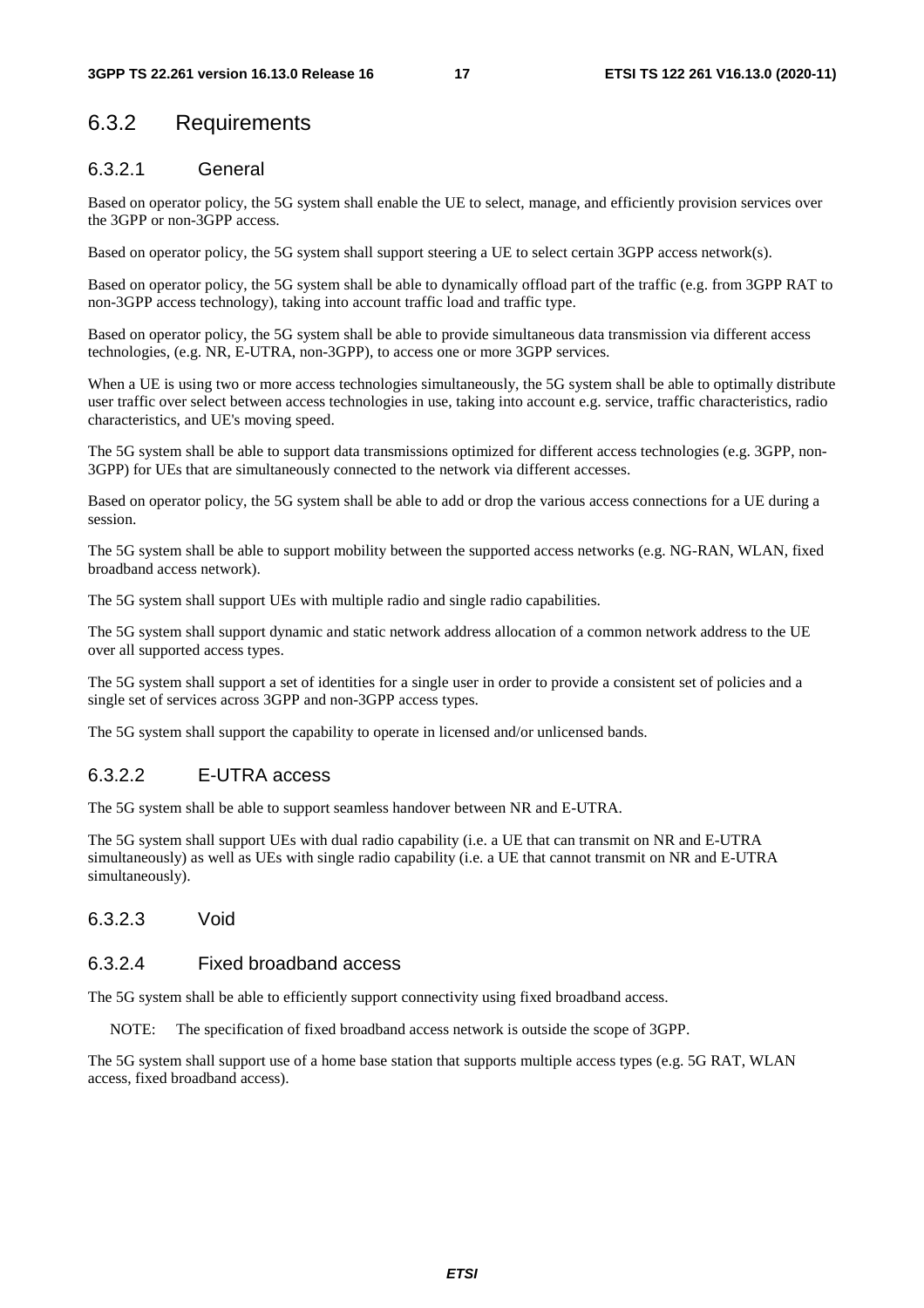# 6.4 Resource efficiency

#### 6.4.1 Description

5G introduces the opportunity to design a system to be optimized for supporting diverse UEs and services. While support for IoT is provided by EPS, there is room for improvement in efficient resource utilization that can be designed into a 5G system whereas they are not easily retrofitted into an existing system. Some of the underlying principles of the potential service and network operation requirements associated with efficient configuration, deployment, and use of UEs in the 5G network include bulk provisioning, resource efficient access, optimization for UE originated data transfer, and efficiencies based on the reduced needs related to mobility management for stationary UEs and UEs with restricted range of movement.

As sensors and monitoring UEs are deployed more extensively, the need to support UEs that send data packages ranging in size from a small status update in a few bits to streaming video increases. A similar need exists for smart phones with widely varying amounts of data. Specifically, to support short data bursts, the network should be able to operate in a mode where there is no need for a lengthy and high overhead signalling procedure before and after small amounts of data are sent. The system will, as a result, avoid both a negative impact to battery life for the UE and wasting signalling resources.

For small form factor UEs it will be challenging to have more than 1 antenna due to the inability to get good isolation between multiple antennas. Thus these UEs need to meet the expected performance in a 5G network with only one antenna.

Cloud applications like cloud robotics perform computation in the network rather than in a UE, which requires the system to have high data rate in the uplink and very low round trip latency. Supposed that high density cloud robotics will be deployed in the future, the 5G system need to optimize the resource efficiency for such scenario.

Additional resource efficiencies will contribute to meeting the various KPIs defined for 5G. Control plane resource efficiencies can be achieved by optimizing and minimizing signalling overhead, particularly for small data transmissions. Mechanisms for minimizing user plane resources utilization include in-network caching and application in a Service Hosting Environment closer to the end user. These optimization efforts contribute to achieving lower latency and higher reliability.

Diverse mobility management related resource efficiencies are covered in clause 6.2.

Security related resource efficiencies are covered in clause 8.8.

#### 6.4.2 Requirements

#### 6.4.2.1 General

The 5G system shall minimize control and user plane resource usage for data transfer from send only UEs.

The 5G system shall minimize control and user plane resource usage for stationary UEs (e.g. lower signalling to user data resource usage ratio).

The 5G system shall minimize control and user plane resource usage for transfer of infrequent small data units.

The 5G system shall optimize the resource use of the control plane and/or user plane for transfer of small data units.

The 5G system shall optimize the resource use of the control plane and/or user plane for transfer of continuous uplink data that requires both high data rate (e.g. 10 Mbps) and very low end-to-end latency (e.g. 1-10 ms).

The 5G network shall optimize the resource use of the control plane and/or user plane to support high density connections (e.g. 1 million connections per square kilometre) taking into account, for example, the following criteria:

- type of mobility support;
- communication pattern (e.g. send-only, frequent or infrequent);
- characteristics of payload (e.g. small or large size data payload);
- characteristics of application (e.g. provisioning operation, normal data transfer);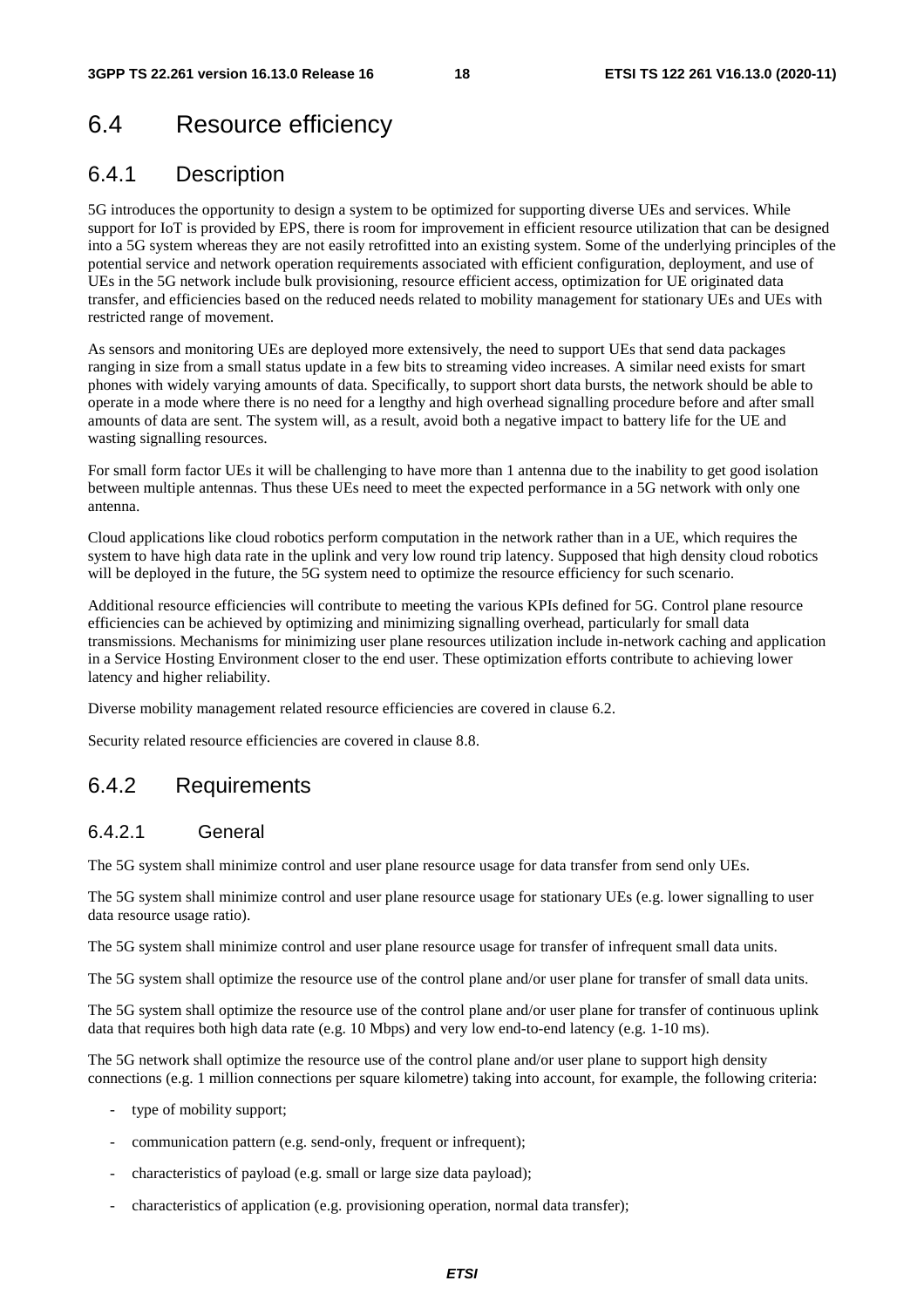- UE location:
- timing pattern of data transfer (e.g. real time or non-delay sensitive).

The 5G system shall efficiently support service discovery mechanisms where UEs can discover, subject to access rights:

- status of other UEs (e.g. sound on/off);
- capabilities of other UEs (e.g. the UE is a relay UE) and/or;
- services provided by other UEs (e.g. the UE is a colour printer).

The 5G system shall be able to minimise the amount of wireless backhaul traffic (e.g. consolidating data transmissions to 1 larger rather than many smaller), when applicable (e.g. providing service in an area subject to power outages).

The 5G system shall support small form factor UEs with single antenna.

NOTE: Small form factor UEs are typically expected to have the diagonal less than 1/5 of the lowest supported frequency wave length.

#### 6.4.2.2 Efficient bulk operations for IoT

The 5G system shall support a timely, efficient, and/or reliable mechanism to transmit the same information to multiple UEs.

#### 6.4.2.3 Efficient management for IoT

The 5G network shall optimize the resource use of the control plane and/or user plane to manage (e.g. provide service parameters, activate, deactivate) a UE.

The 5G network shall be able to provide policies for background data transfer to a UE so that the 5G system can optimally use the control plane and/or user plane resources.

#### 6.4.2.4 Efficient control plane

The 5G system shall minimize the signalling that is required prior to user data transmission.

NOTE: The amount of signalling overhead may vary based on the amount of data to be transmitted, even for the same UE.

### 6.5 Efficient user plane

#### 6.5.1 Description

5G is designed to meet diverse services with different and enhanced performances (e.g. high throughput, low latency and massive connections) and data traffic model (e.g. IP data traffic, non-IP data traffic, short data bursts and high throughput data transmissions).

User plane should be more efficient for 5G to support differentiated requirements. On one hand, a Service Hosting Environment located inside of operator's network can offer Hosted Services closer to the end user to meet localization requirement like low latency, low bandwidth pressure. These Hosted Services contain applications provided by operators and/or trusted third parties. On the other hand, user plane paths can be selected or changed to improve the user experience or reduce the bandwidth pressure, when a UE or application changes location during an active communication.

#### 6.5.2 Requirements

Based on operator policy, application needs, or both, the 5G system shall support an efficient user plane path between UEs attached to the same network, modifying the path as needed when the UE moves during an active communication.

The 5G network shall enable a Service Hosting Environment provided by operator.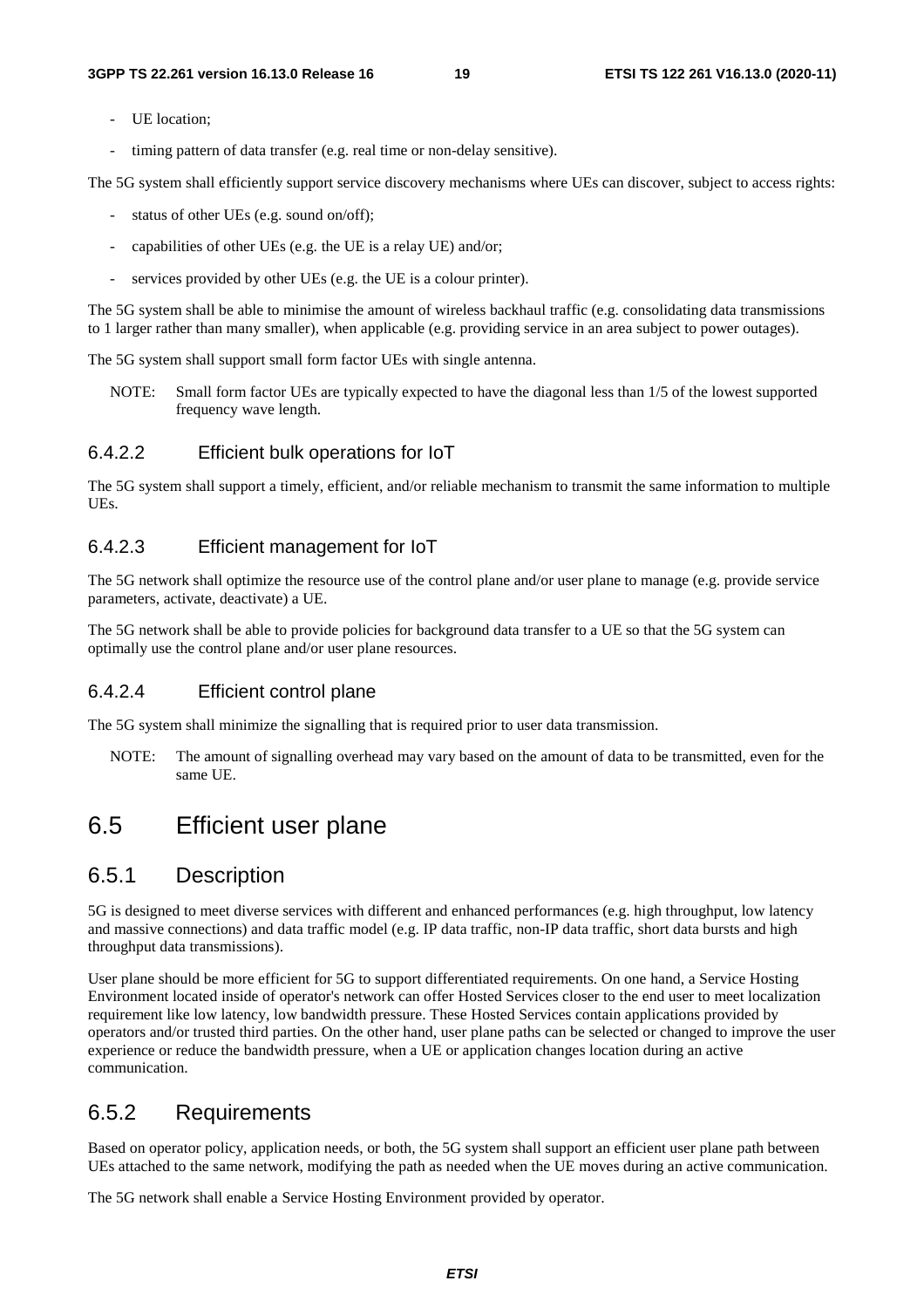Based on operator policy, the 5G network shall be able to support routing of data traffic between a UE attached to the network and an application in a Service Hosting Environment for specific services, modifying the path as needed when the UE moves during an active communication.

Based on operator policy, application needs, or both, the 5G system shall support an efficient user plane path, modifying the path as needed when the UE moves or application changes location, between a UE in an active communication and:

- an application in a Service Hosting Environment; or
- an application server located outside the operator's network.

The 5G network shall maintain user experience (e.g. QoS, QoE) when a UE in an active communication moves from a location served by a Service Hosting Environment to:

- another location served by a different Service Hosting Environment; or
- another location served by an application server located outside the operator's network, and vice versa.

The 5G network shall maintain user experience (e.g. QoS, QoE) when an application for a UE moves as follows:

- within a Service Hosting Environment; or
- from a Service Hosting Environment to another Service Hosting Environment; or
- from a Service Hosting Environment to an application server located place outside the operator's network, and vice versa.

The 5G network shall be able to interact with applications in a Service Hosting Environment for efficient network resource utilization and offloading data traffic to the Service Hosting Environment close to the UE's point of attachment to the access network.

The 5G network shall support configurations of the Service Hosting Environment in the network (e.g. access network, core network), that provide application access close to the UE's point of attachment to the access network.

The 5G system shall support mechanisms to enable a UE to access the closest Service Hosting Environment for a specific hosted application or service.

The 5G network shall enable instantiation of applications for a UE in a Service Hosting Environment close to the UE's point of attachment to the access network.

The 5G system shall be able to suspend or stop application instances in a Service Hosting Environment.

NOTE: Not all applications will always be available in all Service Hosting Environments. Therefore, it may be needed to instantiate an application at a Service Hosting Environment nearby for serving a particular UE.

Based on operator policy, the 5G system shall provide a mechanism such that one type of traffic (from a specific application or service) to/from a UE can be offloaded close to the UE's point of attachment to the access network, while not impacting other traffic type to/from that same UE.

# 6.6 Efficient content delivery

#### 6.6.1 Description

Video-based services (e.g. live streaming, VR) and personal data storage applications have been instrumental for the massive growth in mobile broadband traffic. Subject to service agreement between the operator and the content provider, the information of content and content itself can be aware by operator. In-network content caching provided by the operator, a third party or both, can improve user experience, reduce backhaul resource usage and utilize radio resource efficiently.

The operation of in-network caching includes flexible management of the location of the content cache within the network and efficient delivery of content to and from the appropriate content caching application. Examples of services are the delivery of popular video content from a content caching application via broadcast, and secure storage of a user's personal data or files using a distributed caching application. Such a service could also provide a student with a wireless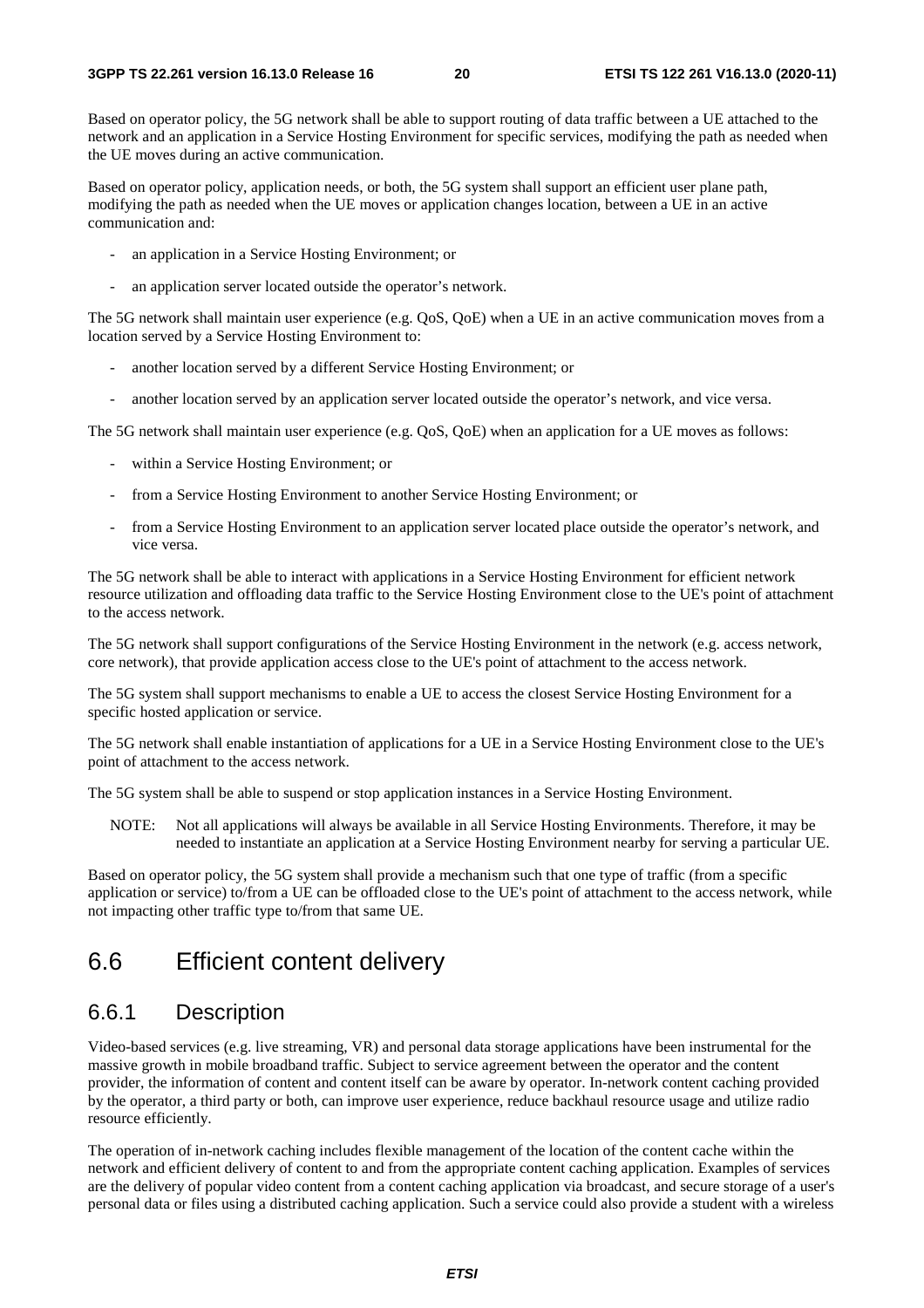backpack, where students can resume their work through the same or a different UE at any time, with very fast response times from the network.

#### 6.6.2 Requirements

The 5G system shall enable efficient delivery of content from a content caching application under the control of the operator (e.g. a cache located close to the UE).

The 5G system shall support a content caching application in a UE under the control of the operator.

The 5G system shall support configurations of content caching applications in the network (e.g. access network, core network), that provide content close to the UE.

Based on operator policy, the 5G system shall support an efficient mechanism for selection of a content caching application (e.g. minimize utilization of radio, backhaul resources and/or application resource) for delivery of the cached content to the UE.

The 5G system shall support a mechanism for the operator to manage content distribution across content caching applications.

The 5G system shall support delivery of cached content from a content caching application via the broadcast/multicast service.

# 6.7 Priority, QoS, and policy control

### 6.7.1 Description

The 5G network will support many commercial services (e.g. medical) and regional or national regulatory services (e.g. MPS, Emergency, Public Safety) with requirements for priority treatment. Some of these services share common QoS characteristics such as latency and packet loss rate, but may have different priority requirements. For example, UAV control and air traffic control may have stringent latency and reliability requirements but not necessarily the same priority requirements. In addition, voice-based services for MPS and Emergency share common QoS characteristics as applicable for normal public voice communications, yet may have different priority requirements. The 5G network will need to support mechanisms that enable the decoupling of the priority of a particular communication from the associated QoS characteristics such as latency and reliability to allow flexibility to support different priority services (that need to be configurable to meet operator needs, consistent with operator policies and corresponding national and regional regulatory policies).

The network needs to support flexible means to make priority decisions based on the state of the network (e.g. during disaster events and network congestion) recognizing that the priority needs may change during a crisis. The priority of any service may need to be different for a user of that service based on operational needs and regional or national regulations. Therefore, the 5G system should allow a flexible means to prioritise and enforce prioritisation among the services (e.g. MPS, Emergency, medical, Public Safety) and among the users of these services. The traffic prioritisation may be enforced by adjusting resource utilization or pre-empting lower priority traffic.

The network must offer a means to provide the required QoS (e.g. reliability, latency, and bandwidth) for a service and the ability to prioritize resources when necessary to meet the service requirements. Existing QoS and policy frameworks handle latency and improve reliability by traffic engineering. In order to support 5G service requirements, it is necessary for the 5G network to offer QoS and policy control for reliable communication with latency required for a service and enable the resource adaptations as necessary.

The network needs to allow multiple services to coexist, including multiple priority services (e.g. Emergency, MPS and MCS) and must provide means to prevent a single service from consuming or monopolizing all available network resources, or impacting the QoS (e.g. availability) of other services competing for resources on the same network under specific network conditions. For example, it is necessary to prevent certain services (e.g. citizen-to-authority Emergency) sessions from monopolizing all available resources during events such as disaster, emergency, and DDoS attacks from impacting the availability of other priority services such as MPS and MCS.

Also, as 5G network is expected to operate in a heterogeneous environment with multiple access technologies, multiple types of UE, etc., it should support a harmonised QoS and policy framework that applies to multiple accesses.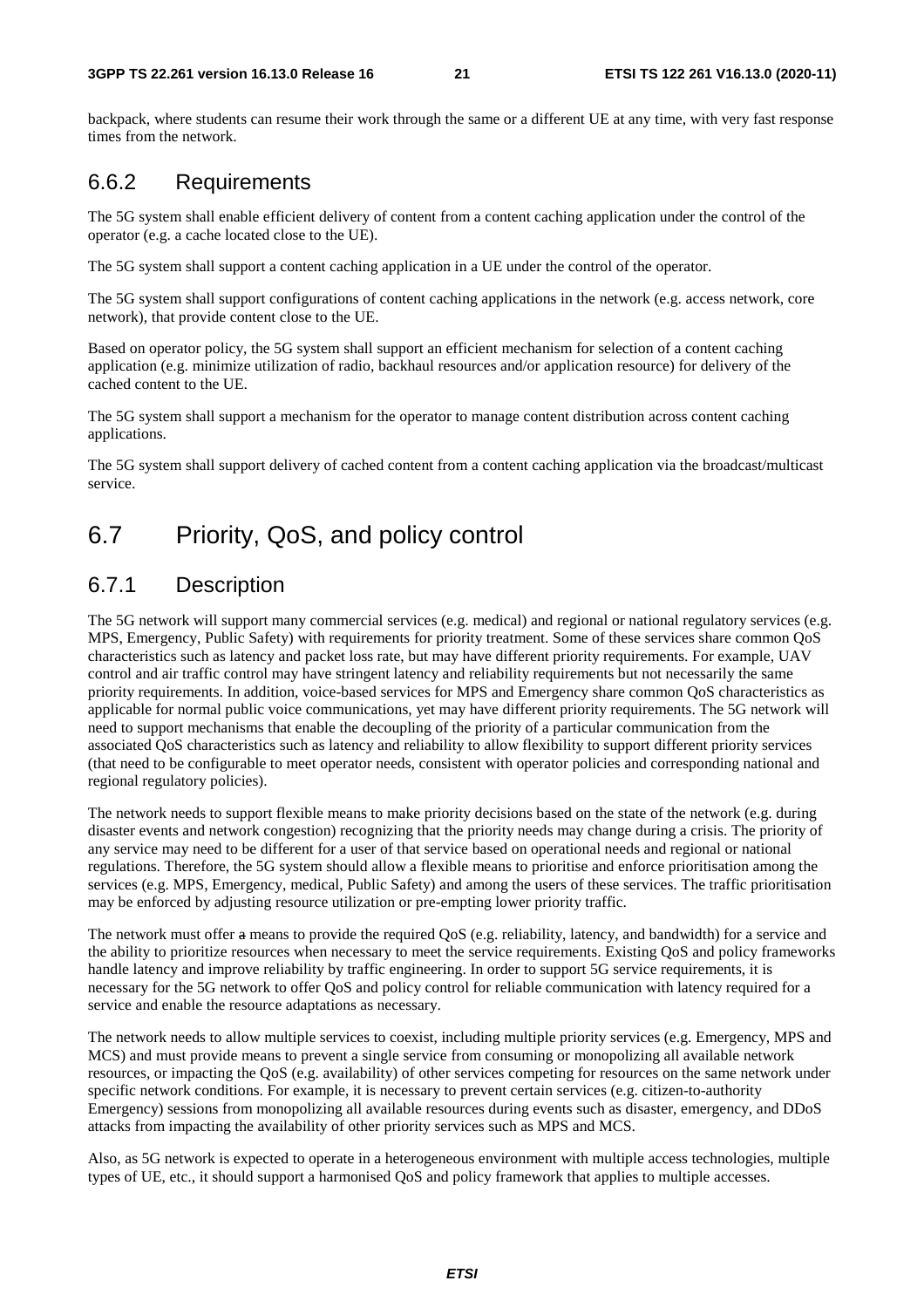Further, for QoS control in EPS only covers RAN and core network, but for 5G network E2E QoS (e.g. RAN, backhaul, core network, network to network interconnect) is needed to achieve the 5G user experience (e.g. ultra-low latency, ultra-high bandwidth).

#### 6.7.2 Requirements

The 5G system shall allow flexible mechanisms to establish and enforce priority policies among the different services (e.g. MPS, Emergency, medical, Public Safety) and users.

NOTE 1: Priority between different services is subject to regional or national regulatory and operator policies.

The 5G system shall be able to provide the required QoS (e.g. reliability, end-to-end latency, and bandwidth) for a service and support prioritization of resources when necessary for that service.

The 5G system shall enable the network operator to define and statically configure a maximum resource assignment for a specific service that can be adjusted based on the network state (e.g. during congestion, disaster, emergency and DDoS events) subject to regional or national regulatory and operator policies.

The 5G system shall allow decoupling of the priority of a particular communication from the associated QoS characteristics such as end-to-end latency and reliability.

The 5G system shall be able to support a harmonised QoS and policy framework applicable to multiple accesses.

The 5G system shall be able to support E2E (e.g. UE to UE) QoS for a service.

NOTE 2: E2E QoS needs to consider QoS in the access networks, backhaul, core network, and network to network interconnect.

The 5G system shall be able to support QoS for applications in a Service Hosting Environment.

# 6.8 Dynamic policy control

The 5G system shall support the creation and enforcement of prioritisation policy for users and traffic, during connection setup and when connected.

NOTE: Prioritisation, pre-emption, and precedence of critical traffic associated with certain priority services (e.g. MPS and Emergency) are subject to regional/national regulatory and operator policies.

The 5G system shall support optimised signalling for prioritised users and traffic where such signalling is prioritized over other signalling traffic.

Based on operator policy, the 5G system shall allow flexible means for authorized entities to create and enforce priority among the different service flows.

Based on operator policy, the 5G system shall support a real-time, dynamic, secure and efficient means for authorized entities (e.g. users, context aware network functionality) to modify the QoS and policy framework. Such modifications may have a variable duration.

Based on operator policy, the 5G system shall maintain a session when prioritization of that session changes in real time, provided that the new priority is above the threshold for maintaining the session.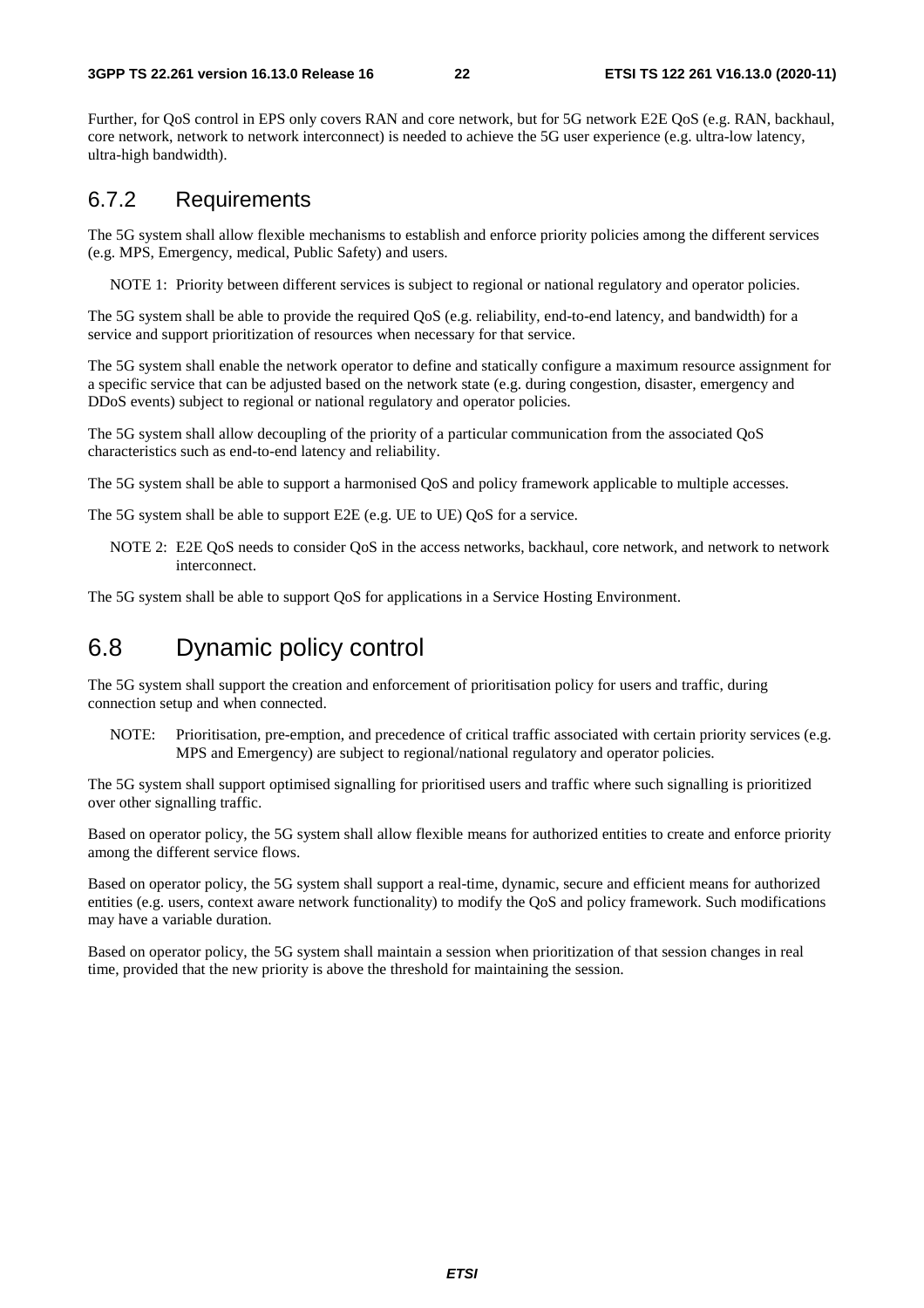- 6.9 Void
- 6.9.1 Void
- 6.9.2 Void

### 6.10 Network capability exposure

#### 6.10.1 Description

3GPP SEES and (e)FMSS features allow the operator to expose network capabilities e.g. QoS policy to third party ISPs/ICPs. With the advent of 5G, new network capabilities need to be exposed to the third party (e.g. to allow the third party to customize a dedicated physical or virtual network or a dedicated network slice for diverse use cases; to allow the third party to manage a trusted third party application in a Service Hosting Environment to improve user experience, and efficiently utilize backhaul and application resources).

#### 6.10.2 Requirements

The following set of requirements complement the requirements listed in 3GPP TS 22.101 [6], clause 29.

Based on operator policy, a 5G network shall provide suitable APIs to allow a trusted third party to create, modify, and delete network slices used for the third party.

Based on operator policy, the 5G network shall provide suitable APIs to allow a trusted third party to monitor the network slice used for the third party.

Based on operator policy, the 5G network shall provide suitable APIs to allow a trusted third party to define and update the set of services and capabilities supported in a network slice used for the third party.

Based on operator policy, the 5G network shall provide suitable APIs to allow a trusted third party to configure the information which associates a UE to a network slice used for the third party.

Based on operator policy, the 5G network shall provide suitable APIs to allow a trusted third party to configure the information which associates a service to a network slice used for the third party.

Based on operator policy, the 5G network shall provide suitable APIs to allow a trusted third party to assign a UE to a network slice used for the third party, to move a UE from one network slice used for the third party to another network slice used for the third party, and to remove a UE from a network slice used for the third party based on subscription, UE capabilities, and services provided by the network slice.

The 5G network shall provide a mechanism to expose broadcasting capabilities to trusted third party broadcasters' management systems.

Based on operator policy, a 5G network shall provide suitable APIs to allow a trusted third party to manage this trusted third party owned application(s) in the operator's Service Hosting Environment.

Based on operator policy, the 5G network shall provide suitable APIs to allow a third party to monitor this trusted third party owned application(s) in the operator's Service Hosting Environment.

Based on operator policy, the 5G network shall provide suitable APIs to allow a trusted third party to scale a network slice used for the third party, i.e. to adapt its capacity.

Based on operator policy, a 5G network shall provide suitable APIs to allow one type of traffic (from trusted third party owned applications in the operator's Service Hosting Environment) to/from a UE to be offloaded to a Service Hosting Environment close to the UE's location.

Based on operator policy, the 5G network shall provide suitable APIs to allow a trusted third party application to request appropriate QoE from the network.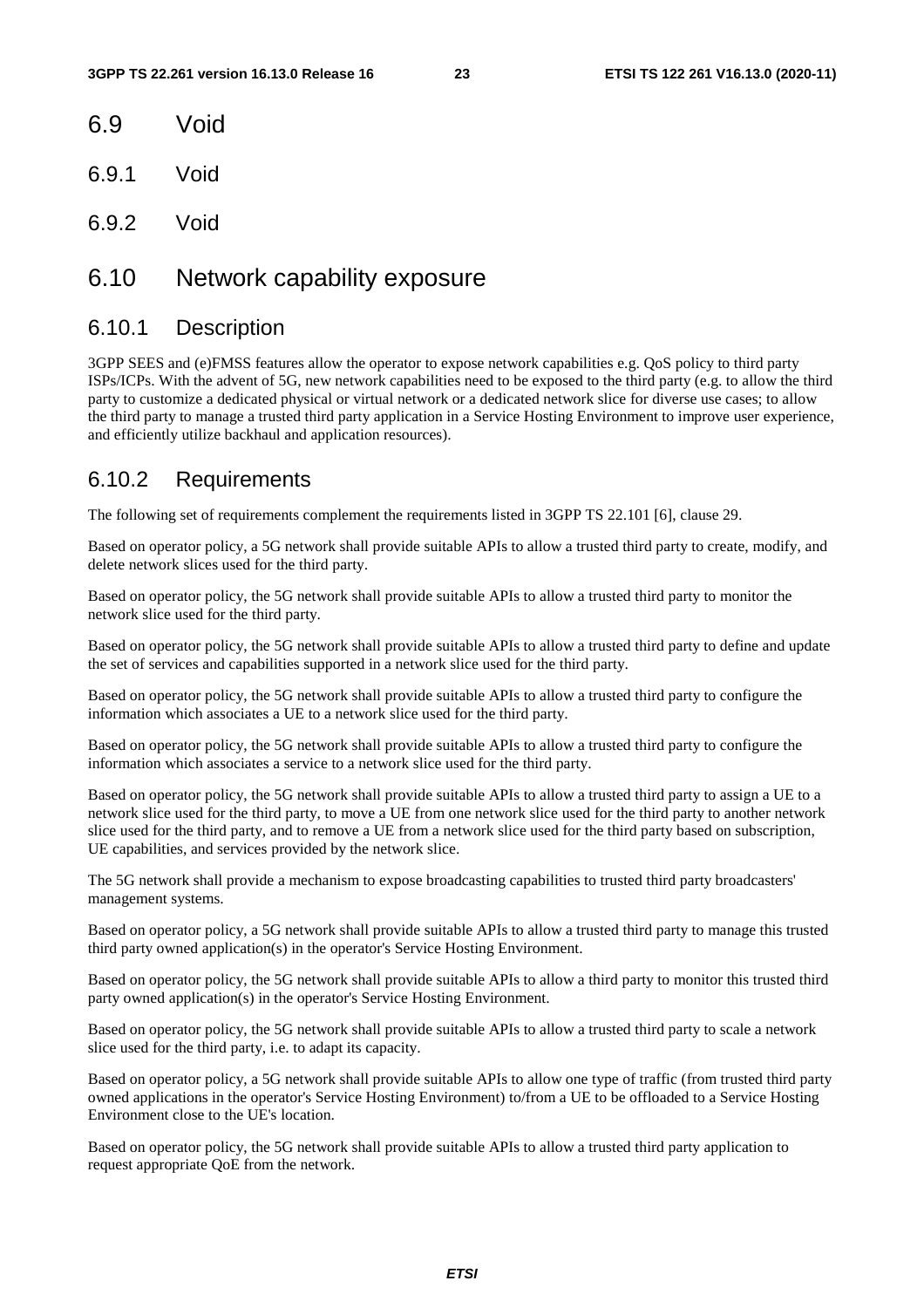Based on operator policy, the 5G network shall expose a suitable API to an authorized third party to provide the information regarding the availability status of a geographic location that is associated with that third party.

Based on operator policy, the 5G network shall expose a suitable API to allow an authorized third party to monitor the resource utilisation of the network service (radio access point and the transport network (front, backhaul)) that are associated with the third party.

Based on operator policy, the 5G network shall expose a suitable API to allow an authorized third party to define and reconfigure the properties of the communication services offered to the third party.

Based on operator policy, the 5G network shall expose a suitable API to provide the security logging information of UEs, for example, the active 3GPP security mechanisms (e.g. data privacy, authentication, integrity protection) to an authorized third party.

Based on operator policy, the 5G network shall be able to acknowledge within 100ms a communication service request from an authorized third party via a suitable API.

The 5G network shall provide suitable APIs to allow a trusted third party to monitor the status (e.g. locations, lifecycle, registration status) of its own UEs.

NOTE: The number of UEs could be in the range from single digit to tens of thousands.

The 5G network shall provide suitable APIs to allow a trusted third party to get the network status information of a private slice dedicated for the third party, e.g. the network communication status between the slice and a specific UE.

The 5G system shall support APIs to allow the non-public network to be managed by the MNO's Operations System.

The 5G system shall provide suitable APIs to allow third party infrastructure (i.e. physical/virtual network entities at RAN/core level) to be used in a private slice.

A 5G system shall provide suitable APIs to enable a third party to manage its own non-public network and its private slice(s) in the PLMN in a combined manner.

The 5G system shall support suitable APIs to allow an MNO to offer automatic configuration services (for instance, interference management) to non-public networks deployed by third parties and connected to the MNO's Operations System through standardized interfaces.

### 6.11 Context aware network

#### 6.11.1 Description

A variety of sensors such as accelerometer, gyroscope, magnetometer, barometer, proximity sensor, and GPS can be integrated in a UE. Also, different applications running on the UE can have different communication needs (e.g. different traffic time). In addition, a UE can support different access technologies such as NR, E-UTRA, WLAN access technology, and fixed broadband access technology. The information gathered by sensors, the utilized access technologies, the application context, and the application traffic characteristics can provide useful information to the applications installed in the UE and can also help the 5G system utilize resources in an efficient and optimized way.

#### 6.11.2 Requirements

The 5G system shall support network resource utilization efficiently and network optimization based on system information, including:

- network conditions, such as network load and congestion information;
- information on served UEs such as access information (e.g. 3GPP access, non-3GPP access), cell type (e.g. macro cell, small cell), user experienced data rate;
- application's characteristics (e.g. expected traffic over time);
- information on prioritized communication such as user subscription profile and priority level, priority services (e.g. MPS, Emergency, and Public Safety), application used for priority communications (e.g. voice, video, and data) and traffic associated with priority communications (signalling and media);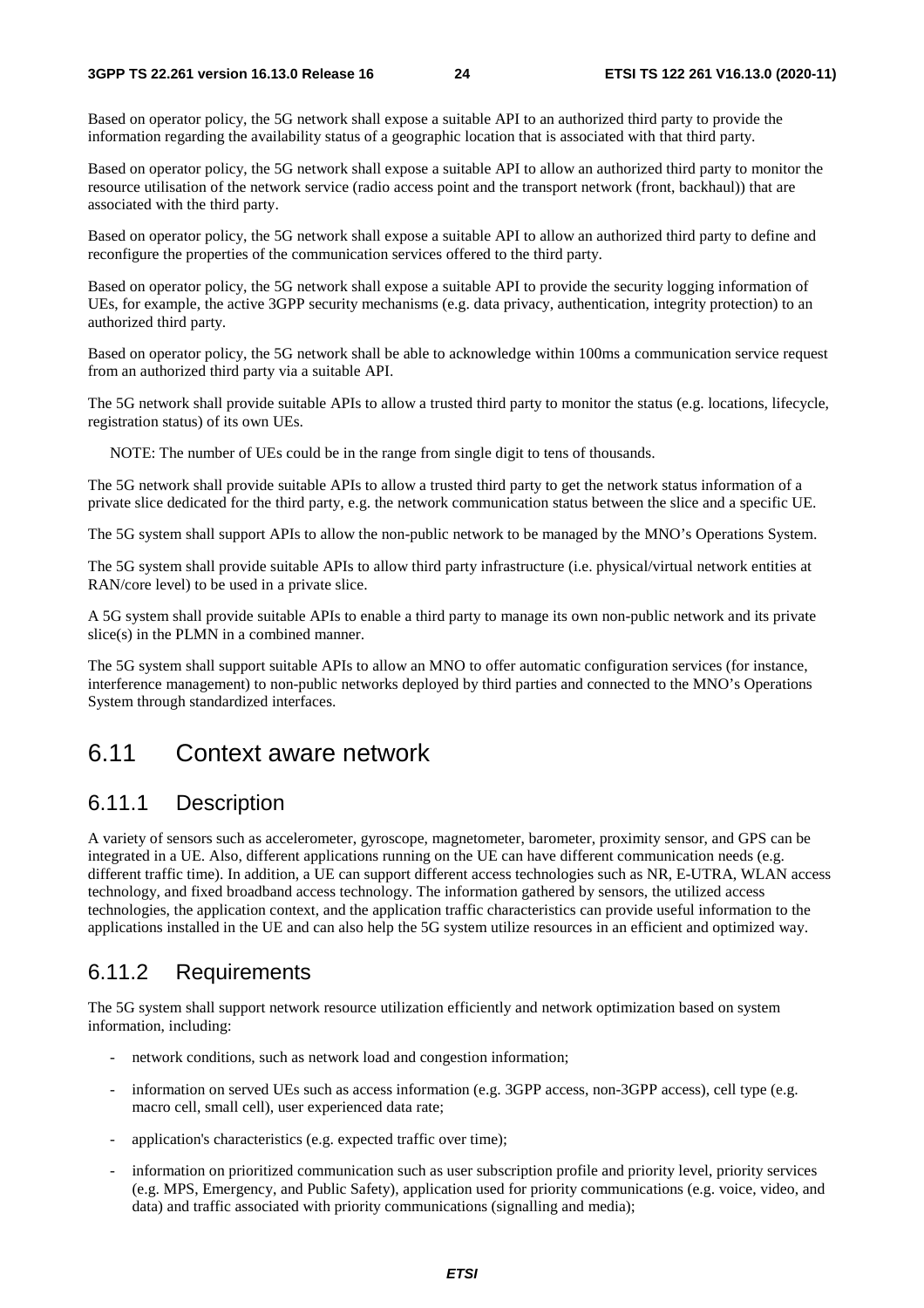subject to user consent, enhanced traffic characteristic of UE (e.g. Mobility information (e.g. no mobility, nomadic, spatially restricted mobility, full mobility), location, sensor-level information (e.g. direction, speed, power status, display status, other sensor information installed in the UE), application-level information (e.g. foreground applications, running background application, and user settings).

The 5G system shall support mechanisms to collect system information for network optimization within an operator configured time scale.

# 6.12 Self backhaul

#### 6.12.1 Description

The increased density of access nodes needed to meet future performance objectives poses considerable challenges in deployment and management (e.g. backhaul availability, backhaul capacity and scalability). The use of wireless backhaul for such access nodes helps to address some of the challenges.

Wireless self-backhauling in the radio access network can enable simpler deployment and incremental rollout by reducing reliance on the availability of wired backhaul at each access node location. Network planning and installation efforts can be reduced by leveraging plug and play type features -- self-configuration, self-organizing, and selfoptimization.

#### 6.12.2 Requirements

The 5G network shall enable operators to support wireless self-backhaul using NR and E-UTRA.

The 5G network shall support flexible and efficient wireless self-backhaul for both indoor and outdoor scenarios.

The 5G network shall support flexible partitioning of radio resources between access and backhaul functions.

The 5G network shall support autonomous configuration of access and wireless self-backhaul functions.

The 5G network shall support multi-hop wireless self-backhauling.

NOTE 1: This is to enable flexible extension of range and coverage area.

The 5G network shall support autonomous adaptation on wireless self-backhaul network topologies to minimize service disruptions.

The 5G network shall support topologically redundant connectivity on the wireless self-backhaul.

NOTE 2: This is to enhance reliability and capacity and reduce end-to-end latency.

# 6.13 Flexible broadcast/multicast service

#### 6.13.1 Description

The proliferation of video services, ad-hoc multicast/broadcast streams, software delivery over wireless, group communications and broadcast/multicast IoT applications have created a need for a flexible and dynamic allocation of radio resources between unicast and multicast services within the network as well as support for a stand-alone deployment of multicast/broadcast network. Moreover, enabling such a service over a network for a wide range of intersite distances between the radio base stations will enable a more efficient and effective delivery system for real-time and streaming multicast/broadcast content over wide geographic areas as well as in specific geographic areas spanning a limited number of base stations. A flexible multicast/broadcast service will allow the 5G system to efficiently deliver such services.

### 6.13.2 Requirements

The following set of requirements complement the requirements listed in 3GPP TS 22.146 [7], TS 22.246 [8] and TS 22.101 [6], clause 32.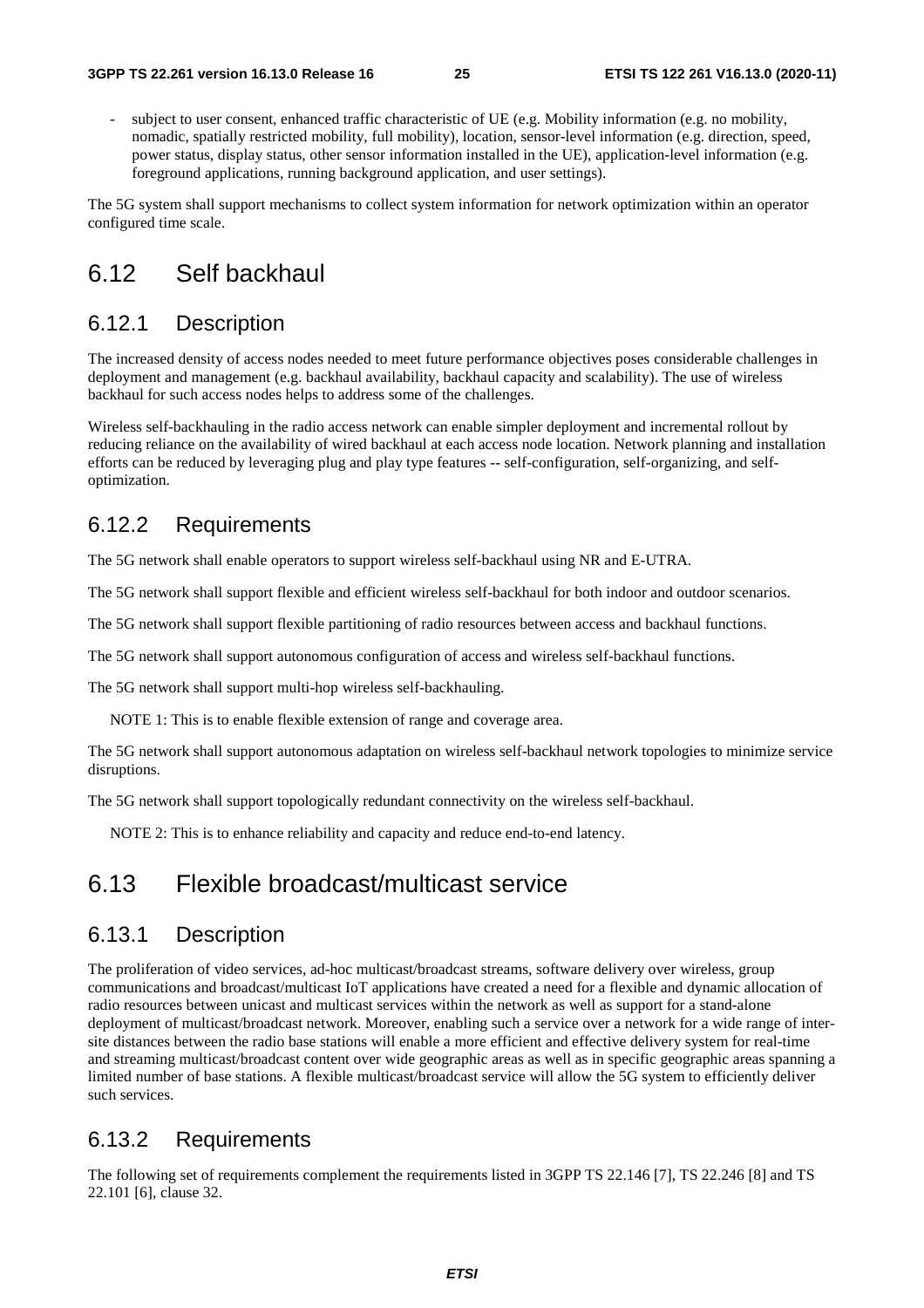The 5G system shall support operation of downlink only broadcast/multicast over a specific geographic area (e.g. a cell sector, a cell or a group of cells).

The 5G system shall support operation of a downlink only broadcast/multicast system over a wide geographic area in a spectrally efficient manner for stationary and mobile UEs.

The 5G system shall enable the operator to reserve 0% to 100% of radio resources of one or more radio carriers for the delivery of broadcast/multicast content.

The 5G network shall allow the UE to receive content via a broadcast/multicast radio carrier while a concurrent data session is ongoing over another radio carrier.

The 5G system shall be able to support broadcast/multicast of UHD streaming video (e.g. 4K/8K UHD).

NOTE: Taking into account the bandwidth needs for different streaming video resolution.

The 5G network shall allow the operator to configure and broadcast multiple quality levels (i.e. video resolutions) of broadcast/multicast content for the same user service in a stand-alone 3GPP based broadcast/multicast system.

The 5G network shall support parallel transfer of multiple quality levels (i.e. video resolutions) of broadcast/multicast content for the same user service to the same UE taking into account e.g. UE capability, radio characteristics, application information.

The 5G system shall support parallel transfer of multiple multicast/broadcast user services to a UE.

The 5G system shall support a stand-alone multicast/broadcast network comprising of multiple cells with inter-site distances of up to 200 km.

# 6.14 Subscription aspects

#### 6.14.1 Description

With the Internet of Things, it is expected that the diversity of IoT devices (e.g. sensors, UAVs, smart flower pots) and the usage models will largely vary. Moreover, when the IoT device is manufactured, the deployment location and specific usage may not be known. Sometimes the IoT devices will be added to existing subscriptions, other times they may be part of a new subscription for the user. Sometimes the IoT devices may be leased. During their life cycle these IoT devices go through different stages, involving the change in ownership when the IoT device is deployed and possibly afterwards, the activation of the IoT device by the preferred operator, a possible change of operators, etc. These stages need to be managed securely and efficiently. A method of dynamic subscription generation and management is needed in addition to statically provisioned subscription. Once the subscription is established, subscription management becomes necessary, for example, to modify the subscription when the ownership of the IoT device changes, to update or refresh credentials due to suspected leakage or theft of security keys or as a preventive measure.

The Internet of Things will also support various connectivity models: The IoT devices can connect with the network directlyIn order to identify and manage the IoT devices, a subscription with the 5G network is needed, even if the access is done via non-3GPP access.

#### 6.14.2 Requirements

An IoT device which is able to access a 5G PLMN in direct network connection mode using a 3GPP RAT shall have a 3GPP subscription.

The 5G system shall allow the operator to identify a UE as an IoT device based on UE characteristics (e.g. identified by an equipment identifier or a range of equipment identifiers) or subscription or the combination of both.

The 5G system shall be able to provide mechanisms to change the association between a subscription and address/number of an IoT device (e.g. changing the owner and subscription information associated with the IoT device) within the same operator and in between different operators in an automated or manual way.

The 5G system shall be able to support identification of subscriptions independently of identification of IoT devices. Both identities shall be secure.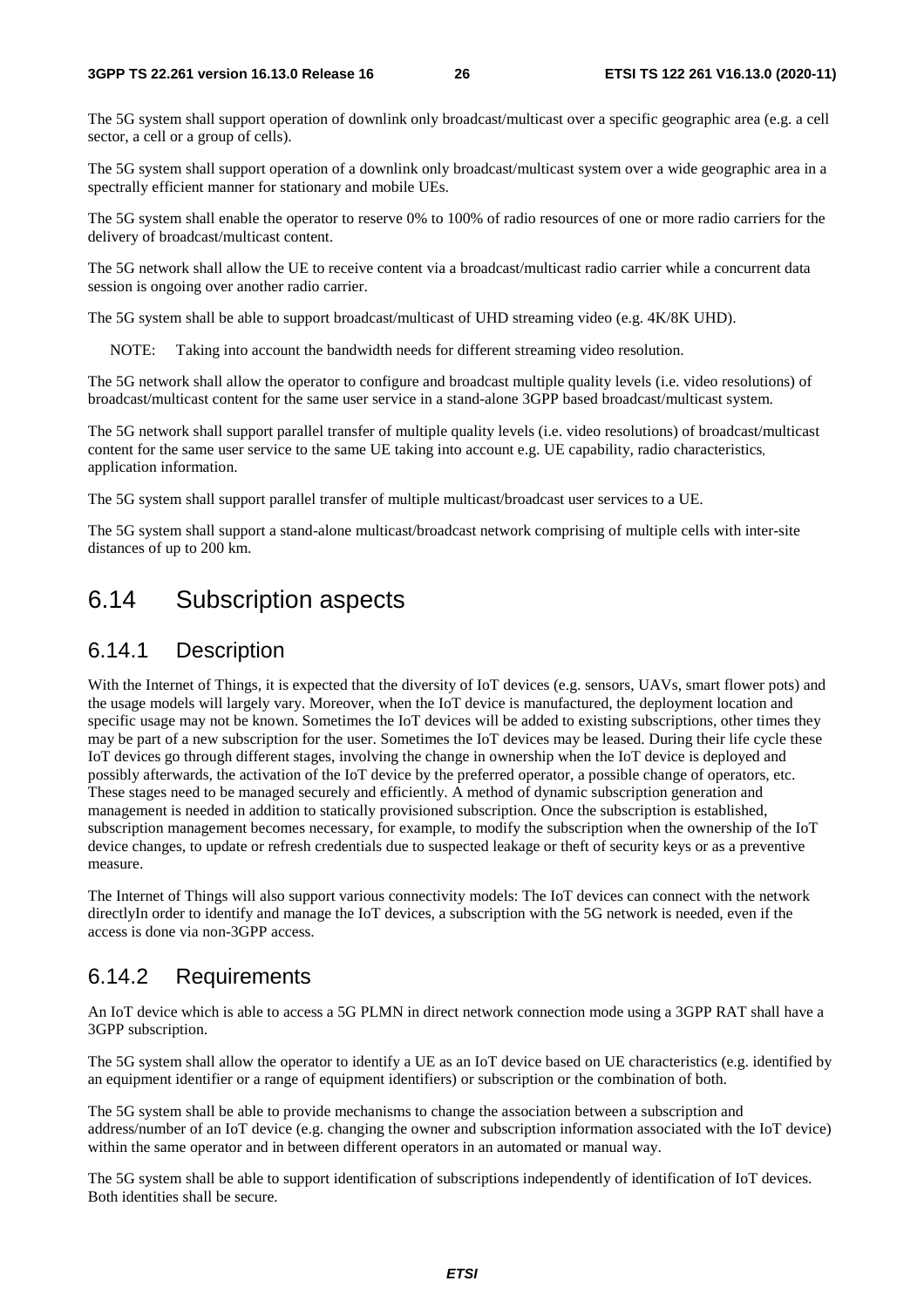Based on operator policy, the 5G system shall support a mechanism to provision on-demand connectivity (e.g. IP connectivity for remote provisioning). This on-demand mechanism should enable means for a user to request on-thespot network connectivity while providing operators with identification and security tools for the provided connectivity.

The 5G system shall support a secure mechanism for a home operator to remotely provision the 3GPP credentials of a uniquely identifiable and verifiably secure IoT device.

# 6.15 Energy efficiency

#### 6.15.1 Description

Energy efficiency is a critical issue in 5G. The potential to deploy systems in areas without a reliable energy source requires new methods of managing energy consumption not only in the UEs but throughout all components of the 5G system.

Small form factor UEs also typically have a small battery and this not only puts constrains on general power optimization but also on how the energy is consumed. With smaller batteries it is more important to understand and follow the limitations for the both the maximum peak and continuous current drain.

#### 6.15.2 Requirements

The 5G access network shall support an energy saving mode with the following characteristics:

- the energy saving mode can be activated/deactivated either manually or automatically;
- service can be restricted to a group of users (e.g. public safety user, emergency callers).
- NOTE: When in energy saving mode the UE's and Access transmit power may be reduced or turned off (deep sleep mode), end-to-end latency and jitter may be increased with no impact on set of users or applications still allowed.

The 5G system shall support mechanisms to improve battery life for a UE over what is possible in EPS.

The 5G system shall support UEs using small rechargeable and single coin cell batteries (e.g. considering impact on maximum pulse and continuous current).

### 6.16 Markets requiring minimal service levels

#### 6.16.1 Description

A key aspect of 5G system flexibility is the ability to support both the very high-end markets as well as very low-end markets. Some systems will be deployed in areas where there are constraints on energy resources (e.g. sporadic access to power) and lower end user expectations for availability, reliability, and data rates. In such cases, the system needs additional flexibility to adapt power consumption needs based on fluctuations in power availability. The system should be efficient in order to provide essential services in harsh environments (e.g. far remote rural areas, very large territories) while taking into account the local constraints (adapting resources consumptions to long distances, dealing with variable conditions and possibly disconnections). Content delivery should be optimized in order to reduce constraints on transport networks, on low-end UEs (e.g. small screen, limited energy consumption), variable network conditions, and client profiles.

#### 6.16.2 Requirements

In constrained circumstances (e.g. reduced power supply), the 5G system shall be able to support a minimal user experience (e.g. user experienced data rate of [100] kbps, E2E latency of 50 ms, lower availability of the network of 95%).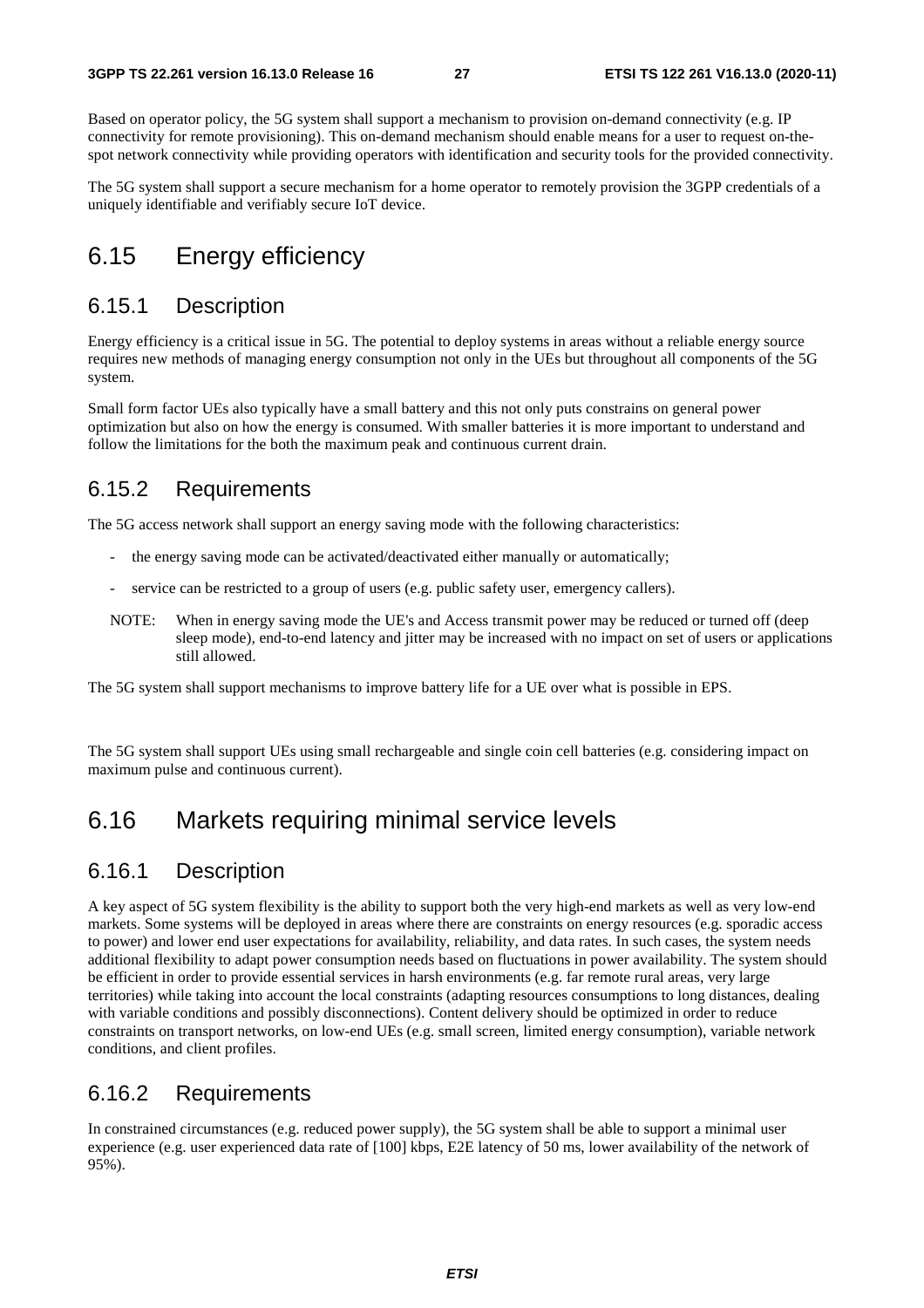The 5G system shall support centralized automation and management of the network in order to reduce local management tasks.

The 5G system shall support a mechanism to reduce data transfer rate at the cell edge for very large coverage area (e.g. 100 kbps for more than 100 km cell coverage, 1 Mbps for 100 km cell coverage).

The 5G system shall be able to give priority to services (e.g. e-Health) when resources are limited.

# 6.17 Extreme long range coverage in low density areas

#### 6.17.1 Description

A fully connected society is expected in the near future. The network access everywhere over long distances (e.g. at extreme rural areas or at sea) including both humans and machines need to be supported.

#### 6.17.2 Requirements

The 5G system shall support the extreme long-range coverage (up to 100 km) in low density areas (up to 2 user/km<sup>2</sup>).

The 5G system shall support a minimum user throughput of 1 Mbps on DL and 100 kbps on UL at the edge of coverage.

The 5G system shall support a minimum cell throughput capacity of 10 Mbps/cell on DL (based on an assumption of 1 GB/month/sub).

The 5G system shall support a maximum of [400] ms E2E latency for voice services at the edge of coverage.

# 6.18 Multi-network connectivity and service delivery across operators

#### 6.18.1 Description

Given the multitude of use cases for new verticals and services, each operator, based on its business model, may deploy a network serving only a subset of the vertical industries and services. However, this should not prevent an end-user from accessing all new services and capabilities that will be accessible via 5G systems. To provide a better user experience for their subscribers with UEs capable of simultaneous network access, network operators could contemplate a variety of sharing business models and partnership with other network and service providers to enable its subscribers to access all services via multiple networks simultaneously, and with minimum interruption when moving.

#### 6.18.2 Requirements

The 5G system shall enable users to obtain services from more than one network simultaneously on an on-demand basis.

For a user with a single operator subscription, the use of multiple serving networks operated by different operators shall be under the control of the home operator.

When a service is offered by multiple operators, the 5G system shall be able to maintain service continuity with minimum service interruption when the serving network is changed to a different serving network operated by a different operator.

NOTE 1: A business agreement is required between the network operators.

In the event of the same service being offered by multiple operators, unless directed by the home operator's network, the UE shall be prioritized to receive subscribed services from the home operator's network.

NOTE 2: If the service is unavailable (e.g. due to lack of network coverage) from the home operator's network, the UE may be able to receive the service from another operator's network.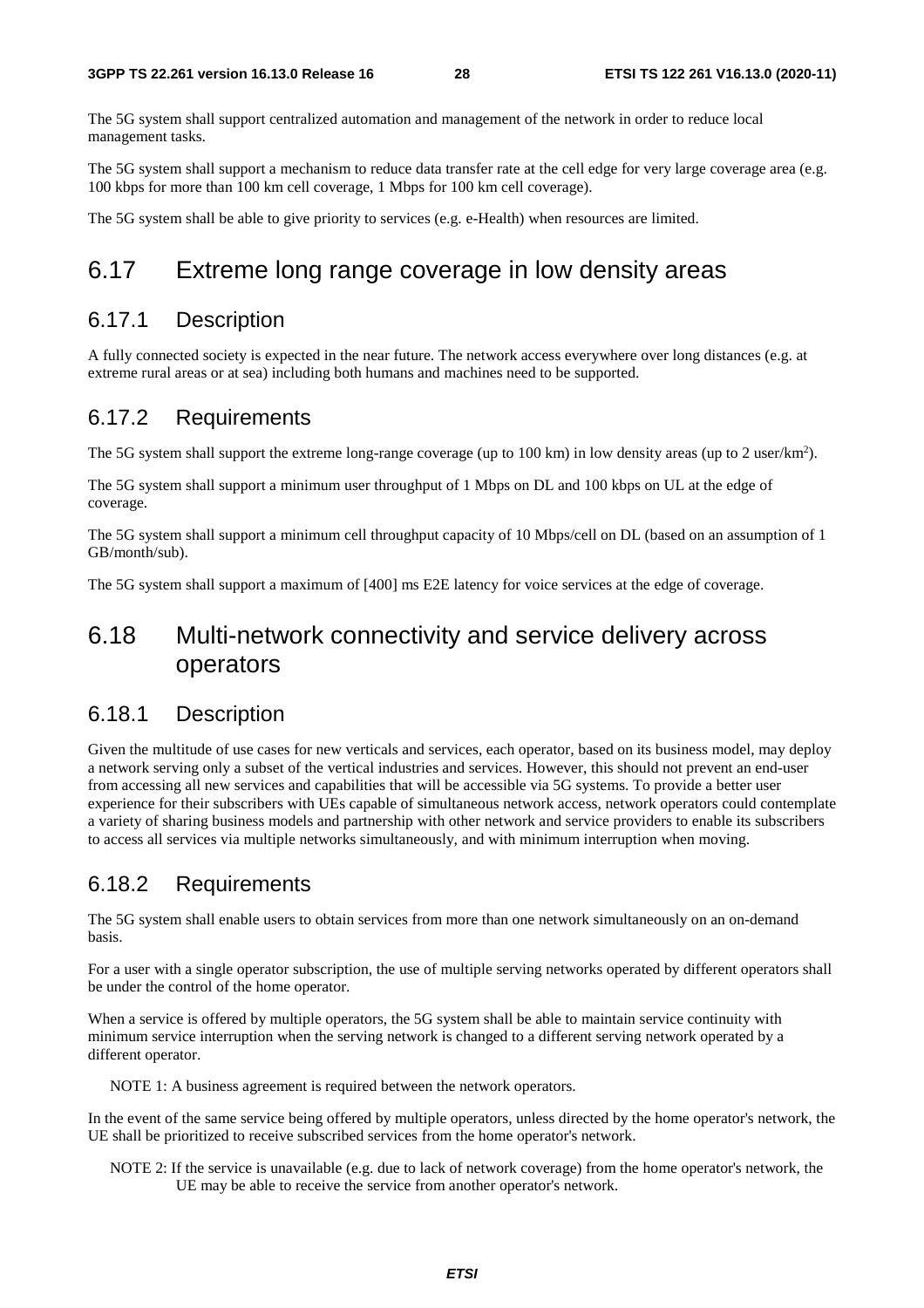NOTE 3: QoS provided by the partner operator's network for the same service will be based on the agreement between the two operators and could be different than that provided by the home operator's network.

### 6.19 3GPP access network selection

#### 6.19.1 Description

The 5G system will support the concept of "network slices" where different NG-RANs potentially are connected to network slices of different SSTs. A 5G UE can provide assistance information (e.g. SST) to enable the network to select one or more network slices. A 5G system is foreseen to support one or more SSTs, but possibly not all existing SSTs.

A 5G network operator controls and is responsible for what SSTs that should be available to a specific UE and subscription combination, based on associated subscription type, network operator policies, network capabilities and UE capabilities. The network operator can populate the Operator Controlled PLMN Selector list with associated access technology identifiers, stored in the 5G UE, with the PLMN/RAT combinations enabling access to the SSTs that are available to the 5G UE with associated subscription.

The UE uses the list of PLMN/RAT combinations for PLMN selection, if available, typically during roaming situations. In non-roaming situations, the UE and subscription combination typically matches the HPLMN/EHPLMN capabilities and policies, from a SST perspective. That is, a 5G UE accessing its HPLMN/EHPLMN should be able to access SSTs according to UE capabilities and the related subscription.

Optionally, a 5G system supports, subject to operator policies, a User Controlled PLMN Selector list that enables the 5G UE user to specify preferred PLMNs with associated access technology identifier in priority order. The user may have obtained information about suitable PLMN/RAT combination that would support services preferred by the user.

#### 6.19.2 Requirements

The following set of requirements complement the requirements listed in 3GPP TS 22.011 [3], clause 3.2.

The 5G system shall support selection among any available PLMN/RAT combinations, identified through their respective PLMN identifier and Radio Access Technology identifier, in a prioritised order. The priority order may, subject to operator policies, be provisioned in an Operator Controlled PLMN Selector lists with associated RAT identifiers, stored in the 5G UE.

The 5G system shall support, subject to operator policies, a User Controlled PLMN Selector list stored in the 5G UE, allowing the UE user to specify preferred PLMNs with associated RAT identifier in priority order.

# 6.20 eV2X aspects

#### 6.20.1 Description

The 3GPP system is expected to support various enhanced V2X scenarios.

Vehicles Platooning enables the vehicles to dynamically form a group travelling together. All the vehicles in the platoon receive periodic data from the leading vehicle, in order to carry on platoon operations. This information allows the distance between vehicles to become extremely small, i.e. the gap distance translated to time can be very low (sub second). Platooning applications may allow the vehicles following to be autonomously driven.

Advanced Driving enables semi-automated or fully-automated driving. Longer inter-vehicle distance is assumed. Each vehicle and/or RSU shares data obtained from its local sensors with vehicles in proximity, thus allowing vehicles to coordinate their trajectories or manoeuvres. In addition, each vehicle shares its driving intention with vehicles in proximity. The benefits of this use case group are safer traveling, collision avoidance, and improved traffic efficiency.

Extended Sensors enables the exchange of raw or processed data gathered through local sensors or live video data among vehicles, Road Site Units, UEs of pedestrians and V2X application servers. The vehicles can enhance the perception of their environment beyond what their own sensors can detect and have a more holistic view of the local situation.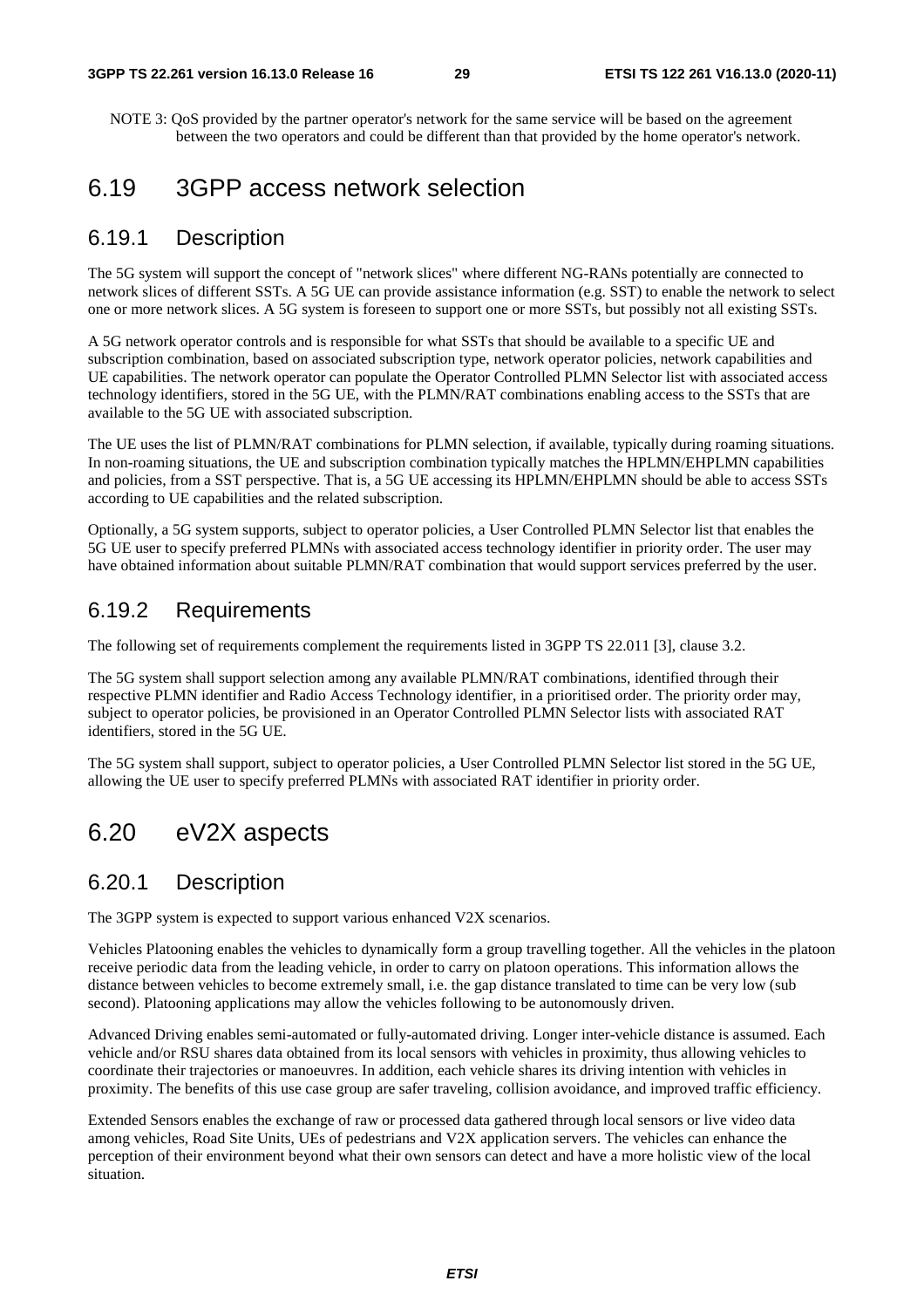Remote Driving enables a remote driver or a V2X application to operate a remote vehicle for those passengers who cannot drive themselves or a remote vehicle located in dangerous environments. For a case where variation is limited and routes are predictable, such as public transportation, driving based on cloud computing can be used. In addition, access to cloud-based back-end service platform can be considered for this use case group.

#### 6.20.2 Requirements

The 3GPP system supports the transport of messages with different performance requirements to support V2X scenarios. The associated requirements are described in eV2X 3GPP TS 22.186 [9].

### 6.21 NG-RAN Sharing

#### 6.21.1 Description

The increased density of access nodes needed to meet future performance objectives poses considerable challenges in deployment and acquiring spectrum and antenna locations. RAN sharing is seen as a technical solution to these issues.

#### 6.21.2 Requirements

Requirements related to NG-RAN sharing are described in 3GPP TS 22.101 [6], clause 28.2.

# 6.22 Unified access control

#### 6.22.1 Description

Depending on operator policies, deployment scenarios, subscriber profiles, and available services, different criterion will be used in determining which access attempt should be allowed or blocked when congestion occurs in the 5G System. These different criteria for access control are associated with Access Identities and Access Categories. The 5G system will provide a single unified access control where operators control accesses based on these two.

In unified access control, each access attempt is categorized into one or more of the Access Identities and one of the Access Categories. Based on the access control information applicable for the corresponding Access Identity and Access Category of the access attempt, the UE performs a test whether the actual access attempt can be made or not.

The unified access control supports extensibility to allow inclusion of additional standardized Access Identities and Access Categories and supports flexibility to allow operators to define operator-defined Access Categories using their own criterion (e.g. network slicing, application, and application server).

- NOTE1: Sections 4.1 through 4.4a of TS 22.011 are obsolete and replaced by Section 6.22.2 of this specification. However, when a UE is configured for EAB according to TS 22.011, the UE is also configured for delay tolerant service for 5G system.
- NOTE2: IAB-MT is not subject to unified access control

#### 6.22.2 Requirements

#### 6.22.2.1 General

Based on operator's policy, the 5G system shall be able to prevent UEs from accessing the network using relevant barring parameters that vary depending on Access Identity and Access Category. Access Identities are configured at the UE as listed in Table 6.22.2.2-1. Access Categories are defined by the combination of conditions related to UE and the type of access attempt as listed in Table 6.22.2.3-1. One or more Access Identities and only one Access Category are selected and tested for an access attempt.

The 5G network shall be able to broadcast barring control information (i.e. a list of barring parameters associated with an Access Identity and an Access Category) in one or more areas of the RAN.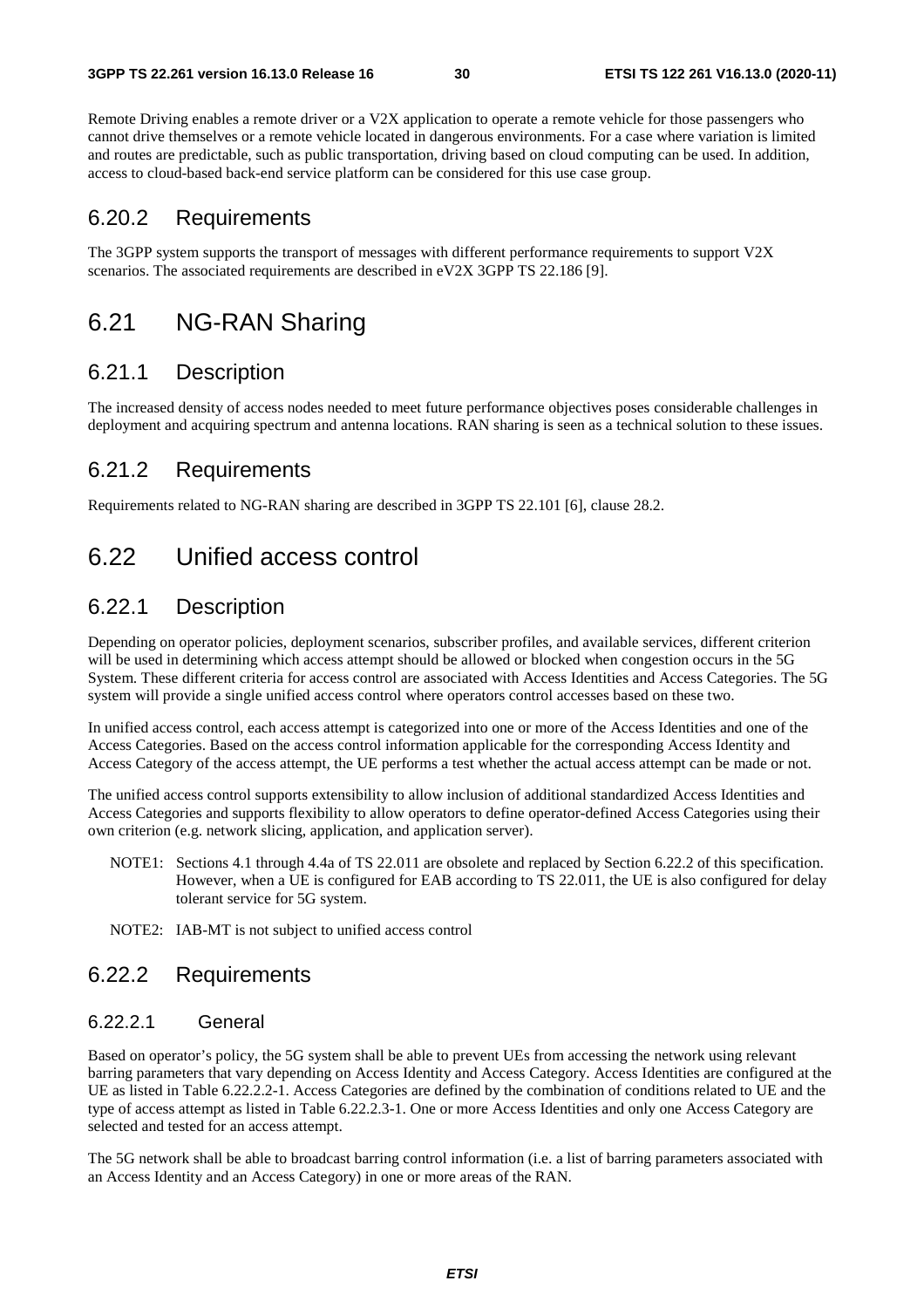The UE shall be able to determine whether or not a particular new access attempt is allowed based on barring parameters that the UE receives from the broadcast barring control information and the configuration in the UE.

In the case of multiple core networks sharing the same RAN, the RAN shall be able to apply access control for the different core networks individually.

The unified access control framework shall be applicable both to UEs accessing the 5G CN using E-UTRA and to UEs accessing the 5G CN using NR.

The unified access control framework shall be applicable to UEs in RRC Idle, RRC Inactive, and RRC Connected at the time of initiating a new access attempt (e.g. new session request).

NOTE 1: "new session request" in RRC Connected refers to events, e.g. new MMTEL voice or video session, sending of SMS (SMS over IP, or SMS over NAS), sending of IMS registration related signalling, new PDU session establishment, existing PDU session modification, and service request to re-establish the user plane for an existing PDU session.

The 5G system shall support means by which the operator can define operator-defined Access Categories to be mutually exclusive.

NOTE 2: Examples of criterion of operator-defined Access Categories are network slicing, application, and application server.

The unified access control framework shall be applicable to inbound roamers to a PLMN.

The serving PLMN should be able to provide the definition of operator-defined Access Categories to the UE.

#### 6.22.2.2 Access identities

| <b>Access Identity</b><br>number    | <b>UE</b> configuration                                                                                                                                                                                                                                                                                                                                                                                                                                                                                                                                                                                                                                                                                             |  |  |
|-------------------------------------|---------------------------------------------------------------------------------------------------------------------------------------------------------------------------------------------------------------------------------------------------------------------------------------------------------------------------------------------------------------------------------------------------------------------------------------------------------------------------------------------------------------------------------------------------------------------------------------------------------------------------------------------------------------------------------------------------------------------|--|--|
| 0                                   | UE is not configured with any parameters from this table                                                                                                                                                                                                                                                                                                                                                                                                                                                                                                                                                                                                                                                            |  |  |
| 1 (NOTE 1)                          | UE is configured for Multimedia Priority Service (MPS).                                                                                                                                                                                                                                                                                                                                                                                                                                                                                                                                                                                                                                                             |  |  |
| 2 (NOTE 2)                          | UE is configured for Mission Critical Service (MCS).                                                                                                                                                                                                                                                                                                                                                                                                                                                                                                                                                                                                                                                                |  |  |
| $3 - 10$                            | Reserved for future use                                                                                                                                                                                                                                                                                                                                                                                                                                                                                                                                                                                                                                                                                             |  |  |
| 11 (NOTE 3)                         | Access Class 11 is configured in the UE.                                                                                                                                                                                                                                                                                                                                                                                                                                                                                                                                                                                                                                                                            |  |  |
| 12 (NOTE 3)                         | Access Class 12 is configured in the UE.                                                                                                                                                                                                                                                                                                                                                                                                                                                                                                                                                                                                                                                                            |  |  |
| 13 (NOTE 3)                         | Access Class 13 is configured in the UE.                                                                                                                                                                                                                                                                                                                                                                                                                                                                                                                                                                                                                                                                            |  |  |
| 14 (NOTE 3)                         | Access Class 14 is configured in the UE.                                                                                                                                                                                                                                                                                                                                                                                                                                                                                                                                                                                                                                                                            |  |  |
| 15 (NOTE 3)                         | Access Class 15 is configured in the UE.                                                                                                                                                                                                                                                                                                                                                                                                                                                                                                                                                                                                                                                                            |  |  |
|                                     | NOTE 1: Access Identity 1 is used by UEs configured for MPS, in the PLMNs where the configuration is<br>valid. The PLMNs where the configuration is valid are HPLMN, PLMNs equivalent to HPLMN, and<br>visited PLMNs of the home country.<br>Access Identity 1 is also valid when the UE is explicitly authorized by the network based on<br>specific configured PLMNs inside and outside the home country.<br>NOTE 2: Access Identity 2 is used by UEs configured for MCS, in the PLMNs where the configuration is<br>valid. The PLMNs where the configuration is valid are HPLMN or PLMNs equivalent to HPLMN<br>and visited PLMNs of the home country. Access Identity 2 is also valid when the UE is explicitly |  |  |
| country.<br>NOTE 3:<br>of the IMSI. | authorized by the network based on specific configured PLMNs inside and outside the home<br>Access Identities 11 and 15 are valid in Home PLMN only if the EHPLMN list is not present or in<br>any EHPLMN. Access Identities 12, 13 and 14 are valid in Home PLMN and visited PLMNs of<br>home country only. For this purpose, the home country is defined as the country of the MCC part                                                                                                                                                                                                                                                                                                                           |  |  |

#### **Table 6.22.2.2-1: Access Identities**

Any number of these Access Identities may be barred at any one time.

#### 6.22.2.3 Access categories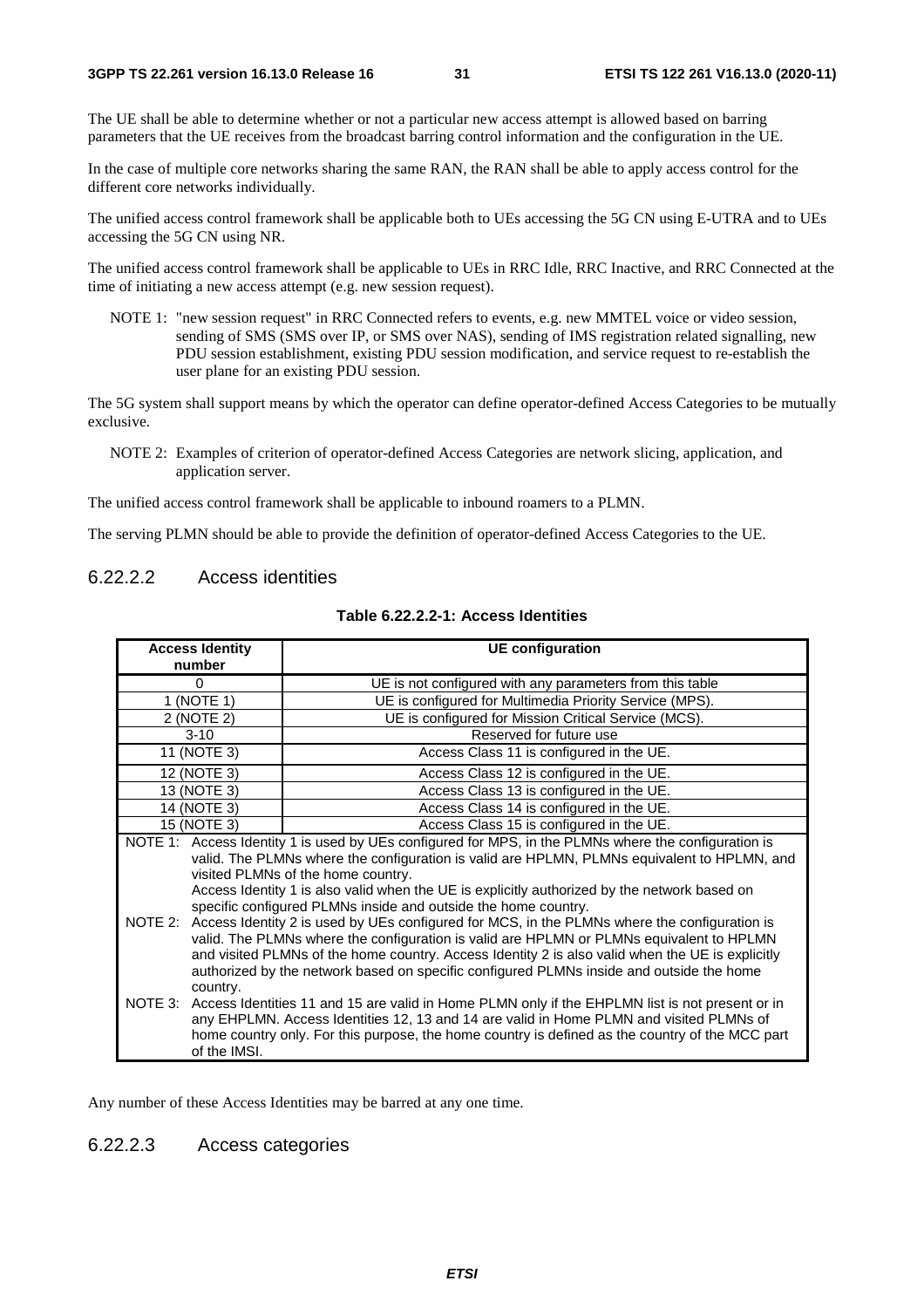| <b>Access Category</b><br>number                                                                                                                                                                                                                                                                                                                                                                                                                                                                                                                                                                                                                                                                                                                                                                                                                                                                                                                                                                                                                                                                                                                                                                                                                                                                                                                                                                                                                                                                                                       |                                                                                                                                                                                                                                                                                                                                                            | <b>Conditions related to UE</b>                                                                                                                                                  | Type of access attempt                                                |
|----------------------------------------------------------------------------------------------------------------------------------------------------------------------------------------------------------------------------------------------------------------------------------------------------------------------------------------------------------------------------------------------------------------------------------------------------------------------------------------------------------------------------------------------------------------------------------------------------------------------------------------------------------------------------------------------------------------------------------------------------------------------------------------------------------------------------------------------------------------------------------------------------------------------------------------------------------------------------------------------------------------------------------------------------------------------------------------------------------------------------------------------------------------------------------------------------------------------------------------------------------------------------------------------------------------------------------------------------------------------------------------------------------------------------------------------------------------------------------------------------------------------------------------|------------------------------------------------------------------------------------------------------------------------------------------------------------------------------------------------------------------------------------------------------------------------------------------------------------------------------------------------------------|----------------------------------------------------------------------------------------------------------------------------------------------------------------------------------|-----------------------------------------------------------------------|
| 0                                                                                                                                                                                                                                                                                                                                                                                                                                                                                                                                                                                                                                                                                                                                                                                                                                                                                                                                                                                                                                                                                                                                                                                                                                                                                                                                                                                                                                                                                                                                      |                                                                                                                                                                                                                                                                                                                                                            | All                                                                                                                                                                              | MO signalling resulting from paging                                   |
| 1 (NOTE 1)                                                                                                                                                                                                                                                                                                                                                                                                                                                                                                                                                                                                                                                                                                                                                                                                                                                                                                                                                                                                                                                                                                                                                                                                                                                                                                                                                                                                                                                                                                                             |                                                                                                                                                                                                                                                                                                                                                            | UE is configured for delay tolerant service and<br>subject to access control for Access Category 1,<br>which is judged based on relation of UE's HPLMN<br>and the selected PLMN. | All except for Emergency, or MO<br>exception data                     |
| $\overline{c}$                                                                                                                                                                                                                                                                                                                                                                                                                                                                                                                                                                                                                                                                                                                                                                                                                                                                                                                                                                                                                                                                                                                                                                                                                                                                                                                                                                                                                                                                                                                         |                                                                                                                                                                                                                                                                                                                                                            | All                                                                                                                                                                              | Emergency                                                             |
| 3                                                                                                                                                                                                                                                                                                                                                                                                                                                                                                                                                                                                                                                                                                                                                                                                                                                                                                                                                                                                                                                                                                                                                                                                                                                                                                                                                                                                                                                                                                                                      |                                                                                                                                                                                                                                                                                                                                                            | All except for the conditions in Access Category 1.                                                                                                                              | MO signalling on NAS level resulting from<br>other than paging        |
| 4                                                                                                                                                                                                                                                                                                                                                                                                                                                                                                                                                                                                                                                                                                                                                                                                                                                                                                                                                                                                                                                                                                                                                                                                                                                                                                                                                                                                                                                                                                                                      |                                                                                                                                                                                                                                                                                                                                                            | All except for the conditions in Access Category 1.                                                                                                                              | MMTEL voice (NOTE 3)                                                  |
| 5                                                                                                                                                                                                                                                                                                                                                                                                                                                                                                                                                                                                                                                                                                                                                                                                                                                                                                                                                                                                                                                                                                                                                                                                                                                                                                                                                                                                                                                                                                                                      |                                                                                                                                                                                                                                                                                                                                                            | All except for the conditions in Access Category 1.                                                                                                                              | MMTEL video                                                           |
| 6                                                                                                                                                                                                                                                                                                                                                                                                                                                                                                                                                                                                                                                                                                                                                                                                                                                                                                                                                                                                                                                                                                                                                                                                                                                                                                                                                                                                                                                                                                                                      |                                                                                                                                                                                                                                                                                                                                                            | All except for the conditions in Access Category 1.                                                                                                                              | <b>SMS</b>                                                            |
| 7                                                                                                                                                                                                                                                                                                                                                                                                                                                                                                                                                                                                                                                                                                                                                                                                                                                                                                                                                                                                                                                                                                                                                                                                                                                                                                                                                                                                                                                                                                                                      |                                                                                                                                                                                                                                                                                                                                                            | All except for the conditions in Access Category 1.                                                                                                                              | MO data that do not belong to any other<br>Access Categories (NOTE 4) |
| $\overline{8}$                                                                                                                                                                                                                                                                                                                                                                                                                                                                                                                                                                                                                                                                                                                                                                                                                                                                                                                                                                                                                                                                                                                                                                                                                                                                                                                                                                                                                                                                                                                         |                                                                                                                                                                                                                                                                                                                                                            | All except for the conditions in Access Category 1                                                                                                                               | MO signalling on RRC level resulting<br>from other than paging        |
| 9                                                                                                                                                                                                                                                                                                                                                                                                                                                                                                                                                                                                                                                                                                                                                                                                                                                                                                                                                                                                                                                                                                                                                                                                                                                                                                                                                                                                                                                                                                                                      |                                                                                                                                                                                                                                                                                                                                                            | All except for the conditions in Access Category 1                                                                                                                               | MO IMS registration related signalling<br>(NOTE 5)                    |
| 10 (NOTE 6)                                                                                                                                                                                                                                                                                                                                                                                                                                                                                                                                                                                                                                                                                                                                                                                                                                                                                                                                                                                                                                                                                                                                                                                                                                                                                                                                                                                                                                                                                                                            |                                                                                                                                                                                                                                                                                                                                                            | All                                                                                                                                                                              | MO exception data                                                     |
| $11 - 31$                                                                                                                                                                                                                                                                                                                                                                                                                                                                                                                                                                                                                                                                                                                                                                                                                                                                                                                                                                                                                                                                                                                                                                                                                                                                                                                                                                                                                                                                                                                              |                                                                                                                                                                                                                                                                                                                                                            |                                                                                                                                                                                  | <b>Reserved standardized Access</b><br>Categories                     |
| 32-63 (NOTE 2)                                                                                                                                                                                                                                                                                                                                                                                                                                                                                                                                                                                                                                                                                                                                                                                                                                                                                                                                                                                                                                                                                                                                                                                                                                                                                                                                                                                                                                                                                                                         |                                                                                                                                                                                                                                                                                                                                                            | All                                                                                                                                                                              | Based on operator classification                                      |
| NOTE 1: The barring parameter for Access Category 1 is accompanied with information that define whether<br>Access Category applies to UEs within one of the following categories:<br>a) UEs that are configured for delay tolerant service;<br>b) UEs that are configured for delay tolerant service and are neither in their HPLMN nor in a PLMN that is<br>equivalent to it;<br>c) UEs that are configured for delay tolerant service and are neither in the PLMN listed as most preferred<br>PLMN of the country where the UE is roaming in the operator-defined PLMN selector list on the<br>SIM/USIM, nor in their HPLMN nor in a PLMN that is equivalent to their HPLMN.<br>When a UE is configured for EAB, the UE is also configured for delay tolerant service. In case a UE is<br>configured both for EAB and for EAB override, when upper layer indicates to override Access Category 1,<br>then Access Category 1 is not applicable.<br>NOTE 2:<br>When there are an Access Category based on operator classification and a standardized Access<br>Category to both of which an access attempt can be categorized, and the standardized Access Category<br>is neither 0 nor 2, the UE applies the Access Category based on operator classification. When there are<br>an Access Category based on operator classification and a standardized Access Category to both of<br>which an access attempt can be categorized, and the standardized Access Category is 0 or 2, the UE<br>applies the standardized Access Category. |                                                                                                                                                                                                                                                                                                                                                            |                                                                                                                                                                                  |                                                                       |
|                                                                                                                                                                                                                                                                                                                                                                                                                                                                                                                                                                                                                                                                                                                                                                                                                                                                                                                                                                                                                                                                                                                                                                                                                                                                                                                                                                                                                                                                                                                                        | NOTE 3: Includes Real-Time Text (RTT).<br>NOTE 4: Includes IMS Messaging.<br>NOTE 5: Includes IMS registration related signalling, e.g. IMS initial registration, re-registration, and subscription<br>refresh.<br>NOTE 6: Applies to access of a NB-IoT-capable UE to a NB-IOT cell connected to 5GC when the UE is authorized<br>to send exception data. |                                                                                                                                                                                  |                                                                       |

Access Category 0 shall not be barred, irrespective of Access Identities.

NOTE: The network can control the amount of access attempts relating to Access Category 0 by controlling whether to send paging or not.

# 6.23 QoS Monitoring

#### 6.23.1 Description

The QoS requirements specified for particular services such as URLLC services, vertical automation communication services, and V2X, mandate QoS guarantees from the network. However, the network may not be able to always guarantee the required QoS of the service. An example reason for this shortcoming is that the latency and/or packet error rate increase due to interference in a radio cell. In such cases, it is critical that the application and/or application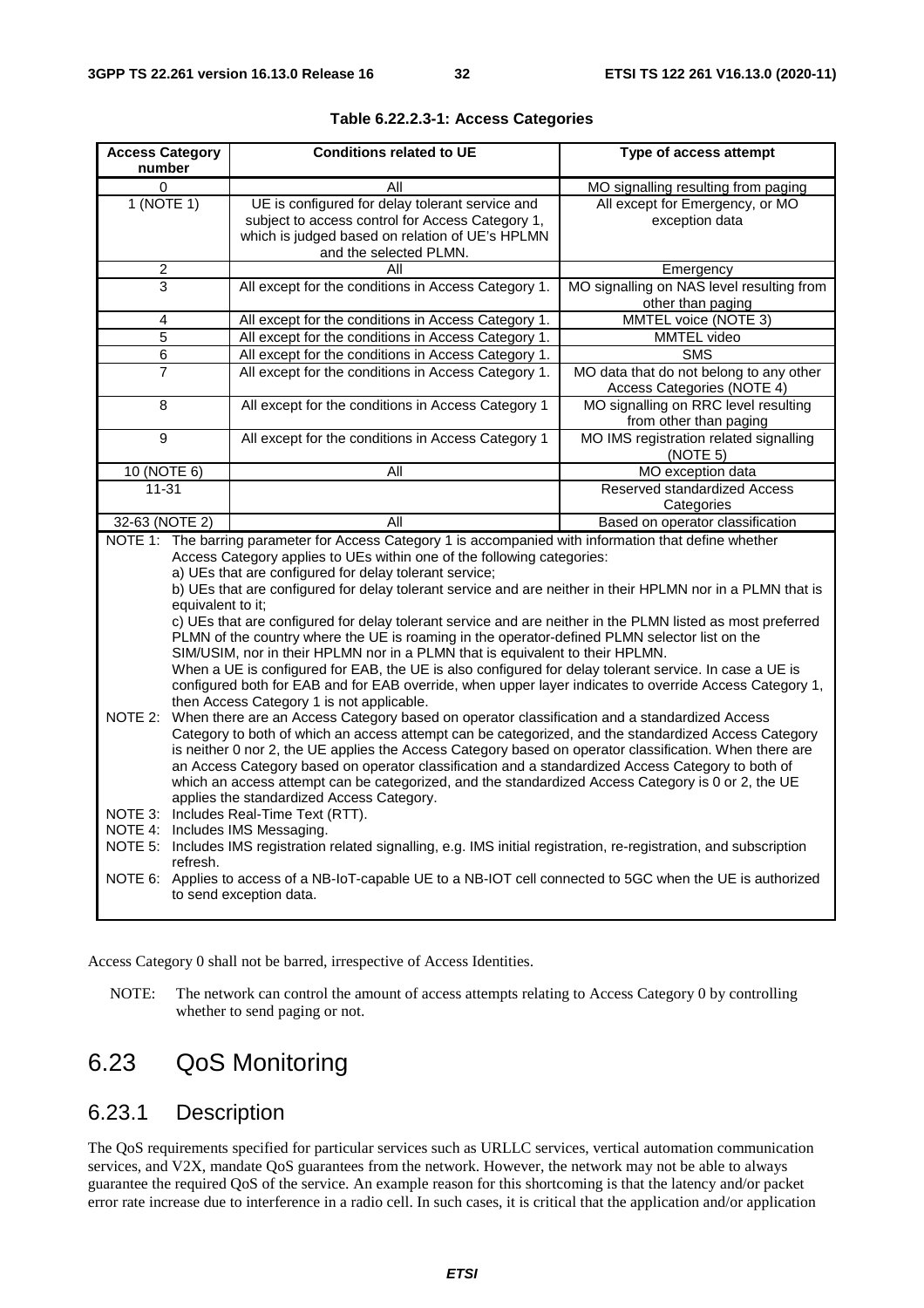server is notified in a timely manner. Hence, the 5G system should be able to support QoS monitoring/assurance for URLLC services, V2X and vertical automation.

For more information on QoS assurance see Annex F.

Vertical automation systems are locally distributed and are typically served by wired and wireless communication networks of different types and with different characteristics. If the operation of the system or one of its sub-processes does not work properly, there is a need for quickly finding and eliminating the related error or fault in order to avoid significant operation and thus financial losses. To that end, automation devices and applications implement diagnosis and error-analysis algorithms, as well as predictive maintenance features.

Due to their inherent challenges, wireless communication systems are usually under suspicion in case an error occurs in a distributed automation application. Therefore, diagnosis and fault analysis features for 5G systems are required. The 5G system needs to provide sufficient monitoring information as input for such diagnosis features.

QoS monitoring can be used for the following activities:

- assessing and assuring the dependability of network operation;
- assessing and assuring the dependability of the communication services;
- excluding particular communication errors;
- identifying communication errors;
- analysing the location of an error including the geographic location of the involved network component (UE; front-haul component; core node);
- activation of application-related countermeasures.

#### 6.23.2 Requirements

The 5G system shall provide a mechanism for supporting real time E2E QoS monitoring within a system.

The 5G network shall provide an interface to application for QoS monitoring (e.g. to initiate QoS monitoring, request QoS parameters, events, logging information, etc.).

The 5G system shall be able to provide real time QoS parameters and events information to an authorized application / network entity.

NOTE: The QoS parameters to be monitored and reported can include latency (e.g. UL/DL or round trip), jitter, packet loss rate.

The 5G system shall be able to log the history of the communication events. This includes for examples parts of the SLA that are not met, timestamp of the events, and event position (e.g. UEs and radio access points associated with the events).

The 5G system shall support different levels of granularity for QoS monitoring (e.g. per flow or set of flows).

The 5G system shall be able to provide event notification upon detecting error that the negotiated QoS level cannot be met/guaranteed.

The 5G system shall be able to provide information that identifies the type and the location of a communication error. (e.g. cell id).

The 5G system shall be able to provide notification of communication events to authorized entities per pre-defined patterns (e.g. every time the bandwidth drops below a pre-defined threshold for QoS parameters the authorized entity is notified and event is logged).

The 5G system shall be able to respond to a request from an authorized entity to provide real-time QoS monitoring information within a specified time after receiving the request (e.g. within 5s).

The 5G system shall support an update/ refresh rate for real time QoS monitoring within a specified time (e.g. at least 1 per second).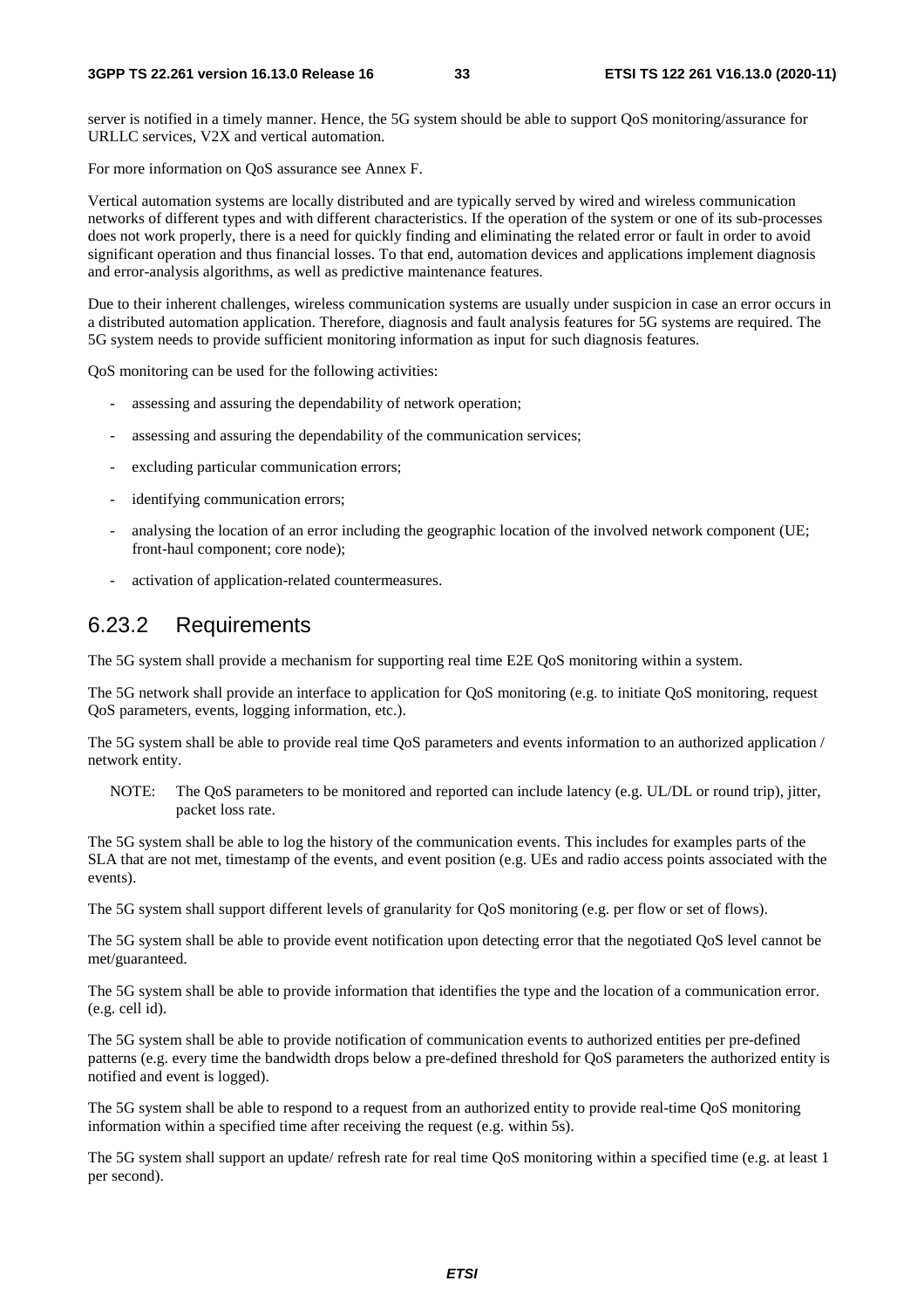The 5G system shall be able to provide statistical information of service parameters and error types while a communication service is in operation.

The 5G system shall provide information on the current availability of a specific communication service in a particular area (e.g. cell id) upon request of an authorized entity.

### 6.24 Ethernet transport services

### 6.24.1 Description

This clause includes common, fundamental Ethernet transport requirements, and any requirements necessary to support a 5G LAN-type service. The requirements applicable to the 5G system for supporting cyber-physical applications using Ethernet are described in 3GPP TS 22.104 [21].

#### 6.24.2 Requirements

The 3GPP system shall be able to support an Ethernet transport service.

The 5G network shall support the routing of non-IP packet (e.g. Ethernet frame) efficiently for private communication between UEs within a 5G LAN-type service.

The 5G network shall be able to provide the required QoS (e.g. reliability, latency, and bandwidth) for non-IP packet (e.g. Ethernet frame) for private communication between UEs within a 5G LAN-type service.

The Ethernet transport service shall support routing based on information extracted from Virtual LAN (VLAN) ID by the 3GPP system.

The Ethernet transport service shall support the transport of Ethernet frames between UEs that Ethernet devices are connected to

The Ethernet transport service shall support the transport of Ethernet frames between a UE that an Ethernet device is connected to and an Ethernet network in DN (Data Network).

NOTE: If more than one Ethernet devices need to be connected to a UE, they can be connected using an Ethernet switch between the devices and the UE.

The Ethernet transport service shall support the transport of Ethernet broadcast frames.

The Ethernet transport service shall support traffic filtering and prioritization based on source and destination MAC addresses.

The Ethernet transport service shall support traffic filtering and prioritization based on Ethertype (including multiple Ethertypes in double tagging)

The Ethernet transport service shall support traffic filtering and prioritization based on 802.1Q VLAN tags (including double tagging).

The Ethernet transport service shall support routing based on information extracted by the 3GPP system from the Bridge Protocol Data Units created in the Ethernet network based on a Spanning Tree Protocol (e.g. RSTP.)

# 6.25 Non-public networks

#### 6.25.1 Description

Non-public networks are intended for the sole use of a private entity such as an enterprise, and may be deployed in a variety of configurations, utilising both virtual and physical elements. Specifically, they may be deployed as completely standalone networks, they may be hosted by a PLMN, or they may be offered as a slice of a PLMN.

In any of these deployment options, it is expected that unauthorized UEs, those that are not associated with the enterprise, will not attempt to access the non-public network, which could result in resources being used to reject that UE and thereby not be available for the UEs of the enterprise. It is also expected that UEs of the enterprise will not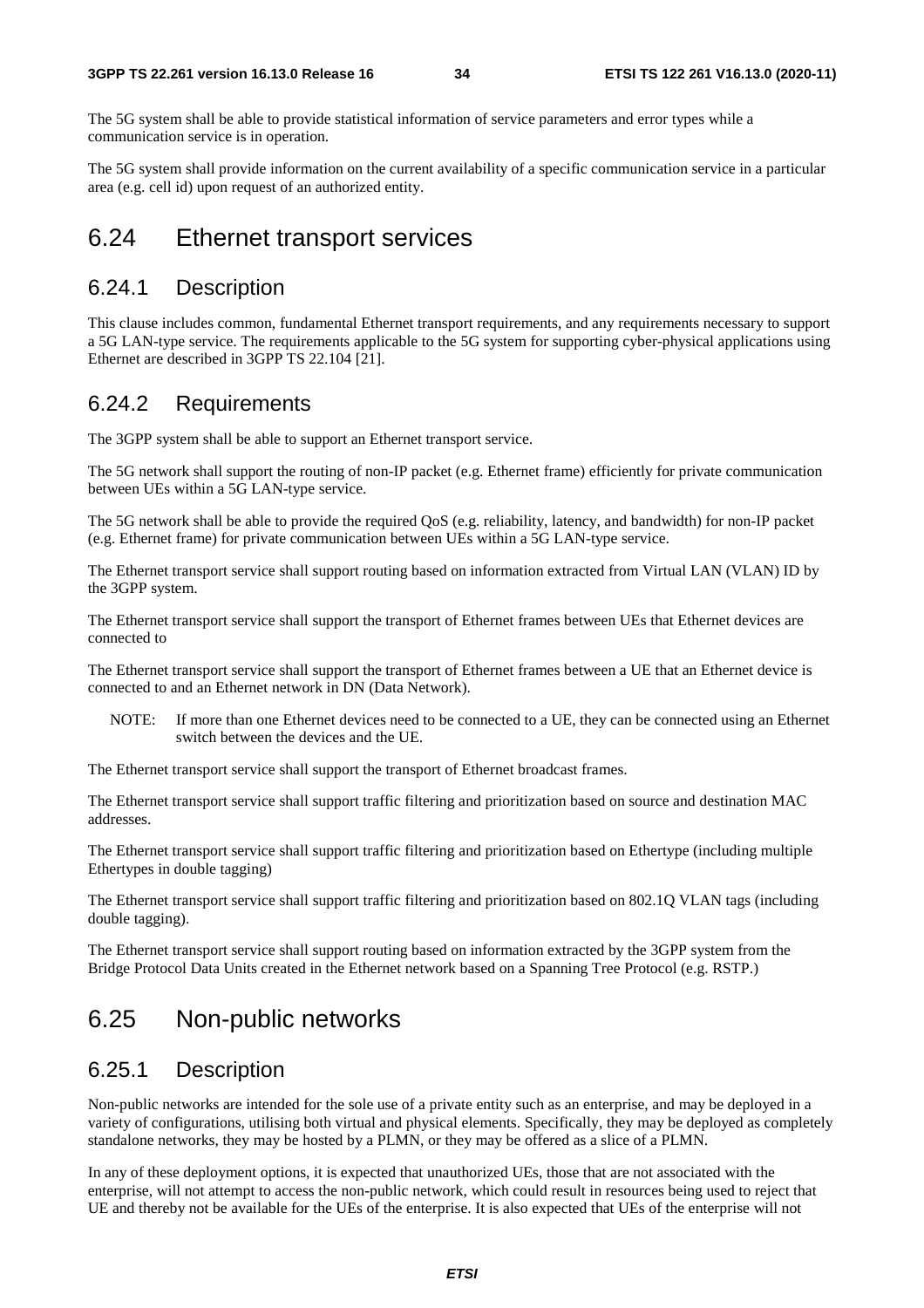attempt to access a network they are not authorized to access. For example, some enterprise UEs may be restricted to only access the non-public network of the enterprise, even if PLMN coverage is available in the same geographic area. Other enterprise UEs may be able to access both a non-public network and a PLMN where specifically allowed.

#### 6.25.2 Requirements

The 5G system shall support non-public networks.

The 5G system shall support non-public networks that provide coverage within a specific geographic area.

The 5G system shall support both physical and virtual non-public networks.

The 5G system shall support standalone operation of a non-public network, i.e. a non-public network may be able to operate without dependency on a PLMN.

Subject to an agreement between the operators and service providers, operator policies and the regional or national regulatory requirements, the 5G system shall support for non-public network subscribers:

- access to subscribed PLMN services via the non-public network;

- seamless service continuity for subscribed PLMN services between a non-public network and a PLMN;
- access to selected non-public network services via a PLMN;
- seamless service continuity for non-public network services between a non-public network and a PLMN.

A non-public network subscriber to access a PLMN service shall have a service subscription using 3GPP identifiers and credentials provided or accepted by a PLMN.

The 5G system shall support a mechanism for a UE to identify and select a non-public network.

NOTE: Different network selection mechanisms may be used for physical vs virtual non-public networks.

The 5G system shall support identifiers for a large number of non-public networks to minimize collision likelihood between assigned identifiers.

The 5G system shall support a mechanism to prevent a UE with a subscription to a non-public network from automatically selecting and attaching to a PLMN or non-public network it is not authorized to select.

The 5G system shall support a mechanism to prevent a UE with a subscription to a PLMN from automatically selecting and attaching to a non-public network it is not authorized to select.

The 5G system shall support a mechanism for a PLMN to control whether a user of a UE can manually select a nonpublic network hosted by this PLMN that the UE is not authorized to select automatically.

The 5G system may broadcast a human readable network name that a UE may display for manual selection of a nonpublic network.

The 5G system shall support a change of host of a non-public network from one PLMN to another PLMN without changing the network selection information stored in the UEs of the non-public network.

# 6.26 5G LAN-type service

#### 6.26.1 Description

5G expands the scope and reach of 3GPP-defined technologies. There are multiple market segments in the realm of residential, office, enterprise and factory, where 5G will need to provide services with similar functionalities to Local Area Networks (LANs) and VPN's but improved with 5G capabilities (e.g. high performance, long distance access, mobility and security).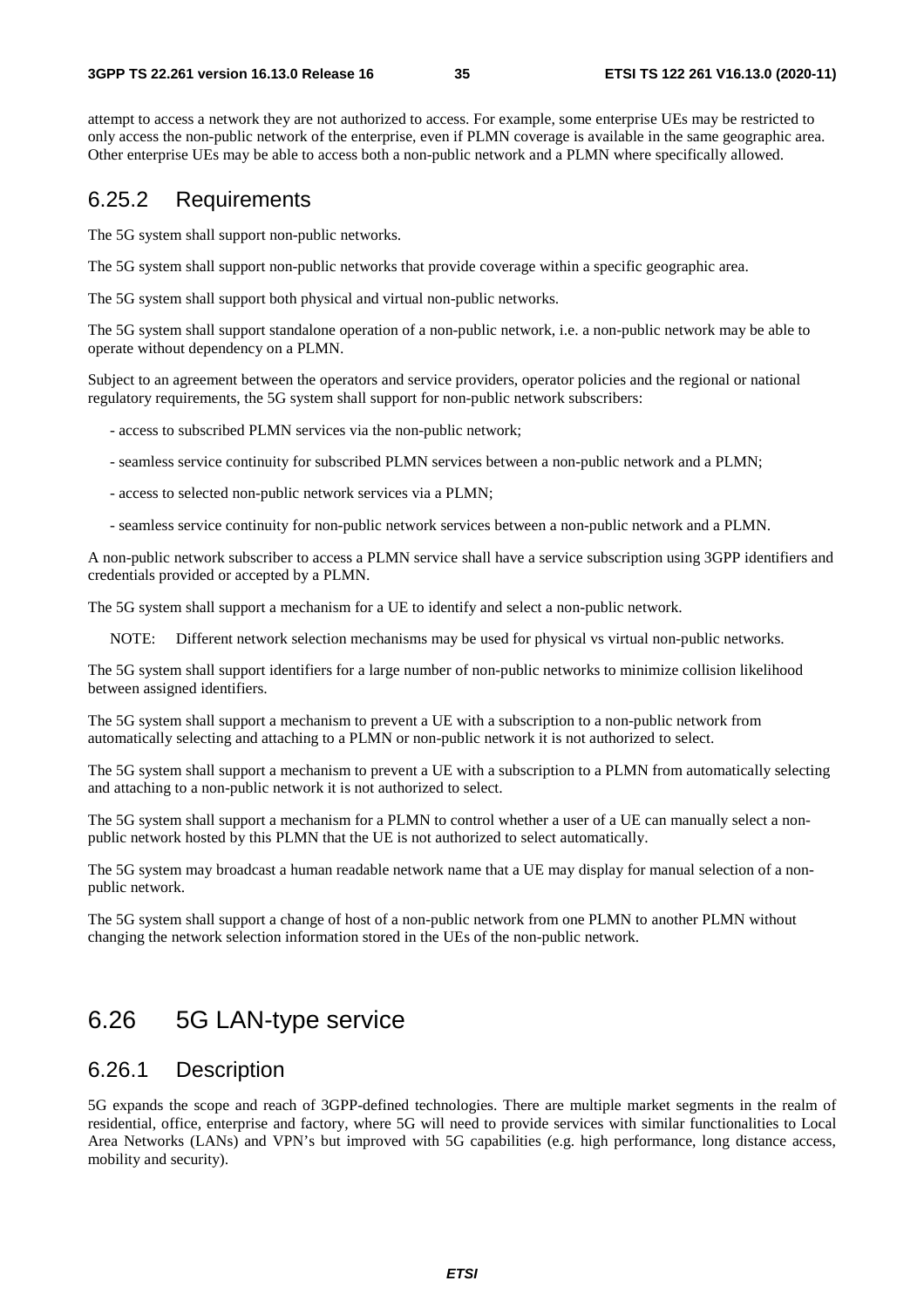### 6.26.2 Requirements

#### 6.26.2.1 General

The 5G system shall support 5G LAN-type service in a shared RAN configuration.

The 5G system shall support 5G LAN-type service over a wide area mobile network.

The 5G network shall support service continuity for 5G LAN-type service, i.e. the private communication between UEs shall not be interrupted when one or more UEs of the private communication move within the same network that provides the 5G LAN-type service.

The 5G system shall support use of unlicensed as well as licensed spectrum for 5G LAN-type services.

The 5G system shall enable the network operator to provide the same 5G LAN-type service to any 5G UE, regardless of whether it is connected via public base stations, indoor small base stations connected via fixed access, or via relay UEs connected to either of these two types of base stations.

#### 6.26.2.2 5G LAN-virtual network (5G LAN-VN)

A UE shall be able to select a 5G LAN-VN, that the UE is a member of, for private communications.

A 5G system shall support 5G LAN-VNs with member UEs numbering between a few to tens of thousands.

The 5G LAN-VN shall support member UEs that are subscribed to different PLMNs, e.g. a 5G LAN-VN may span multiple countries and have member UEs that have a subscription to a PLMN in their home country.

The 5G system shall support on-demand establishment of UE to UE, multicast, and broadcast private communication between members UEs of the same 5G LAN-VN. Multiple types of data communication shall be supported, at least IP and Ethernet.

The 5G network shall ensure that only member UEs of the same 5G LAN-VN are able to establish or maintain private communications among each other using 5G LAN-type service.

The 5G system shall allow member UEs of a 5G LAN-VN to join an authorized multicast session over that 5G LAN-VN.

The 5G system shall be able to restrict private communications within a 5G LAN-VN based on UE's location (i.e. when the UE moves out of the area it can no longer communicate on the 5G LAN-VN).

The 5G network shall enable member UEs of a 5G LAN-VN to use multicast/broadcast over a 5G LAN-type service to communicate with required latency (e.g. 180ms).

The 5G system shall support a mechanism to provide consistent QoE to all the member UEs of the same 5G LAN-VN.

The 5G system shall support routing based on a private addressing scheme within the 5G LAN-VN.

#### 6.26.2.3 Creation and management

The 5G network shall enable the network operator to scale up/down a 5G LAN-VN, e.g. the coverage, capacity for efficient consumption of network resources.

The 5G network shall enable the network operator to create, manage, and remove 5G LAN-VN including their related functionality (subscription data, routing and addressing functionality).

The 5G network shall enable the network operator to add one or more authorized UEs to an existing 5G LAN-VN.

NOTE 1: A UE needs to be authorized by the MNO to use 5G LAN-type service before it can be added to any 5G LAN-VN.

NOTE 2: some use cases will require user permission for a UE to be added to a 5G LAN-VN.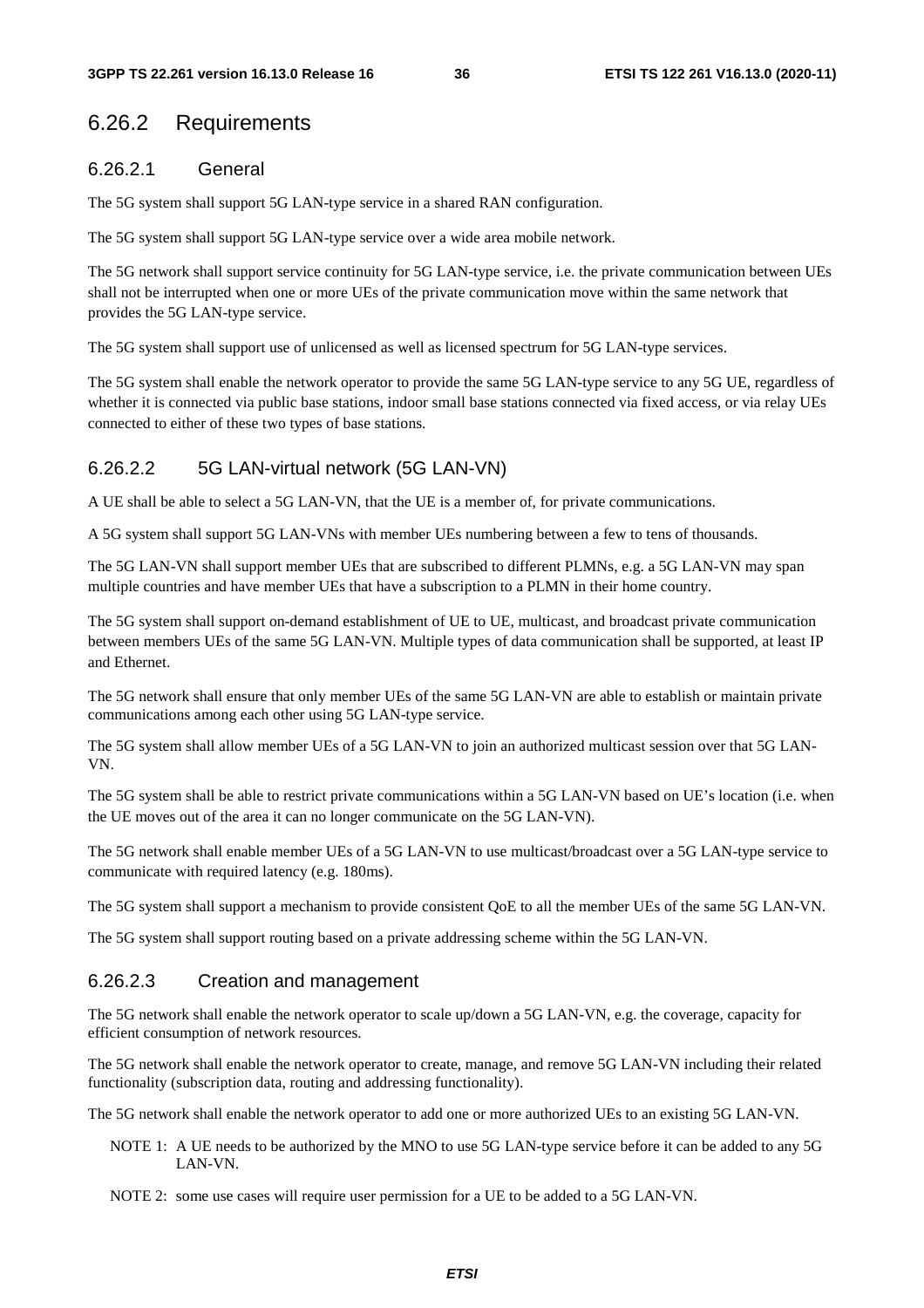The 5G system shall enable the network operator to add an authorized UE to multiple independent 5G LAN-VNs.

The 5G network shall enable the network operator to remove one or more UEs from an existing 5G LAN-VN.

NOTE 3: Removing a UE from a 5G LAN-VN does not have impact on other 5G LAN-VNs that the UE is a member of.

The 5G system shall enable the network operator to configure a 5G LAN-VN that is available only within a geographical area.

#### 6.26.2.4 Privacy

The 5G system shall be able to prevent the sharing of a UE's identifying information (e.g. SUPI, MSISDN) on private communication among UEs using 5G LAN-type service.

#### 6.26.2.5 Traffic types

A 5G system shall support all media types (e.g. voice, data, multimedia) for 5G LAN-type service.

The 5G system shall support traffic scenarios typically found in a home setting (from sensors to video streaming, relatively low amount of UEs per group, many devices are used only occasionally) for 5G LAN-type service.

The 5G system shall support traffic scenarios typically found in an office setting (from sensors to very high data rates e.g. for conferencing, medium amount of UEs per group) for 5G LAN-type service.

The 5G system shall support traffic scenarios typically found in an industrial setting (from sensors to remote control, large amount of UEs per group) for 5G LAN-type service.

#### 6.26.2.6 Discovery

The 5G system shall enable a member UE to discover other member UEs within the same 5G LAN-VN.

The 5G LAN-type service shall be able to support existing non-3GPP service discovery mechanisms (e.g. mechanisms to discover printers).

6.26.2.7 Void

6.26.2.8 Void

#### 6.26.2.9 Service exposure

Based on MNO policy, the 5G network shall provide suitable APIs to allow a trusted third party to create/remove a 5G LAN-VN.

Based on MNO policy, the 5G network shall provide suitable APIs to allow a trusted third party to manage a 5G LAN-VN dedicated for the usage by the trusted third party, including the address allocation.

Based on MNO policy, the 5G network shall provide suitable APIs to allow a trusted third party to add/remove an authorized UE to/from a specific 5G LAN-VN managed by the trusted third party.

## 6.27 Positioning services

### 6.27.1 Description

5G positioning services aims to support verticals and applications with positioning accuracies better than 10 meters, thus more accurate than the ones of TS 22.071 [24] for LCS. High accuracy positioning is characterized by ambitious system requirements for positioning accuracy in many verticals and applications, including regulatory needs.

In Location-Based-Services and eHealth, higher accuracy is instrumental to new services and applications, both outdoor and indoor.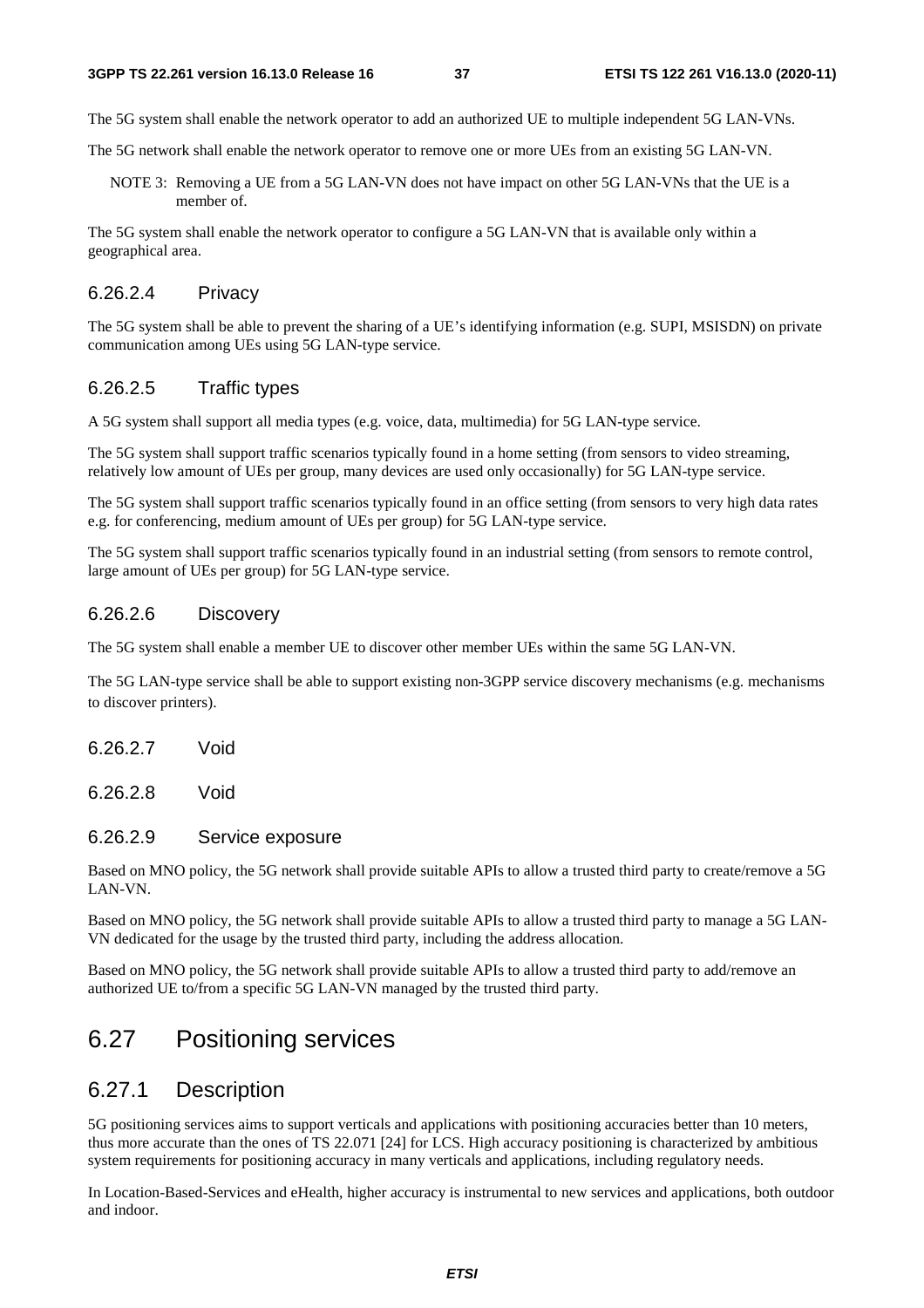For example, on the factory floor, it is important to locate assets and moving objects such as forklifts, or parts to be assembled. Similar needs exist in transportation and logistics, for example rail, road and use of UAVs. In some road user cases, UE's supporting V2X application(s) are also applicable to such needs. In cases such as guided vehicles (e.g. industry, UAVs) and positioning of objects involved in safety-related functions, availability needs to be very high.

Mission Critical Organizations require mission critical services to have accurate positioning such that first responders may be located at all times during normal and critical operations, indoors as well as outdoors. The level of positioning accuracy (and other KPIs) required is much more stringent than that required by local and regional regulatory requirements for commercial 5G users.

### 6.27.2 Requirements

The 5G system shall provide 5G positioning services in compliance with regulatory requirements.

NOTE 1: example of regulatory requirements encompasses requirements on emergency calls (e.g. e911), reliability and safety requirement (RAMS) applicable to some use cases and verticals, implementation of Priority, Precedence, Preemption (PPP) mechanisms to ensure sufficient reliability metrics are reached, etc.

The 5G system shall provide different 5G positioning services, supported by different single and hybrid positioning methods to supply absolute and relative positioning.

NOTE 2: hybrid positioning methods include both the combination of 3GPP positioning technologies and the combination of 3GPP positioning technologies with non-3GPP positioning technologies such as, for instance, GNSS (e.g. Beidou, Galileo, GPS, Glonass), Network-based Assisted GNSS and High-Accuracy GNSS, Terrestrial Beacon Systems, dead-reckoning sensors (e.g. IMU, barometer), WLAN/Bluetoothbased positioning.

The 5G system shall enable an MCX UE to use the 5G positioning services to determine its position with the associated uncertainty/confidence of the position, on request, triggered by an event or periodically.

The 5G System shall be able to provide the 5G positioning services in case of roaming.

The 5G system shall support mechanisms to determine the UE's position-related data for period when the UE is outside the coverage of 3GPP RAT-dependent positioning technologies but within the 5G positioning service area (e.g. within the coverage of satellite access).

The 5G system shall be able to make the position-related data available to an application or to an application server existing within the PLMN, external to the PLMN, or in the User Equipment.

NOTE 3: the position service latency can be tailored to the use cases.

The 5G system shall be able to manage and log position-related data in compliance with applicable traceability, authentication and security regulatory requirements.

The 5G system shall be able to request the UE to provide its position-related-data on request, triggered by an event or periodically and to request the UE to stop providing its position-related data periodically.

NOTE 4: This requirement does not preclude whether the position is computed in the UE or elsewhere in the 5G System (e.g. core network).

The 5G system shall support mechanisms to configure dynamically the update rate of the position-related data to fulfil different performances (e.g. power consumption, position service latency, etc.) or different location modes.

NOTE 5: for example, the 5G System needs to be able to request the UE to provide its location periodically with an update rate ranging from one location every [1 s-10 s] in location normal mode to one location every [30 s-300 s, or more] in location power saving mode. The 5G System needs to allow UEs to sleep for extended periods (e.g. one week), without requiring the UE to update its position data.

The 5G system shall allow the UE to trigger a different update rate of the position-related data based on whether the UE is moving or not.

The 5G system shall be able to determine the position-related data of the 5G positioning services with any update rate ranging from one set of position-related data every 0.1 s to one set of position-related data every month.

NOTE 6: the position service latency can be tailored to the use cases.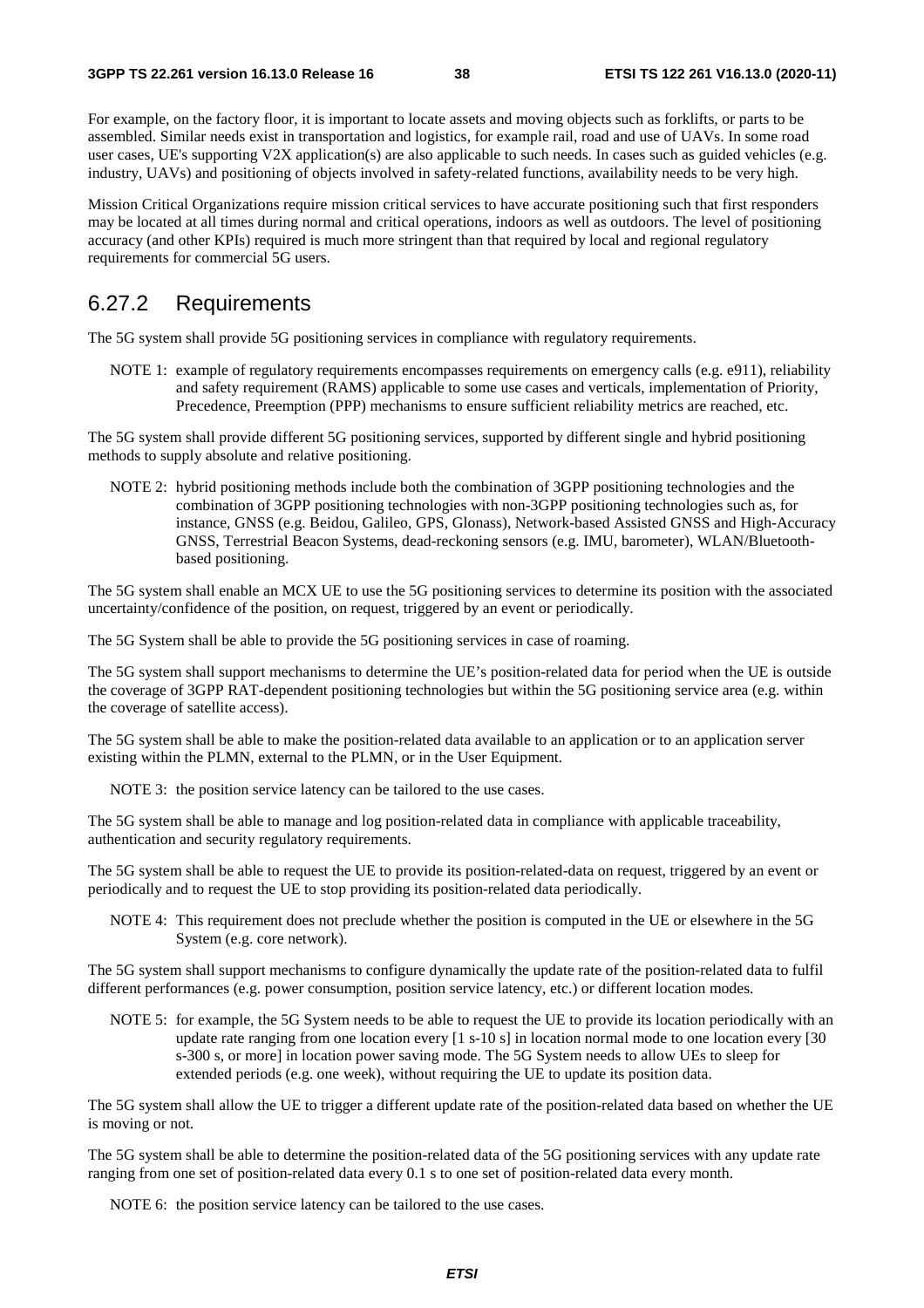The 5G System shall be able to negotiate the positioning methods according to the operator's policy or the application's requirements or the user's preferences and shall support mechanisms to allow the network or the UE to trigger this negotiation.

The 5G system shall supply a method for the operator to configure and manage different positioning services for different users.

The 5G system shall be able to determine the reliability, and the uncertainty or confidence level, of the position-related data.

The 5G system shall be able to access to the positioning methods used for calculating the position-related data and to the associated uncertainty/confidence indicators.

## 6.28 Cyber-physical control applications in vertical domains

### 6.28.1 Description

The 5G system is expected to meet the service requirements for cyber-physical control applications in vertical domains.

A vertical domain is a particular industry or group of enterprises in which similar products or services are developed, produced, and provided. Automation refers to the control of processes, devices, or systems in vertical domains by automatic means. The main control functions of automated control systems include taking measurements, comparing results, computing any detected or anticipated errors, and correcting the process to avoid future errors. These functions are performed by sensors, transmitters, controllers, and actuators.

Cyber-physical systems are to be understood as systems that include engineered, interacting networks of physical and computational components. Cyber-physical control applications are to be understood as applications that control physical processes. Cyber-physical control applications in automation follow certain activity patterns, which are openloop control, closed-loop control, sequence control, and batch control.

Communication services supporting cyber-physical control applications need to be ultra-reliable, dependable with a high communication service availability, and often require low or (in some cases) very low end-to-end latency.

Communication in automation in vertical domains follows certain communication patterns. The most well-known is periodic deterministic communication, others are a-periodic deterministic communication and non-deterministic communication.

Communication for cyber-physical control applications supports operation in various vertical domains, for instance industrial automation and energy automation.

### 6.28.2 Requirements

The 5G system supports the communication services for cyber-physical control applications in the vertical domains of factories of the future (smart manufacturing), electric power distribution, central power generation, and rail-bound mass transit. The associated requirements are described in 3GPP TS 22.104 [21].

## 6.29 Messaging aspects

### 6.29.1 Description

The 5G system is expected to support advanced capabilities and performance of messaging service especially for massive IoT communication which are introduced by the MSGin5G Service [x]. The MSGin5G Service provides one to one, group and broadcast message services for thing-to-thing and person-to-thing communication with low end-to-end delay and high reliability of message delivery, in a resource efficient manner to optimize the resource usage of the both control plane and user plane in the network, and power saving in the user devices.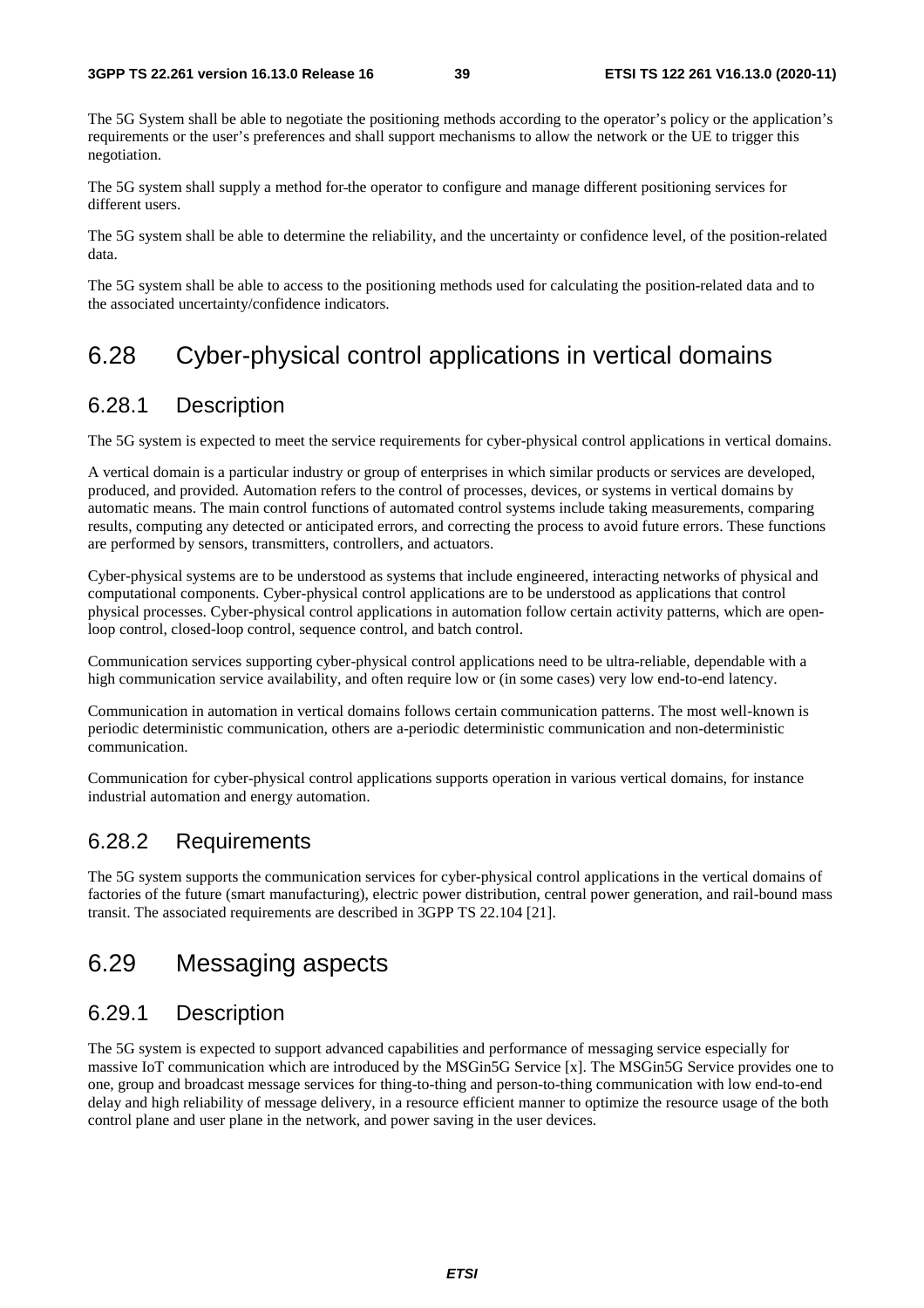### 6.29.2 Requirements

The 5G system supports the MSGin5G Service. The associated service level requirements of the MSGin5G Service are described in 3GPP TS 22.262 [22].

# 7 Performance requirements

## 7.1 High data rates and traffic densities

Several scenarios require the support of very high data rates or traffic densities of the 5G system. The scenarios address different service areas: urban and rural areas, office and home, and special deployments (e.g. massive gatherings, broadcast, residential, and high-speed vehicles). The scenarios and their performance requirements can be found in table 7.1-1.

- Urban macro The general wide-area scenario in urban area
- Rural macro The general wide-area scenario in rural area
- Indoor hotspot The scenario for offices and homes, and residential deployments.
- Broadband access in a crowd The scenario for very dense crowds, for example, at stadiums or concerts. In addition to a very high connection density the users want to share what they see and hear, putting a higher requirement on the uplink than the downlink.
- Dense urban The scenario for pedestrian users, and users in urban vehicles, for example, in offices, city centres, shopping centres, and residential areas. The users in vehicles can be connected either directly or via an onboard base station to the network.
- Broadcast-like services The scenario for stationary users, pedestrian users, and users in vehicles, for example, in offices, city centres, shopping centres, residential areas, rural areas and in high speed trains. The passengers in vehicles can be connected either directly or via an onboard base station to the network.
- High-speed train The scenario for users in trains. The users can be connected either directly or via an onboard base station to the network.
- High-speed vehicle The scenario for users in road vehicles. The users can be connected either directly or via an onboard base station to the network.
- Airplanes connectivity The scenario for users in airplanes. The users can be connected either directly or via an onboard base station to the network.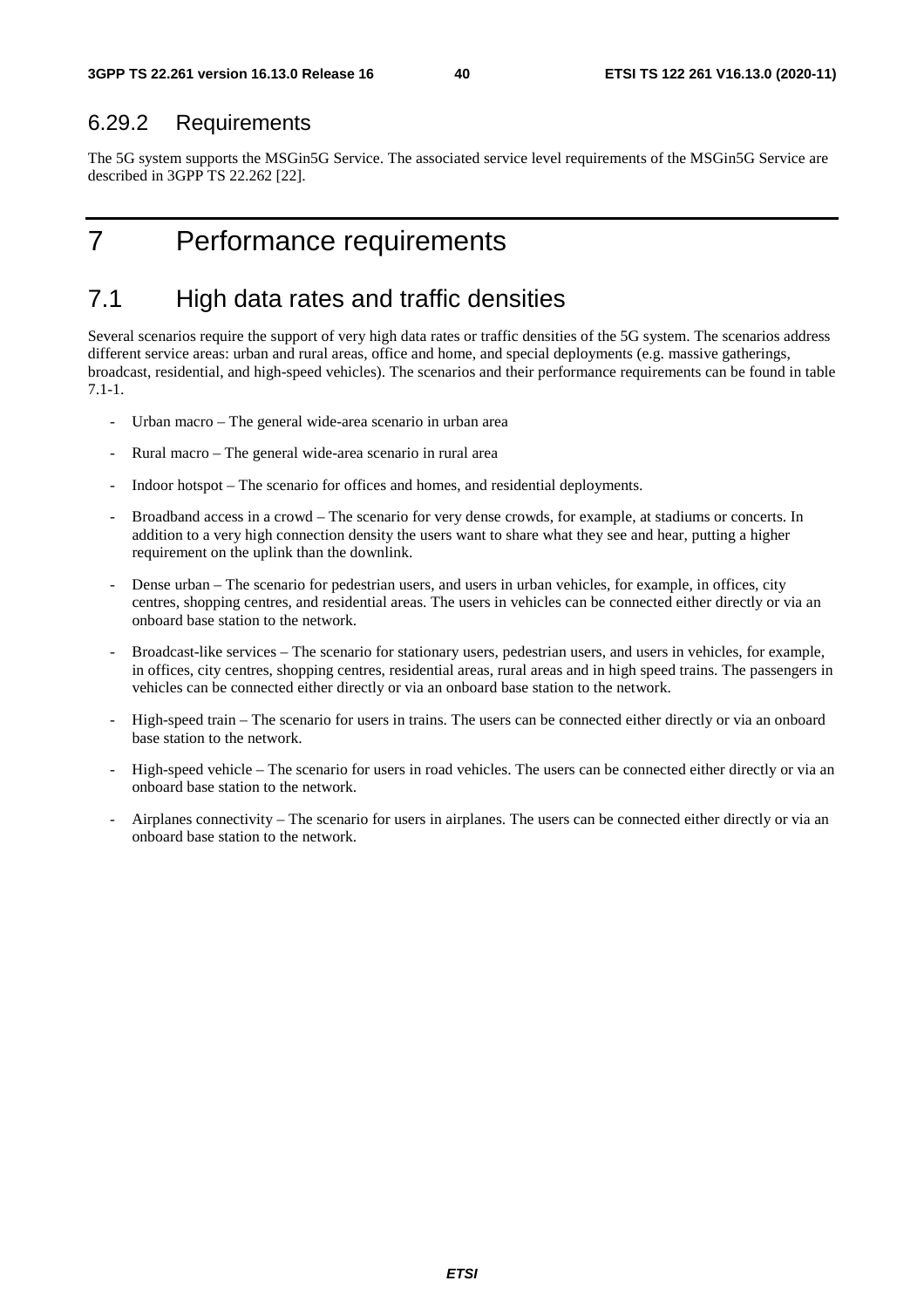|                         | <b>Scenario</b>           | <b>Experience</b><br>d data rate | <b>Experience</b><br>d data rate | Area traffic<br>capacity | Area traffic<br>capacity | Overall<br>user                                                                                                 | <b>Activity</b><br>factor | <b>UE</b> speed                                                                                                          | Coverage                  |
|-------------------------|---------------------------|----------------------------------|----------------------------------|--------------------------|--------------------------|-----------------------------------------------------------------------------------------------------------------|---------------------------|--------------------------------------------------------------------------------------------------------------------------|---------------------------|
|                         |                           | (DL)                             | (UL)                             | (DL)                     | (UL)                     | density                                                                                                         |                           |                                                                                                                          |                           |
| $\mathbf{1}$            | Urban                     | 50 Mbps                          | 25 Mbps                          | 100                      | 50                       | 10 000/km <sup>2</sup>                                                                                          | 20%                       | Pedestrians                                                                                                              | Full                      |
|                         | macro                     |                                  |                                  | Gbps/km <sup>2</sup>     | Gbps/km <sup>2</sup>     |                                                                                                                 |                           | and users in                                                                                                             | network                   |
|                         |                           |                                  |                                  | (note 4)                 | (note 4)                 |                                                                                                                 |                           | vehicles (up                                                                                                             | (note 1)                  |
|                         |                           |                                  |                                  |                          |                          |                                                                                                                 |                           | to 120 km/h                                                                                                              |                           |
| $\overline{\mathbf{c}}$ | Rural                     | 50 Mbps                          | 25 Mbps                          |                          | 500                      | 100/km <sup>2</sup>                                                                                             | 20%                       | Pedestrians                                                                                                              | Full                      |
|                         | macro                     |                                  |                                  | Gbps/km <sup>2</sup>     | Mbps/km <sup>2</sup>     |                                                                                                                 |                           | and users in                                                                                                             | network                   |
|                         |                           |                                  |                                  | (note 4)                 | (note 4)                 |                                                                                                                 |                           | vehicles (up                                                                                                             | (note 1)                  |
|                         |                           |                                  |                                  |                          |                          |                                                                                                                 |                           | to 120 km/h                                                                                                              |                           |
| 3                       | Indoor                    | 1 Gbps                           | 500 Mbps                         | 15                       | 2 Tbps/km <sup>2</sup>   | 250                                                                                                             | note 2                    | Pedestrians                                                                                                              | Office and<br>residential |
|                         | hotspot                   |                                  |                                  | Tbps/km <sup>2</sup>     |                          | 000/km <sup>2</sup>                                                                                             |                           |                                                                                                                          | (note 2)                  |
|                         |                           |                                  |                                  |                          |                          |                                                                                                                 |                           |                                                                                                                          | (note 3)                  |
| 4                       | <b>Broadban</b>           | 25 Mbps                          | 50 Mbps                          | [3, 75]                  | $[7,5]$                  | [500]                                                                                                           | 30%                       | Pedestrians                                                                                                              | Confined                  |
|                         | d access                  |                                  |                                  | Tbps/km <sup>2</sup>     | Tbps/km <sup>2</sup>     | 000]/km <sup>2</sup>                                                                                            |                           |                                                                                                                          | area                      |
|                         | in a crowd                |                                  |                                  |                          |                          |                                                                                                                 |                           |                                                                                                                          |                           |
| 5                       | Dense                     | 300 Mbps                         | 50 Mbps                          | 750                      | $\frac{1}{25}$           | 25 000/km <sup>2</sup>                                                                                          | 10%                       | Pedestrians                                                                                                              | Downtown                  |
|                         | urban                     |                                  |                                  | Gbps/km <sup>2</sup>     | Gbps/km <sup>2</sup>     |                                                                                                                 |                           | and users in                                                                                                             | (note 1)                  |
|                         |                           |                                  |                                  | (note 4)                 | (note 4)                 |                                                                                                                 |                           | vehicles (up                                                                                                             |                           |
|                         |                           |                                  |                                  |                          |                          |                                                                                                                 |                           | to 60 km/h)                                                                                                              |                           |
| 6                       | Broadcast-                | Maximum                          | N/A or                           | N/A                      | N/A                      | $[15]$ TV                                                                                                       | N/A                       | Stationary                                                                                                               | Full                      |
|                         | like                      | 200 Mbps                         | modest                           |                          |                          | channels                                                                                                        |                           | users,                                                                                                                   | network                   |
|                         | services                  | (per TV                          | (e.g. 500                        |                          |                          | of [20                                                                                                          |                           | pedestrians                                                                                                              | (note 1)                  |
|                         |                           | channel)                         | kbps per                         |                          |                          | Mbps] on                                                                                                        |                           | and users in                                                                                                             |                           |
|                         |                           |                                  | user)                            |                          |                          | one carrier                                                                                                     |                           | vehicles (up                                                                                                             |                           |
|                         |                           |                                  |                                  |                          |                          |                                                                                                                 |                           | to 500 km/h)                                                                                                             |                           |
| $\overline{7}$          | High-                     | 50 Mbps                          | 25 Mbps                          | $\overline{15}$          | 7,5                      | 1 000/train                                                                                                     | 30%                       | Users in                                                                                                                 | Along                     |
|                         | speed                     |                                  |                                  | Gbps/train               | Gbps/train               |                                                                                                                 |                           | trains (up to                                                                                                            | railways                  |
|                         | train                     |                                  |                                  |                          |                          |                                                                                                                 |                           | 500 km/h)                                                                                                                | (note 1)                  |
| 8                       | High-                     | 50 Mbps                          | 25 Mbps                          | [100]                    | [50]                     | 4 000/km <sup>2</sup>                                                                                           | 50%                       | Users in                                                                                                                 | Along                     |
|                         | speed                     |                                  |                                  | Gbps/km <sup>2</sup>     | Gbps/km <sup>2</sup>     |                                                                                                                 |                           | vehicles (up                                                                                                             | roads                     |
|                         | vehicle                   |                                  |                                  |                          |                          |                                                                                                                 |                           | to 250 km/h)                                                                                                             | (note 1)                  |
| 9                       | Airplanes<br>connectivity | 15 Mbps                          | 7,5 Mbps                         | 1,2                      | 600                      | 400/plane                                                                                                       | 20%                       | Users in                                                                                                                 | (note 1)                  |
|                         |                           |                                  |                                  | Gbps/plan                | Mbps/plan                |                                                                                                                 |                           | airplanes (up                                                                                                            |                           |
|                         |                           |                                  |                                  | е                        | е                        |                                                                                                                 |                           | to 1 000                                                                                                                 |                           |
|                         |                           |                                  |                                  |                          |                          |                                                                                                                 |                           | km/h)                                                                                                                    |                           |
|                         |                           |                                  |                                  |                          |                          |                                                                                                                 |                           | NOTE 1: For users in vehicles, the UE can be connected to the network directly, or via an on-board moving base station.  |                           |
|                         |                           |                                  |                                  |                          |                          | NOTE 2: A certain traffic mix is assumed; only some users use services that require the highest data rates [2]. |                           |                                                                                                                          |                           |
|                         |                           |                                  |                                  |                          |                          |                                                                                                                 |                           | NOTE 3: For interactive audio and video services, for example, virtual meetings, the required two-way end-to-end latency |                           |
|                         |                           |                                  |                                  |                          |                          |                                                                                                                 |                           | (UL and DL) is 2-4 ms while the corresponding experienced data rate needs to be up to 8K 3D video [300 Mbps] in          |                           |
|                         |                           | uplink and downlink.             |                                  |                          |                          |                                                                                                                 |                           |                                                                                                                          |                           |
|                         |                           |                                  |                                  |                          |                          | NOTE 4: These values are derived based on overall user density. Detailed information can be found in [10].      |                           |                                                                                                                          |                           |

#### **Table 7.1-1 Performance requirements for high data rate and traffic density scenarios.**

NOTE 5: All the values in this table are targeted values and not strict requirements.

## 7.2 Low latency and high reliability

### 7.2.1 Overview

Several scenarios require the support of very low latency and very high communications service availability. Note that this implies a very high reliability. The overall service latency depends on the delay on the radio interface, transmission within the 5G system, transmission to a server which may be outside the 5G system, and data processing. Some of these factors depend directly on the 5G system itself, whereas for others the impact can be reduced by suitable interconnections between the 5G system and services or servers outside of the 5G system, for example, to allow local hosting of the services.

### 7.2.2 Scenarios and KPIs

Different deployments of URLLC capabilities will depend on the 3GPP system being able to meet specific sets of KPIs with different values and ranges applicable for each attribute. A common, yet flexible, 5G approach to URLLC will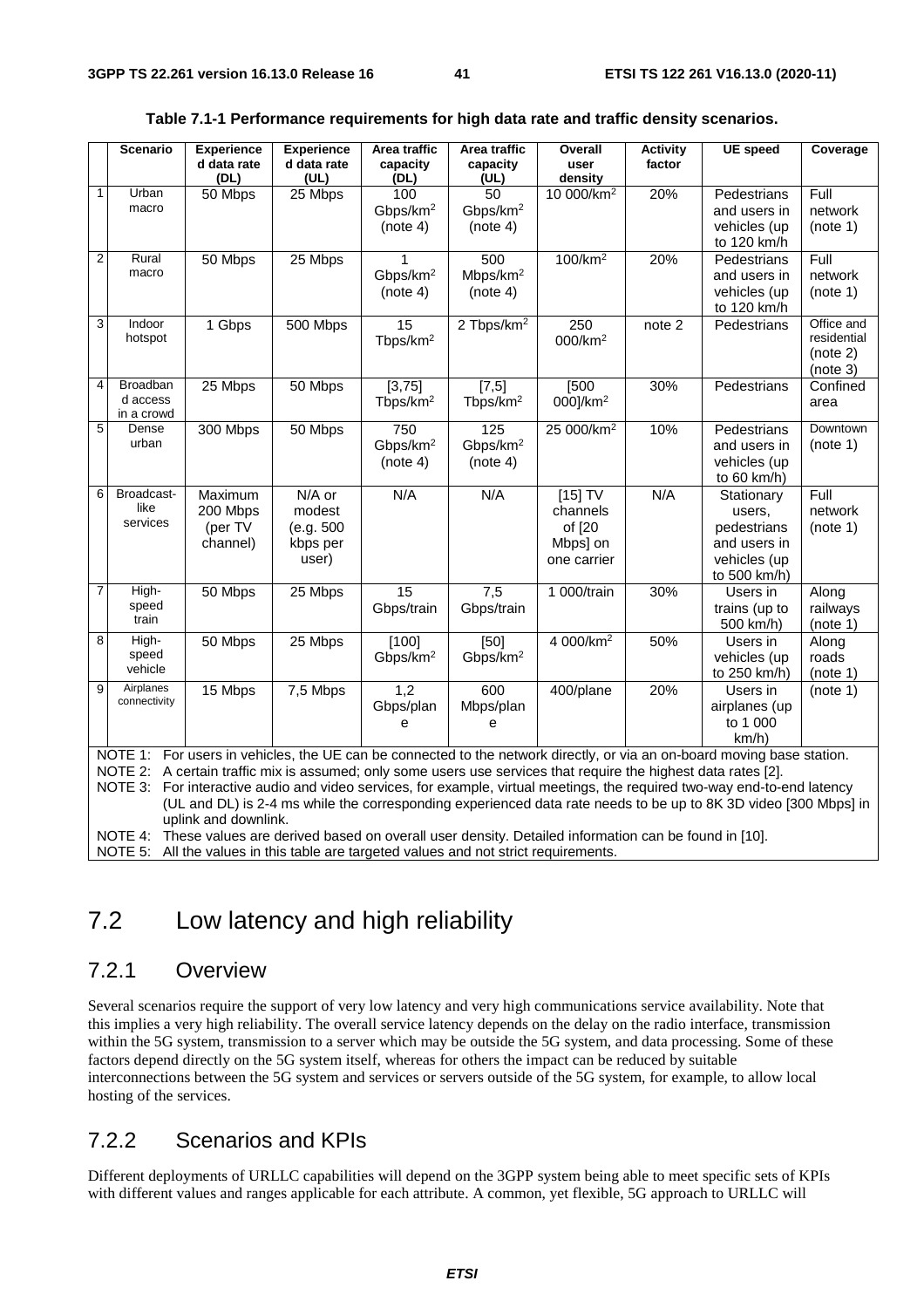enable the 5G system to meet the specific sets of KPIs needed in a given implementation. To provide clear and precise requirements for specific types of services, the corresponding KPI requirements are included in other specifications as follows:

- Cyber-physical control applications in vertical domains can be found in 22.104 [21].
- V2X can be found in 22.186 [9].
- Rail communications can be found in 22.289 [23].

Some scenarios requiring very low latency and very high communication service availability are described below:

- Motion control Conventional motion control is characterised by high requirements on the communications system regarding latency, reliability, and availability. Systems supporting motion control are usually deployed in geographically limited areas but may also be deployed in wider areas (e.g. city- or country-wide networks), access to them may be limited to authorized users, and they may be isolated from networks or network resources used by other cellular customers.
- Discrete automation Discrete automation is characterised by high requirements on the communications system regarding reliability and availability. Systems supporting discrete automation are usually deployed in geographically limited areas, access to them may be limited to authorized users, and they may be isolated from networks or network resources used by other cellular customers.
- Process automation Automation for (reactive) flows, e.g. refineries and water distribution networks. Process automation is characterized by high requirements on the communications system regarding communication service availability. Systems supporting process automation are usually deployed in geographically limited areas, access to them is usually limited to authorized users, and it will usually be served by non-public networks.
- Automation for electricity distribution (mainly medium and high voltage). Electricity distribution is characterized by high requirements on the communications service availability. In contrast to the above use cases, electricity distribution is deeply immersed into the public space. Since electricity distribution is an essential infrastructure, it will, as a rule, be served by non-public networks.
- Wireless road-side infrastructure backhaul in intelligent transport systems Automation solutions for the infrastructure supporting street-based traffic. This use case addresses the connection of the road-side infrastructure, e.g. road side units, with other infrastructure, e.g. a traffic guidance system. As is the case for automation electricity, the nodes are deeply immersed into the public space.
- Remote control Remote control is characterised by a UE being operated remotely by a human or a computer. For example, Remote Driving enables a remote driver or a V2X application to operate a remote vehicle with no driver or a remote vehicle located in a dangerous environment.
- Rail communications (e.g. railway, rail-bound mass transit) have been using 3GPP based mobile communication (e.g. GSM-R) already for some time, while there is still a driver on-board of the train. The next step of the evolution will be providing fully automated train operationthat requires highly reliable communication with moderate latencies but at very high speeds of up to 500km/h.

For specific requirements, refer to the specifications noted above [21], [9], [23].

### 7.2.3 Other requirements

#### 7.2.3.1 AR/VR

Audio-visual interaction is characterised by a human being interacting with the environment or people, or controlling a UE, and relying on audio-visual feedback. In the use cases like VR and interactive conversation the latency requirements include the latencies at the application layer (e.g. codecs), which could be specified outside of 3GPP.

To support VR environments with low motion-to-photon capabilities, the 5G system shall support:

- motion-to-photon latency in the range of 7-15ms while maintaining the required user data rate of [1Gbps] and
- motion-to-sound delay of  $\left[ < 20 \text{ms} \right]$ .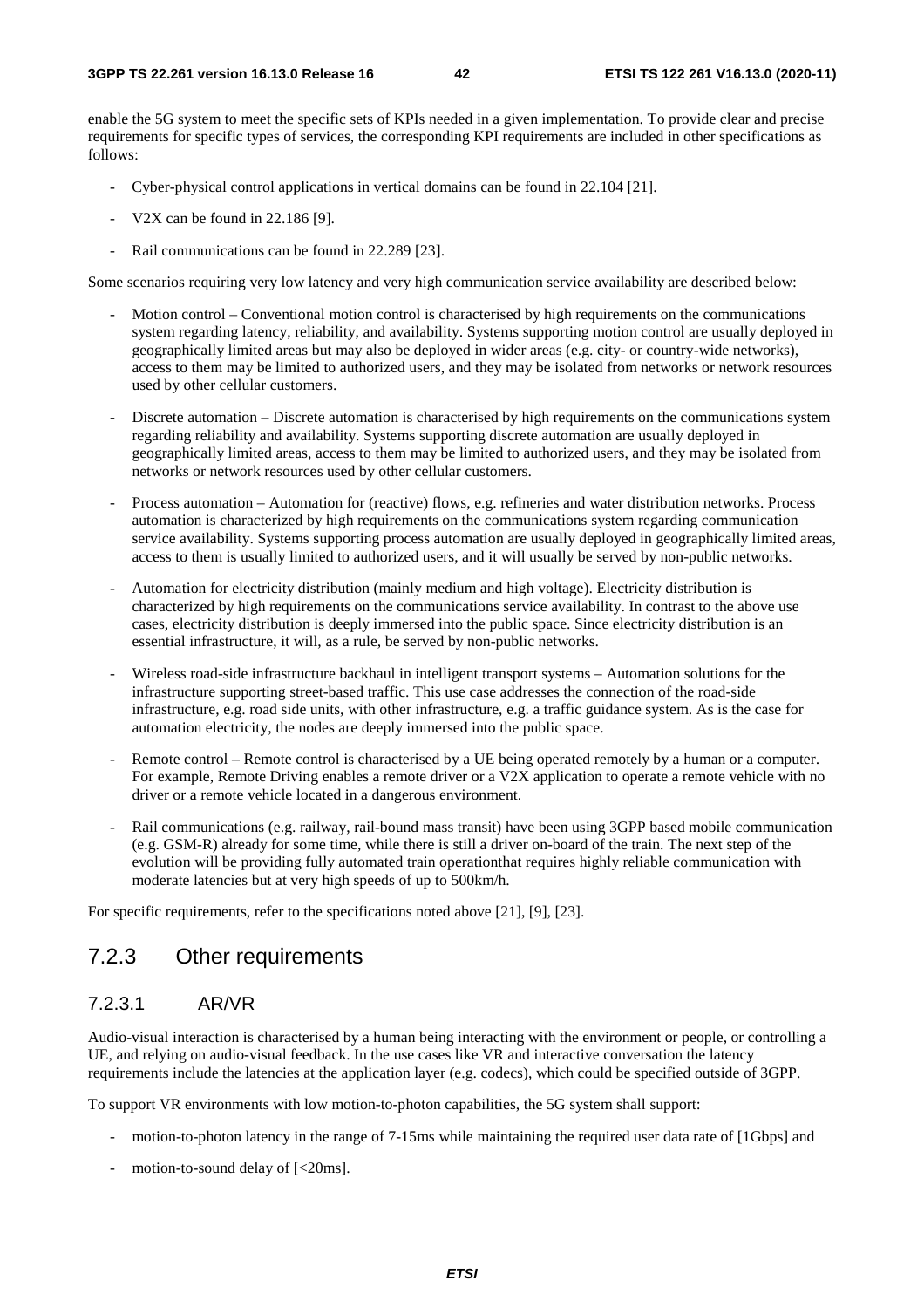NOTE: The motion-to-photon latency is defined as the latency between the physical movement of a user's head and the updated picture in the VR headset. The motion-to-sound latency is the latency between the physical movement of a user's head and updated sound waves from a head mounted speaker reaching their ears.

To support interactive task completion during voice conversations the 5G system shall support low-delay speech coding for interactive conversational services (100 ms, one-way mouth-to-ear).

Due to the separate handling of the audio and video component, the 5G system will have to cater for the VR audiovideo synchronisation in order to avoid having a negative impact on the user experience (i.e. viewers detecting lack of synchronization). To support VR environments the 5G system shall support audio-video synchronisation thresholds:

- in the range of [125ms-5ms] for audio delayed and
- in the range of [45ms-5ms] for audio advanced.

#### 7.2.3.2 Wireless road-side infrastructure backhaul

Intelligent Transport Systems embrace a wide variety of communications-related applications that are intended to increase travel safety, minimize environmental impact, improve traffic management, and maximize the benefits of transportation to both commercial users and the general public.

Road-side infrastructure such as traffic light controllers, roadside units, traffic monitoring in urban areas and along highways and streets is wirelessly connected to traffic control centres for management and control purposes. The backhaul communication between the road-side infrastructure and the traffic control centre requires low-latency, high communication service availability, and high-capacity connections for reliable distribution of data. Road-side infrastructure is deployed alongside streets in urban areas and alongside major roads and highways every 1-2 km.

To support wireless road-side infrastructure backhaul the 5G system shall support the performance requirements in table 7.2.3.2-1.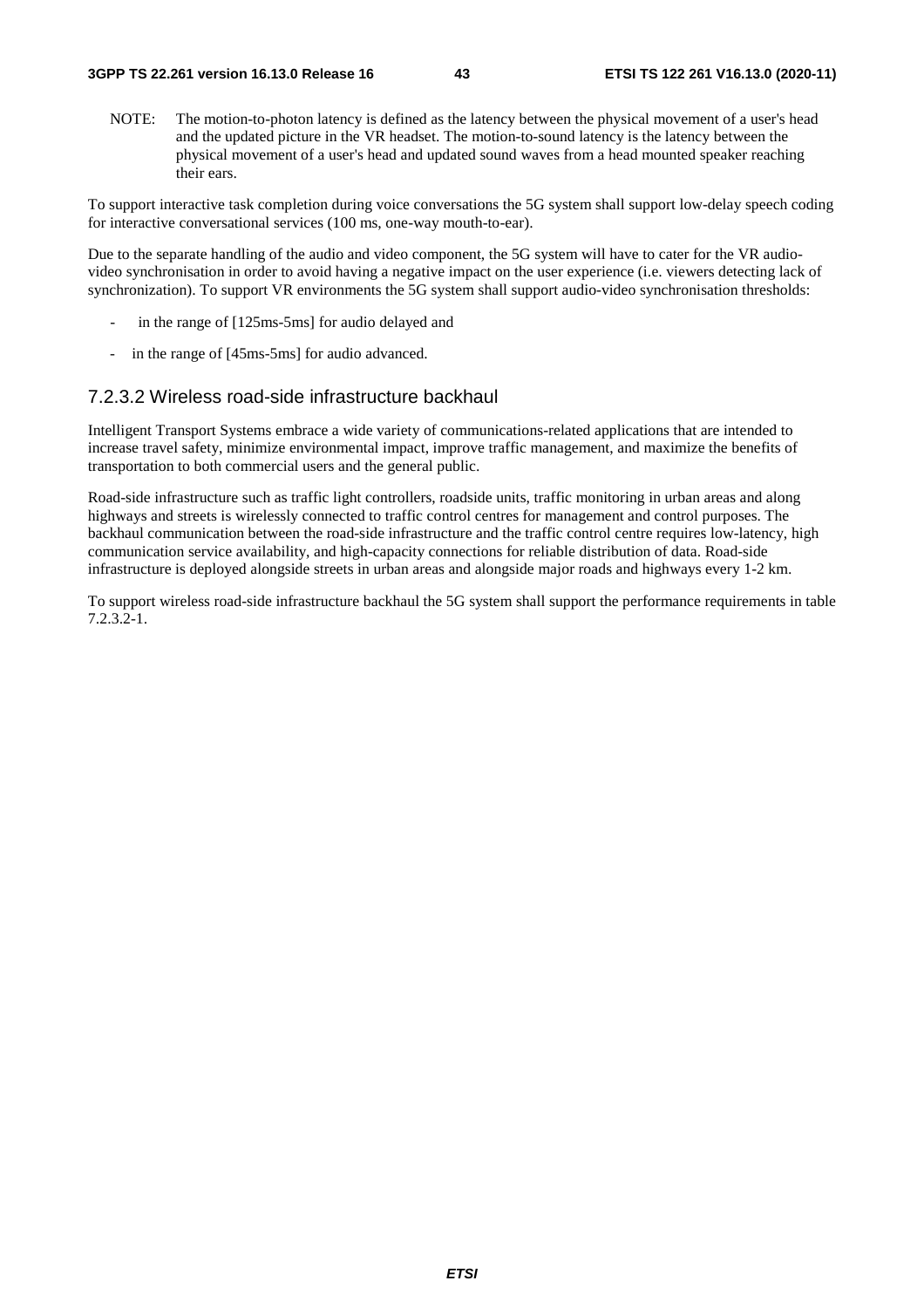|                                                                                                                                                                                                       |                   |                                                                                                                                                  |                         | 1 apro 1.2.0.2 T T on ormanoc Togan chionto ToF Milology ITO Inhabit ablance babitman goonario                                                                                                                                                                                                                                                                                                                                                                                                |                                |                                  |                             |                                |                                   |                                       |  |
|-------------------------------------------------------------------------------------------------------------------------------------------------------------------------------------------------------|-------------------|--------------------------------------------------------------------------------------------------------------------------------------------------|-------------------------|-----------------------------------------------------------------------------------------------------------------------------------------------------------------------------------------------------------------------------------------------------------------------------------------------------------------------------------------------------------------------------------------------------------------------------------------------------------------------------------------------|--------------------------------|----------------------------------|-----------------------------|--------------------------------|-----------------------------------|---------------------------------------|--|
| <b>Scenario</b>                                                                                                                                                                                       |                   | Max.<br>allowed<br>end-to-<br>end<br>latency<br>(note 1)                                                                                         | <b>Survival</b><br>time | Communication<br>service<br>availability<br>(note 2)                                                                                                                                                                                                                                                                                                                                                                                                                                          | <b>Reliability</b><br>(note 2) | User<br>experienced<br>data rate | Payload<br>size<br>(note 3) | Traffic<br>density<br>(note 4) | Connection<br>density<br>(note 5) | Service area<br>dimension<br>(note 6) |  |
| 10 Gbps/km <sup>2</sup><br>99,9999%<br>10 Mbps<br>Small to big<br>1 000/km <sup>2</sup><br>$100 \text{ ms}$<br>99,999%<br>wireless road-side<br>2 km along a road<br>30 ms<br>infrastructure backhaul |                   |                                                                                                                                                  |                         |                                                                                                                                                                                                                                                                                                                                                                                                                                                                                               |                                |                                  |                             |                                |                                   |                                       |  |
| NOTE 1:<br>NOTE 2:<br>NOTE 3:<br>NOTE 4:                                                                                                                                                              |                   | UE to the Interface to Data Network.<br>take place in order to satisfy the reliability requirement.<br>Small: payload typically $\leq$ 256 bytes |                         | This is the maximum end-to-end latency allowed for the 5G system to deliver the service in the case the end-to-end latency is completely allocated to the 5G system from the<br>Communication service availability relates to the service interfaces, and reliability relates to a given system entity. One or more retransmissions of network layer packets may<br>Based on the assumption that all connected applications within the service volume require the user experienced data rate. |                                |                                  |                             |                                |                                   |                                       |  |
| NOTE 5:<br>NOTE 6:<br>NOTE 7:                                                                                                                                                                         | meet the targets. | Under the assumption of 100% 5G penetration.                                                                                                     |                         | Estimates of maximum dimensions; the last figure is the vertical dimension.<br>All the values in this table are example values and not strict requirements. Deployment configurations should be taken into account when considering service offerings that                                                                                                                                                                                                                                    |                                |                                  |                             |                                |                                   |                                       |  |

#### **Table 7.2.3.2-1 Performance requirements for wireless ITS infrastructure backhaul scenario**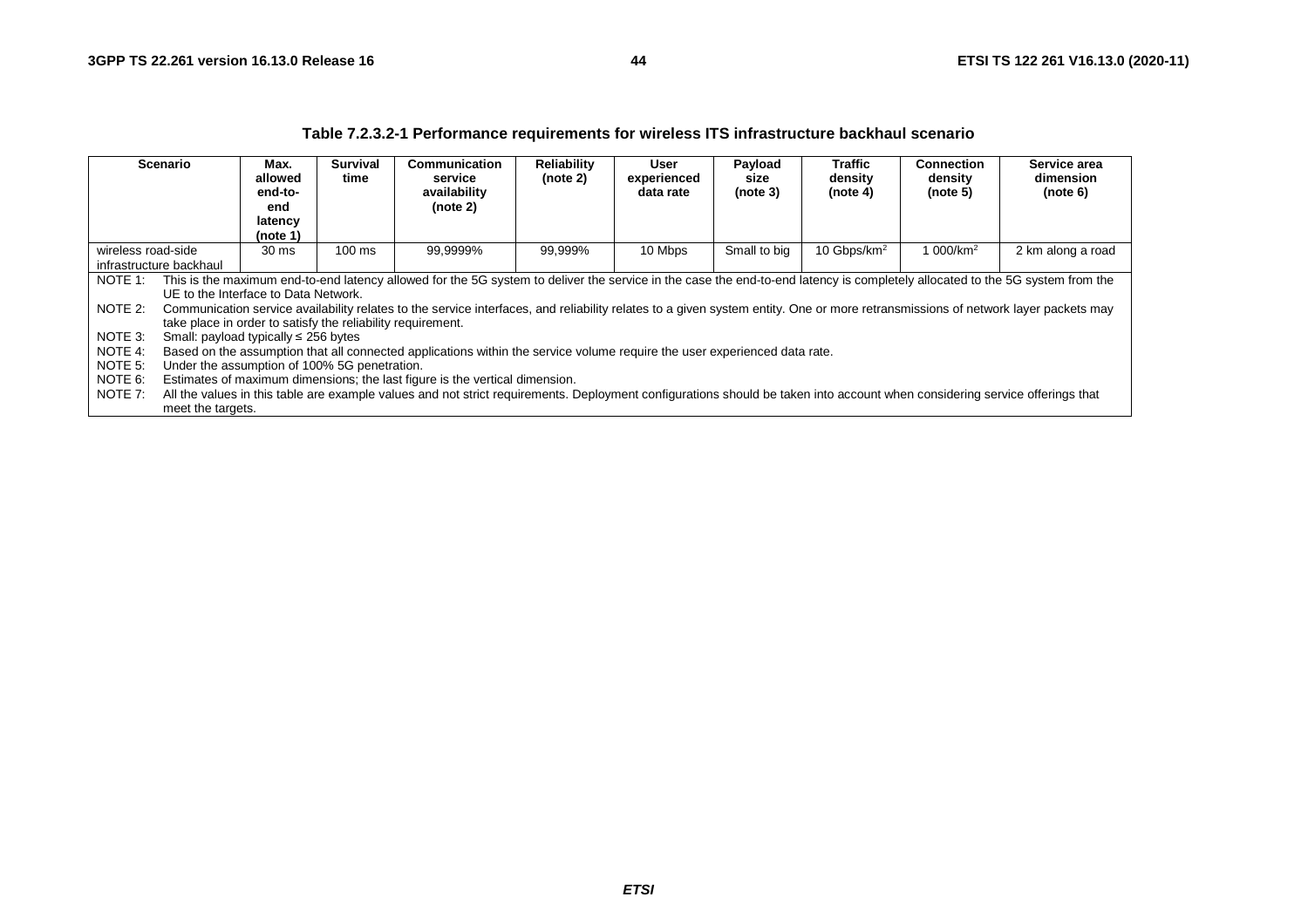## 7.3 High accuracy positioning

### 7.3.1 Description

Adaptability and flexibility are among the key features of the 5G system to serve a wide diversity of verticals and services, in different environments (e.g. rural, urban, indoor). This applies to high accuracy positioning and translates into the ability to satisfy different levels of services and requirements, for instance on performance (e.g. accuracy, positioning service availability, positioning service latency) and on functionality (e.g. security).

### 7.3.2 Requirements

#### 7.3.2.1 General

The 5G System shall provide different 5G positioning services with configurable performances working points (e.g. accuracy, positioning service availability, positioning service latency, energy consumption, update rate, TTFF) according to the needs of users, operators and third parties.

The 5G system shall support the combination of 3GPP and non-3GPP positioning technologies to achieve performances of the 5G positioning services better than those achieved using only 3GPP positioning technologies.

- NOTE 1: For instance, the combination of 3GPP positioning technologies with non-3GPP positioning technologies such as for example GNSS (e.g. Beidou, Galileo, GLONASS, and GPS), Terrestrial Beacon Systems (TBS), sensors (e.g. barometer, IMU), WLAN/Bluetooth-based positioning, can support the improvement of accuracy, positioning service availability, reliability and/or confidence level, the reduction of positioning service latency, the increase of the update rate of the position-related data, increase the coverage (service area).
- NOTE 2: The combination can vary over time to optimise the performances, and can be the combination of multiple positioning technologies at the same epoch and/or the combination of multiple positioning technologies at different epochs.

The corresponding positioning information shall be acquired in a timely fashion, be reliable, and be available (e.g. it is possible to determine the position).

UEs shall be able to share positioning information between each other e.g. to a controller if the location information cannot be processed or used locally.

#### 7.3.2.2 Requirements for Horizontal and Vertical positioning service levels

The 5G system shall be able to provide positioning services with the performances requirements reported in Table 7.3.2.2-1.

NOTE: The requirements do not preclude any type of UE, including specific UE such as for example V2X, MTC.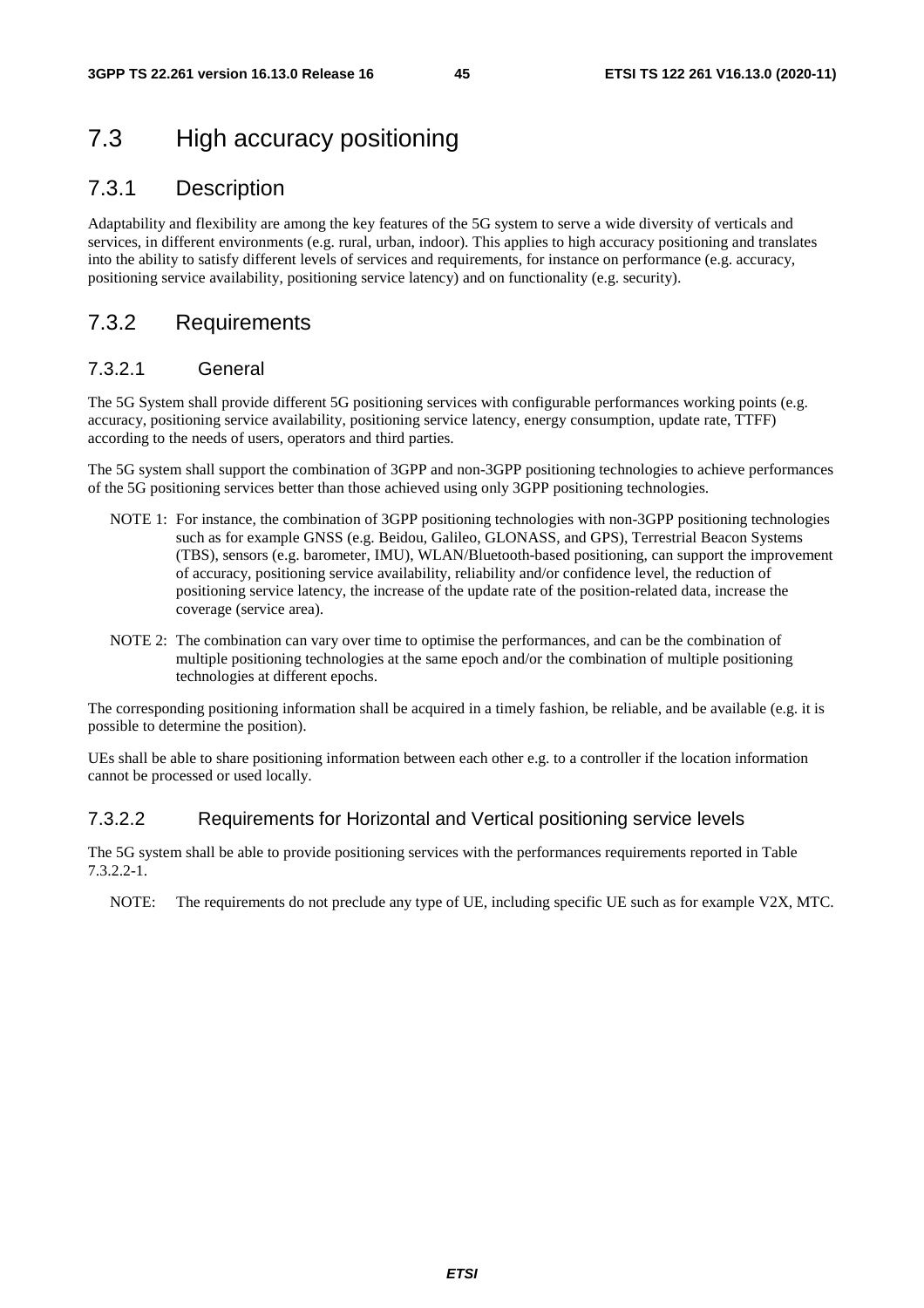Ť.

| Positioning service level | Relative(R)                        |                        | <b>Accuracy</b><br>(95%<br>confidence<br>level) | <b>Positioning</b>      | <b>Position</b>           |                                                                                                          | Coverage, environment of use and UE velocity                                                                                                                                                                           |                                                  |
|---------------------------|------------------------------------|------------------------|-------------------------------------------------|-------------------------|---------------------------|----------------------------------------------------------------------------------------------------------|------------------------------------------------------------------------------------------------------------------------------------------------------------------------------------------------------------------------|--------------------------------------------------|
|                           | Absolute(A) or Rela<br>positioning | Horizontal<br>Accuracy | Vertical<br>Accuracy<br>(note 1)                | service<br>availability | ing<br>service<br>latency | 5G positioning                                                                                           |                                                                                                                                                                                                                        | 5G enhanced positioning service area<br>(note 2) |
|                           |                                    |                        |                                                 |                         |                           | service area                                                                                             | <b>Outdoor and</b><br>tunnels                                                                                                                                                                                          | <b>Indoor</b>                                    |
|                           |                                    |                        |                                                 |                         |                           | Indoor - up to 30<br>km/h                                                                                |                                                                                                                                                                                                                        |                                                  |
| 1                         | A                                  | 10 <sub>m</sub>        | 3 m                                             | 95 %                    | 1 s                       | Outdoor<br>(rural and urban)<br>up to 250 km/h                                                           | <b>NA</b>                                                                                                                                                                                                              | Indoor - up to 30<br>km/h                        |
| $\overline{2}$            | A                                  | 3 m                    | 3 m                                             | 99 %                    | 1 <sub>s</sub>            | Outdoor<br>(rural and urban)<br>up to 500 km/h for<br>trains and up to<br>250 km/h for other<br>vehicles | Outdoor<br>(dense urban) up<br>to 60 km/h<br>Along roads up to<br>250 km/h and<br>along railways up<br>to 500 km/h                                                                                                     | Indoor - up to 30<br>km/h                        |
| 3                         | A                                  | 1 <sub>m</sub>         | 2 <sub>m</sub>                                  | 99 %                    | 1 <sub>s</sub>            | Outdoor<br>(rural and urban)<br>up to 500 km/h for<br>trains and up to<br>250 km/h for other<br>vehicles | Outdoor<br>(dense urban) up<br>to 60 km/h<br>Along roads up to<br>250 km/h and<br>along railways up<br>to 500 km/h                                                                                                     | Indoor - up to 30<br>km/h                        |
| 4                         | Α                                  | 1 m                    | 2 <sub>m</sub>                                  | 99.9%                   | 15 <sub>ms</sub>          | <b>NA</b>                                                                                                | <b>NA</b>                                                                                                                                                                                                              | Indoor - up to 30<br>km/h                        |
| 5                         | А                                  | 0.3 <sub>m</sub>       | 2 <sub>m</sub>                                  | 99 %                    | 1 s                       | Outdoor<br>(rural) up to 250<br>km/h                                                                     | Outdoor<br>(dense urban) up<br>to 60 km/h<br>Along roads and<br>along railways up<br>to 250 km/h                                                                                                                       | Indoor - up to 30<br>km/h                        |
| 6                         | A                                  | 0.3 <sub>m</sub>       | 2 <sub>m</sub>                                  | 99.9%                   | 10 <sub>ms</sub>          | <b>NA</b>                                                                                                | Outdoor<br>(dense urban) up<br>to 60 km/h                                                                                                                                                                              | Indoor - up to 30<br>km/h                        |
| 7                         | R                                  | 0.2 <sub>m</sub>       | 0.2 <sub>m</sub>                                | 99 %                    | 1 <sub>s</sub>            |                                                                                                          | Indoor and outdoor (rural, urban, dense urban) up to 30 km/h<br>Relative positioning is between two UEs within 10 m of each<br>other or between one UE and 5G positioning nodes within 10<br>m of each others (note 3) |                                                  |
|                           |                                    |                        |                                                 |                         |                           | distinguish between superposed tracks for road and rail use cases (e.g. bridges).                        | NOTE 1: The objective for the vertical positioning requirement is to determine the floor for indoor use cases and to                                                                                                   |                                                  |
|                           |                                    |                        |                                                 |                         |                           | NOTE 2: Indoor includes location inside buildings such as offices, hospital, industrial buildings.       | NOTE 3: 5G positioning nodes are infrastructure equipment deployed in the service area to enhance positioning                                                                                                          |                                                  |
|                           |                                    | warehouse).            |                                                 |                         |                           |                                                                                                          | capabilities (e.g. beacons deployed on the perimeter of a rendezvous area or on the side of a                                                                                                                          |                                                  |

### **Table 7.3.2.2-1 Performance requirements for Horizontal and Vertical positioning service levels**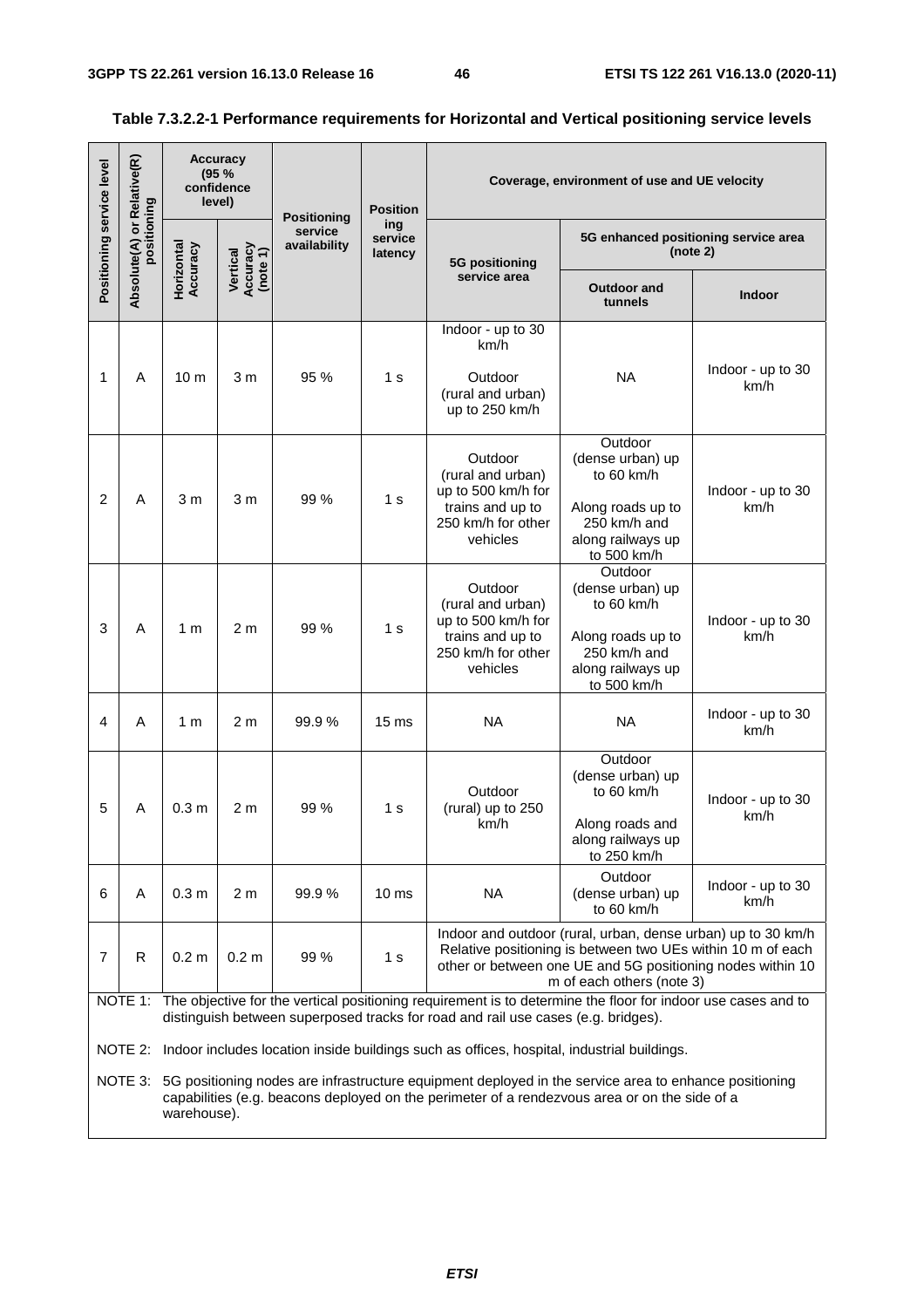#### 7.3.2.3 Other performance requirements

The 5G system shall be able to provide the 5G positioning services with a TTFF less than 30 s and, for some 5G positioning services, shall support mechanisms to provide a TTFF less than 10s.

NOTE 1: In some services, a TTFF of less than 10s may only be achievable at the expense of a relaxation of some other performances (e.g. horizontal accuracy may be 1 m or 3 m after 10 s TTFF, and reach a steady state accuracy of 0.3 m after 30s).

The 5G system shall support a mechanism to determine the UE's velocity with a positioning service availability of 99%, an accuracy better than 0.5 m/s for the speed and an accuracy better than 5 degree for the 3-Dimension direction of travel.

The 5G system shall support a mechanism to determine the UE's heading with an accuracy better than 30 degrees (0.54 rad) and a positioning service availability of 99.9 % for static users and with an accuracy better than 10 degrees (0.17 rad) and a positioning service availability of 99 % for users up to 10 km/h.

The 5G system shall support positioning technologies that allow the UE to operate at Service Level 1 for at least 12 years using less than 1800 mWh of battery capacity, assuming multiple position updates per hour.

- NOTE 2: This requirement aims energy-efficient positioning technologies draining a minimal energy on the UE battery. It derives from use cases, such as asset tracking, with a small form-factor battery representative of an IoT device. This requirement may translate into an energy consumption for the UE's positioning functions in the order of 20 mJ per fix.
- NOTE 3: This requirement does not preclude the use of higher energy consumption to fulfil higher position update rates than the one above, or other KPIs than those of Service Level 1 (e.g. more accurate service levels).
- 7.4 Void
- 7.4.1 Void
- 7.4.2 Void

## 8 Security

## 8.1 Description

IoT introduces new UEs with different life cycles, including IoT devices with no user interface (e.g. embedded sensors), long life spans during which an IoT device may change ownership several times (e.g. consumer goods), and which may not be pre-provisioned (e.g. consumer goods). These drive a need for secure mechanisms to dynamically establish or refresh credentials and subscriptions. New access technologies, including licensed and unlicensed, 3GPP and non-3GPP, drive a need for access independent security that is seamlessly available while the IoT device is active. High-end smartphones, UAVs, and factory automation drive a need for protection against theft and fraud. A high level of 5G security is essential for critical communication, e.g. in industrial automation, industrial IoT, and the Smart Grid. Expansion into enterprise, vehicular, and public safety markets drive a need for increased end user privacy protection. 5G security addresses all of these new needs while continuing to provide security consistent with prior 3GPP systems.

## 8.2 General

The 5G system shall support a secure mechanism to store cached data.

The 5G system shall support a secure mechanism to access a content caching application.

The 5G system shall support a secure mechanism to access a service or an application in an operator's Service Hosting Environment.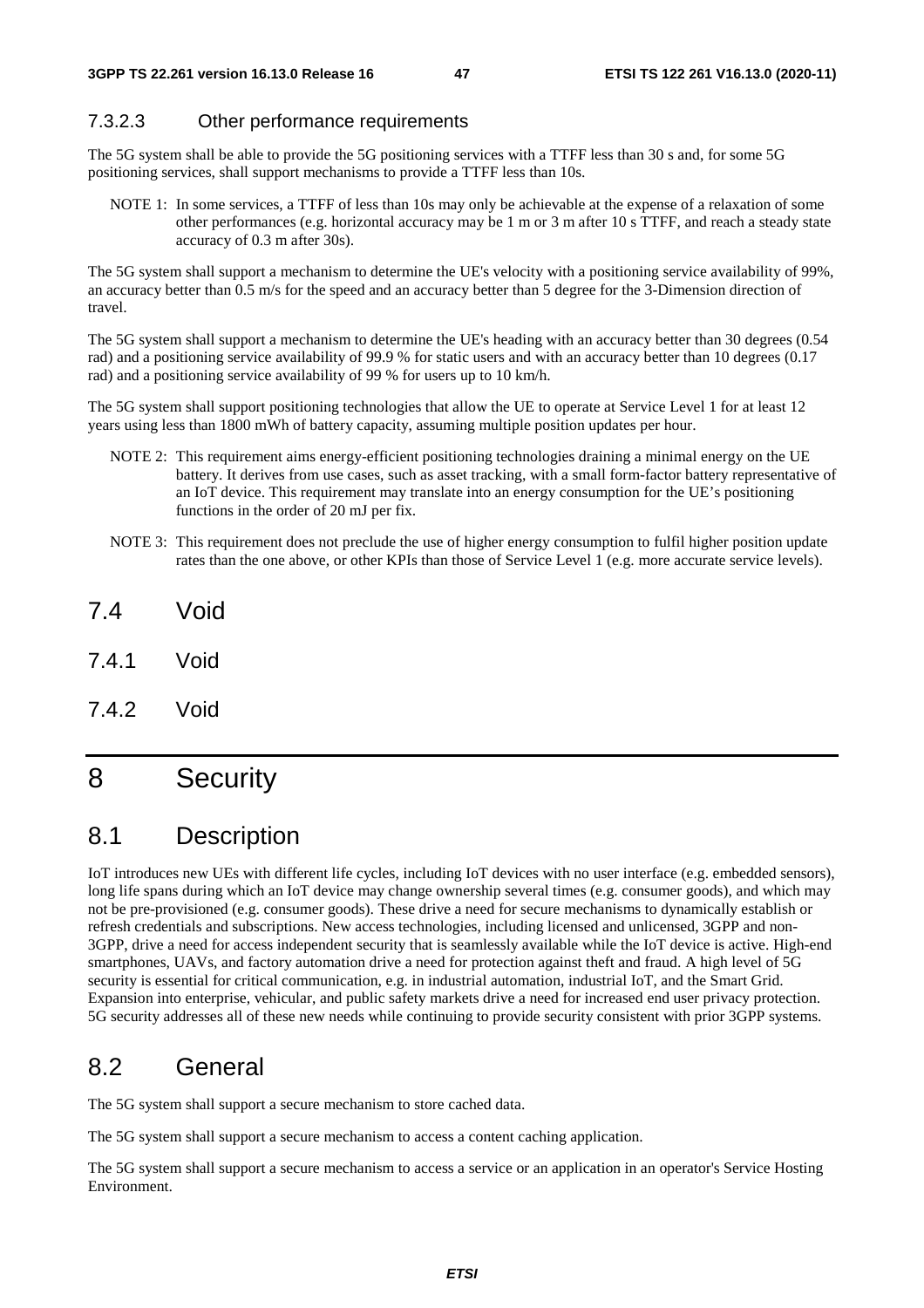The 5G system shall enable support of an access independent security framework.

The 5G system shall support a mechanism for the operator to authorize subscribers of other PLMNs to receive temporary service (e.g. mission critical services).

The 5G system shall be able to provide temporary service for authorized users without access to their home network (e.g. IOPS, mission critical services).

The 5G system shall allow the operator to authorize a third party to create, modify and delete network slices, subject to an agreement between the third party and the network operator.

Subject to HPLMN policy as well as its service and operational needs, any USIM able to access EPS instead of a 5G USIM may be used to authenticate a user in a 5G system to access supported services according to the user's subscription.

The 5G system shall provide integrity protection and confidentiality for communications between authorized UEs using a 5G LAN-type service.

The 5G LAN-VN shall be able to verify the identity of a UE requesting to join a specific private communication.

The 5G system shall provide suitable APIs to allow use of a trusted third party provided encryption between any UE served by a private slice and a core network entity in that private slice.

### 8.3 Authentication

The 5G system shall support an efficient means to authenticate a user to an IoT device (e.g. biometrics).

The 5G system shall be able to support authentication over a non-3GPP access technology using 3GPP credentials.

The 5G system shall support operator controlled alternative authentication methods (i.e. alternative to AKA) with different types of credentials for network access for IoT devices in isolated deployment scenarios (e.g. for industrial automation).

The 5G system shall support a suitable framework (e.g. EAP) allowing alternative (e.g. to AKA) authentication methods with non-3GPP identities and credentials to be used for UE network access authentication in non-public networks.

NOTE 2: Non-public networks can use 3GPP authentication methods, identities, and credentials for a UE to access network but are also allowed to utilize non-AKA based authentication methods such as provided by the EAP framework.

Subject to an agreement between an MNO and a third party, the 5G system shall support a mechanism for the PLMN to authenticate and authorize UEs for access to both a hosted non-public network and private slice(s) of the PLMN associated with the hosted non-public network.

The 5G network shall support a 3GPP supported mechanism to authenticate legacy non-3GPP devices for 5G LAN-VN access.

## 8.4 Authorization

The 5G system shall allow the operator to authorize an IoT device to use one or more 5G system features that are restricted to IoT devices.

The 5G system shall allow the operator to authorize /de-authorize UEs for using 5G LAN-type service.

NOTE: when a UE is de-authorized from using 5G LAN-type service, it is removed from all 5G LAN-VNs.

Based on operator policy, before establishing a direct device connection using a non-3GPP access technology, IoT devices may use 3GPP credentials to determine if they are authorized to engage in direct device connection.

Based on operator policy, the 5G system shall provide a means to verify whether a UE is authorized to use prioritized network access for a specific service.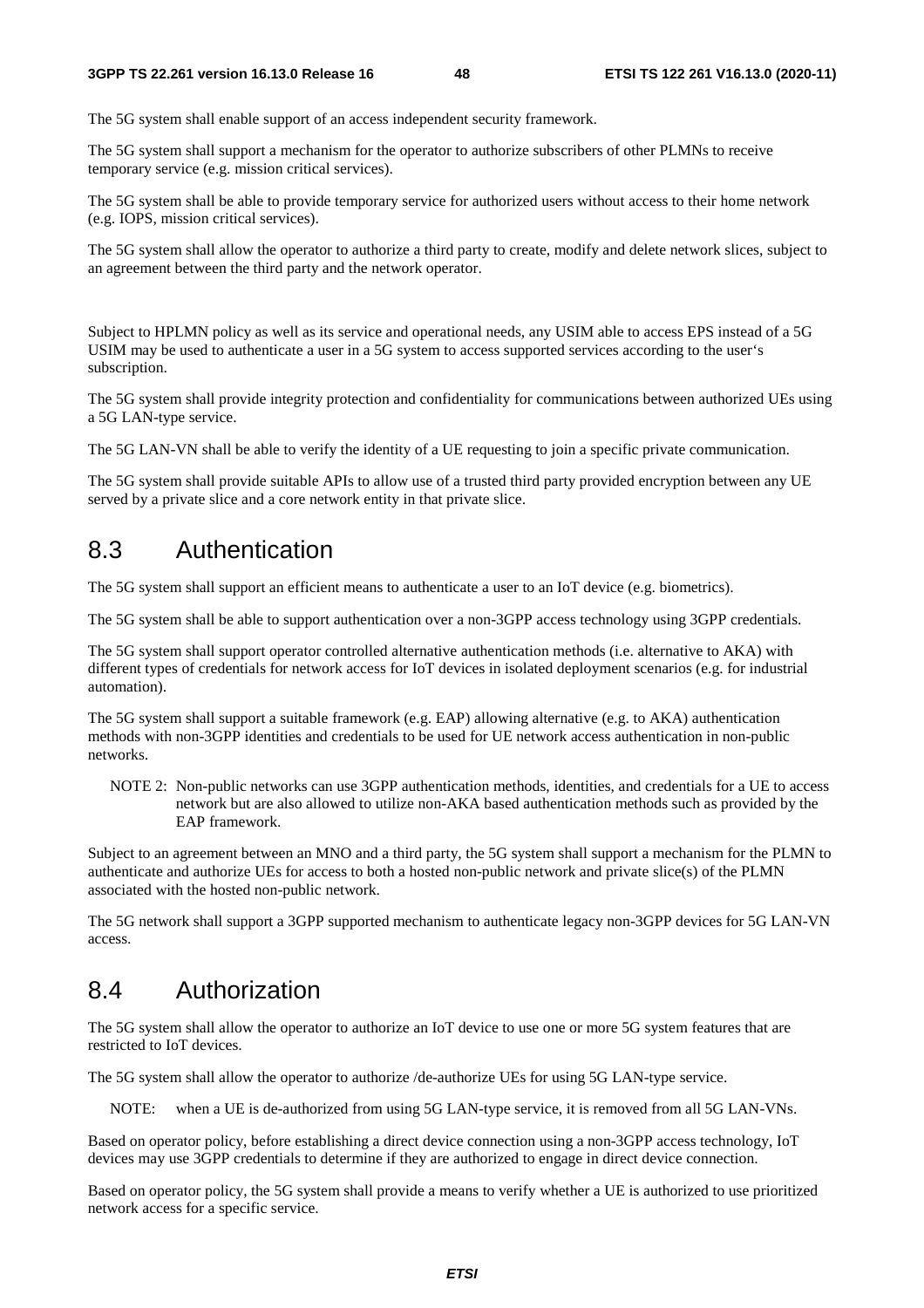## 8.5 Identity management

The 5G system shall provide a mechanism for an operator to allow access from a UE using a temporary identifier that hides its subscriber identity.

The HPLMN shall be able to associate a temporary identifier to a UE's subscriber identity.

The 5G system shall be able to protect subscriber identity and other user identifying information from passive attacks.

Subject to regional or national regulatory requirements, the 5G system shall be able to protect subscriber identity and other user identifying information from active attacks.

The 5G system shall be able to allow the equipment identifier to be collected by legitimate entity regardless of UE's user interface, when required.

The 5G system shall be able to support identification of subscriptions independently of identification of equipment.

The 5G system shall support a secure mechanism to collect system information while ensuring end-user and application privacy (e.g. application level information is not to be related to an individual user identity or subscriber identity and UE information is not to be related to an individual subscriber identity).

Subject to regional or national regulatory requirements, the 5G system shall be able to provide the 5G positioning services while ensuring the protection of the privacy of the UE's user or owner, including the respect of his consent to the positioning services.

- NOTE 1: this includes the ability for the 5G system to provide the positioning services on demand without having to track continuously the position of the involved UE.
- NOTE 2: the respect of the user's consent to some positioning services could abide by different rules in case of emergency (for example, rules that would also receive consent from the user, but well before the emergency occurs).

For a private network using 5G technology, the 5G system shall support network access using identities, credentials, and authentication methods provided and managed by a third party and supported by 3GPP.

## 8.6 Regulatory

The 5G system shall support regional or national regulatory requirements for all supported access networks.

The 5G system shall support Lawful Intercept subject to regional or national regulatory requirements.

A 5G system shall support regulatory requirements for 5G LAN-type services.

## 8.7 Fraud protection

Subject to regional or national regulatory requirements, the 5G system shall support a secure mechanism for allowing an authorized entity to disable from normal operation of a UE reported as stolen.

Subject to regional or national regulatory requirements, the 5G system shall support a secure mechanism for allowing an authorized entity to re-enable a recovered stolen UE to normal operation.

The 5G system shall be able to protect user location information from passive attacks.

Subject to regional or national regulatory requirements, the 5G system shall be able to protect user location information from active attacks.

Subject to regional or national regulatory requirements, the 5G system shall support mechanisms to protect the production of the user location information and user positioning-related data against tampering and spoofing.

Subject to regional or national regulatory requirements, the 5G system shall support mechanisms to detect tampering and spoofing attempts on the production of the user location information and the user position-related data.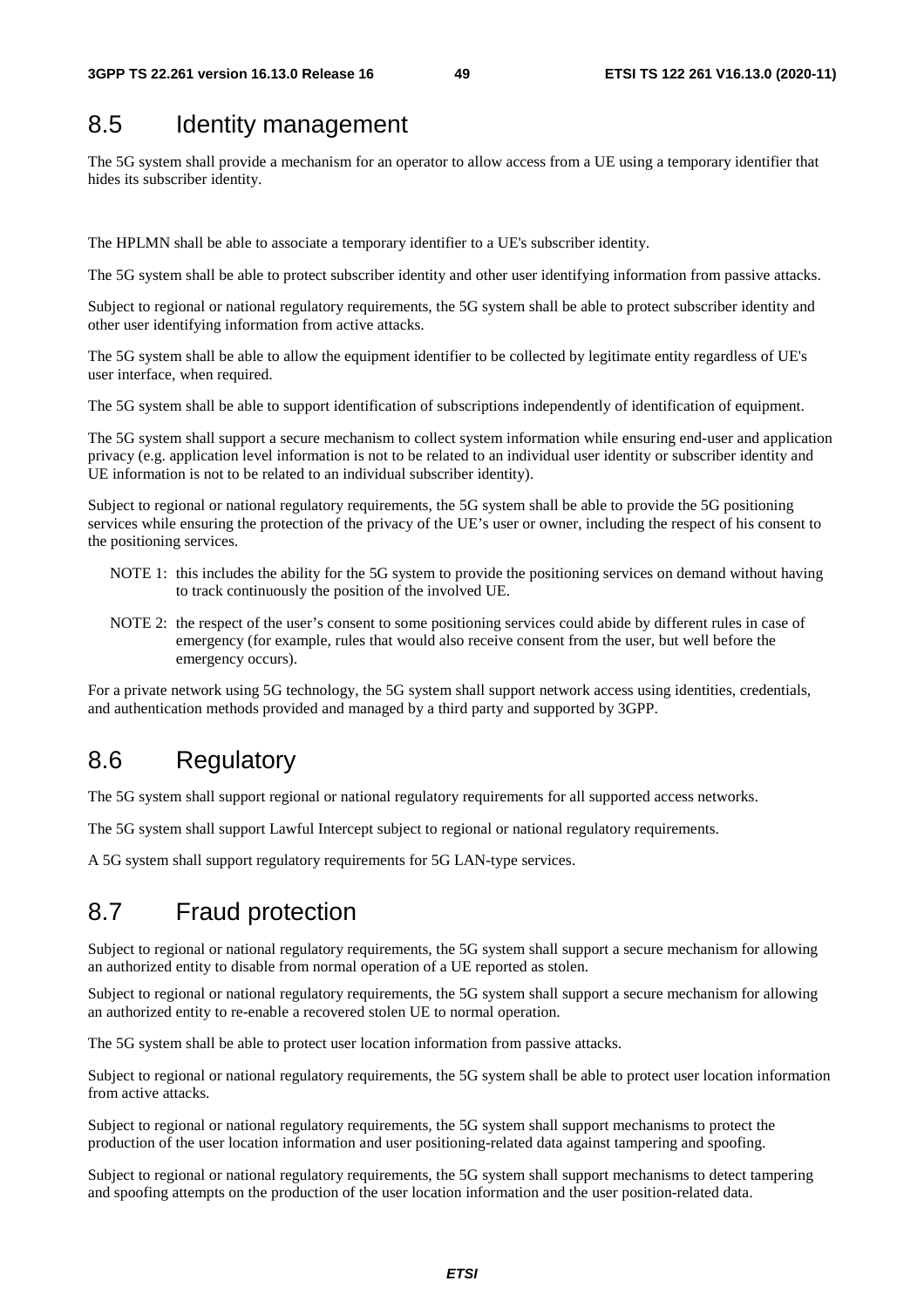## 8.8 Resource efficiency

The 5G system shall minimize security signalling overhead without compromising the security level of the 3GPP system.

The 5G system shall support an efficient secure mechanism to transmit the same data (e.g. service provisioning multiple sensors) to multiple UEs.

## 8.9 Data security and privacy

The 5G system shall support data integrity protection and confidentiality methods that serve URLLC and energy constrained devices.

The 5G system shall support a mechanism to verify the integrity of a message as well as the authenticity of the sender of the message.

The 5G system shall support encryption for URLLC services within the requested end-to-end latency.

## 9 Charging aspects

## 9.1 General

The following set of requirements complement the requirements listed in 3GPP TS 22.115 [11]. The requirements apply for both home and roaming cases.

The 5G core network shall support collection of all charging information on either a network or a slice basis.

The 5G core network shall support collection of charging information for alternative authentication mechanisms.

The 5G core network shall support collection of charging information associated with each serving MNO when multinetwork connectivity is used under the control of the home operator.

The 5G core network shall support charging for services/applications in an operator's Service Hosting Environment.

The 5G core network shall support charging for content delivered from a content caching application.

The 5G core network shall support collection of charging information based on the access type (e.g. 3GPP, non-3GPP).

The 5G core network shall support collection of charging information based on the slice that the UE accesses.

The 5G core network shall support collection of charging information based on the capacity and performance metrics.

## 9.2 5G LAN

A 5G core network shall support collection of charging information for a 5G LAN-type service based on resource usage (e.g. licensed or unlicensed spectrum, QoS, applications).

The 5G core network shall support collection of charging information for a 5G LAN-type service when a UE joins or leaves a specific private communication.

The 5G core network shall support collection of charging information for a 5G LAN-type service for both home and roaming UEs based on the UE's HPLMN.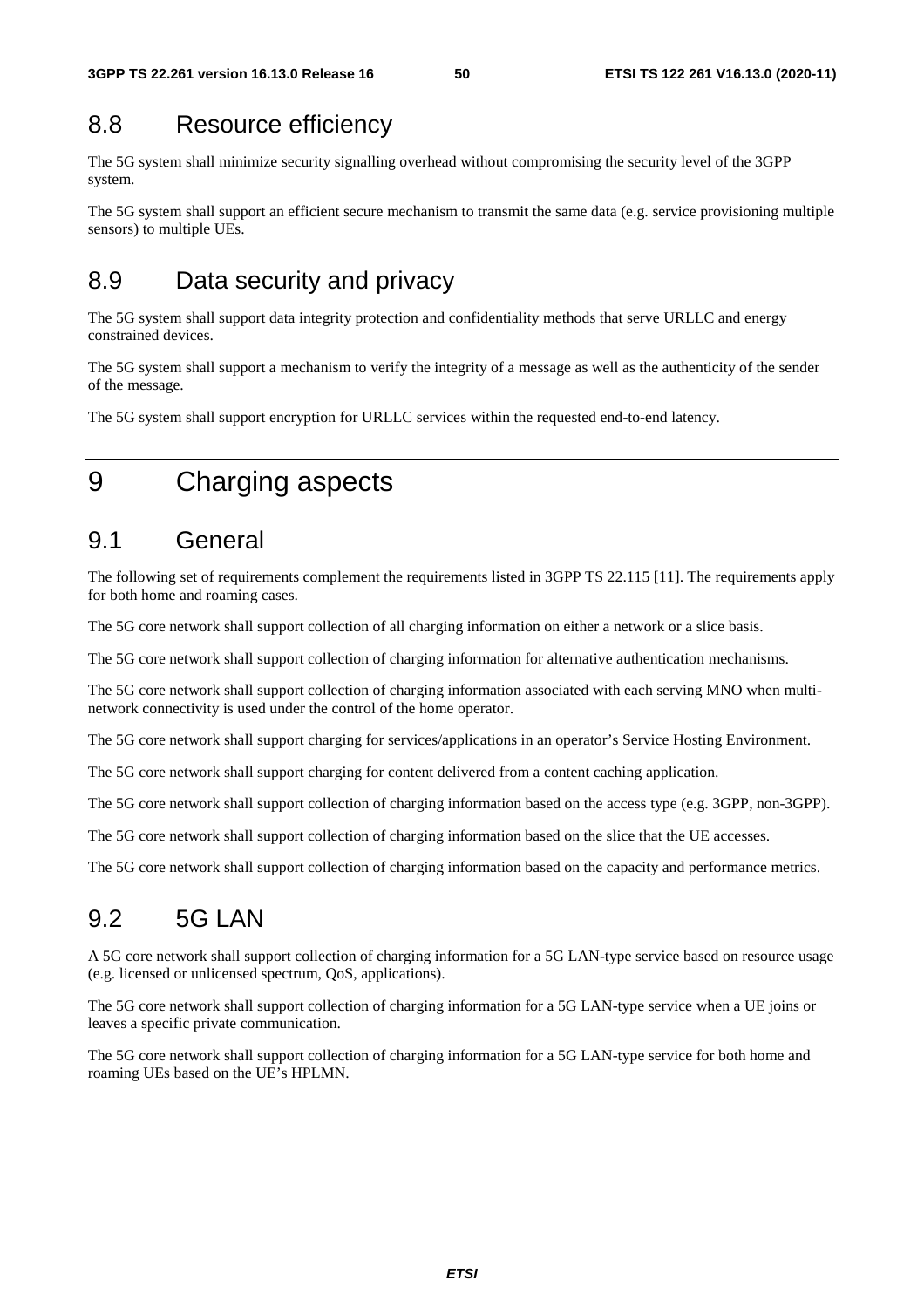# Annex A (informative): Latency needs to support example use cases from vertical industries

The latency values required to support the potential opportunities in the use cases on vertical industries are summarised in table A.1-1 based on the NGMN white paper on vertical industries [4]. Latency in this table refers to the end-to-end latency at the application layer as defined in clause 3.

| Services/   | Automotive use cases                                                                                                                                                                                                                                                                                                                                                                                                                                                              | Transport, logistics, IoT                                                                                                                                                                                                                                    | <b>Health and wellness.</b>                                                                                                                                                                                                                                                                                                                                                                                                                                                                           | <b>Media and entertainment</b>                                                                                                                                                                                                                  |
|-------------|-----------------------------------------------------------------------------------------------------------------------------------------------------------------------------------------------------------------------------------------------------------------------------------------------------------------------------------------------------------------------------------------------------------------------------------------------------------------------------------|--------------------------------------------------------------------------------------------------------------------------------------------------------------------------------------------------------------------------------------------------------------|-------------------------------------------------------------------------------------------------------------------------------------------------------------------------------------------------------------------------------------------------------------------------------------------------------------------------------------------------------------------------------------------------------------------------------------------------------------------------------------------------------|-------------------------------------------------------------------------------------------------------------------------------------------------------------------------------------------------------------------------------------------------|
| Use cases   |                                                                                                                                                                                                                                                                                                                                                                                                                                                                                   | use cases                                                                                                                                                                                                                                                    | smart cities use cases                                                                                                                                                                                                                                                                                                                                                                                                                                                                                |                                                                                                                                                                                                                                                 |
| Description | Expand detectable range<br>beyond on board sensor<br>capability by sharing views<br>or detected objects among<br>traffic participants,<br>coordinate trajectories<br>among vehicles, sharing<br>coarse driving intention,<br>real-time remote operation<br>of vehicles                                                                                                                                                                                                            | Real-time sensing,<br>reporting, feedback,<br>control, remote, asset<br>tracking, monitoring;<br>context-aware services.<br>recommendations at<br>shopping mall, airport                                                                                     | Live video feed (4K, 8K,<br>3D for remote healthcare<br>(consultation, monitoring)<br>and assisted surgery, real-<br>time commands to control<br>medical devices for<br>treatment (e.g. medication,<br>surgery); remote<br>monitoring, surveillance<br>and quidance for citizens<br>and law enforcement<br>officers.                                                                                                                                                                                  | Media production services<br>based on aggregation of<br>various media feeds at<br>servers; real-time peer-to-<br>peer or server-client<br>sharing of data (object<br>information) for<br>collaborative gaming, live<br>streaming at live events |
| Latency     | For mid/long-term<br>environment modelling<br>(dynamic high-definition<br>digital map update):<br>Not critical (100 ms end-to-<br>end)<br>For short term environment<br>modelling (sensor sharing):<br><20 ms end-to-end<br>For cooperation<br>(coordinated control):<br><3 ms end-to-end for<br>platooning,<br><10 ms end-to-end for<br>cooperative manoeuvres.<br><100 ms end-to-end<br>for coarse driving intention<br>For remote vehicle<br>operation:<br>10-30 ms end-to-end | For massive connectivity<br>for time-critical sensing<br>and feedback:<br><30 ms end-to-end.<br>For remote drone<br>operation and cooperative<br>farm machinery:<br>10-30 ms end-to-end<br>Real-time control for<br>discrete automation:<br>≤1 ms end-to-end | For real-time video/<br>telepresence/augmented<br>reality for remote<br>healthcare and assisted<br>surgery, for monitoring and<br>guidance (smart cities):<br>100 ms end-to-end<br>Real-time command and<br>control for remote<br>medication and surgery:<br>10-100 ms end-to-end<br>For smart grid:<br><5 ms end-to-end for<br>transmission/grid<br>backbone.<br><50 ms end-to-end for<br>distribution/grid backhaul,<br>Time-critical sensing and<br>feedback for smart cities:<br>30 ms end-to-end | For live streaming in<br>crowded areas, services<br>for media production,<br>augmented reality for<br>collaborative gaming etc.:<br>20 ms end-to-end                                                                                            |

#### **Table A.1-1 Latency needs to support example use cases from vertical industries.**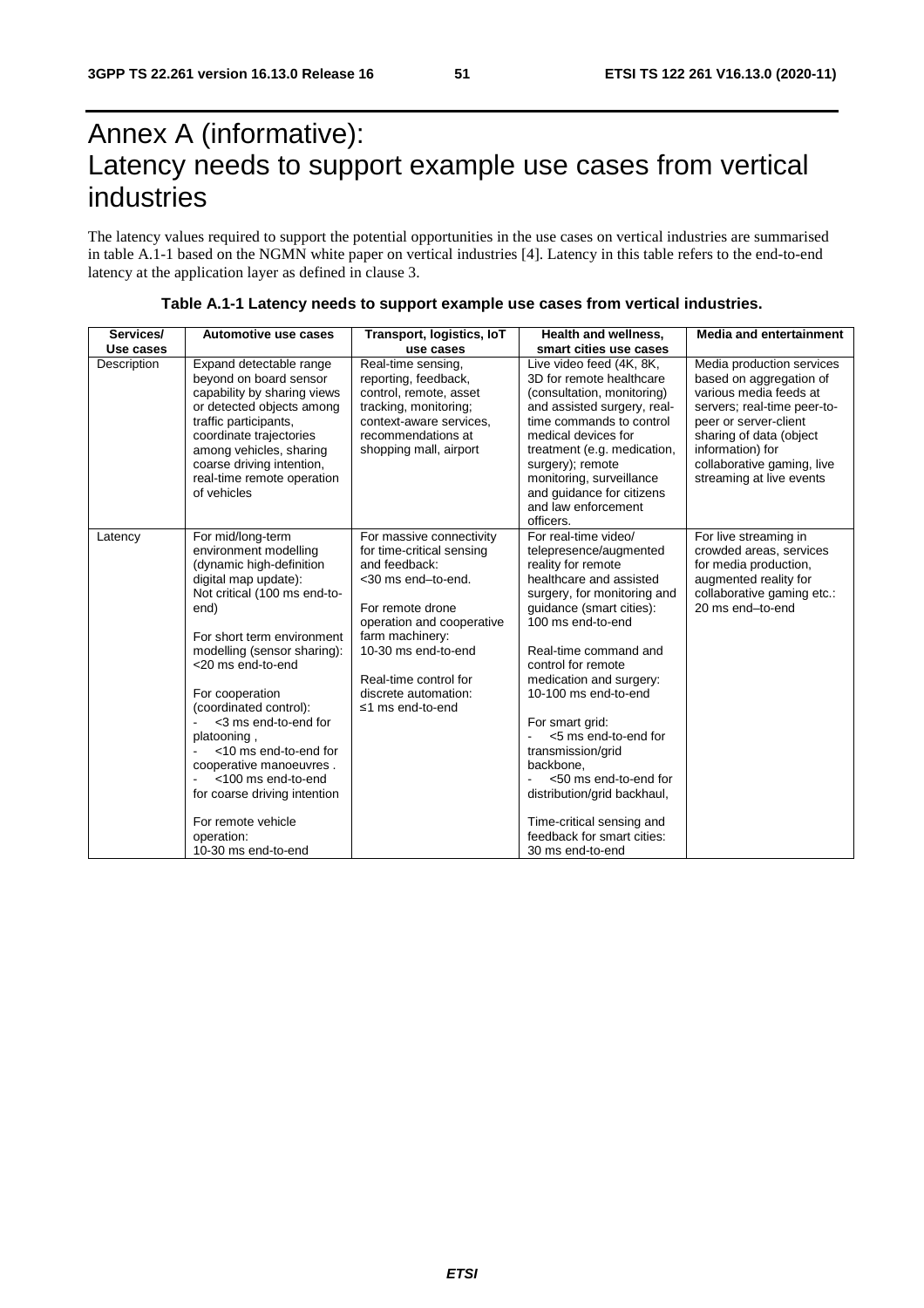## Annex B (informative): Positioning accuracy needs to support example use cases from vertical industries

Table B.1-1 provides a short summary of typical positioning use cases targeted in various verticals, associated with their main targets such as range of accuracy.

Information and positioning requirements associated to Factory of the Future use cases are provided in TS 22.104 [21].

| Table B.1-1 Typical needs to support example use cases from vertical industries. |
|----------------------------------------------------------------------------------|
|                                                                                  |

| Use cases                                           | <b>Description</b>                                                                                                                                                                                                                                                                                                                                 | Main KPIs range and drivers                                                                                                                                                                                                                                                                                             |
|-----------------------------------------------------|----------------------------------------------------------------------------------------------------------------------------------------------------------------------------------------------------------------------------------------------------------------------------------------------------------------------------------------------------|-------------------------------------------------------------------------------------------------------------------------------------------------------------------------------------------------------------------------------------------------------------------------------------------------------------------------|
| Commercial<br>Handheld UE<br>(typically pedestrian) | Mostly context aware services involving handheld UEs<br>and pedestrian users for instance: augmented reality and<br>wearables, advertisement push, wearables, collaborative<br>activities such as bike sharing, guidance and flow<br>management, etc.                                                                                              | Service area is both indoor and outdoor in the<br>5G service area. Accuracy: 1-10 m horizontal,<br>< 3m vertical, Availability from 80 to 99%<br>Other KPI drivers include in general: low<br>energy and power saving modes                                                                                             |
| eHealth                                             | Human-type or Machine-type UE involved in eHealth, for<br>instance: patient tracking and surveillance inside or<br>outside Hospitals (different service areas with potentially<br>different performance requirements), location of<br>emergency equipment outside Hospitals (public spaces,<br>offices, etc.)                                      | Service area is both indoor (Hospitals,<br>housing, offices, etc.) and outdoor (5G service<br>area).<br>Accuracy: 3-10 m horizontal, < 3m vertical<br>Availability from 90 to 99%                                                                                                                                       |
| Emergency calls                                     | Regulatory use cases related to emergency call from<br>Human-type UE, US FCC's e911 being a typical example                                                                                                                                                                                                                                        | Service area is both indoor and outdoor in the<br>entire 5G service area.<br>Accuracy: < 50 m horizontal, < 3m vertical<br>Availability up to 95 %<br>Other KPI drivers include: Reliability and<br>confidence level                                                                                                    |
| 1st responders                                      | Tracking and guidance of 1st responders, with<br>requirements for high-accuracy in the horizontal domain<br>and vertical domain, as well as accurate awareness of<br>height variation to detect falls, combined to a high level of<br>availability and reliability                                                                                 | Service area is both indoor and outdoor<br>Accuracy: < 1m horizontal, < 2m vertical<br>(indoor for floor detection) and $< 0.3$ m vertical<br>(relative) to detect changes in height of the UE<br>holder.<br>Availability > 95 % (98% outdoor)<br>Other KPI drivers include: MCX, confidence,<br>event-triggered report |
| Road                                                | Use cases involving road vehicles such as traffic<br>monitoring, road-user charging (e.g. Road-Tolling,<br>insurance mechanisms, etc.) which require positioning or<br>tracking of vehicles at lane level, but also some<br>awareness of position in the vertical domain (e.g.<br>Service area is outdoor, but may include<br>bridges)<br>tunnels. | Accuracy: 1-3m horizontal (with <1m across-<br>track for lane detection), <2,5 m vertical,<br>Velocity < 2m/s, Availability: 95-99%<br>Other KPI drivers include: tampering detection<br>and prevention (typically for Road User<br>Charging)                                                                           |
| <b>UAV</b>                                          | Use cases involving UAV, requiring high accuracy in both<br>the horizontal and vertical domain, as well as high level<br>of availability and reliability - may involve absolute or<br>relative positioning.                                                                                                                                        | Service area is outdoor. Accuracy: 0,1-0,5m<br>horizontal, $0,1 - 0,3m$ vertical,<br>Velocity <0,5m/s, Availability: 99-99,9%,<br>latency requirement may be <150 ms<br>Other KPI drivers include: tampering detection<br>and prevention                                                                                |
| Railway                                             | Use cases involving railway users (machine-type or<br>human-type UE), such as described in FRMCS.                                                                                                                                                                                                                                                  | Service area is outdoor, but may include<br>tunnels. Accuracy better than 1-3m horizontal.<br>Availability better than 99 %                                                                                                                                                                                             |
| Asset tracking<br>(outdoor)                         | Asset tracking in logistics or predictive maintenance,<br>remote-sensing or monitoring using in-situ IoT devices,<br>etc.                                                                                                                                                                                                                          | Accuracy: 1-30 m horizontal (depending on<br>use cases and coverage area), Availability:<br>99%<br>Very low energy per position fix to sustain very<br>long lifetime without changing battery (typically<br>10-15 years)                                                                                                |
|                                                     | NOTE 1: Vertical accuracy in the order of 2-3m aim to distinguish among floors indoor (offices, housing, etc.)                                                                                                                                                                                                                                     |                                                                                                                                                                                                                                                                                                                         |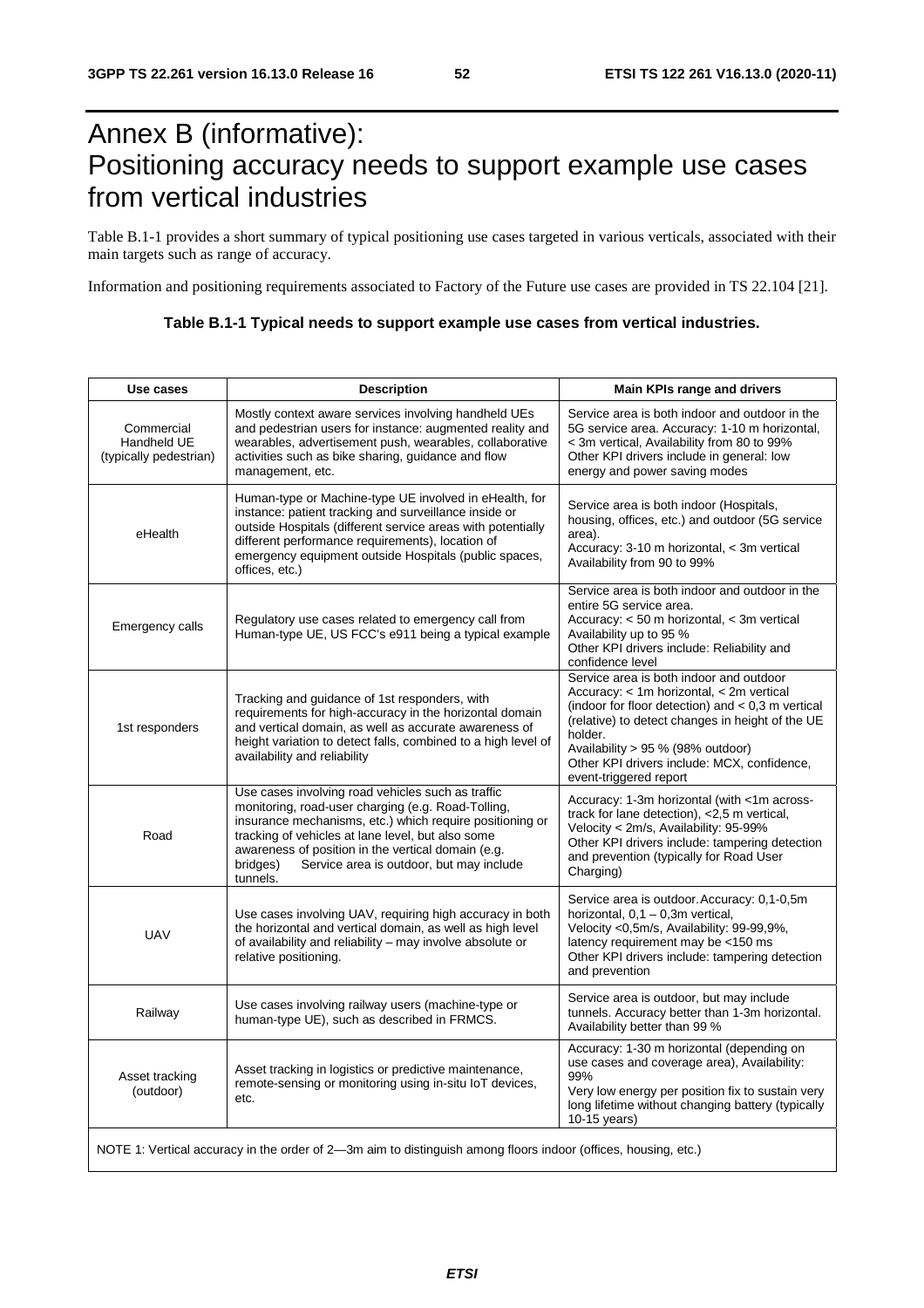# Annex C (informative): Relation of communication service availability and reliability

Communication service availability and reliability are well known terms used not only within 3GPP but also in vertical industries (IEC 61907 [12]). Communication service availability addresses the availability of a communication service, in vertical applications usually in accordance to IEC 61907 [12]. Reliability addresses the availability of the communication network. The relation of both terms is depicted in figure C-1.



**Figure C-1: Illustration of the concepts communication service availability and reliability.** 

As depicted, reliability covers the communication-related aspects between two nodes (here: end nodes), while communication service availability addresses the communication-related aspects between two communication service interfaces. In other words, the "gap" between both concepts is the communication interface. This might seem to be a small difference, but this difference can lead to situations, where reliability and communication service availability have different values.

#### **Example: traffic gets "stuck"**

The related scenario is depicted in figure C-2.



#### **Figure C-2: Example in which communication service availability and reliability have different values. Packets are reliably transmitted from the communication service interface A to end node B, but they are not exposed at the communication service interface B.**

This scenario addresses unicast communication from application A to B. The packets are handed over from the application to the communication network at the communication service interface A, and the packets are then transmitted to the end node B. In this example, the packets received by end node B are not exposed at the communication service interface B. So, even if all packets that are handed over to end node A are successfully delivered to end node B within the time constraint required by the targeted service, i.e. even if the reliability is 100%, the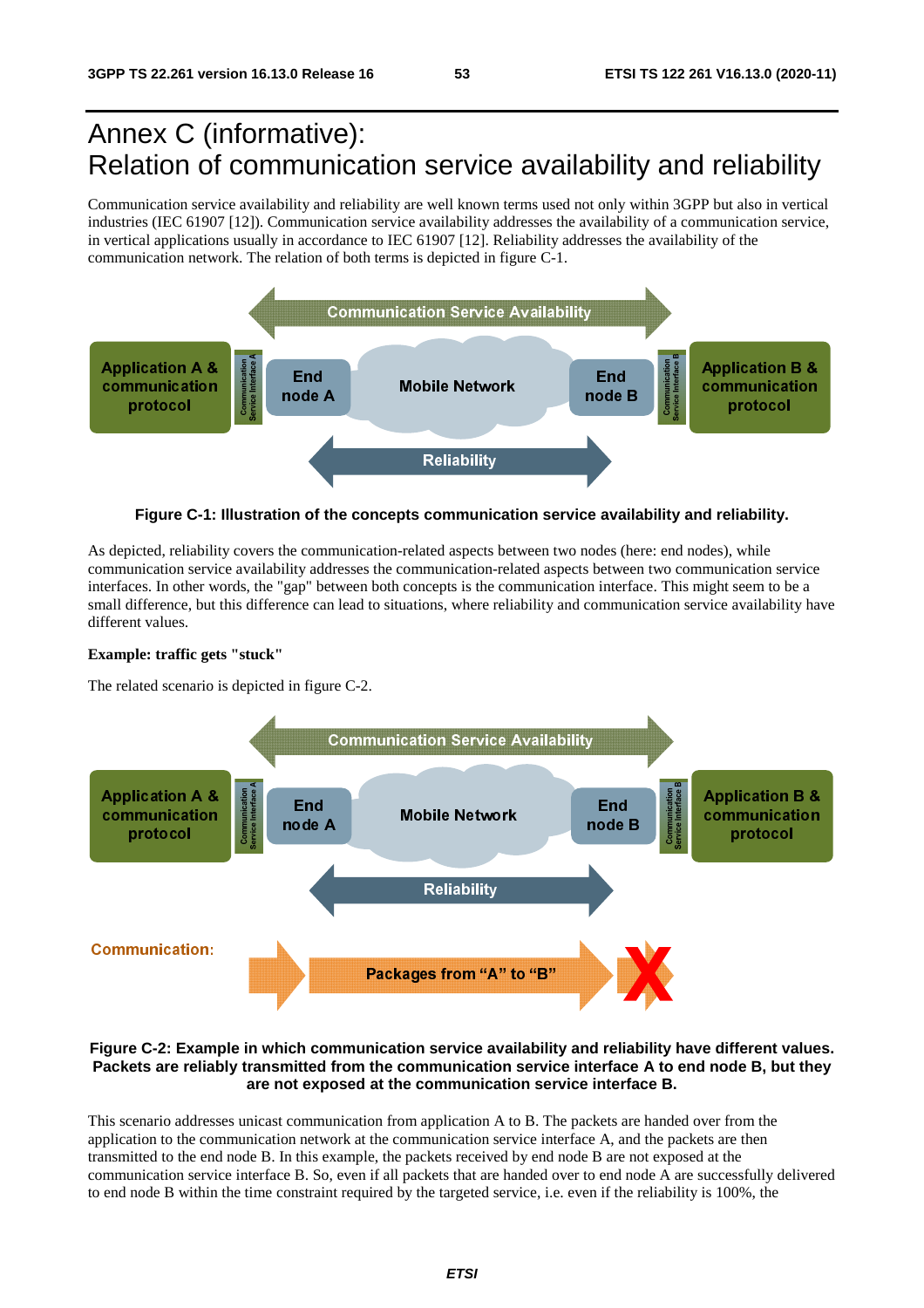communication service availability is 0% since no packets arrive at the "end", i.e. the communication service interface B.

#### **Example: less capacity than agreed**

The related scenario is depicted in figure C-3.



#### **Figure C-3: Example in which communication service availability and reliability have different values. Only half of the packets handed over to the end node A are actually transmitted to end node B and handed over to application B at the communication service interface B.**

This scenario describes unicast communication of evenly interspersed packets from application A to B. The packets are handed over from the application to the communication network at the communication service interface A, and the packets are then transmitted to the end node B. However, only every second packet is actually successfully handed over to end node A and then transmitted to end node B. Thus, only half of the packets arrive at application B. Note though that the reliability of the mobile network is 100%, since all packets transmitted by end node A are delivered to end node B within the time constraint required by the targeted service. However, depending on the agreed QoS, the communication service availability can be of the same value as the reliability or much lower. For instance, if the agreed survival time is larger than the time between three packets at the communication service interface A, communication service availability and reliability have the same value. However, if―due to the loss of packets at the communication service interface A—the effective bandwidth between application A and B is lower than the agreed value, the communication service availability is 0%.

Note that the shortest time interval over which the communication service availability should be calculated is the sum of maximum allowed end-to-end latency and survival time.

#### **Example: heterogeneous network**

The related scenario is depicted in figure C-4.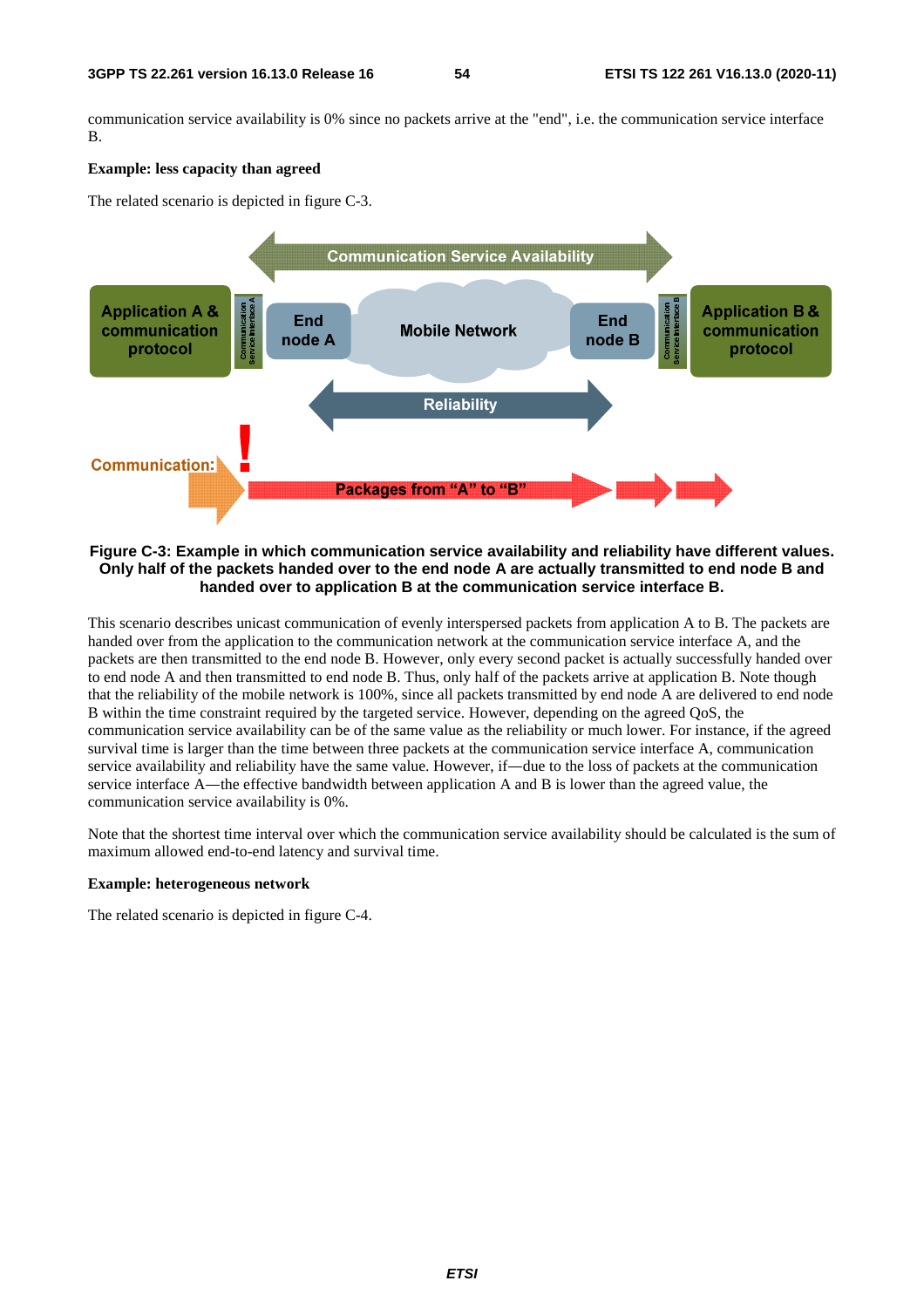

#### **Figure C-4: Example in which communication service availability and reliability have different values. Packets are delivered over a daisy chain of a mobile network and another network (e.g. IEEE 802.11n based). Reliability is evaluated for the mobile network only, while communication service availability depends on the performance of both networks.**

This scenario is not in scope for this specification, since it pertains to the particular deployment of a mobile network, but we discuss it nonetheless, as this example provides valuable insight for network operators.

This scenario describes unicast communication from application A to B. The packets are handed over from the application to the communication network at the communication service interface A, and the packets are then transmitted to the end node B. In this example, the packets are transmitted over two daisy-chained networks―one mobile network according to 3GPP specifications, and another network, e.g. a network based on IEEE 802.11n. As in the other examples above, communication service availability is measured between the two communication service interfaces, but the reliability is only measured between end node A and the router node. This has implications for, e.g. the maximum communication latency allowed for each network. In case the agreed end-to-end latency between the service interfaces is, for instance, 100 ms, and the 802.11n network has a latency of 30 ms, the maximum allowable latency for packages in the mobile network is 70 ms (NOTE). So, if the latency in the mobile network exceeds 70 ms, the communication service availability is 0%, despite the agreed QoS stipulating a larger end-to-end latency, i.e. 100 ms.

NOTE: The transit time through the router node is not considered here. It is assumed to be very small and much less than 100 ms.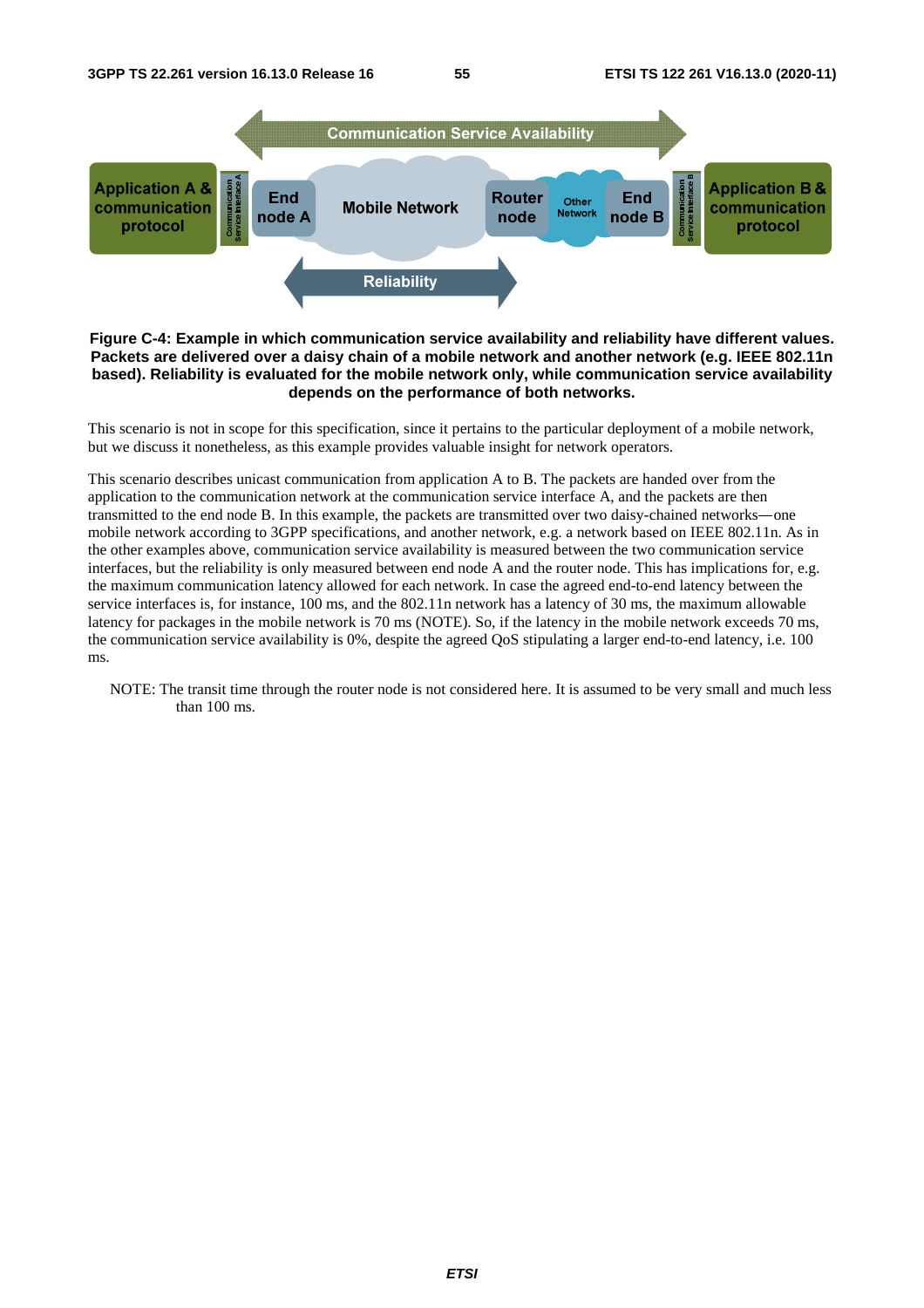## Annex D (informative): Critical-communication use cases

## D.1 Discrete automation – motion control

Industrial factory automation requires communications for closed-loop control applications. Examples for such applications are motion control of robots, machine tools, as well as packaging and printing machines. All other discreteautomation applications are addressed in Annex D.2.

The corresponding industrial communication solutions are referred to as fieldbuses. The pertinent standard suite is IEC 61158. Note that clock synchronization is an integral part of fieldbuses used for motion control.

In motion control applications, a controller interacts with a large number of sensors and actuators (e.g. up to 100), which are integrated in a manufacturing unit. The resulting sensor/actuator density is often very high (up to  $1 \text{ m}^{-3}$ ). Many such manufacturing units may have to be supported within close proximity within a factory (e.g. up to 100 in automobile assembly line production).

In a closed-loop control application, the controller periodically submits instructions to a set of sensor/actuator devices, which return a response within a cycle time. The messages, referred to as telegrams, are typically small  $(\leq 56$  bytes). The cycle time can be as low as 2 ms, setting stringent end-to-end latency constraints on telegram forwarding (1 ms). Additional constraints on isochronous telegram delivery add tight constraints on jitter  $(1 \mu s)$ , and the communication service has also to be highly available (99,9999%).

Multi-robot cooperation is a case in closed-loop control where a group of robots collaborate to conduct an action, for example, symmetrical welding of a car body to minimize deformation. This requires isochronous operation between all robots. For multi-robot cooperation, the jitter  $(1\mu s)$  is among the command messages of a control event to the group robots.

To meet the stringent requirements of closed-loop factory automation, the following considerations may have to be taken:

- Limitation to short-range communications.
- Use of direct device connection between the controller and actuators.
- Allocation of licensed spectrum for closed-loop control operations. Licensed spectrum may further be used as a complement to unlicensed spectrum, e.g. to enhance reliability.
- Reservation of dedicated air-interface resources for each link.
- Combination of multiple diversity techniques to approach the high reliability target within stringent end-to-end latency constraints such as frequency, antenna, and various forms of spatial diversity, e.g. via relaying
- Utilizing OTA time synchronization to satisfy jitter constraints for isochronous operation.

A typical industrial closed-loop motion control application is based on individual control events. Each closed-loop control event consists of a downlink transaction followed by a synchronous uplink transaction, both of which are executed within a cycle time. Control events within a manufacturing unit may have to occur isochronously. Factory automation considers application-layer transaction cycles between controller devices and sensor/actuator devices. Each transaction cycle consists of (1) a command sent by the controller to the sensor/actuator (downlink), (2) applicationlayer processing on the sensor/actuator device, and (3) a subsequent response by the sensor/actuator to the controller (uplink). Cycle time includes the entire transaction from the transmission of a command by the controller to the reception of a response by the controller. It includes all lower layer processes and latencies on the air interface as well the application-layer processing time on the sensor/actuator.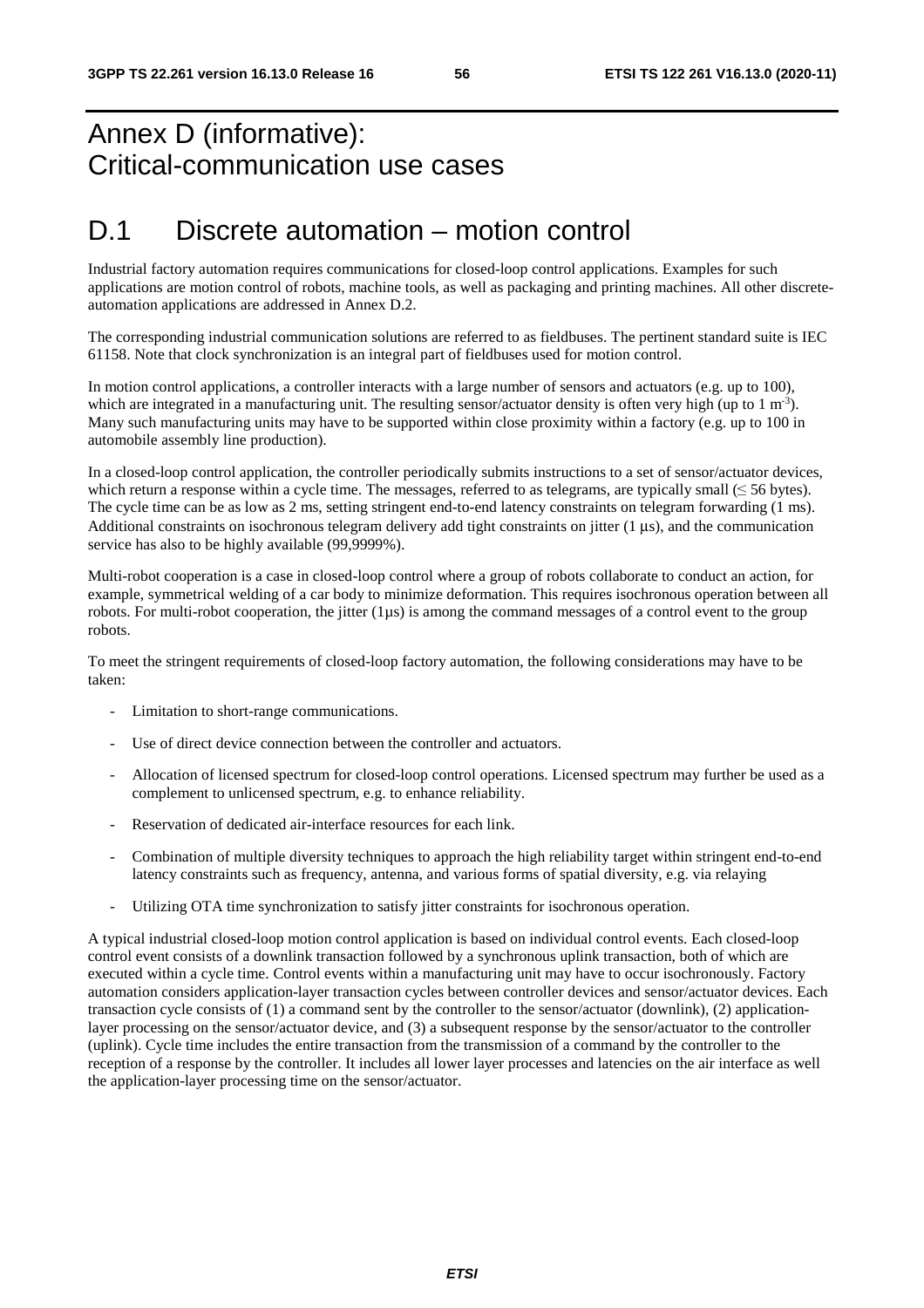

#### **Figure D.1-1: Communication path for isochronous control cycles within factory units. Step 1 (red): controller requests sensor data (or an actuator to conduct actuation) from the sensor/actuator (S/A). Step 2 (blue): sensor sends measurement information (or acknowledges actuation) to controller.**

Figure D.1-1 depicts how communication may occur in factory automation. In this use case, communication is confined to local controller-to-sensor/actuator interaction within each manufacturing unit. Repeaters may provide spatial diversity to enhance reliability.

## D.1.1 Service area and connection density

The maximum service volume in motion control is currently set by hoisting solutions, i.e. cranes, and by the manipulation of large machine components, e.g. propeller blades of wind-energy generators. Cranes can be rather wide and quite high above the shop floor, even within a factory hall. In addition, they typically travel along an entire factory hall.

An approximate dimension of the service area is 100 x 100 x 30 m.

Note that production cells are commonly much smaller  $(< 10 \times 10 \times 3 \text{ m})$ . There are typically about 10 motion-control connections in a production cell, which results in a connection density of up to  $10^5 \text{ km}^2$ .

## D.1.2 Security

Network access and authorization in an industrial factory deployment is typically provided and managed by the factory owner with its ID management, authentication, confidentiality and integrity.

Note that motion control telegrams usually are not encrypted due to stringent cycle time requirements.

A comprehensive security framework for factories has been described in IEC 62443.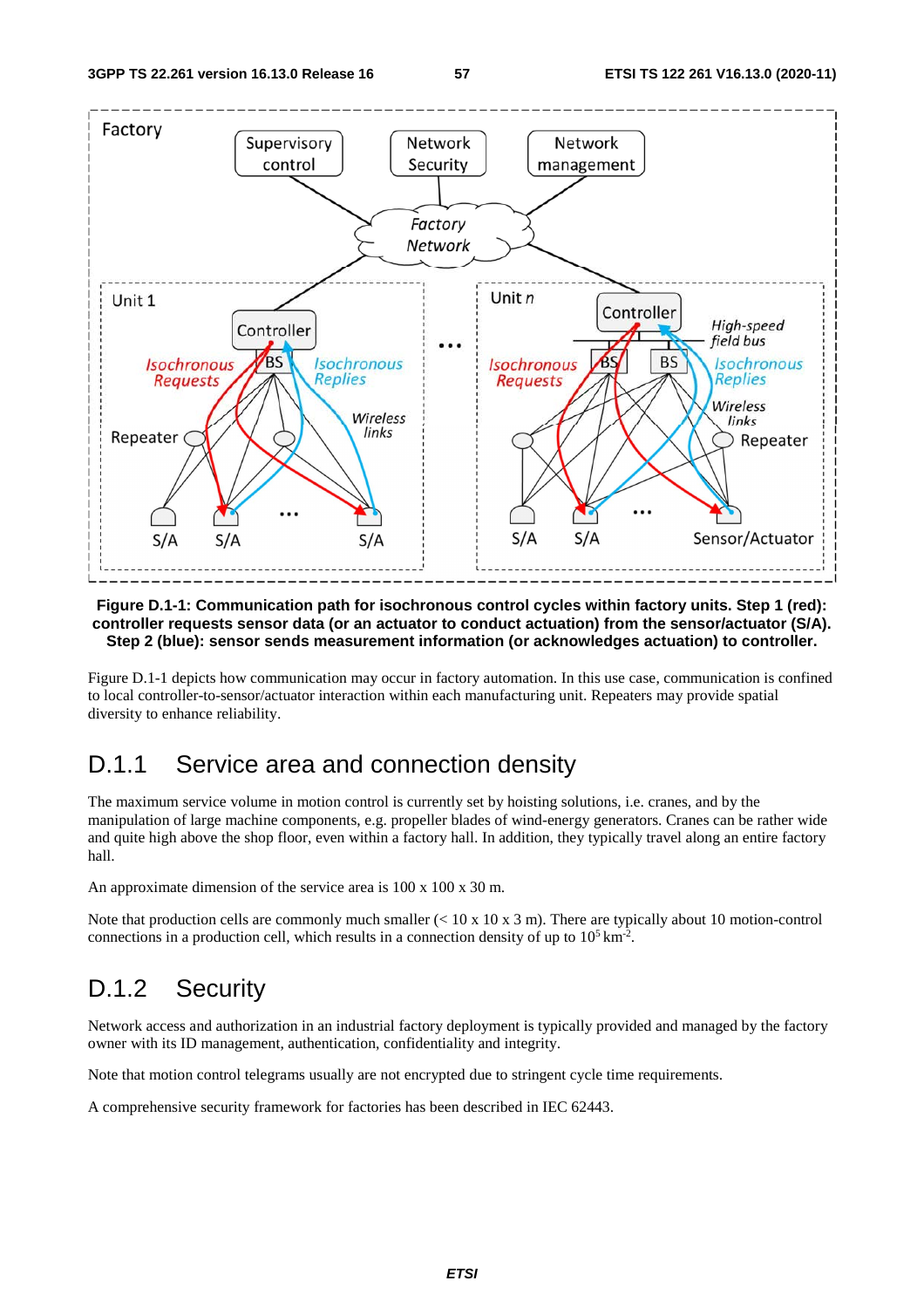## D.2 Discrete automation

Discrete automation encompasses all types of production that result in discrete products: cars, chocolate bars, etc. Automation that addresses the control of flows and chemical reactions is referred to as process automation (see clause D.3). Discrete automation requires communications for supervisory and open-loop control applications, as well as process monitoring and tracking operations inside an industrial plant. In these applications, a large number of sensors distributed over the plant forward measurement data to process controllers on a periodic or event-driven base. Traditionally, wireline field bus technologies have been used to interconnect sensors and control equipment. Due to the sizable extension of a plant (up to  $10 \text{ km}^2$ ), the large number of sensors, rotary joints, and the high deployment complexity of wired infrastructure, wireless solutions have made inroads into industrial process automation.

This use case requires support of a large number of sensor devices per plant as well as high communication service availability (99,99%). Furthermore, power consumption is relevant since some sensor devices are battery-powered with a targeted battery lifetime of several years while providing measurement updates every few seconds. Range also becomes a critical factor due to the low transmit power levels of the sensors, the large size of the plant and the high reliability requirements on transport. End-to-end latency requirements typically range between 10 ms and 1 s. User experienced data rates can be rather low since each transaction typically comprises less than 256 bytes. However, there has been a shift from field busses featuring somewhat modest data rates ( $\sim 2$  Mbps) to those with higher data rates ( $\sim 10$ Mbps) due to the increasing number of distributed applications and also "data-hungry" applications. An example for the latter is the visual control of production processes. For this application, the user experienced data rate is typically around 10 Mbps and the transmitted packets are much larger.

The existing wireless technologies rely on unlicensed bands. Communication is therefore vulnerable to interference caused by other technologies (e.g. WLAN). With the stringent requirements on transport reliability, such interference is detrimental to proper operation.

The use of licensed spectrum could overcome the vulnerability to same-band interference and therefore enable higher reliability. Utilization of licensed spectrum can be confined to those events where high interference bursts in unlicensed bands jeopardizes reliability and end-to-end latency constraints. This allows sharing the licensed spectrum between process automation and conventional mobile services.

Multi-hop topologies can provide range extension and mesh topologies can increase reliability through path redundancy. Clock synchronization will be highly beneficial since it enables more power-efficient sensor operation and mesh forwarding.

The corresponding industrial communication solutions are referred to as fieldbuses. The related standard suite is IEC 61158.

A typical discrete automation application supports downstream and upstream data flows between process controllers and sensors/actuators. The communication consists of individual transactions. The process controller resides in the plant network. This network interconnects via base stations to the wireless (mesh-) network which hosts the sensor/actuator devices. Typically, each transaction uses less than 256 bytes. An example of a controller-initiated transaction service flow is:

- 1. The process controller requests sensor data (or an actuator to conduct actuation). The request is forwarded via the plant network and the wireless network to the sensors/actuators.
- 2. The sensors/actuators process the request and send a replay in upstream direction to the controller. This reply may contain an acknowledgement or a measurement reading.

An example of a sensor/actuator device initiated transaction service flow:

- 1. The sensor sends a measurement reading to the process controller. The request is forwarded via the wireless (mesh) network and the plant network.
- 2. The process controller may send an acknowledgement in opposite direction.

For both controller- and sensor/actuator-initiated service flows, upstream and downstream transactions may occur asynchronously.

Figure D.2-1 depicts how communication may occur in discrete automation. In this use case, communication runs between process controller and sensor/actuator device via the plant network and the wireless (mesh) network. The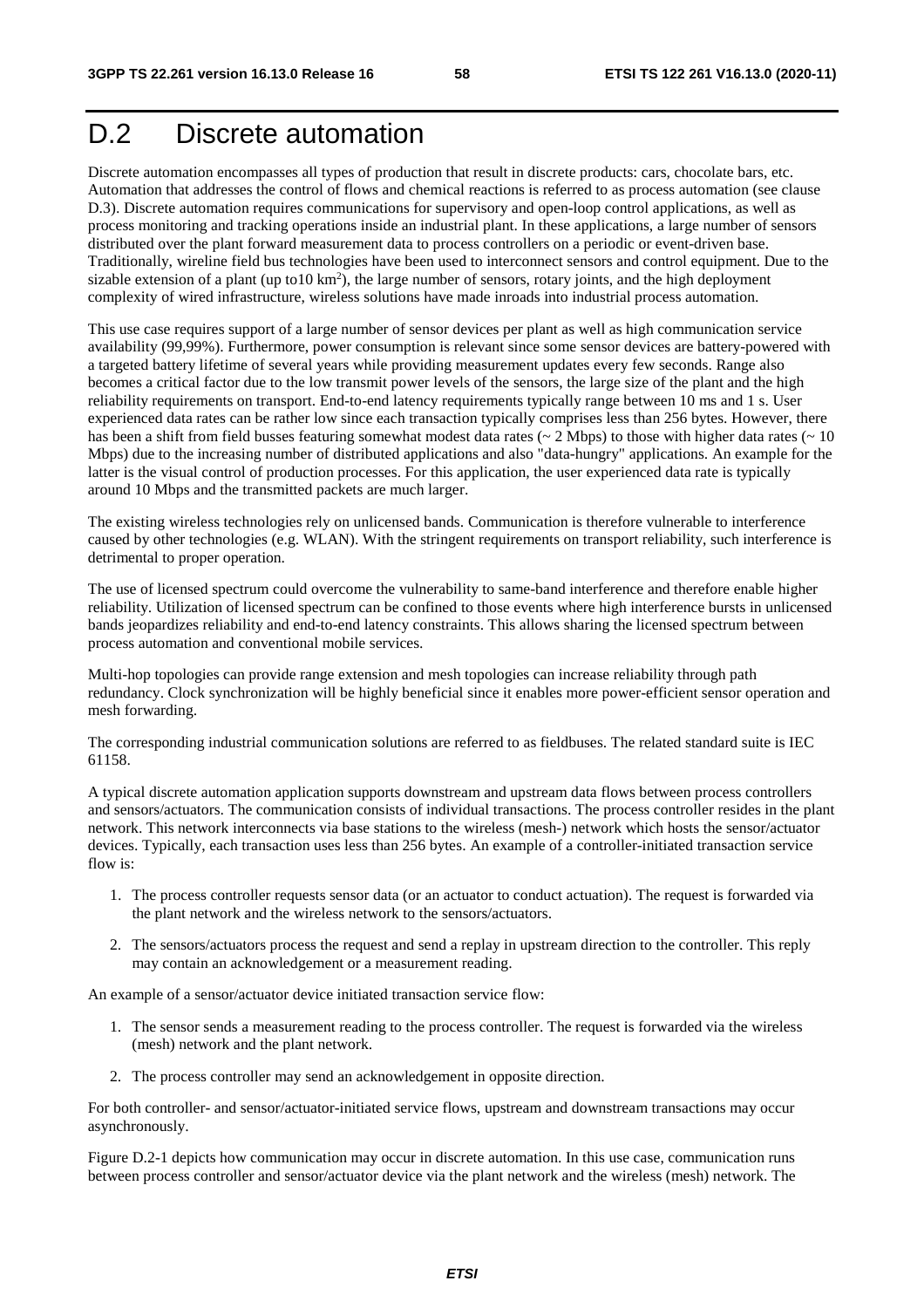wireless (mesh) network may also support access for handheld devices for supervisory control or process monitoring purposes.



**Figure D.2-1: Communication path for service flows between process controllers and sensor/actuator devices. Left-hand side: Step 1 (red) – the sensor/actuator (S/A) sends measurement report autonomously, Step 2 (blue) controller acknowledges. Right-hand side: Step 1 (red) - controller requests sensor data (or an actuator to conduct actuation), Step 2 (blue): S/A sends measurement information (or acknowledges actuation) to controller.** 

## D.2.1 Service area and connection density

Factory halls can be rather large and even quite high. We set the upper limit at 1000 x 1000 x 30 m. Note that the connection density might vary quite a bit throughout factory halls. It is, for instance much higher along an assembly line than in an overflow buffer. Also, the density usually increases towards the factory floor. Typically, there is at least one connection per 10 m<sup>2</sup>, which results in a connection density of up to  $10^5 \text{ km}^2$ .

## D.2.2 Security

Network access and authorization in an industrial factory deployment is typically provided and managed by the factory owner with its ID management, authentication, confidentiality and integrity.

A comprehensive security framework for factories has been described in IEC 62443.

## D.3 Process automation

Process automation has much in common with discrete automation (see Annex D.2). Instead of discrete products (cars, chocolate bars, etc.), process automation addresses the production of bulk products such as petrol and reactive gases. In contrast to discrete automation, motion control is of limited or no importance. Typical end-to-end latencies are 50 ms.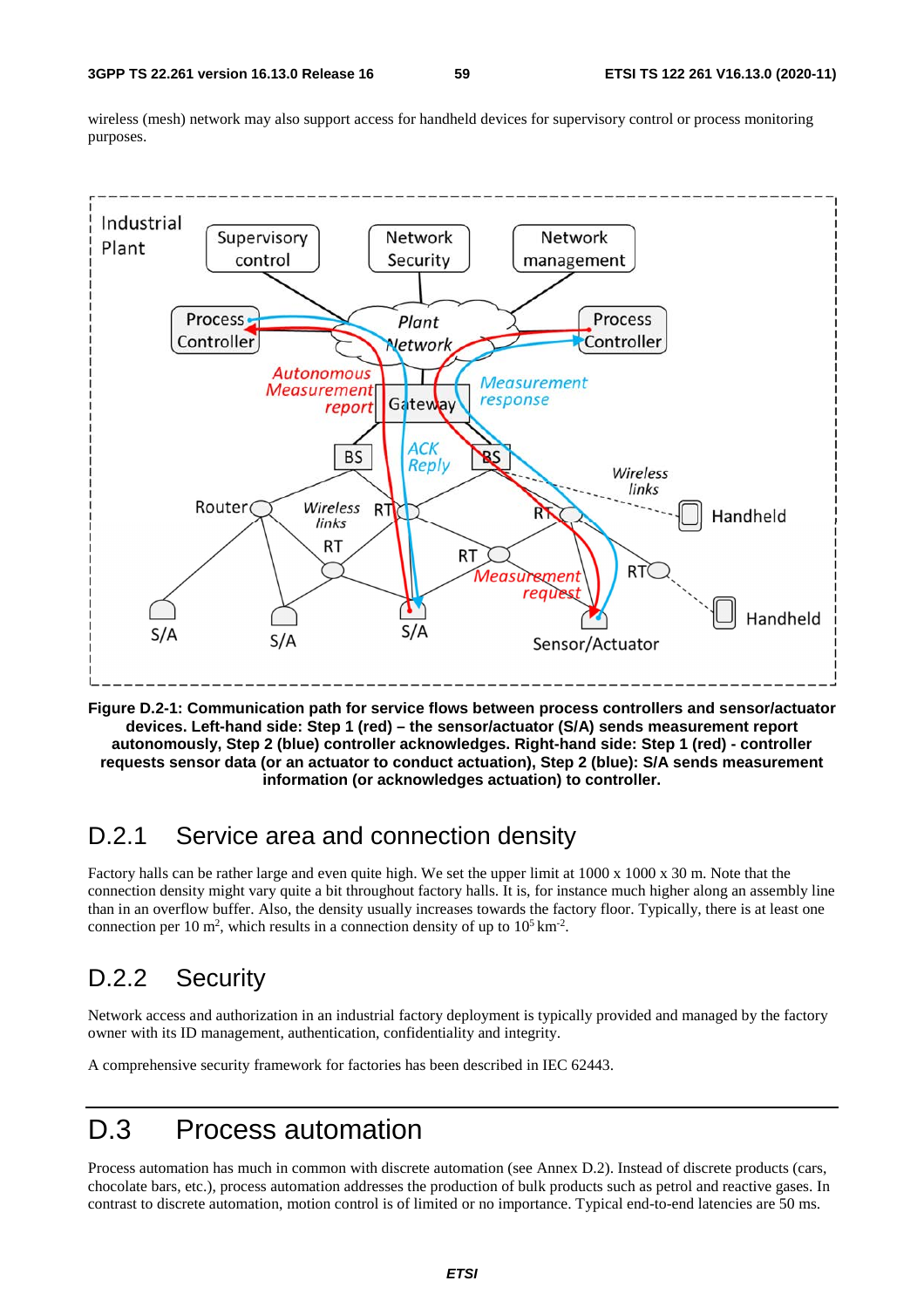User experienced data rates, communication service availability, and connection density vary noticeably between applications. Below we describe one emerging use case (remote control via mobile computational units, see Annex D.3.1) and a contemporary use case (monitoring, see Annex D.3.2).

Note that discrete automation fieldbuses (see Annex D.2) are also used in process automation.

## D.3.1 Remote control

Some of the interactions within a plant are conducted by automated control applications similar to those described in Annex D.2. Here too, sensor output is requested in a cyclic fashion, and actuator commands are sent via the communication network between a controller and the actuator. Furthermore, there is an emerging need for the control of the plant from personnel on location. Typically, monitoring and managing of distributed control systems takes place in a dedicated control room.

Staff deployment to the plant itself occurs, for instance, during construction and commissioning of a plant and in the start-up phase of the processes. In this scenario, the locally deployed staff taps into the same real-time data as provided to the control room. These remote applications require high data rates ( $\sim 100$  Mps) since the staff on location needs to view inaccessible locations with high definition (e.g. emergency valves) and since their colleagues in the control room benefit from high-definition footage from body cameras (HD or even 4K).

For both kinds of applications, a very high communication service availability is needed (99,9999%). Typically, only a few control loops are fully automated and only handful of control personnel is deployed on location, so that the connection density is rather modest  $({\sim 1000 \text{ km}^{-2}})$ .

## D.3.2 Monitoring

The monitoring of states, e.g. the level of the liquid of process reactors, is a paramount task. Due to the ever changing states, measurement data is either pulled or pushed from the sensors in a cyclic manner. Some sensors are more conveniently accessed via wireless links, and monitoring via handheld terminals of these sensors during, e.g. maintenance is also on the rise. This kind of application entails rather modest user experienced data rates  $(~ 1 \text{ Mps})$ , and since this kind of data is "only" indicator for, e.g. what process should be stopped in order to avoid an overflow, and not for automated control loops, the requirement on communication service availability is comparably low (99,9%). Note that emergency valves and such typically are operated locally and do not rely on communication networks. However, many sensors are deployed in chemical plants etc., so that connection density can readily reach 10 000 km<sup>-2</sup>.

## D.3.3 Service area

While, for instance, chemical plants and refineries readily can span over several square kilometres, the dedicated control rooms are typically only responsible for a subset of that area. Such subsets are often referred to as plant, and their typical size is 300 x 300 x 50 m.

## D.4 Electricity distribution

### D.4.1 Medium voltage

An energy-automation domain that hitherto has only seen very little application of mobile-network technology is the backhaul network, i.e. the part of the distribution grid between primary substations (high voltage  $\rightarrow$  medium voltage) and secondary substations (medium voltage  $\rightarrow$  low voltage). In figure D.4.1-1 we depict a medium-voltage ring together with energy-automation use cases that either are already deployed or are anticipated within the near future.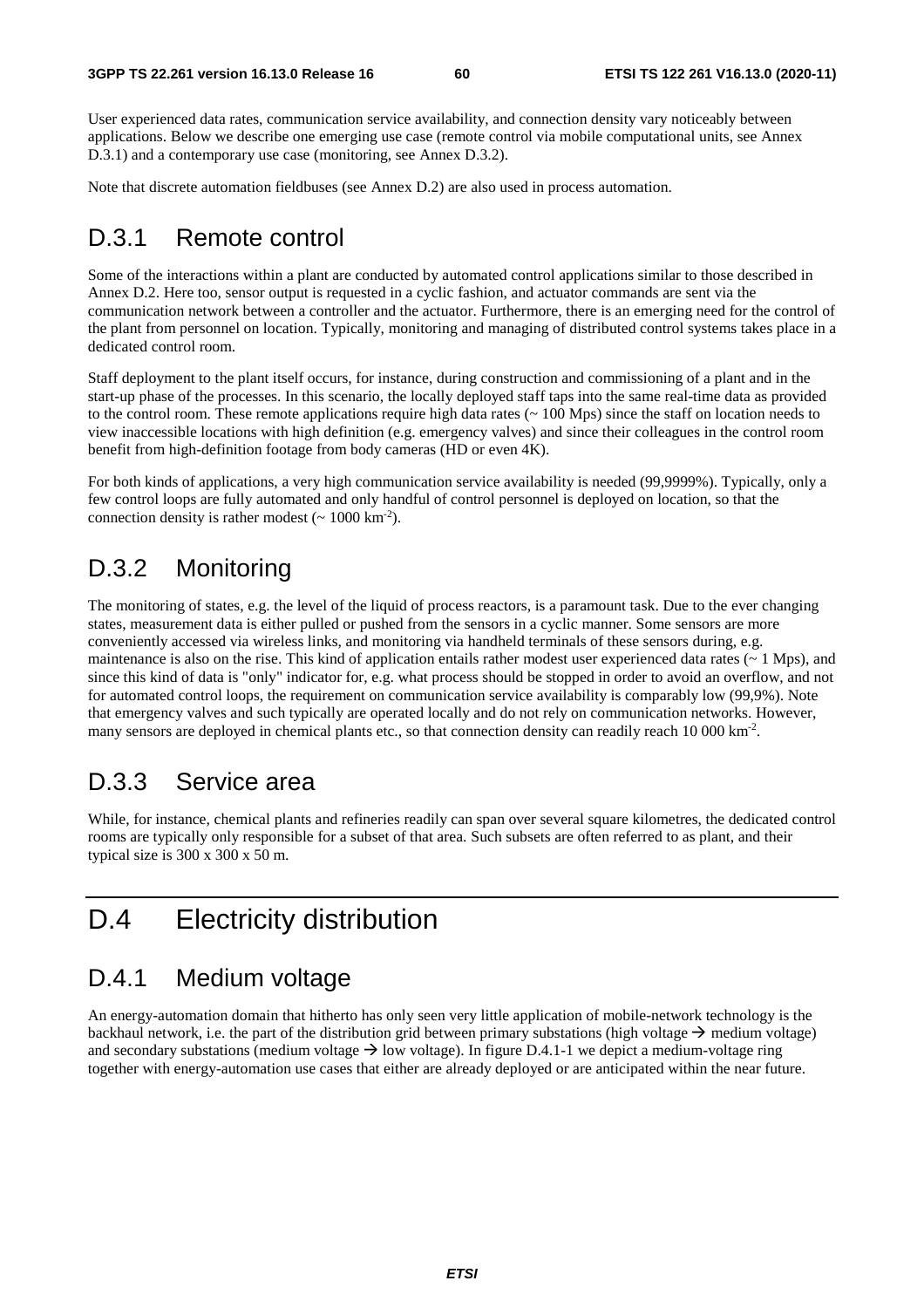

#### **Figure D.4.1-1: Functional, topological sketch of a medium-voltage ring. AMI: advanced metering infrastructure; CB: circuit breaker; DMS: distribution management system; FISR: fault isolation and system restoration; HEM: home energy manager; PQ: power quality; RMU: ring main unit.**

The primary substation and the secondary substations are supervised and controlled by a distribution-management system (DMS). If energy-automation devices in the medium-voltage power line ring need to communicate with each other and /or the DMS, a wireless backhaul network needs to be present (orange "cloud" in Figure D.4.1-1).

A majority of applications in electricity distribution adhere to the communication standard IEC 60870-5-104, however, its modern "cousin", IEC 61850, experiences rapidly increasing popularity. The communication requirements for IEC 61850 applications can be found in EC 61850-90-4. Communication in wide-area networks is described in IEC 61850- 90-12.

Usually, power line ring structures have to be open in order to avoid a power-imbalance in the ring (green dot in the Figure). Examples for energy-automation that already is implemented in medium-voltage grids (albeit in low numbers) are power-quality measurements and the measurement of secondary-substation parameters (temperature, power load, etc.) [13]. Other use cases are demand response and the control of distributed, renewable energy resources (e.g. photovoltaics).

A use case that could also be realised in the future is fault isolation and system restoration (FISR). FISR automates the management of faults in the distribution grid. It supports the localization of the fault, the isolation of the fault, and the restoration of the energy delivery. For this kind of automation, the pertinent sensors and actuators broadcast telegrams about their states (e.g. "emergency closer idle") and about actions (e.g. "activating closer") into the backhaul network. This information is used by the ring main units (RMUs) as input for their decision algorithms. We illustrate this use of automation telegrams for an automated FISR event in figure D.4.1-1. Let us assume the distribution lines are cut at the location indicated by the bolt of lightning in the Figure. In that case, the RMUs between the bolt and the green load switch (open) will be without power. The RMUs next to the "bolt" automatically open their load switches after having sensed the loss of electric connectivity between them. They both broadcast these actions into the backhaul network. Typically, these telegrams are repeated many times while the time between adjacent telegrams increases exponentially. This communication patterns leads to sudden, distributed surges in the consumed communication bandwidth. After the RMUs next to the "bolt" have open their switch, the RMU that so far has kept the power line ring open (green dot in figure D.4.1-1) close the load switch. This event too is broadcasted into the backhaul network. The typical maximum end-to-end latency for this kind of broadcast is 25 ms with a peak experienced data rate of 10 Mbps. Note that the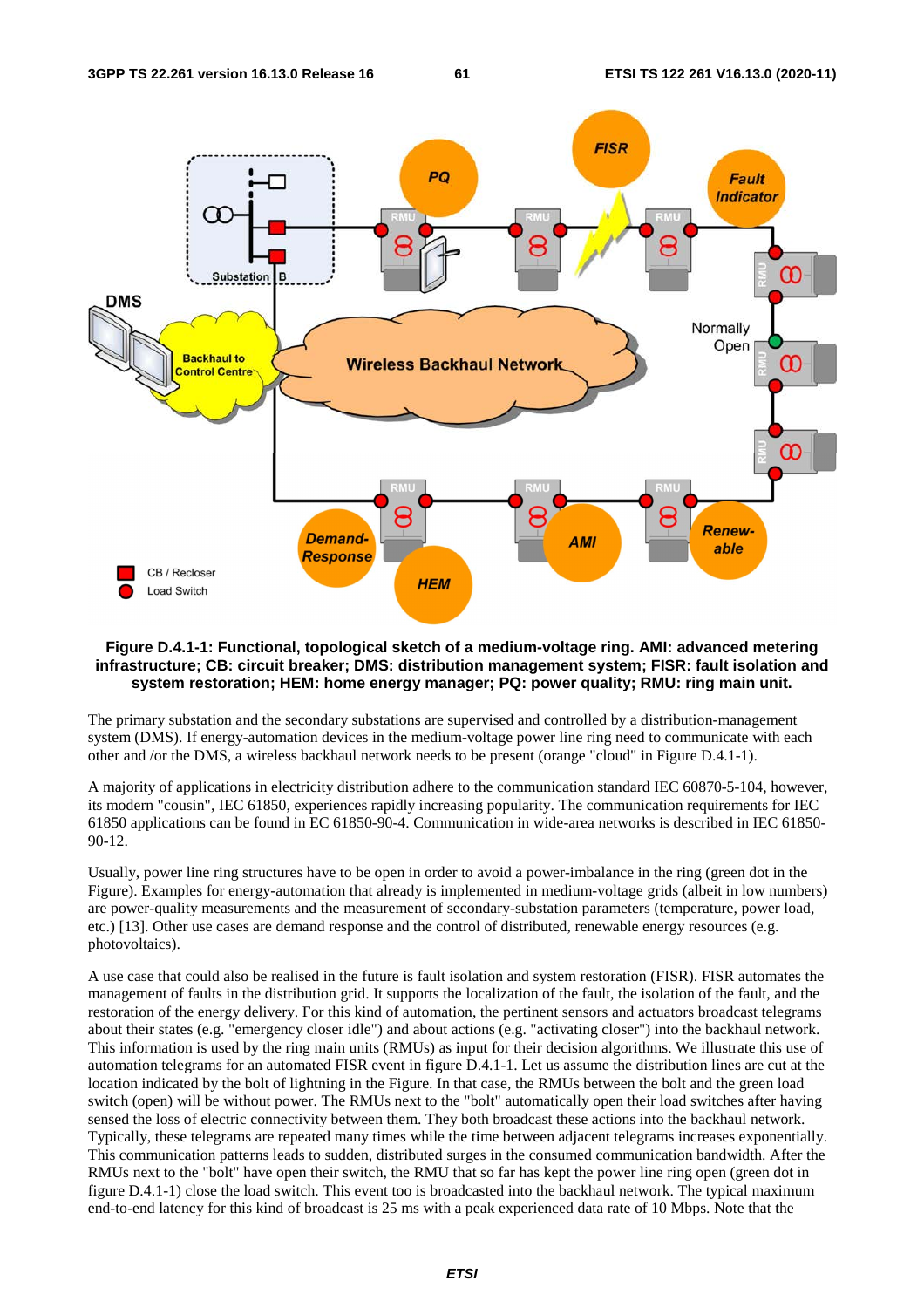distribution system typically subscribes to telegrams from all RMUs in order to keep abreast with the happenings in the distribution grid.

Automatic fault handling in the distribution grid shortens outage time and offloads the operators in the distribution control centre for more complicated situations. Therefore, automated FISR may help to improve performance indexes like System Average Interruption Duration Index and System Average Interruption Frequency Index.

Automation telegrams are typically distributed via domain multicast. As explained above, the related communication pattern can be "bursty", i.e. only few automation telegrams are sent when the distribution network operates nominally  $(\sim$ 1 kbps), but, for instance, a disruption in the power line triggers a short-lived avalanche of telegrams from related applications in the ring ( $\geq 1$  Mbps).

### D.4.1.1 Service area and connection density

Service coverage is only required along the medium-voltage line. In Europe, the line often forms a loop (see figure D.4.1-1), while deployments in other countries, e.g. the USA, tend to extend linearly over distances up to  $\sim 100$  km. The vertical dimension of the poles in a medium voltages line is typically less than 40 m. Especially in urban areas, the number of ring main units can be rather large ( $> 10 \text{ km}^2$ ), and the number of connections to each ring main unit is expected to increase swiftly once economical, suitable wireless connectivity becomes available. We predict connection densities of up to  $1.000 \text{ km}^2$ .

### D.4.1.2 Security

Due to its central role in virtually every country on earth, electricity distribution is heavily regulated. Security assessment for, e.g. deployments in North America, need to adhere to the NERC CIP suite [14]. Technical implementations are described in standard suites such as IEC 62351.

## D.4.2 Energy distribution – high voltage

In order to avoid region- or even nation-wide power outages, wide-area power system protection is on the rise. "When a major power system disturbance occurs, protection and control actions are required to stop the power system degradation, restore the system to a normal state and minimize the impact of the disturbance. The present control actions are not designed for a fast-developing disturbance and may be too slow. Local protection systems are not able to consider the overall system, which may be affected by the disturbance. Wide area disturbance protection is a concept of using system-wide information and sending selected local information to a remote location to counteract propagation of the major disturbances in the power system." [15]. Protection actions include, "among others, changes in demand (e.g. load shedding), changes in generation or system configuration to maintain system stability or integrity and specific actions to maintain or restore acceptable voltage levels." [16]. One specific application is phasor measurement for the stabilisation of the alternating-current phase in a transport network. For this, the voltage phase is measured locally and sent to a remote-control centre. There, this information is processed and automated actions are triggered. One can be the submission of telegrams to power plants, instructing them to either accelerate or deaccelerate their power generators in order to keep the voltage phase in the transport network stable. A comprehensive overview of this topic can be found elsewhere in the literature [17].

This kind of automation requires very low end-to-end latencies (5 ms) [16] and—due to its critical importance for the operation of society―a very high communication service availability (99,9999%).

### D.4.2.1 Service area and connection density

As is the case for medium-voltage distribution networks (see Annex D.4.1), connectivity in high-voltage automation has to be provided mainly along the power line. The distances to be covered can be substantial (hundreds of kilometres in rural settings), while shorter links are prevalent in metropolitan areas. The number of connections in wide-area power system protection is rather low; but—due to the sliver-shaped service area—the connection density can be rather high (1000 km<sup>-2</sup>).<br>(1000 km<sup>-2</sup>).  $(1000 \text{ km}^{-2})$ .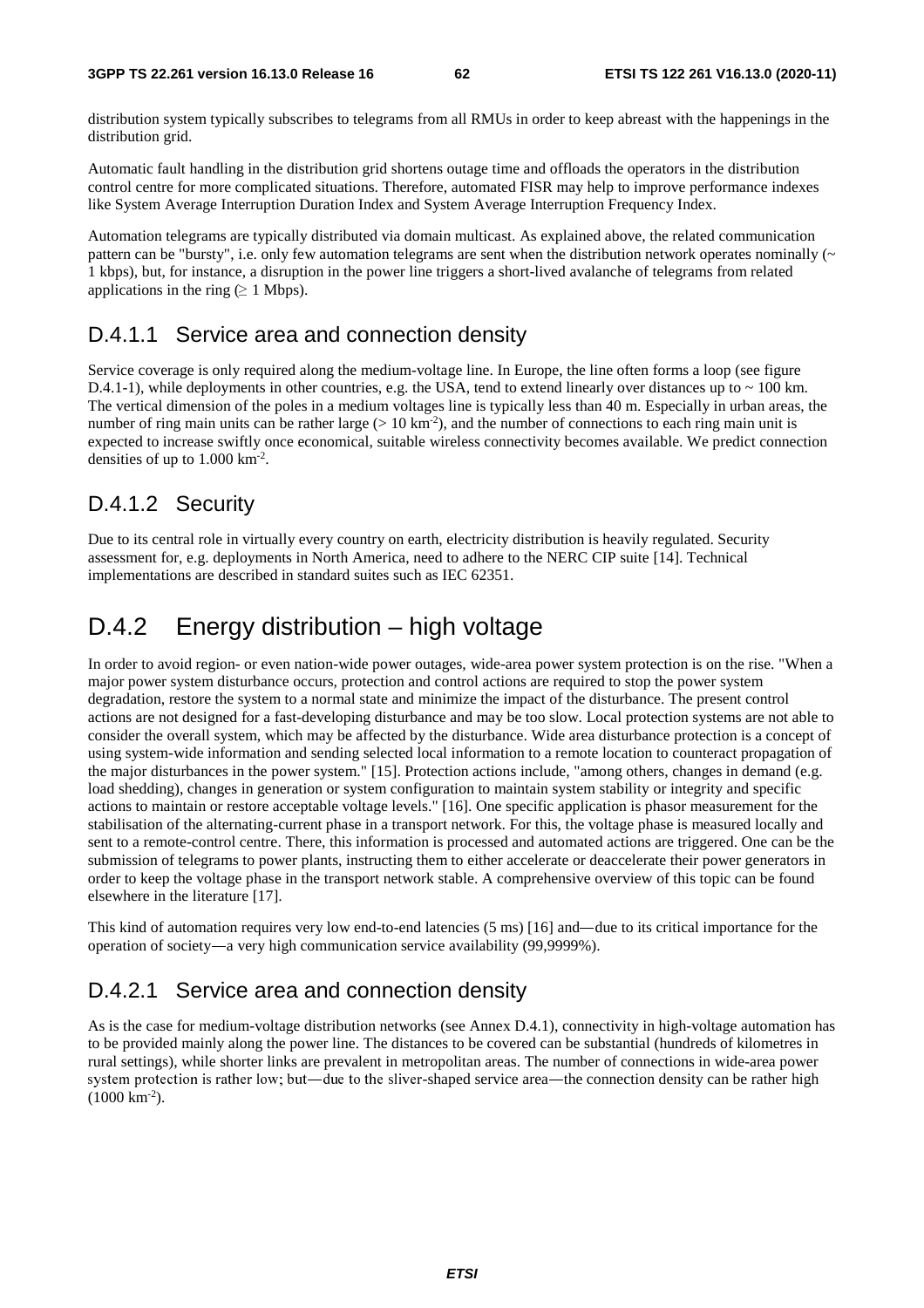### D.4.2.2 Security

Due to its central role in virtually every country on earth, electricity distribution is heavily regulated. Security assessment for, e.g. deployments in North America, need to adhere to the NERC CIP suite [14]. Technical implementations are described in standard suites such as IEC 62351.

## D.5 Intelligent transport systems – infrastructure backhaul

Intelligent Transport Systems (ITS) embrace a wide variety of communications-related applications that are intended to increase travel safety, minimize environmental impact, improve traffic management, and maximize the benefits of transportation to both commercial users and the general public. Over recent years, the emphasis in intelligent vehicle research has turned to co-operative systems in which the traffic participants (vehicles, bicycles, pedestrians, etc.) communicate with each other and/or with the infrastructure.

Cooperative ITS is the term used to describe technology that allows vehicles to become connected to each other, and to the infrastructure and other parts of the transport network. In addition to what drivers can immediately see around them, and what vehicle sensors can detect, all parts of the transport system will increasingly be able to share information to improve decision making. Thus, this technology can improve road safety through avoiding collisions, but also assist in reducing congestion and improving traffic flows, and reduce environmental impacts. Once the basic technology is in place as a platform, an array of applications can be developed.

Cooperative ITS can greatly increase the quality and reliability of information available about vehicles, their location and the road environment. In the future, cars will know the location of road works and the switching phases of traffic lights ahead, and they will be able to react accordingly. This will make for safer and more convenient travel and faster arrival at the destination. On-board driver assistance, coupled with two-way communication between vehicles and between cars and road infrastructure, can help drivers to better control their vehicle and hence have positive effects in terms of safety and traffic efficiency. An important role in this plays the so-called road-side units (RSUs). Vehicles can also function as sensors reporting weather and road conditions including incidents. In this way cars can be used as information sources for high-quality information services.

RSUs are connected to the traffic control centre for management and control purposes. They broadcast e.g. traffic light information (RSU  $\rightarrow$  vehicle) and traffic information from the traffic-control centre (TCC) via the RSU to the vehicles (TCC  $\rightarrow$  RSU  $\rightarrow$  vehicle); and collect vehicle probe data for the traffic control centre (vehicle  $\rightarrow$  RSU  $\rightarrow$  TCC). For reliable distribution of data, low-latency and high-capacity connections between RSUs (e.g. traffic lights, traffic signs, etc.) and the TCC is required. This type of application comes with rather tight end-to-end latency requirements for the communication service between RSU and TCC (10 ms) since relayed data needs to be processed in the TCC and, if needed, the results need to be forwarded to neighbouring RSUs. Also, the availability of the communication service has to be very high (99,9999%) in order to compete with existing wired technology and in order to justify the costly deployment and maintenance of RSUs. Furthermore, due to considerably large aggregation areas (see Annex D.5.1), considerable amounts of data need to be backhauled to the TCC (up to 10 Mbps per RSU).

## D.5.1 Service area and connection density

It is relatively hard to provide estimates for the service area dimension. One reason is that it depends on the placement of the base station relative to the RSUs. Also, the RSUs can, in principle, act as relay nodes for each other. The service area dimension stated in table 7.2.3.2-1 indicates the size of the typical data collection area of an RSU (2 km along a road), from which the minimum spacing of RSUs can be inferred. The connection density can be quite high in case data is relayed between RSUs, i.e. along the road (1000 km-2).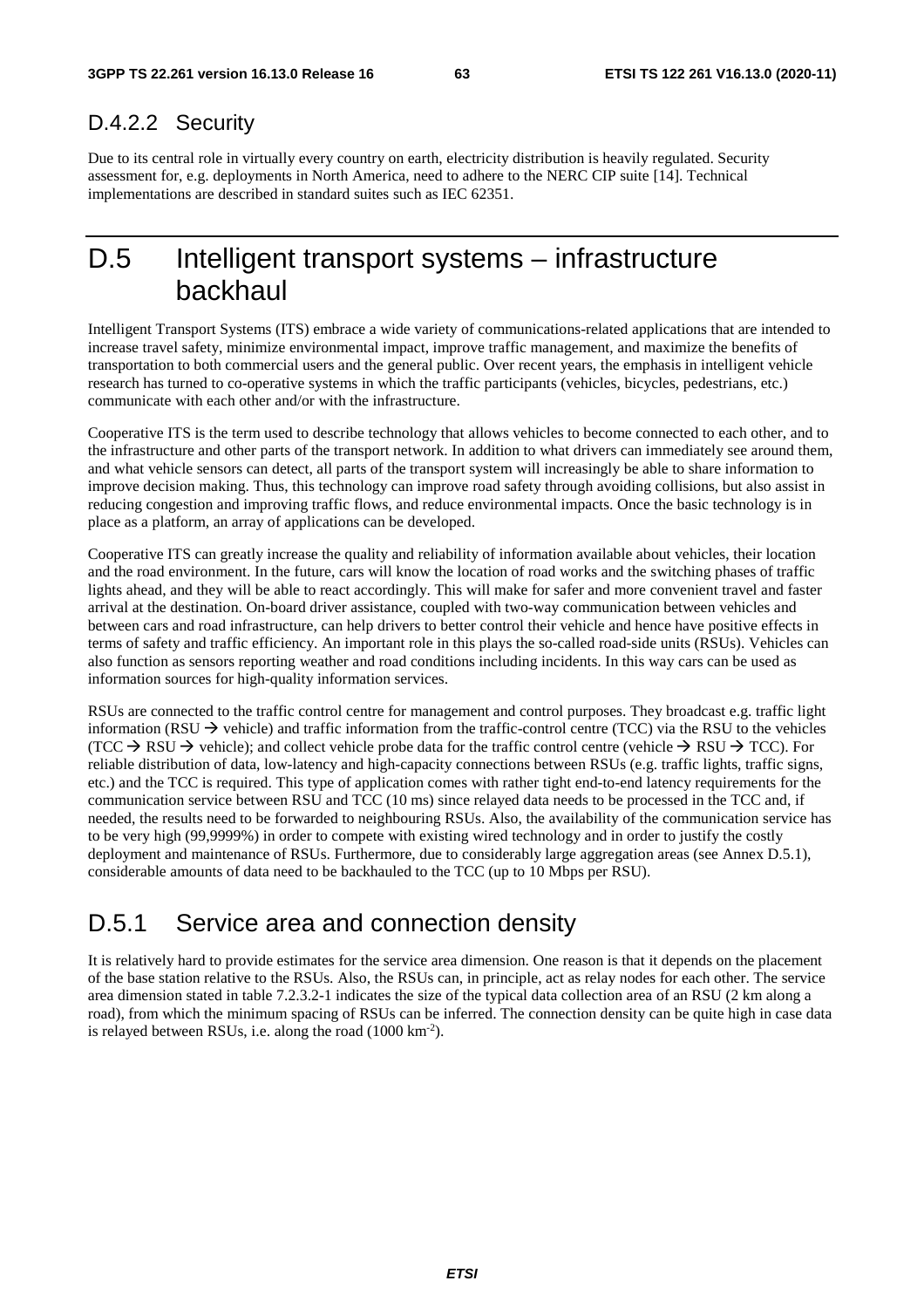Annex E (informative): void

*ETSI*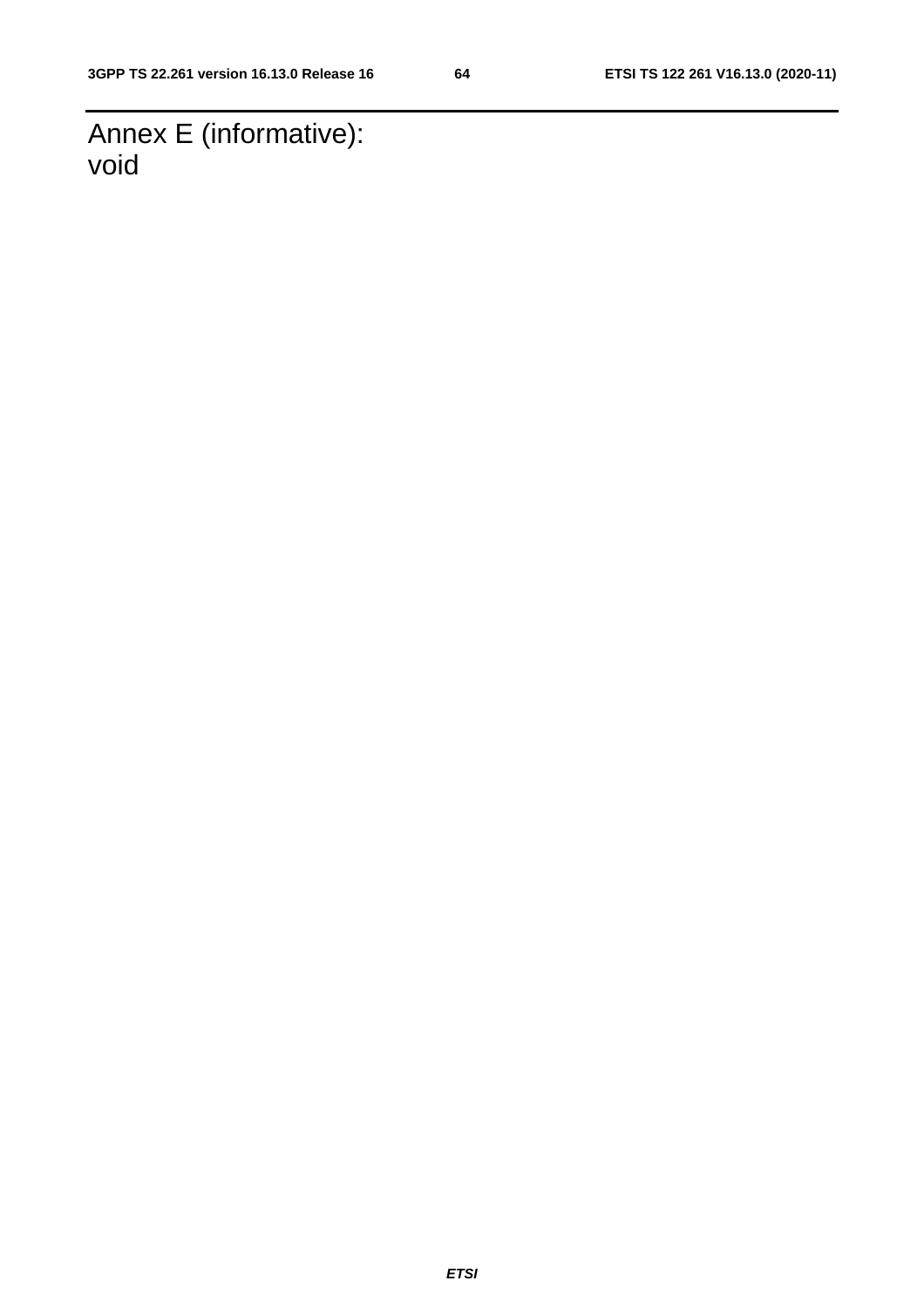## Annex F (informative): QoS Monitoring

## F.1 QoS monitoring for assurance

This Clause discusses how QoS monitoring information can be used for assurance purposes. For background information on assurance see [19] and appendix A.3 in [20]. Assurance consists of four major steps (see Figure F.1-1 and [18]):

- *Customer's QoS requirements* 

This states the level of quality required by the customer of a service. This information is divulged to the provider. - *Service provider's offerings of QoS (or planned/targeted QoS)* 

This is a statement of the level of quality expected to be offered to the customer by the service provider.

- *QoS achieved/delivered* 

This is the level of quality achieved and delivered to the customer. Monitoring information is divulged to the customer.

- *Customer rating of QoS* 

The customer can compare the QoS achieved by the provider with the QoS requirements (see above) and its own experience of the QoS. This is a crucial step for establishing assurance about the fulfillment of the customer's requirements.



**Figure F.1-1: QoS assurance by use of QoS monitoring information** 

NOTE: This Figure is based on the trust model in [18].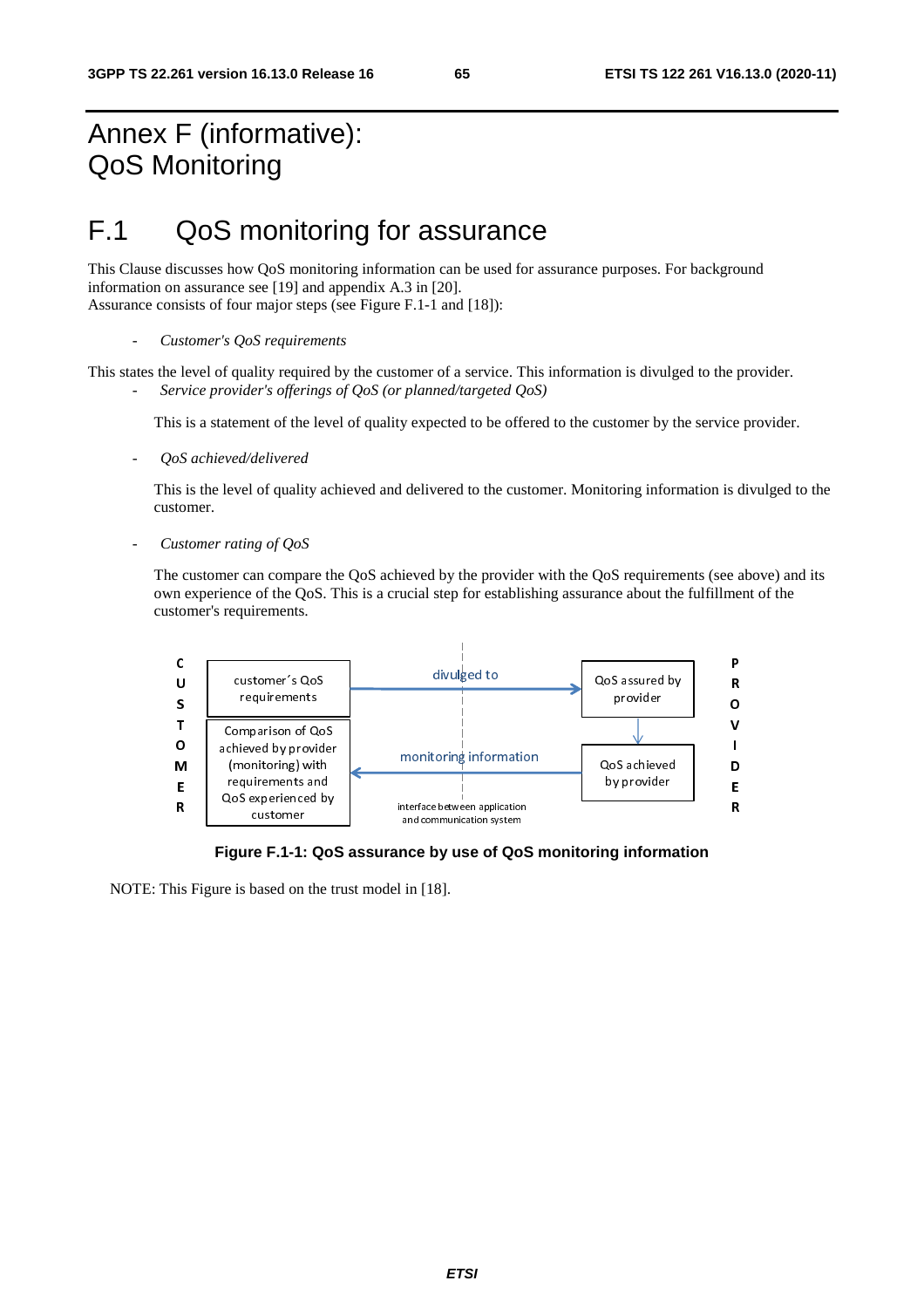# F.2 Network Diagnostics

Network diagnostics helps with scanning, diagnosing and identifying problems within a network. Diagnostics includes gathering data and continuously providing sufficient performance parameters that characterize the quality of the network connection. This includes data of the physical connection as well as of logical links and sub-networks. Exposure of relevant (and possibly aggregated) performance parameters ensures a quick reaction in case of failure as well as identifying network connectivity, performance and other related problems. Network diagnostic should be able to:

- be proactive (to early detect failures) and not only reactive (to deal with faults that have already occurred).
- accurately differentiate malfunctions/failures and evaluate their impact on the service/network.
- provide clear explanations about what happened.
- suggest corrective actions, and possibly perform them automatically.

Furthermore, specific connectivity information is also of interest as well as usage information (e.g. traffic load) of the node (e.g. RAN).

Network diagnostic information needs to be generated automatically and, in case of a hosted or virtual network deployment, be made available to the tenant of the network via a suitable API.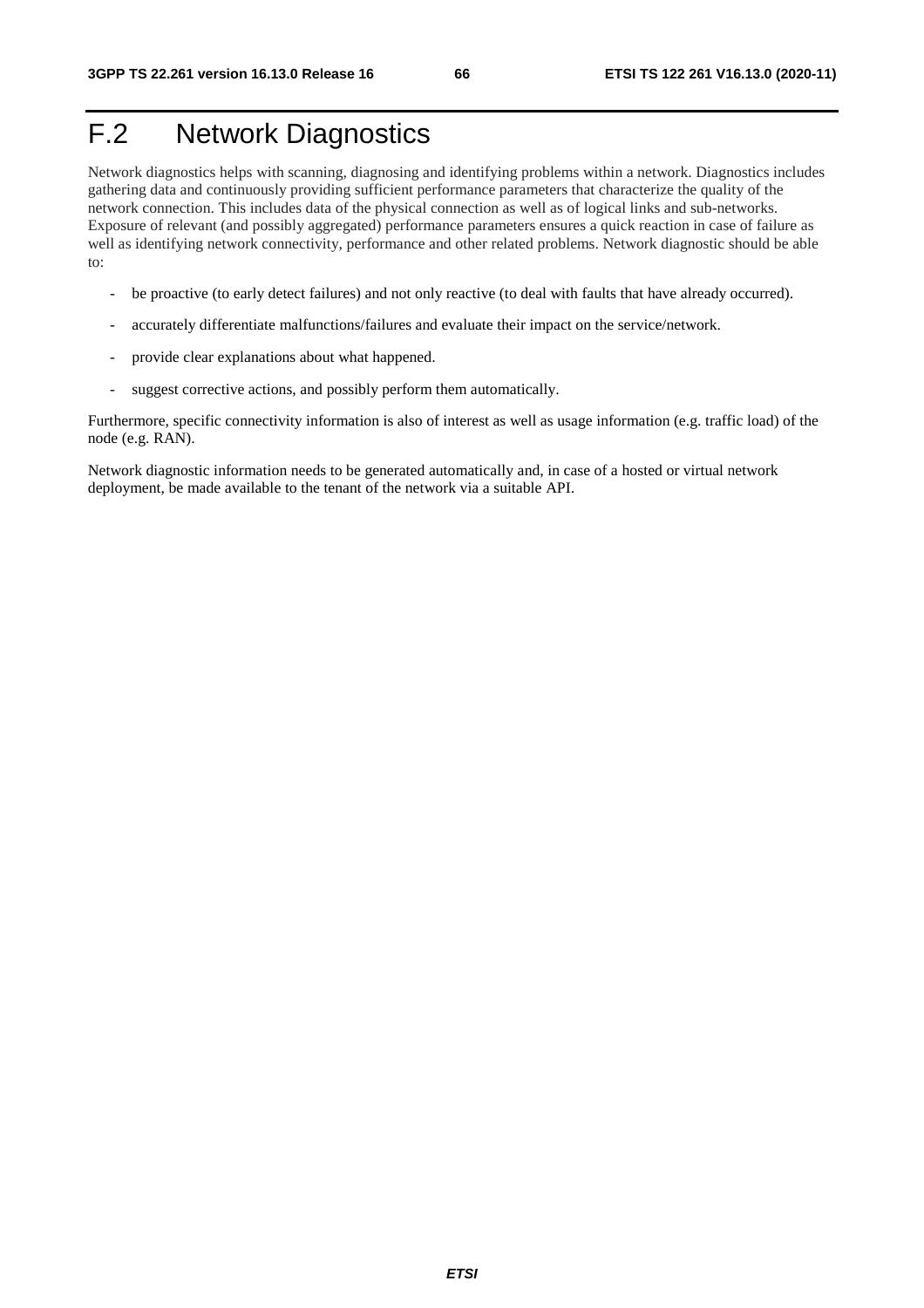# Annex G (informative): Change history

| <b>Change history</b> |                |             |           |     |                |                                                                                                                                                                                                                                                                                                                                                                                                                                                                                                                                                                                                                                                                           |                       |  |  |  |  |  |
|-----------------------|----------------|-------------|-----------|-----|----------------|---------------------------------------------------------------------------------------------------------------------------------------------------------------------------------------------------------------------------------------------------------------------------------------------------------------------------------------------------------------------------------------------------------------------------------------------------------------------------------------------------------------------------------------------------------------------------------------------------------------------------------------------------------------------------|-----------------------|--|--|--|--|--|
| Date                  | <b>Meeting</b> | <b>TDoc</b> | <b>CR</b> | Rev | Cat            | Subject/Comment                                                                                                                                                                                                                                                                                                                                                                                                                                                                                                                                                                                                                                                           | <b>New</b><br>version |  |  |  |  |  |
| 2016-12               | SA#75          | SP-170156   |           |     |                | Skeleton                                                                                                                                                                                                                                                                                                                                                                                                                                                                                                                                                                                                                                                                  | 0.1.0                 |  |  |  |  |  |
| 2017-03               | SA#75          | SP-170156   |           |     |                | Agreements in SA1#75: S1-162342, S1-162305, S1-162480, S1-<br>162345, S1-162481, S1-162471, S1-162313, S1-162347, S1-<br>162486, S1-162349, S1-162546, S1-162322, S1-162323, S1-<br>162450, S1-162547, S1-162548, S1-162549, S1-162492, S1-<br>162550, S1-162520, S1-162485, S1-162517, S1-162551, S1-<br>162505. And rapporteur's clean-up.                                                                                                                                                                                                                                                                                                                              | 0.1.1                 |  |  |  |  |  |
|                       |                |             |           |     |                | Agreements in SA1#76: S1-163412, S1-163445, S1-163446, S1-<br>163256, S1-163070, S1-163415, S1-163258, S1-163293, S1-<br>163260, S1-163416, S1-163296, S1-163264, S1-163265, S1-<br>163266, S1-163267, S1-163268, S1-163297, S1-163298, S1-<br>163417, S1-163418, S1-163299, S1-163274, S1-163275, S1-<br>163277, S1-163278, S1-163280, S1-163448, S1-163421, S1-<br>163029, S1-163112, S1-163285, S1-163286, S1-163287, S1-<br>163422, S1-163289, S1-163382, S1-163132, and rapporteur's clean-<br>up.                                                                                                                                                                   | 0.2.0                 |  |  |  |  |  |
| 2017-03               | SA#75          | SP-170156   |           |     | $\blacksquare$ | MCC Clean-up for presentation to SA for information                                                                                                                                                                                                                                                                                                                                                                                                                                                                                                                                                                                                                       | 1.0.0                 |  |  |  |  |  |
| 2017-03               | SA#75          | SP-170156   |           |     | $\blacksquare$ | Agreements in SA1#76bis: S1-170198, S1-170199, S1-170335, S1-<br>170201, S1-170008, S1-170207, S1-170106, S1-170338, S1-<br>170092, S1-170339, S1-170212, S1-170340, S1-170341, S1-<br>170014, S1-170217, S1-170218, S1-170219, S1-170131, S1-<br>170342, S1-170314, S1-170224, S1-170206, S1-170090, S1-<br>170225, S1-170226, S1-170343, S1-170228, S1-170229, S1-<br>170230, S1-170232, S1-170122, S1-170042, S1-170234, S1-<br>170345, S1-170364, S1-170236, S1-170347, S1-170220, S1-<br>170239, S1-170243, S1-170209, S1-170365, S1-170245, S1-<br>170048, and rapporteur's clean-up.                                                                               | 1.1.0                 |  |  |  |  |  |
| 2017-02               | SA1#77         |             |           |     |                | Agreements in SA1#77: S1-171400, S1-171401, S1-171430, S1-<br>171141, S1-171252, S1-171253, S1-171256, S1-171257, S1-<br>171258, S1-171143, S1-171259, S1-171431, S1-171149, S1-<br>171261, S1-171144, S1-171263, S1-171297, S1-171290, S1-<br>171266, S1-171154, S1-171267, S1-171268, S1-171269, S1-<br>171073, S1-171291, S1-171150, S1-171272, S1-171151, S1-<br>171152, S1-171273, S1-171188, S1-171153, S1-171155, S1-<br>171283, S1-171274, S1-171277, S1-171278, S1-171393, S1-<br>171399, S1-171156, S1-171060, S1-171069, S1-171180, S1-<br>171284, S1-171285, S1-171140, S1-171286, S1-171288, S1-<br>171398, S1-171292, S1-171435, and rapporteur's clean-up. | 1.2.0                 |  |  |  |  |  |
| 2017-03               | SA#75          | SP-170156   |           |     | $\blacksquare$ | Presentation for approval                                                                                                                                                                                                                                                                                                                                                                                                                                                                                                                                                                                                                                                 | 2.0.0                 |  |  |  |  |  |
| 2017-03               | SA#75          |             |           |     |                | Raised to v.15.0.0 following SA's approval                                                                                                                                                                                                                                                                                                                                                                                                                                                                                                                                                                                                                                | 15.0.0                |  |  |  |  |  |

|                | <b>Change history</b> |                     |             |           |            |                 |     |                                                                                        |        |            |               |  |  |  |
|----------------|-----------------------|---------------------|-------------|-----------|------------|-----------------|-----|----------------------------------------------------------------------------------------|--------|------------|---------------|--|--|--|
| <b>TSG SA#</b> | <b>SA Doc.</b>        | SA <sub>1</sub> Doc | <b>Spec</b> | <b>CR</b> | <b>Rev</b> | <b>IRel</b>     | Cat | Subject/Comment                                                                        | Old    | <b>New</b> | WI            |  |  |  |
| <b>SP-76</b>   | SP-170443 S1-172288   |                     | 22.261      | 0017      | 3          | <b>Rel-15</b>   | B   | Addition of requirement on<br>charging for the tenant of the<br>slice                  | 15.0.0 | 15.1.0     | <b>SMARTE</b> |  |  |  |
| <b>SP-76</b>   | SP-170443             | S1-172286           | 22.261      | 0016      | 3          | <b>Rel-15</b>   | B   | Addition of requirement on<br>maintaining user experience<br>when UE performs handover | 15.0.0 | 15.1.0     | <b>SMARTE</b> |  |  |  |
| <b>SP-76</b>   | SP-170443 S1-172270   |                     | 22.261      | 0022      | 2          | <b>Rel-15 F</b> |     | Alignment of network slicing<br>requirements                                           | 15.0.0 | 15.1.0     | <b>SMARTE</b> |  |  |  |
| <b>SP-76</b>   | SP-170443             | S1-172283           | 22.261      | 0011      | 3          | <b>Rel-15 F</b> |     | Clarification on removal of<br>network function                                        | 15.0.0 | 15.1.0     | <b>SMARTE</b> |  |  |  |
| <b>SP-76</b>   | SP-170443             | S1-172279           | 22.261      | 0021      | 3          | <b>Rel-15 F</b> |     | Clarifications on network slicing                                                      | 15.0.0 | 15.1.0     | <b>SMARTE</b> |  |  |  |
| <b>SP-76</b>   | SP-170443             | S1-172257           | 22.261      | 0020      |            | <b>Rel-15 F</b> |     | Clean-up of requirements on<br>network slice scaling                                   | 15.0.0 | 15.1.0     | <b>SMARTE</b> |  |  |  |
| <b>SP-76</b>   | SP-170443             | S1-172262           | 22.261      | 0025      |            | <b>Rel-15</b>   | F   | Correction on '8 securtiy'                                                             | 15.0.0 | 15.1.0     | <b>SMARTE</b> |  |  |  |
| <b>SP-76</b>   | SP-170443 S1-172012   |                     | 22.261      | 0001      |            | $Rel-15$        | F   | CR to 22.261 Correction of the<br>references for eV2X TS                               | 15.0.0 | 15.1.0     | <b>SMARTE</b> |  |  |  |
| <b>SP-76</b>   | SP-170443             | S1-172285           | 22.261      | 0015      | 4          | $Rel-15$ $F$    |     | <b>Efficient User Plane</b>                                                            | 15.0.0 | 15.1.0     | <b>SMARTE</b> |  |  |  |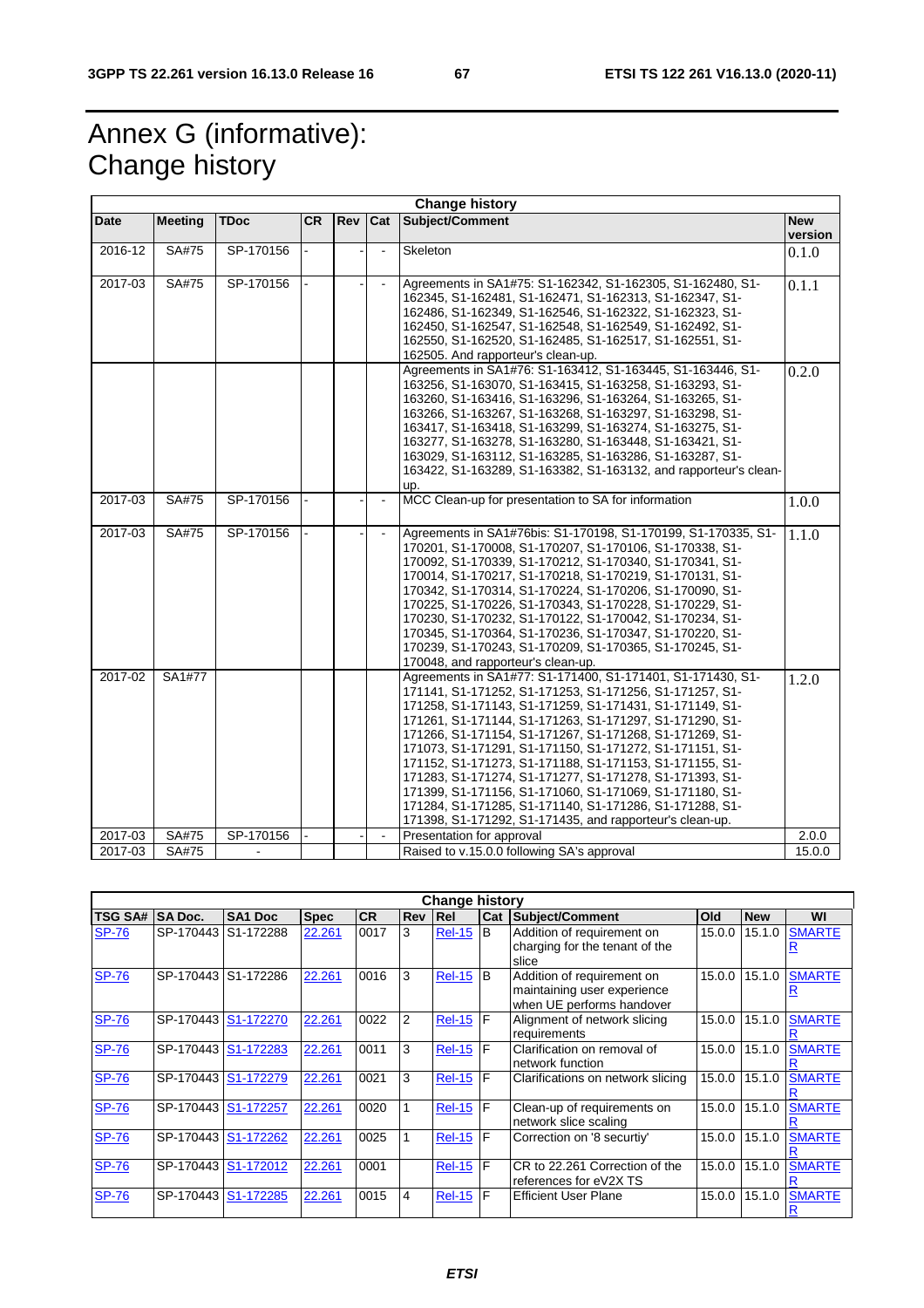| <b>SP-76</b> | SP-170443           | S1-172280           | 22.261 | 0012 | 3              | <b>Rel-15</b>   | C              | Exposure of QoE capability                                                                                                                | 15.0.0 | 15.1.0        | <b>SMARTE</b>                      |
|--------------|---------------------|---------------------|--------|------|----------------|-----------------|----------------|-------------------------------------------------------------------------------------------------------------------------------------------|--------|---------------|------------------------------------|
| <b>SP-76</b> | SP-170443           | S1-172256           | 22.261 | 0023 | $\mathbf{1}$   | <b>Rel-15</b>   | C              | Maintaining a session whose<br>priority changes in real time                                                                              | 15.0.0 | 15.1.0        | <b>SMARTE</b>                      |
| <b>SP-76</b> | SP-170443           | S1-172261           | 22.261 | 0027 | $\mathbf{1}$   | $Rel-15$        | B              | parallel transfer of multiple<br>multicast/broadcast user<br>services to a UE                                                             | 15.0.0 | 15.1.0        | <b>SMARTE</b><br>R                 |
| <b>SP-76</b> | SP-170443           | S1-172277           | 22.261 | 0002 | 3              | <b>Rel-15</b>   | $\mathsf F$    | Replacement of 5G-RAN with<br>NG-RAN                                                                                                      | 15.0.0 | 15.1.0        | <b>SMARTE</b>                      |
| <b>SP-76</b> | SP-170443           | S1-172278           | 22.261 | 0006 | 2              | <b>Rel-15</b>   | F              | Update service continuity<br>definition                                                                                                   | 15.0.0 | 15.1.0        | <b>SMARTE</b>                      |
| <b>SP-76</b> | SP-170443           | S1-172404           | 22.261 | 0007 | 4              | <b>Rel-15</b>   | C              | Updates to network slice<br>assignment in TS 22.261                                                                                       | 15.0.0 | 15.1.0        | <b>SMARTE</b>                      |
| $SP-76$      | SP-170443           | S1-172287           |        |      |                |                 |                | Request in CR 0031r1 to raise<br>this spec to v.16.0.0 without<br>CR0031r1 but with all other CRs                                         |        | 15.1.0 16.0.0 |                                    |
| <b>SP-77</b> | SP-170699           | S1-173544           | 22.261 | 0032 | $\overline{2}$ | $Rel-16$        | F              | Requirement for audio video<br>sync timing for audio-visual<br>interaction.                                                               | 16.0.0 | 16.1.0        | <b>TEI15</b>                       |
| <b>SP-77</b> |                     | SP-170692 S1-173459 | 22.261 | 0046 |                | $Rel-16$ $A$    |                | Correction on security<br>requirement for relayed data<br>protection                                                                      |        | 16.0.0 16.1.0 | <b>MONAST</b><br>ERY               |
| <b>SP-77</b> | SP-170692 S1-173461 |                     | 22.261 | 0048 |                | <b>Rel-16</b>   | A              | Correction on regulatory<br>requirement for all access<br>technologies                                                                    | 16.0.0 | 16.1.0        | <b>MONAST</b><br><b>ERY</b>        |
| <b>SP-77</b> | SP-170692 S1-173463 |                     | 22.261 | 0049 |                | Rel-16          | $\overline{A}$ | Update TS number of eV2X<br>specification                                                                                                 | 16.0.0 | 16.1.0        | <b>MONAST</b><br>ERY               |
| <b>SP-77</b> | SP-170692           | S1-173549           | 22.261 | 0051 |                | Rel-16          | $\overline{A}$ | Clarification on access control<br>requirement                                                                                            | 16.0.0 | 16.1.0        | <b>SMARTE</b><br>R                 |
| <b>SP-78</b> | SP-170989           | S1-174564           | 22.261 | 0068 | $\mathbf{1}$   | Rel-16          | IF             | Provide a more realistic KPI<br>value for Virtual Reality                                                                                 | 16.1.0 | 16.2.0        | <b>TEI16</b>                       |
| $SP-78$      | SP-170987 S1-174620 |                     | 22.261 | 0069 |                | <b>Rel-16 A</b> |                | Clarification of unified access<br>control requirements                                                                                   | 16.1.0 | 16.2.0        | <b>SMARTE</b><br>R                 |
| $SP-79$      | SP-180129           | S1-180598           | 22.261 | 0079 | $\overline{2}$ | <b>Rel-16</b>   | A              | Clarification of 5GC<br>requirements                                                                                                      | 16.2.0 | 16.3.0        | <b>SMARTE</b>                      |
| $SP-79$      | SP-180130           | S1-180496           | 22.261 | 0077 | 1              | <b>Rel-16</b>   | Α              | Alignment of normative and<br>descriptive clauses for Unified<br><b>Access Control regarding</b><br>operator defined Access<br>Identities | 16.2.0 | 16.3.0        | <b>SMARTE</b><br><u>R</u>          |
| SP-79        | SP-180130           | S1-180527           | 22.261 | 0088 |                | <b>Rel-16</b>   | A              | Clarification of access Identity in<br>unified access control                                                                             | 16.2.0 | 16.3.0        | <b>SMARTE</b>                      |
| SP-79        | SP-180130           | S1-180529           | 22.261 | 0089 |                | <b>Rel-16</b>   | Α              | Clarification of Messaging in<br>Unified Access Control (UAC)                                                                             |        | 16.2.0 16.3.0 | <b>SMARTE</b>                      |
| $SP-79$      | SP-180131           | S1-180194           | 22.261 | 0085 |                | <b>Rel-16</b>   | Α              | Clarification of latency<br>requirements                                                                                                  | 16.2.0 | 16.3.0        | <b>SMARTE</b>                      |
| $SP-79$      | SP-180213 fromS1-   | 180611              | 22.261 | 0086 | 3              | <b>Rel-16</b>   | A              | Support Legacy USIM in 5G                                                                                                                 | 16.2.0 | 16.3.0        | <b>SMARTE</b>                      |
| SP-79        | SP-180224           | fromS1-<br>180503   | 22.261 | 0075 | 4              | <b>Rel-16</b>   | B              | Support of Voice Service<br>Continuity from 5G system to<br><b>UTRAN CS</b>                                                               |        | 16.2.0 16.3.0 | 5GVSC                              |
| SP-79        | SP-180140           | S1-180624           | 22.261 | 0090 |                | <b>Rel-16</b>   | F              | Release 15 alignment on the<br><b>KPIs for URLLC</b>                                                                                      | 16.2.0 | 16.3.0        | <b>SMART</b><br>ER_Ph <sub>2</sub> |
| <b>SP-79</b> | SP-180142 S1-180596 |                     | 22.261 | 0081 | 2              | <b>Rel-16</b>   | B              | 5G Requirements to Prevent a<br>Single Service (e.g. Emergency)<br>from Monopolizing Network<br>Resources                                 |        | 16.2.0 16.3.0 | <b>SMARTE</b><br><u>R</u>          |
| <b>SP-80</b> | SP-180312 S1-181389 |                     | 22.261 | 0095 | 1              | <b>Rel-16</b>   | F              | Positioning Part align with Rel-<br>15 structure                                                                                          | 16.3.0 | 16.4.0        | <b>SMARTE</b><br>R_Ph <sub>2</sub> |
| <b>SP-80</b> | SP-180312           | S1-181740           | 22.261 | 0103 | 3              | <b>Rel-16</b>   | F              | Clarifications on communication<br>service availability and reliability                                                                   |        | 16.3.0 16.4.0 | <b>SMARTE</b><br>R Ph <sub>2</sub> |
| <b>SP-80</b> | SP-180314           | S1-181714           | 22.261 | 0097 | $\mathbf{3}$   | <b>Rel-16</b>   | B              | QoS Monitoring                                                                                                                            | 16.3.0 | 16.4.0        | QoS MO<br>N                        |
| <b>SP-80</b> | SP-180318           | S1-181659           | 22.261 | 0253 |                | <b>Rel-16</b>   | B              | Inter-RAT Mobility requirement<br>for realtime service                                                                                    | 16.3.0 | 16.4.0        | <b>MOBRT</b>                       |
| <b>SP-80</b> | SP-180320           | S1-181547           | 22.261 | 0101 | 3              | <b>Rel-16</b>   | $\, {\bf B}$   | Inclusion of ethernet transport<br>services in TS 22.261                                                                                  | 16.3.0 | 16.4.0        | 5GLAN                              |
| <b>SP-80</b> | SP-180325 S1-181671 |                     | 22.261 | 0098 | 3              | <b>Rel-16</b>   | B              | Policy delivery to UE for<br>background data transfer                                                                                     |        | 16.3.0 16.4.0 | PDBDT                              |
| <b>SP-80</b> |                     | SP-180464 S1-181719 | 22.261 | 0254 | 1              | <b>Rel-16</b>   | B              | <b>IMS and Network Slicing</b>                                                                                                            | 16.3.0 | 16.4.0        | enIMS                              |
| SP-81        |                     | SP-180752 S1-182662 | 22.261 | 0268 | $\overline{2}$ | $Rel-16$ $A$    |                | <b>Clarification to Delay Tolerant</b>                                                                                                    |        | 16.4.0 16.5.0 | <b>SMARTE</b><br>R                 |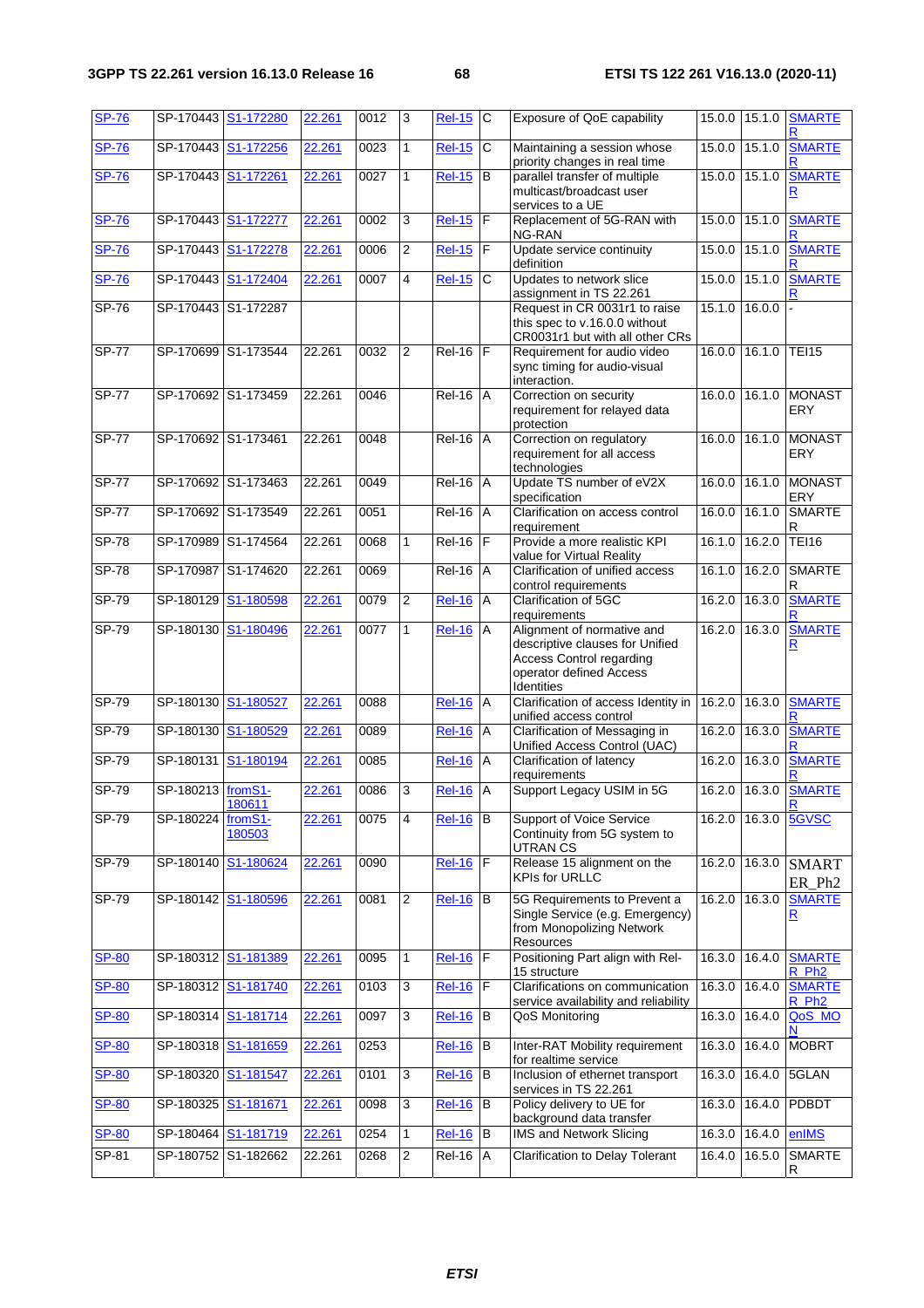| SP-81   | SP-180752 S1-182674 |        | 22.261 | 0289 | 2              | $Rel-16$ $A$    | Clarify the method of configuring<br>the UE to use Access Identity 1<br>and Access Identity 2                         | 16.4.0 |        | 16.5.0 SMARTE<br>R         |
|---------|---------------------|--------|--------|------|----------------|-----------------|-----------------------------------------------------------------------------------------------------------------------|--------|--------|----------------------------|
| $SP-81$ | SP-180752 S1-182758 |        | 22.261 | 0297 | $\mathbf{1}$   | <b>Rel-16 A</b> | Support for use of licensed and<br>unlicensed bands                                                                   | 16.4.0 | 16.5.0 | <b>SMARTE</b><br>R         |
| SP-81   | SP-180754 S1-182438 |        | 22.261 | 0283 | $\mathbf{1}$   | $Rel-16$ $A$    | Addition of new Access category<br>for 'MO signalling on RRC level<br>resulting from other than<br>paging'- Mirror CR | 16.4.0 | 16.5.0 | <b>TEI15</b>               |
| SP-81   | SP-180788           | $\sim$ | 22.261 | 0280 | 3              | $Rel-16$ C      | Updates to QoS Monitoring<br>Description                                                                              | 16.4.0 | 16.5.0 | QoS_MO<br>N                |
| SP-81   | SP-180789           | $\sim$ | 22.261 | 0292 | $\overline{4}$ | $Rel-16 C$      | Addition of Informative Annex for<br>QoS Monitoring                                                                   | 16.4.0 | 16.5.0 | QoS_MO                     |
| $SP-81$ | SP-180763 S1-182677 |        | 22.261 | 0278 | 3              | $Rel-16$ B      | Network service exposure<br>requirements                                                                              | 16.4.0 | 16.5.0 | cyberCAV                   |
| $SP-81$ | SP-180763 S1-182685 |        | 22.261 | 0295 | $\mathbf{1}$   | $Rel-16$ $B$    | Ethernet support in TS 22.261                                                                                         | 16.4.0 | 16.5.0 | cyberCAV                   |
| SP-81   | SP-180763 S1-182756 |        | 22.261 | 0286 | 3              | $Rel-16$ B      | Non-public network<br>requirements                                                                                    | 16.4.0 | 16.5.0 | cyberCAV                   |
| SP-81   | SP-180764 S1-182009 |        | 22.261 | 0255 |                | $Rel-16$ B      | Performance requirements for<br>5G satellite access                                                                   | 16.4.0 | 16.5.0 | 5GSAT                      |
| $SP-81$ | SP-180764 S1-182016 |        | 22.261 | 0261 |                | $Rel-16$ B      | NG-RAN sharing for 5G satellite<br>access network                                                                     | 16.4.0 | 16.5.0 | 5GSAT                      |
| SP-81   | SP-180764 S1-182385 |        | 22.261 | 0264 | 1              | $ReI-16$ B      | Satellite links between radio<br>access network and core<br>network                                                   | 16.4.0 | 16.5.0 | 5GSAT                      |
| SP-81   | SP-180764 S1-182590 |        | 22.261 | 0263 | 2              | $ReI-16$ B      | Regulatory and charging<br>aspects related to 5G satellite<br>access                                                  | 16.4.0 |        | 16.5.0 5GSAT               |
| $SP-81$ | SP-180764 S1-182602 |        | 22.261 | 0256 | $\mathbf{1}$   | $Rel-16$ B      | Multiple access requirements<br>related to 5G satellite access                                                        | 16.4.0 | 16.5.0 | 5GSAT                      |
| $SP-81$ | SP-180764 S1-182605 |        | 22.261 | 0259 | $\overline{2}$ | $Rel-16$ B      | Efficient user plane aspects of<br>5G satellite access                                                                | 16.4.0 | 16.5.0 | 5GSAT                      |
| SP-81   | SP-180764 S1-182606 |        | 22.261 | 0260 | $\overline{2}$ | $ReI-16$ B      | Mobility management related<br>requirements for 5G satellite<br>access                                                | 16.4.0 | 16.5.0 | 5GSAT                      |
| SP-81   | SP-180764 S1-182607 |        | 22.261 | 0262 | $\mathbf{1}$   | $Rel-16$ B      | QoS control aspects of 5G<br>satellite access                                                                         | 16.4.0 | 16.5.0 | 5GSAT                      |
| SP-81   | SP-180764 S1-182619 |        | 22.261 | 0265 | $\mathbf{1}$   | $Rel-16$ B      | Broadcast and multicast via<br>satellite access networks                                                              | 16.4.0 | 16.5.0 | 5GSAT                      |
| $SP-81$ | SP-180764 S1-182720 |        | 22.261 | 0258 | $\overline{2}$ | $Rel-16$ B      | Efficient delivery of content<br>using 5G satellite access<br>network                                                 | 16.4.0 |        | 16.5.0 5GSAT               |
| SP-81   | SP-180764 S1-182725 |        | 22.261 | 0257 | 3              | $Rel-16$ B      | Connectivity aspects of 5G<br>satellite access                                                                        | 16.4.0 | 16.5.0 | 5GSAT                      |
| SP-81   | SP-180765 S1-182585 |        | 22.261 | 0269 | 2              | $ReI-16$ B      | KPIs for horizontal and vertical<br>positioning service levels in<br>clause 7.3.2                                     | 16.4.0 | 16.5.0 | 5G_HYPO<br>S               |
| $SP-81$ | SP-180765 S1-182586 |        | 22.261 | 0270 | $\sqrt{2}$     | $Rel-16$ B      | Other KPIS for 5G positioning<br>services                                                                             |        |        | 16.4.0 16.5.0 5G_HYPO<br>S |
| $SP-81$ | SP-180765 S1-182587 |        | 22.261 | 0271 | 2              | $Rel-16$ B      | Security requirements for 5G<br>positioning services                                                                  | 16.4.0 | 16.5.0 | 5G_HYPO                    |
| $SP-81$ | SP-180765 S1-182588 |        | 22.261 | 0272 | $\overline{2}$ | $Rel-16$ C      | Update description (clause<br>7.3.1) of 5G positioning services                                                       | 16.4.0 | 16.5.0 | 5G_HYPO                    |
| SP-81   | SP-180769 S1-182769 |        | 22.261 | 0273 | 3              | $Rel-16$ $F$    | <b>Clarification for Inter-RAT</b><br>Mobility requirement for realtime<br>service                                    | 16.4.0 | 16.5.0 | <b>MOBRT</b>               |
| SP-81   | SP-180770 S1-182395 |        | 22.261 | 0276 | $\mathbf{1}$   | $Rel-16$ $B$    | <b>5GLAN Requirements</b>                                                                                             | 16.4.0 |        | 16.5.0 5GLAN               |
| $SP-81$ | SP-180770 S1-182702 |        | 22.261 | 0275 | $\overline{c}$ | $Rel-16$ $B$    | 5GLAN charging requirements                                                                                           | 16.4.0 | 16.5.0 | 5GLAN                      |
| $SP-81$ | SP-180770 S1-182755 |        | 22.261 | 0274 | 3              | $Rel-16$ $B$    | 5GLAN security requirements                                                                                           | 16.4.0 | 16.5.0 | 5GLAN                      |
| SP-81   | SP-180774 S1-182771 |        | 22.261 | 0281 | $\overline{2}$ | $Rel-16$ B      | Enhanced network slice<br>requirements based on business<br>role models                                               | 16.4.0 | 16.5.0 | <b>BRMNS</b>               |

|             | <b>Change history</b> |             |            |                |   |                                                                  |                       |  |  |  |  |  |  |  |
|-------------|-----------------------|-------------|------------|----------------|---|------------------------------------------------------------------|-----------------------|--|--|--|--|--|--|--|
| <b>Date</b> | <b>Meeting</b>        | <b>TDoc</b> | <b>CR</b>  | <b>Rev Cat</b> |   | Subject/Comment                                                  | <b>New</b><br>version |  |  |  |  |  |  |  |
| 2018-12     | SP-82                 | ISP-181007  | $0331$   2 |                | B | Functional requirements for 5G positioning services (clause 6)   | 16.6.0                |  |  |  |  |  |  |  |
| 2018-12     | SP-82                 | SP-181007   | $0309$ 2   |                |   | Termnology correction for positioning-related tables in 7.3.2    | 16.6.0                |  |  |  |  |  |  |  |
| 2018-12     | SP-82                 | SP-181007   | 0308 3     |                | D | Clarification on positioning-related descriptions in 7.3.1       | 16.6.0                |  |  |  |  |  |  |  |
| 2018-12     | SP-82                 | SP-181007   | $0330$   2 |                | C | Clarification of requirement on energy per fix in clause 7.3.2.3 | 16.6.0                |  |  |  |  |  |  |  |
| 2018-12     | SP-82                 | SP-181008   | 0340       |                | C | Update of 5GLAN - Indirect Communication Mode                    | 16.6.0                |  |  |  |  |  |  |  |
| 2018-12     | SP-82                 | SP-181008   | 0319 2     |                | ⊏ | Clarification on Ethernet transport services                     | 16.6.0                |  |  |  |  |  |  |  |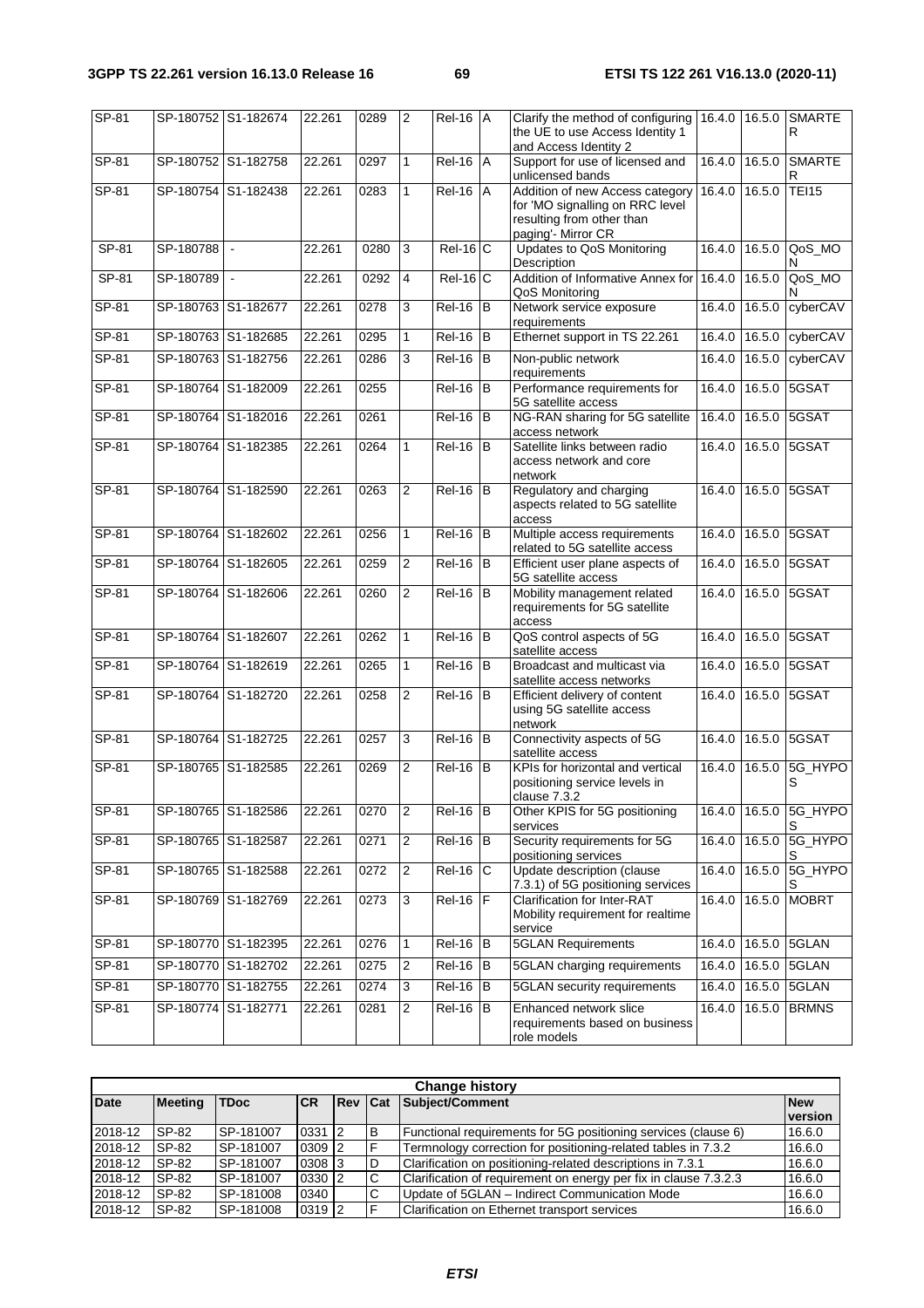| 2018-12     | SP-82        | SP-181008 | 0334 2     |                | C                     | Addittion to definition on private communication                                                       | 16.6.0  |
|-------------|--------------|-----------|------------|----------------|-----------------------|--------------------------------------------------------------------------------------------------------|---------|
| 2018-12     | SP-82        | SP-181008 | $0335$ 2   |                | $\overline{\text{c}}$ | Update of 5GLAN - General                                                                              | 16.6.0  |
| 2018-12     | SP-82        | SP-181008 | 0336 2     |                | $\mathsf C$           | Update of 5G LAN - virtual network (5G LAN-VN).                                                        | 16.6.0  |
| 2018-12     | SP-82        | SP-181008 | 0341       | $\mathbf{1}$   | C                     | Update of 5GLAN - Service exposure                                                                     | 16.6.0  |
| 2018-12     | SP-82        | SP-181008 | 0337       | 3              | C                     | Update of 5GLAN - Creation and management                                                              | 16.6.0  |
| 2018-12     | SP-82        | SP-181008 | 0342       | $\overline{c}$ | C                     | Update of 5GLAN - Security                                                                             | 16.6.0  |
| 2018-12     | SP-82        | SP-181008 | 0339       | $\overline{4}$ | C                     | Update of 5GLAN - Discovery                                                                            | 16.6.0  |
| 2018-12     | SP-82        | SP-181008 | 0338 5     |                | C                     | Update of 5GLAN - Privacy                                                                              | 16.6.0  |
| 2018-12     | SP-82        | SP-181008 | 0316       | $\overline{4}$ | B                     | 5GLAN requirements about enabling disabling UE from 5G-LAN                                             | 16.6.0  |
|             |              |           |            |                |                       | based on location                                                                                      |         |
| 2018-12     | SP-82        | SP-181128 | 0298       | $\overline{2}$ | F                     | Corrections on requirements for SAT                                                                    | 16.6.0  |
| 2018-12     | SP-82        | SP-181011 | 0310       | 2              | B                     | Enhanced network slice requirements based on business role<br>models                                   | 16.6.0  |
| 2018-12     | SP-82        | SP-181011 | 0299       | 3              | F                     | Correction to BRMNS requirements                                                                       | 16.6.0  |
| 2018-12     | SP-82        | SP-181005 | 0329       |                | В                     | Introduction of cyberCAV                                                                               | 16.6.0  |
| 2018-12     | SP-82        | SP-181005 | $0311$   2 |                | B                     | Support for security requirements based on FS_CAV                                                      | 16.6.0  |
| 2018-12     | SP-82        | SP-181005 | 0315       | $\overline{2}$ | F                     | Replacing private network with non-public network                                                      | 16.6.0  |
| 2018-12     | SP-82        | SP-181005 | 0333 2     |                | B                     | cyberCAV - network interaction requirement for uninterrupted real-                                     | 16.6.0  |
|             |              |           |            |                |                       | time video                                                                                             |         |
| 2018-12     | SP-82        | SP-181129 | 0303       | 1              | В                     | MSGin5G requirements on the 5G system                                                                  | 16.6.0  |
| 2018-12     | SP-82        | SP-181003 | $0343$ 2   |                | C                     | Update to Annex F for Network Diagnostics                                                              | 16.6.0  |
| 2018-12     | SP-82        | SP-180997 | 0348       | $\vert$ 1      | F                     | Minor correction to URLLC clause                                                                       | 16.6.0  |
| 2018-12     | SP-82        | SP-181002 | 0313       |                | F                     | Editorial correction in header                                                                         | 16.6.0  |
| 2018-12     | SP-82        | SP-181002 | $0312$ 2   |                | F                     | Clause 7.2 alignment with other Rel-16 WIDs                                                            | 16.6.0  |
| 2018-12     | SP-82        | SP-181002 | 0349       | $\overline{2}$ | D                     | Move of KPIs for wireless RSU-TCC backhaul to 7.2.3                                                    | 16.6.0  |
| 2019-03     | SA#83        | SP-190080 | 0354       |                | F                     | Correction to the definition of communication service availability                                     | 16.7.0  |
| 2019-03     | SA#83        | SP-190080 | 0355       | 2              | F                     | Clarifications of bulk authentication                                                                  | 16.7.0  |
| 2019-03     | SA#83        | SP-190082 | 0351       | 1              | F                     | Clarification for 5GLAN requirements                                                                   | 16.7.0  |
| 2019-03     | SA#83        | SP-190080 | 0352       | $\mathbf{1}$   | F                     | Update the Annex D in TS 22.261 to align the references                                                | 16.7.0  |
| 2019-03     | SA#83        | SP-190080 | 0353       | 1              | D                     | Editorial clean-up of TS 22.261                                                                        | 16.7.0  |
| 2019-06     | SA#84        | SP-190302 | 0363       | 3              | F                     | National or regional regulatory requirements for satellite access                                      | 16.8.0  |
| 2019-06     | SA#84        | SP-190298 | 0361       |                | D                     | Editorial clean-up of TS 22.261                                                                        | 16.8.0  |
| 2019-06     | SA#84        | SP-190298 | 0359       | 2              | D                     | Changing 'authorized user' to 'authorized entity' in requirements<br>where an end user is not involved | 16.8.0  |
| 2019-06     | SA#84        | SP-190298 | 0360       | $\overline{2}$ | F                     | Abbreviations of TS 22.261                                                                             | 16.8.0  |
| 2019-06     | SA#84        | SP-190298 | 0362       | 2              | F                     | Addition of selection Relay requirements to 22.261                                                     | 16.8.0  |
| 2019-09     | SA#85        | SP-190803 | 0397       | 1              | F                     | Modification of positioning service and high accuracy positioning                                      | 16.9.0  |
| 2019-09     | SA#85        | SP-190812 | 0392       | 3              | $\mathsf C$           | Definition of absolute and relative positioning                                                        | 16.9.0  |
| 2019-09     | SA#85        | SP-190798 | 0380       |                | $\overline{D}$        | Editorial corrections of TS 22.261                                                                     | 16.9.0  |
| 2019-09     | SA#85        | SP-190798 | 0367       | 1              | F                     | Clarification of dynamic policy control requirements                                                   | 16.9.0  |
| 2019-09     | <b>SA#85</b> | SP-190798 | 0368       | $\overline{2}$ | F                     | Clarification of geographic constraint on a network slice                                              | 16.9.0  |
| 2019-09     | SA#85        | SP-190798 | 0383 2     |                | F                     | Clarify requirements for bulk IoT operation and authentication                                         | 16.9.0  |
| 2019-09     | SA#85        | SP-190798 | 0399       | 3              | F                     | Clarifications for KPIs on Low latency and high reliability scenarios                                  | 16.9.0  |
| 2019-12     | SA#86        | SP-191010 | 0407       | $\mathbf{1}$   | F                     | Clarify requirements for bulk IoT operation                                                            | 16.10.0 |
| 2019-12     | SA#86        | SP-191010 | 0417       | $\overline{2}$ | $\overline{\text{c}}$ | UAC for NB-IOT                                                                                         | 16.10.0 |
| 2019-12     | SA#86        | SP-191010 | 0427   2   |                | IF                    | Clarifications and updates on the description of positioning use                                       | 16.10.0 |
|             |              |           |            |                |                       | cases in Annex B and Annex E                                                                           |         |
| 2019-12     | SA#86        | SP-191012 | 0409       |                | C                     | Unified Access Control for IMS registration related signalling                                         | 16.10.0 |
| $2020 - 03$ | SA#87        | SP-200122 | 0435 1     |                | F                     | Manual CAG selection clarification                                                                     | 16.11.0 |
| 2020-07     | SA#88e       | SP-200561 | 0450       | $\vert$ 1      | F                     | Clarify that IAB does not follow UAC                                                                   | 16.12.0 |
| 2020-07     | SA#88e       | SP-200563 | 0441       | $\overline{2}$ | F                     | correction to access control for NB-IoT                                                                | 16.12.0 |
| 2020-09     | SA#89e       | SP-200785 | 0458 1     |                | F                     | R16 CR to TS22.261 for Requirement alignment for Relay                                                 | 16.13.0 |
| 2020-09     | SA#89e       | SP-200784 | 0455       | $\mathbf{1}$   | F                     | Addition of Human Readable Network Name                                                                | 16.13.0 |
| 2020-09     | SA#89e       | SP-200787 | 0468       |                | $\overline{F}$        | CR to 22.261 R16 for 5GSAT requirement alignment                                                       | 16.13.0 |